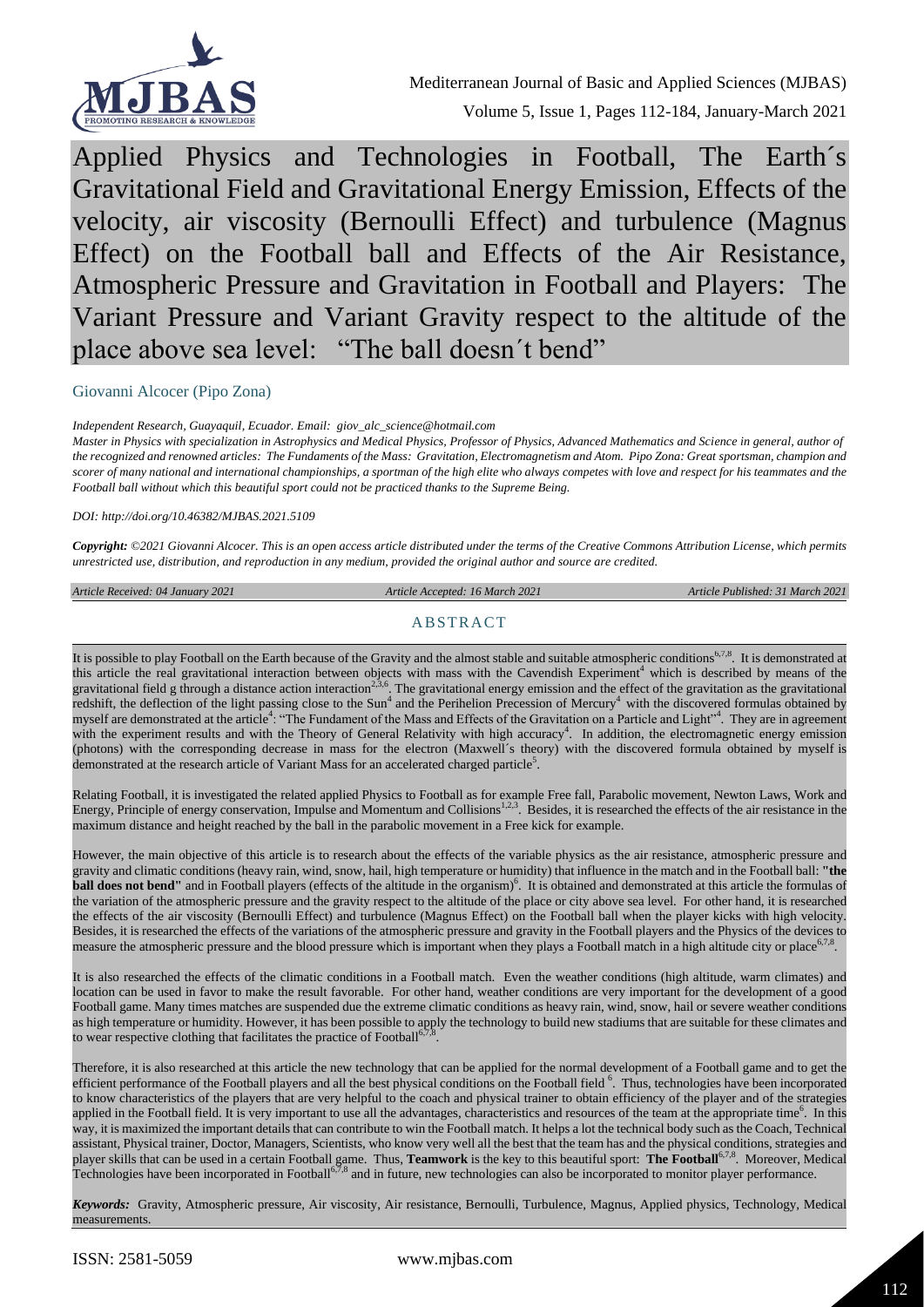

# **1. The Earth´s Gravity, the Cavendish Experiment, the Gravitational Field and the Gravitational Energy Emission**

# *The Earth´s Gravity*

The main reason it is possible to play Football is the specific value of the gravity acceleration that we have on our planet<sup>6</sup>. The gravity acceleration is due the gravitational field of the Earth that pulls every object towards the center of the Earth as for example the Football ball and which includes us as well. The gravity acceleration at the surface of the Earth is obtained as follows:  $F_g = G \frac{M_e m}{R^2}$  $\frac{M_{\rm e}m}{R_{\rm e}^2}$  (Newton Law) W=mg=G $\frac{M_{\rm e}m}{R_{\rm e}^2}$  $\frac{M_{\rm e}m}{R_{\rm e}^2}$  g =  $G \frac{M_{\rm e}}{R_{\rm e}^2}$  $R_e^2$ 

G=6.67\*10<sup>-11</sup> N m<sup>2</sup>/kg<sup>2</sup> M<sub>e</sub>=5.98\*10<sup>24</sup> kg R<sub>e</sub>=6.37\*10<sup>6</sup> m

Where, G is the gravitational constant,  $M_e$  is the Earth mass,  $R_e$  is the Earth radius and m is the mass of the object or the ball at the surface of the Earth.

By replacing those values, the acceleration of gravity at the Surface of the Earth is  $g=9.8 \text{ m/s}^2$  at the MKS or SI (International System) system or 32 ft/s<sup>2</sup> at the English or Conventional System<sup>1,2,3</sup>. Besides, it is the value of the constant acceleration for every object that falls freely on the earth regardless of its mass and neglecting the air resistance<sup>1,2,3</sup>. The gravity acceleration g changes depending of the depth or the altitude of the object at the Earth<sup>2,3</sup>.

Heavier objects feel a higher gravitational force but at the same time they have higher resistance to being accelerated. Less heavy objects feel a lower gravitational force but at the same time they have less resistance to being accelerated. Then, all objects have the same acceleration and reach the ground at the same time neglecting air resistance, because though the heavier objects have more gravitational force, they present higher resistance to being accelerated and the less heavy objects with less mass have less gravitational force and less resistance to being accelerated. Thus, if two objects with different masses are dropped freely from rest and neglecting the air resistance, both will reach the ground at the same time since they are accelerated with the same constant acceleration $1,2,3$ .

For other hand, there is a relation between the gravitational system and the accelerated system. For example, if a rocket rises with constant acceleration  $a=g$  (system K $\dot{\ }$  in a place where there is no gravitational field), then the objects do not appear to float, but rather rush in the opposite direction to the acceleration as in a planet with gravity [4]. For an observer in a place (system K) where there is a gravitational field g which is the same acceleration of the rocket, the results of the physical experiments carried out will be identical to those of the accelerated rocket. All the phenomena observed by the observer in the accelerated system are identical to those the observer will find in a gravitational field.

In fact, Albert Einstein established the main postulate of Relativity Theory that an accelerated system K with acceleration a=g is equivalent to a system K´ with a gravitational field with the same acceleration a=g. Then, the effects of acceleration from an accelerated system cannot be distinguished from those of gravitation<sup>4</sup> and the same physics results are obtained by using either of the two systems. Due to this equivalence of systems K and K´, the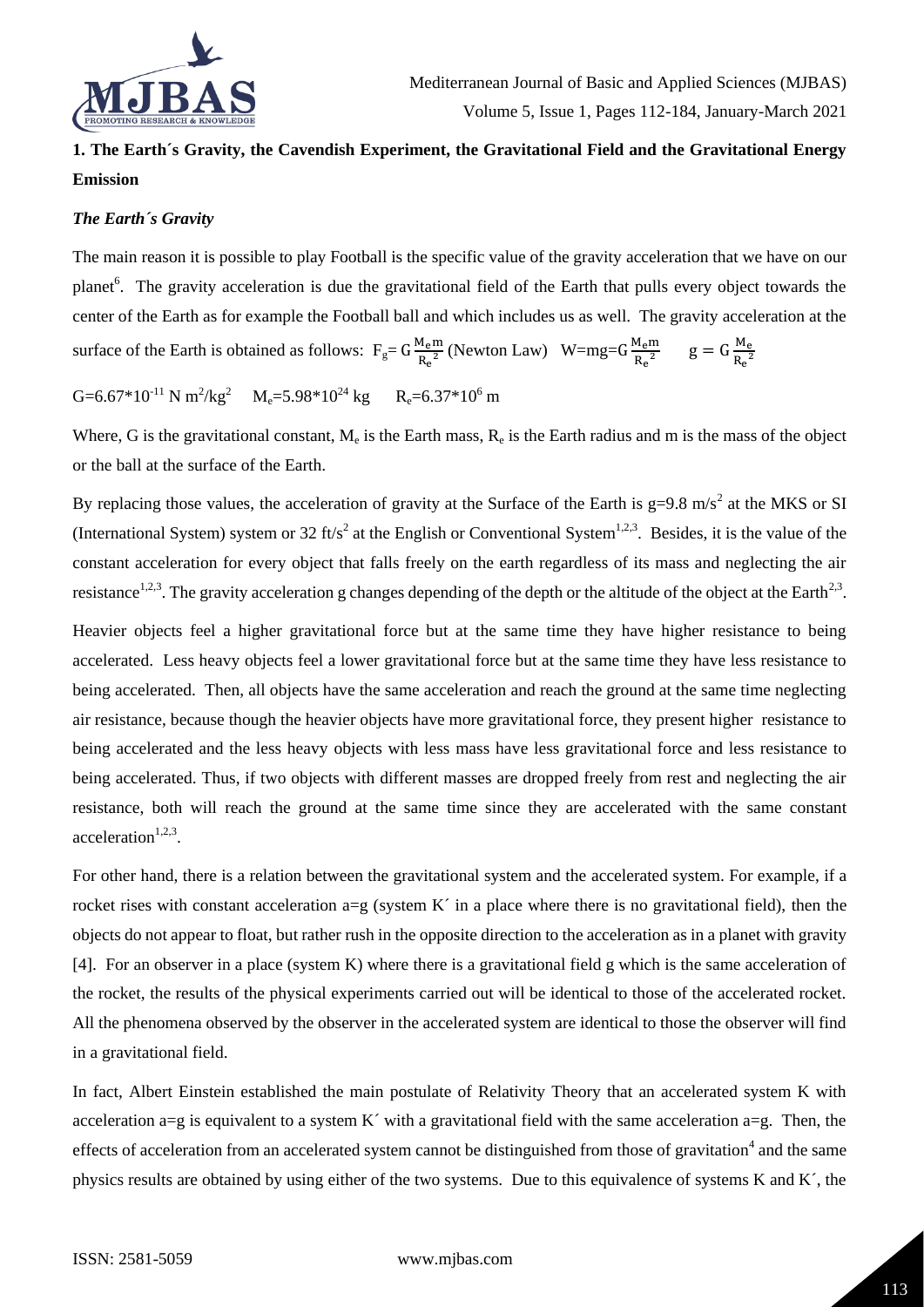

inertial mass m=F/a is equivalent to the gravitational mass m=F<sub>g</sub>/g which is an important result in Relativity Theory<sup>4</sup>.

The value of the gravity in other planets or satellites are differents<sup>1,2,3</sup>. For example, the moon has the value of gravity of 1.62 m/s<sup>2</sup> (1/6 of the gravity of the Earth approximately) and with this value, it is not possible to play Football. The value of the gravity of the Moon is obtained as follows:

$$
M_m = 7.36*10^{22} \text{ kg} \qquad R_m = 1.74*10^6 \text{ m} \qquad g_m = G \frac{M_m}{R_m^2} \qquad \qquad g_m = 1.62 \text{ m/s}^2
$$

The value of gravity on Mars is  $3.71 \text{ m/s}^2$ .

 $M_{\text{ma}} = 6.42 \times 10^{23} \text{ kg}$  R<sub>ma</sub> $= 3.37 \times 10^{6} \text{ m}$  g<sub>ma</sub> $= G \frac{M_{\text{ma}}}{R_{\text{ma}}}$  $\frac{M_{\text{ma}}}{R_{\text{ma}}^2}$  g<sub>ma</sub>=3.7 m/s<sup>2</sup>

The gravity on Venus is  $8.87 \text{ m/s}^2$ .

 $M_v=4.88*10^{24}$  kg R<sub>v</sub>=6.06\*10<sup>6</sup> m g<sub>v</sub> =  $G\frac{M_v}{R^2}$  $\frac{M_V}{R_V^2}$  g<sub>v</sub>=8.8 m/s<sup>2</sup>

This value of gravity of Venus is very similar to that of the Earth. Nevertheless, it is no possible to practice Football in Venus due the atmospheric and climatic conditions of Venus are not suitable for human life which is other important factor to play Football.

# *Experiment of Cavendish: the Gravitation Interaction*

The objective of the Cavendish Experiment is to demonstrate the real gravitational interaction between objects with mass. As the Newton Theory has established, the gravitational force is proportional to the product of the masses and inversely proportional to the square of the distance between them. During this time, it was unknown the gravitational constant G and the mass of the Earth. Cavendish used a torsion balance (torsion pendulum) at his famous experiment to obtain the Earth Mass<sup>4</sup>.





The experiment uses a torsion balance which consists of a light rod with two spheres of mass m at its ends which remain horizontal as it is showed at the figure<sup>4</sup>. If the system is moved a small angle θ from the equilibrium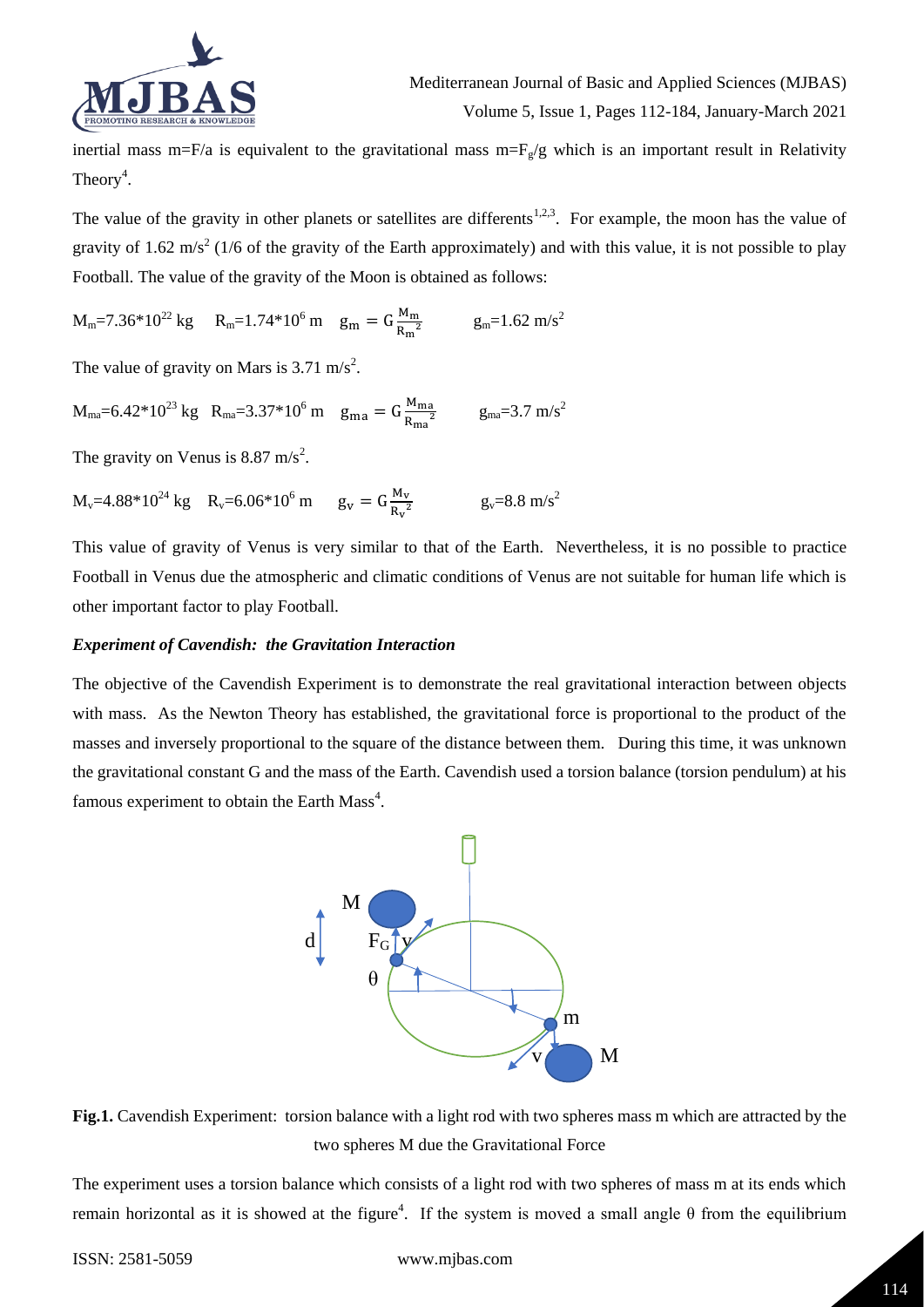

position and then left free, it will perform harmonic oscillations. The angular momentum L of the system is the sum of the angular moments of each ball. Then, the gravitational forces due to the balls of mass M (located at a distance d of the balls of mass m) are applied to each sphere m. The system will reach a new equilibrium state corresponding to a small angle  $\theta_0$ . At this angle, the moment of these forces exert is balanced with the torsion or moment of the thrust due the twist. It shows the real gravitational force between the balls<sup>4</sup>.

 $\tau = F_t R$  2F<sub>t</sub>R=k $\theta$  (for the two balls of mass m)

$$
F_t = \frac{k\theta}{2R} \qquad F_t = F_G = G \frac{Mm}{d^2}
$$

$$
G\frac{Mm}{d^2} = \frac{k\theta}{2R} \qquad G = \frac{k\theta d^2}{2R Mm}
$$

The data of the Cavendish Experiment are:

M=158 kg, m=0,73 kg, R=0,90 m, d=0,23 m, T=420 s, θ=0,000987 Rad

$$
T = \sqrt{\frac{8\pi^2 mR^2}{k}} \qquad k = \frac{8\pi^2 mR^2}{T^2} \qquad k = 2,65 \times 10^{-4} N m
$$

G=6,64 x  $10^{-11}$  N m<sup>2</sup>/kg<sup>2</sup>

Besides, Cavendish obtained the value of the Earth Mass as follows:

$$
mg = G \frac{M_{em}}{R_e^2} \qquad g = G \frac{M_e}{R_e^2} \qquad M_e = \frac{gR_e^2}{G} \qquad M_e = 5,98 \times 10^{24} \text{ kg}
$$

The density of the Earth is calculated as follows:

$$
\rho_e = \frac{M_e}{\frac{4}{3}\pi R_e^3} \qquad M_e = \frac{gR_e^2}{G} \qquad \rho_e = \frac{3g}{4\pi G R_e} \qquad \rho_e = 5.51 \times 10^3 \text{ kg/m}^3
$$

# *Gravitational Field*

It is possible to consider the gravitational force between two masses as a distance action interaction. Therefore, the two masses interact although they are not in contact. For other hand, the gravitational interaction can be described by the concept of the gravitational field g in the same form as the electric field in Electromagnestim<sup>1,2,3</sup> proposed by Michael Faraday to describe the electromagnetism interactions<sup>1,2,3</sup>, where it is defined in the next form:  $E = \frac{F_e}{F}$  $\frac{r_e}{q_o}$ where E is the electric field,  $F_e$  is the electric force and  $q_o$  is the test charge. Then, the gravitational field is defined as follows:  $g' = \frac{F_g}{m}$  $\frac{1 \text{ g}}{\text{m}}$  where F<sub>g</sub> is the gravitational force and m is the test mass. The gravitational field g<sup> $\epsilon$ </sup> exerts a gravitational force  $F_g = G \frac{M_e m}{r^2}$  $\frac{L_{e}m}{r^{2}}$  on the particle with mass m which is in the region of the gravitational field g<sup>-1,2,3</sup>. The gravitational and electromagnetism fields are vector fields because they are related to a vector for each point of the region of the field. As the test mass m is positive, the direction of the gravitational field is also equal to the direction of the gravitational force which is toward the center of the Earth  $1,2,3$ . It is different to the scalar field where it is used scalar magnitude to describe the scalar field. For example, the temperature field describes the temperature variation within a temperature region $1,2,3$ .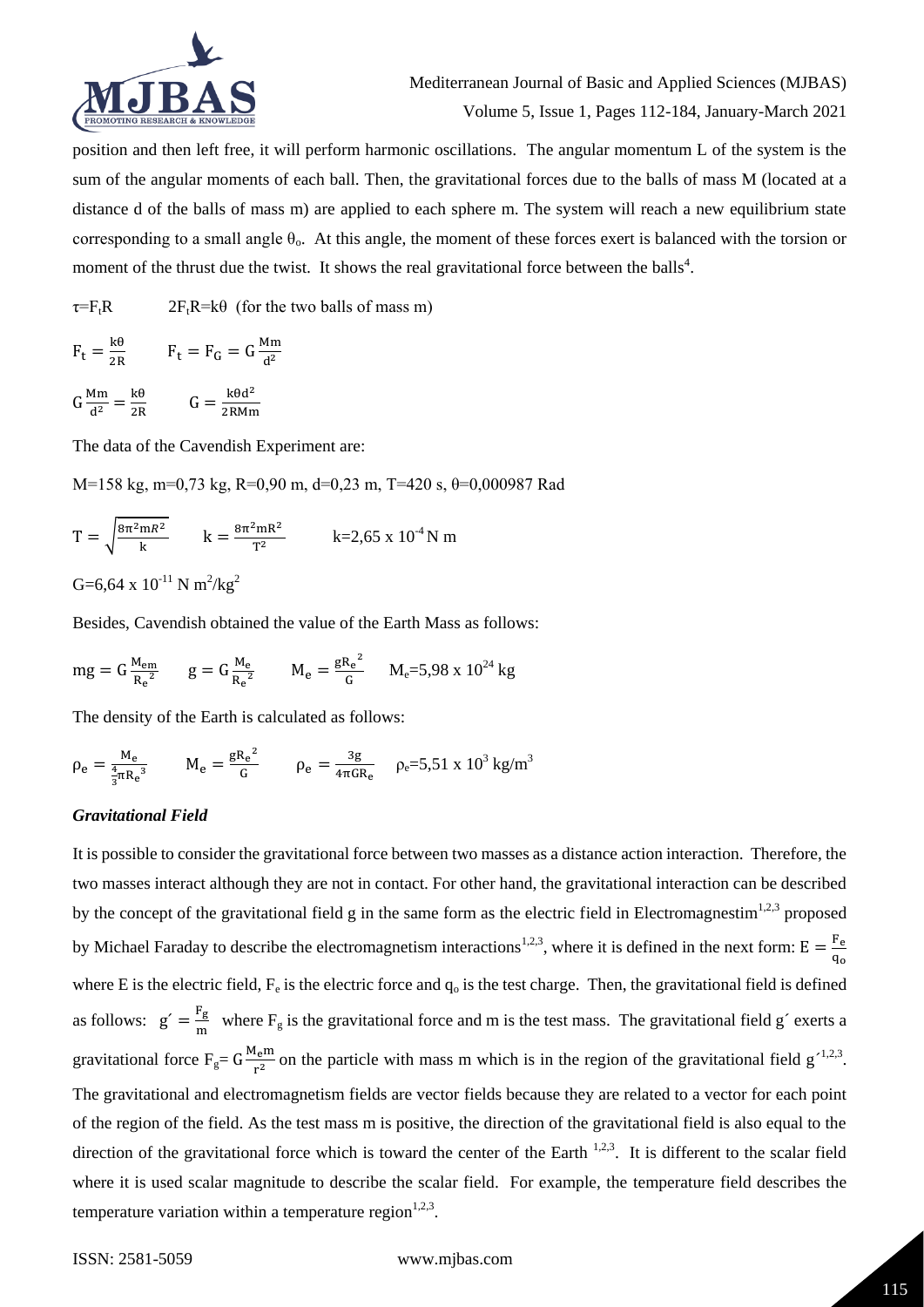

The gravitational field is obtained as follows:

$$
g' = \frac{F_g}{m} \qquad F_g = G \frac{M_e m}{r^2} \qquad g' = -\frac{GM_e}{r^2} \hat{r}
$$

where  $\hat{r}$  is an unitar vector. The minus sign is because the gravitational field has the direction toward the center of the Earth<sup>1,2,3</sup>. This formula of the gravitational field is valid for all particles located out of the surface of the Earth. If the particle is located very near or just at the Earth surface  $r=R_e$ , and the gravitational field or the gravitational acceleration is: M<sup>e</sup>  $\frac{M_e}{R_e^2}$   $\hat{r}$  g '= g=-9.8 m/s<sup>2</sup> and the particle experiments a gravitational force F<sub>g</sub>=mg.

The gravitational field also can be written as follows:

$$
g' = -\frac{GM_e}{(R_e + h)^2}\hat{r}
$$
 where  $r=R_e + h$ ,

Where, h is the altitude of the respective city or place above sea level<sup>1,2,3</sup>. Thus, when h increases, the gravity filed g´ decreases. Besides, when the gravity field decreases, then the gravitational pull, the gravitational force or weight also decreases because the weight is proportional to the gravity acceleration  $F_g = W = mg^{-6}$ . In addition, the gravity acceleration also decreases because the gravity acceleration is equal to the gravity field. Thus, the gravity acceleration, the gravity field, the gravitational force and the weight decrease when the altitude increases.

For example, when h=500 km, the gravity acceleration is:  $g' = 8.45$  m/s<sup>2</sup>. Therefore, the weight of the ball, person or object is also decreased because  $F_g' = W' = mg'$ . It is an important factor to be considered in Football when the match is played in a high altitude city<sup>6</sup>.

### *Gravitational Energy Emission*

The two masses that are subjected to a gravitational field interact in a distance action interaction although they are not in contact and moreover, it is emitted gravitational energy between them<sup>4</sup>.

The gravitational energy emission and the effects of the gravitation are demonstrated at my article with the discovered formulas: "The Fundament of the Mass and Effects of the Gravitation on a Particle and Light in the Mass, time, distance, velocity, frequency, wavelength: Variant Mass for a Particle which emits Gravitational Energy for a Particle orbiting a large Planet or Sun and for a Binary Star and Variant Frequency for the Light Passing Close a Gravitational Field from a Massive Object (Sun)<sup>24</sup>. They are in agreement with the experiment results and with the Theory of General Relativity<sup>4</sup>.

It is demonstrated at the article mentioned the gravitational interaction and the gravitational energy emission which influences the light frequency which is called the gravitational redshift<sup>4</sup>: Variant Frequency for the Light passing close a Gravitational Field from a Massive Object<sup>4</sup> (Sun for example). The gravitational energy emission also influences the light deflection passing close to the Sun: a star in a certain position will appear as if it were in another position because the light is deflected when passing near the Sun<sup>4</sup>. Stars that appear near the Sun can only be visible in a total solar eclipse. In 1919, the Royal Society of London organized an expedition to Africa and another to Brazil to observe an eclipse of the sun. The observations showed with great accuracy that the apparent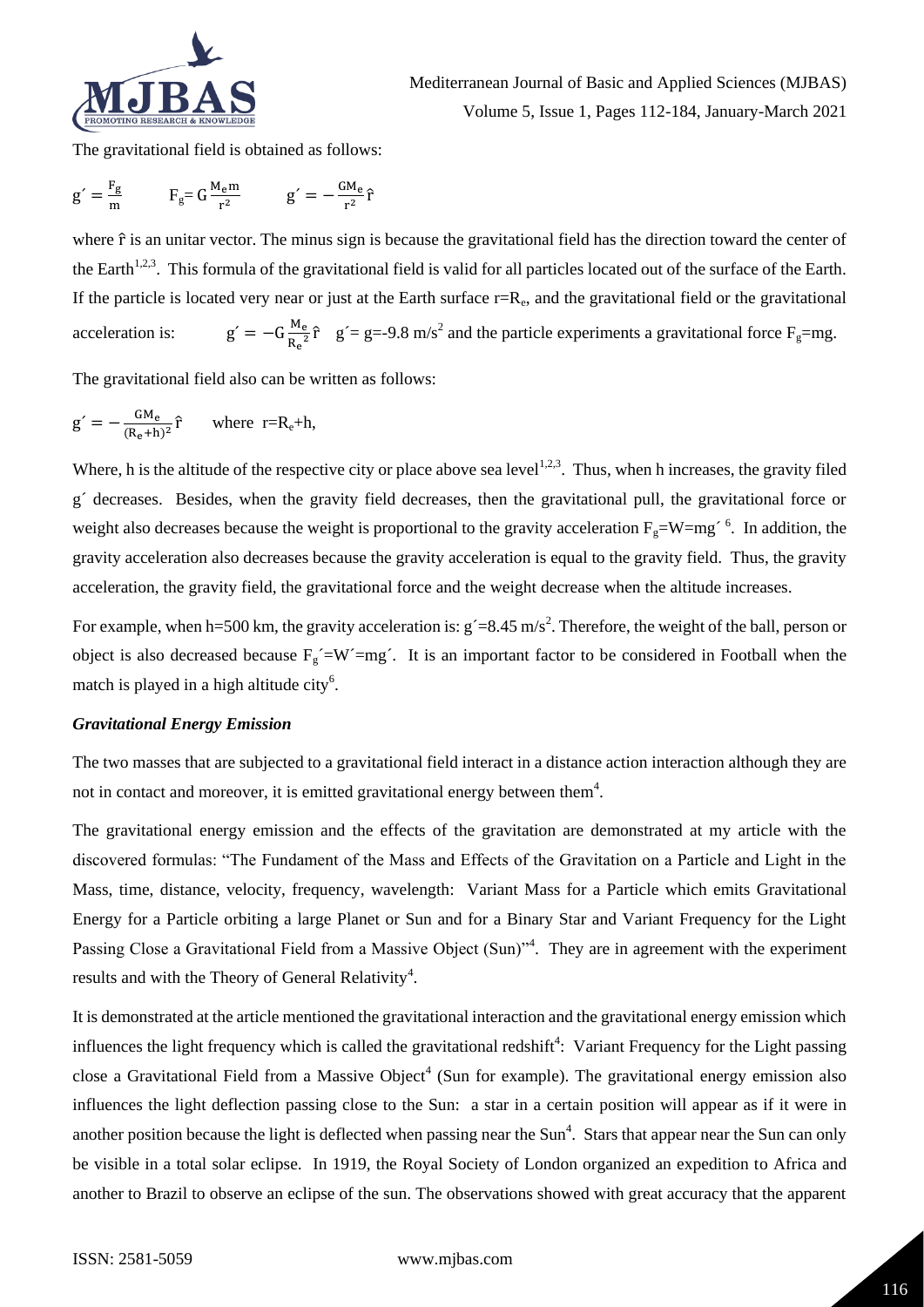

deviation of the position of the stars near the Sun corresponded to that predicted by Einstein: light deflection of 1.75 arc seconds approximately<sup>4</sup>.

By using the formula for the light velocity<sup>4</sup>, the value of the light deflection is:  $\theta \approx \frac{4GM}{Rc^2}$  $rac{4 \text{C}}{Rc^2}$  $\theta = 1.75$  arc secons of light deflection. It is in agreement with the result of the General Relativity Theory<sup>4</sup>.



# **Fig.2.** Light Deflection from the stars when passing close to the Sun

The light does not have mass but light has energy and as consequence, it experiments the interaction with the gravitational field which influences the light frequency or gravitational redshift and light deflection<sup>4</sup>. In fact, in a gravitational field, the light has lower velocity, lower rates of the clock-time (less time measured) than the light in a place without gravitational field. Then, the light passing near the Sun experiments the gravitational redshift when the light is observed at the Earth: less frequency measured, deviation to the red, more wavelength, because of the time clock measured and the real lost energy<sup>4</sup>.

Other demonstration of gravitational energy emission and effect of the gravitational interaction is the Perihelion Precession of Mercury<sup>4</sup>. The perihelion or the ellipse of Mercury has a small rotation and changes a small angle  $\theta$ after every turn around the Sun. The formula for time dilation and decrease distance are used to calculate the Perihelion Precession of Mercury<sup>4</sup>. The result  $\Delta\theta$ =43,75 arcoseconds/century is in agreement with the experiment result and with the Relativity Theory with high accuracy<sup>4</sup>.

For other hand, Albert Einstein wrote in an research article entitled: "Does the inertia of a body depend on its energy content?" (Ist die Trägheit eines Körpers von seimen Energienhalt abhängig?): "If a body emits energy E in the form of radiation, its mass decreases by  $E/c^2$ . It is not essential that the energy emitted from the body is converted into radiant energy, so we are drawn to the most general conclusion: The mass of a body is a measure of its energy content. If the energy changes in E, the mass also changes at the same rate  $E/c<sup>2</sup>$ . One must not rule out the possibility of testing this theory using bodies whose energy content is highly variable (radio salts for example). If the theory agrees with the facts, then radiation carries inertia between emitting and absorbing bodies"<sup>4</sup>. Besides, it is true for any type of emitted radiation (gravitational (gravitons), electromagnetism (photons), for example)<sup>5</sup>.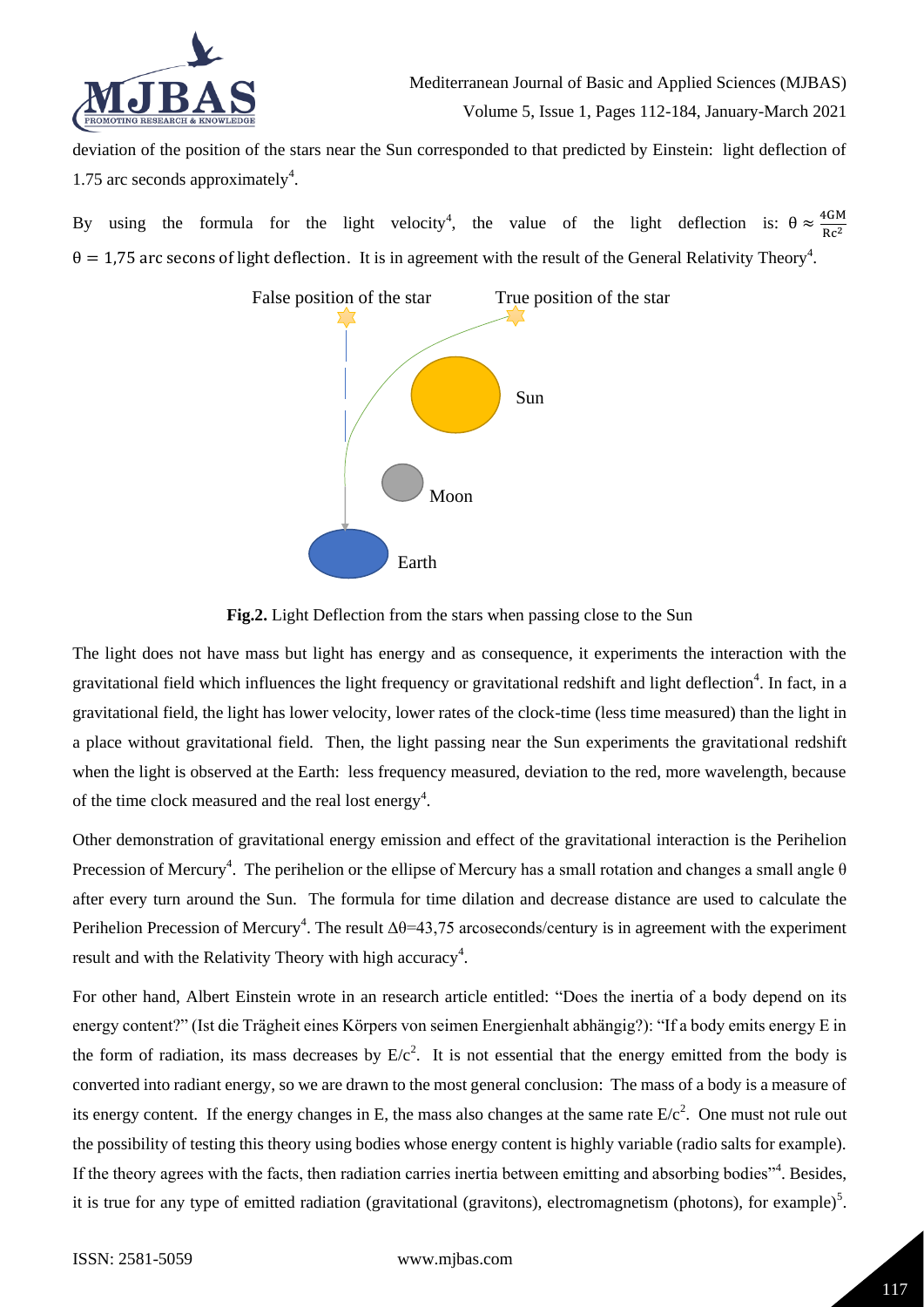

The emission of this energy will produce a decrease in the mass of the emitting body. Thus, Maxwell´s theory shows that electromagnetic waves are radiated whenever charges accelerate as for example for the electron. Then, this electromagnetic radiation (photons) produces a decrease in the mass of the electron which is given by the formula of the Variant Mass for an accelerated charged particle<sup>5</sup>. This lustrous, simple and symmetric formula for the electromagnetic radiation for an accelerated particle was obtained and demonstrated by myself at the research of Variant Mass for an accelerated charged particle<sup>5</sup>.

Thus, if a particle emits radiation energy E (electromagnetic or gravitational), then the rest energy of the particle decreases in E and by the mass-energy conservation also the mass of the particle decreases in the value  $\Delta m=E/c^2$ [2]. Therefore, the mass of a body is a measure of its energy content. The inert mass of a body increase or decrease with energy that it contains. If the initial mass of the particle is M and the final mass of the particle is M´ after the emission, then it is obtained:  $M-M'=\sqrt{E/c^2}$  $E=(M-M^2)c^2$   $E=\Delta Mc^2$ . Thus, the decrease or increase in mass  $\Delta M$ =M-M' of the particle is linked to the radiation energy E=  $\Delta Mc^2$  emitted or absorbed. This energy is also the lost energy of the particle for the case of energy emission.

Besides, it is possible to have the next thought experiment: if a mass  $M<sub>o</sub>$  is suspended from a spring balance in the K ' accelerated system with acceleration g, the balance will indicate the apparent weight  $M_0$ g due the inertia of  $M_0$ (the balance transmits the acceleration to the mass  $M_0$ ). If the amount of energy E is transferred to  $M_0$ , the spring balance, by the law of the inertia of the energy (equivalence of mass and energy  $E/c^2 = m$ ), will indicate  $M_0g + \frac{E}{c^2}$  $rac{E}{c^2}g.$ Exactly, this should happen when the experiment is repeated in the gravitational system K where the balance transmits the gravity acceleration of the Earth to the mass  $M_0$ . At the opposite situation, if the mass  $M_0$  emits gravitational energy, it decreases the mass<sup>4</sup>. It is also a tough experiment that corroborates that the inertial mass is equivalent to the gravitational mass.

#### **2. Applied Physics in Football**

#### *Free Fall*

There are some situations when the player kicks the ball and the motion of the ball is in vertical free fall. The ball during the vertical motion is under the action of the gravity field or gravity acceleration. Besides, there are situations where there is a stopped play, and the referee to resume play throws the ball upward or drop it.<sup>6</sup> A member of each team stands next to the referee and waits for the referee to drop the ball between them and then, a player kicks it to the other team<sup>6</sup>. If it occurs, then the motion of the ball performed by the referee is vertical free fall under the action of the gravity acceleration.

The forces that act on the ball when it is in the air are the gravitational force and the friction force due the air resistance. Nevertheless, the objects in free fall do not weigh although there is the gravitational force on the object which is the reason of the free fall with the acceleration of the gravity. Thus, if there is a scale under the ball in free fall, the scale does not feel the force and pressure of the ball because it falls with the same gravity acceleration of the ball and this will mark a weight of  $W=0$  N. There is a thought experiment that can be carried out in an elevator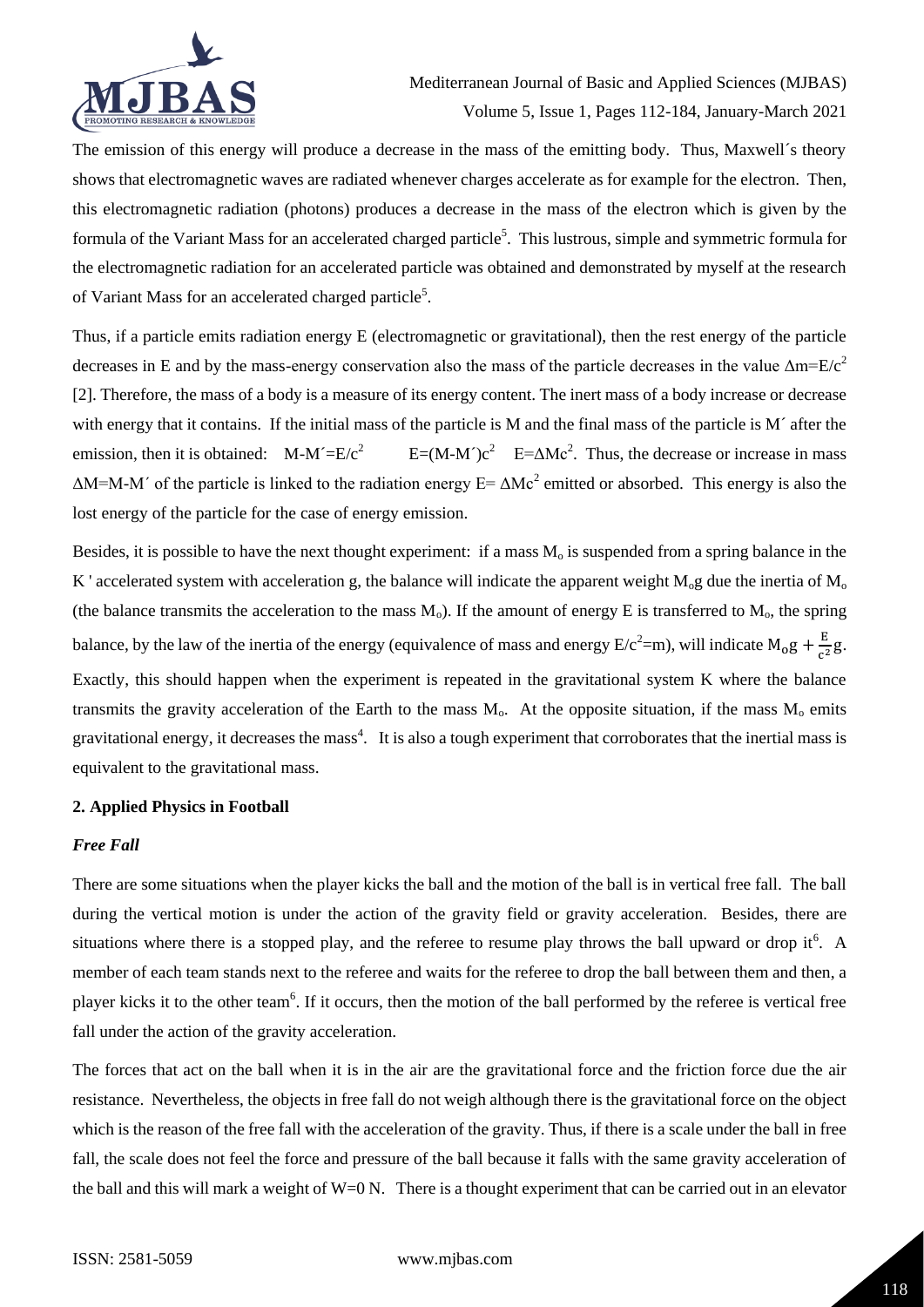

that falls with the same acceleration of gravity and in which a person is on a scale. The weight of the person in these conditions is 0 N because both: the person and the scale fall with the same gravity acceleration.

The value of the gravity acceleration for all objects near the surface of the Earth is  $g=9.8 \text{ m/s}^2$  which is directed toward the center of the Earth. Then, all the objects fall with the same acceleration of gravity neglecting the air resistance. It is due to the gravitational field exerted by the planet on all objects that have mass and that are within it. The gravitational field which is also directed toward the center of the Earth is equal to the gravity acceleration at surface of the Earth $1,2,3$ .

Because the vertical launch up is an uniform accelerated motion, the formulas of this motion can also be used by using the gravity acceleration  $a = -g$  because the upward vectors are positive<sup>1,2,3</sup>. The magnitude of the velocities that are in the same level are equals but they have opposite direction. The velocity is equal to zero at the maximum height of the trajectory. Besides, the rise time is equal to the fall time<sup>1,2,3</sup> and then, the total flight time is the double of the rise time or the double of the fall time. The formulas for the vertical launch up are as follows:



**Fig.3.** Vertical launch up

In addition, the vertical launch up can be divided in two movements: an upward motion which is decelerated (velocity and acceleration in opposite direction) and a downward motion which is accelerated (velocity and acceleration in the same direction). For the downward motion, the reference level  $(y = 0)$  can be considered at the point of the maximum height where the initial velocity is  $v=0$  m/s. If the reference level is located at the point of the maximum height and the downward vectors are positive, then all displacements and velocities are positive $1,2,3$ .



**Fig.4.** Downward motion for the vertical launch up

Since the acceleration due to gravity is positive  $a=g$  and by considering an initial velocity  $v_i=0$ , the formulas for this movement are as follows: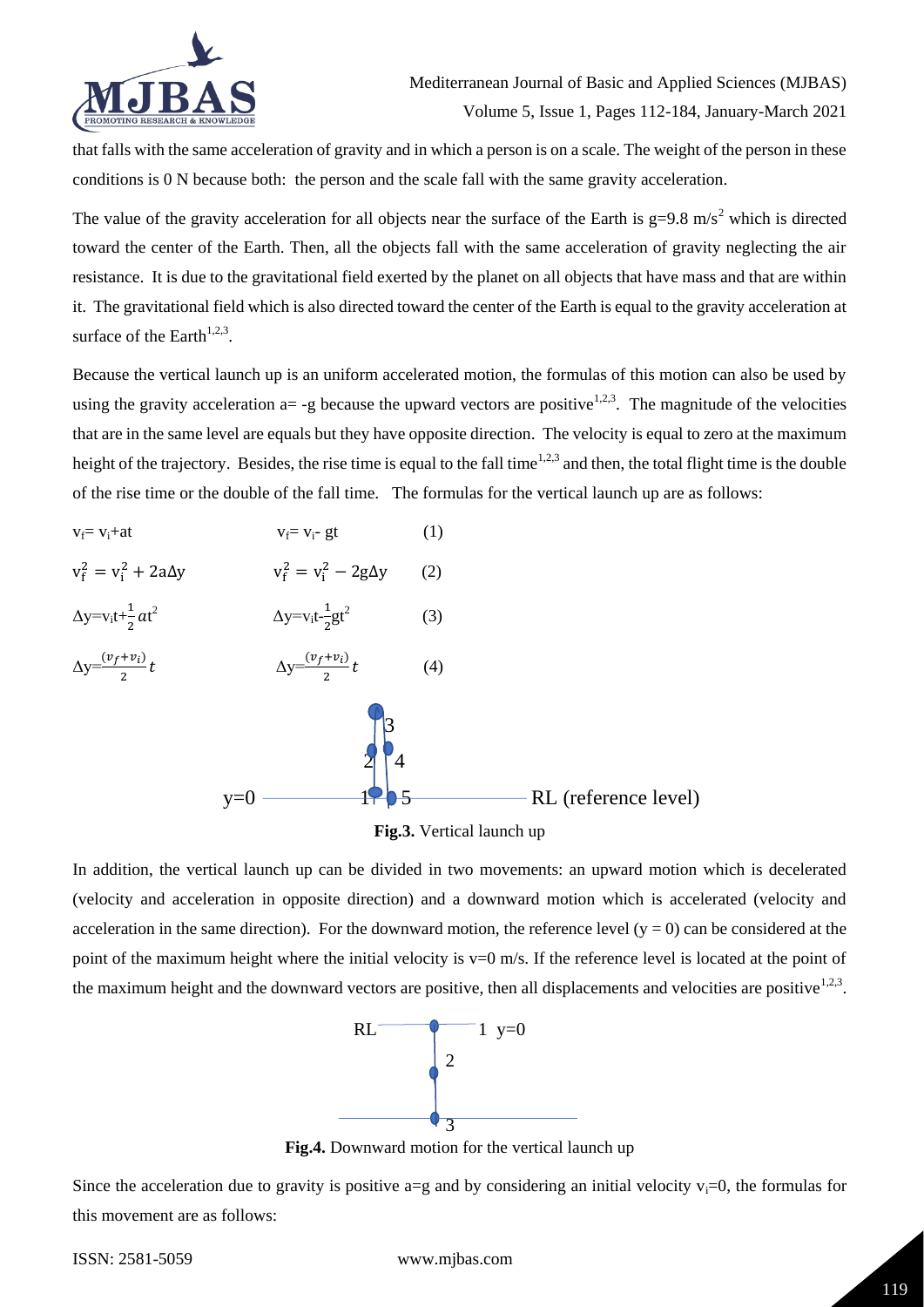

Mediterranean Journal of Basic and Applied Sciences (MJBAS) Volume 5, Issue 1, Pages 112-184, January-March 2021

| $v_f = v_i + gt$                     | $v_f = gt$                     | (1) |
|--------------------------------------|--------------------------------|-----|
| $v_f^2 = v_i^2 + 2g\Delta y$         | $v_f^2 = 2g\Delta y$           | (2) |
| $\Delta y = v_i t + \frac{1}{2}gt^2$ | $\Delta y = \frac{1}{2}gt^2$   | (3) |
| $\Delta y = \frac{(v_f + v_i)}{2} t$ | $\Delta y = \frac{(v_f)}{2} t$ | (4) |

#### *Parabolic Movement*

There are many examples of parabolic motion of the ball in a Direct or Indirect Free kick, Goalkeeper kick, Corner kick, Penalty, Hand serve<sup>6</sup>. For example, the hand serve is a kind of parabolic motion that occurs when the ball is launched upward with the hand and with an angle of inclination positive<sup>6</sup>. Therefore, the height h of the next graph corresponds to the height of the person which performs the hand serve.



**Fig.5.** Hand Serve: Ball launched with the hand in a parabolic motion

The Free kick is a type of parabolic movement that occurs when the ball is kicked from the grass. In a free kick, the defenders can form a barrier 10 yards or 9.14 m away from the point where the ball is kicked. A barrier is formed at the free kick to defend the goal or block a possible goal. and cannot raise their hand to block the free kick. It can be formed with the desired number of players and according to the indications of the goalkeeper and go forward once the ball is touched. The movement of the ball in a free kick is parabolic, in which intervenes the effects of kicking the ball, the gravity and atmospheric pressure of the planet and the effects of air resistance<sup>7,8</sup>.



**Fig.6.** Free kick: Ball kicked from the grass in Parabolic motion

The graph shows the velocity (which are tangential to the path) with its components horizontal and vertical for various points on the path. At point 3, there is only the horizontal component of velocity and there is no vertical component  $v_y=0$ . The path of the parabolic movement is a parabola and the acceleration of gravity is directed downward<sup>1,2,3</sup>. The object throughout its trajectory is subject to the Earth's gravitational field which is directed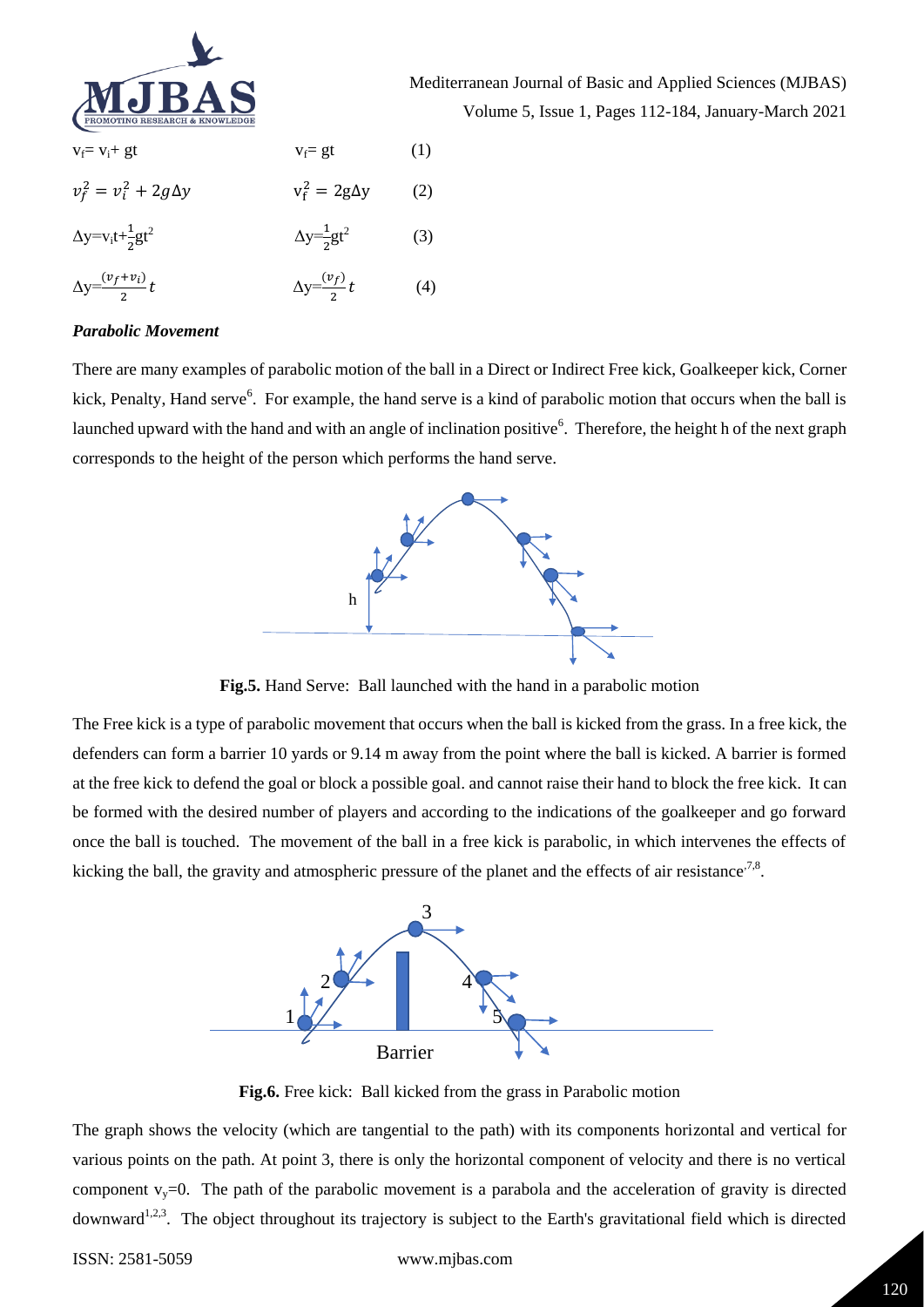

towards the center of the Earth. This causes the object to fall after having risen a certain height $1,2,3$ . It is analogous to a movement made up of two movements: one horizontal and the other vertical. The horizontal motion corresponds to a straight line motion with constant velocity because there is no horizontal acceleration. The vertical movement corresponds to the launch upward in which the acceleration of gravity intervenes<sup>1,2,3</sup>. The equations used are those of the motion with constant velocity for the horizontal part and those of vertical launch upward for the vertical part<sup>1,2,3</sup>. The object can be launched upward in a parabolic motion with an angle of inclination either from the ground or from a certain height.

The formulas to use for the horizontal part are as follows:

 $\Delta x = v_x t$   $v_{ix} = v_x = v_i \cos \theta_i$   $v_x$ : horizontal velocities are constants

The formulas to use for the vertical part are as follows:

 $v_{fv} = v_{iv}$ - gt (1)  $v_{iv} = v_i$  sen  $\theta_i$  $v_{fy}^2 = v_{iy}^2 - 2g\Delta y$  (2)  $\Delta y = v_{iy}t - \frac{1}{2}$  $\frac{1}{2}gt^2$  (3)  $\Delta y = \frac{(v_{fy} + v_{iy})}{2}$  $(4)$ 

The formulas for the velocity components are as follows:

 $v_{ix} = v_x = v_i \cos \theta$   $v_{ix} = v_x = v \cos \theta$   $v_i \cos \theta$   $v_x$ : constant velocity  $v_{iv}=v_i$  sen  $\theta_i$  v<sub>y</sub>=v sen  $\theta$  $v_i^2 = v_{ix}^2 + v_{iy}^2$  tan  $\theta_i = (v_{iy}/v_x)$  $v^2 = v_x^2 + v_y$  $\tan \theta = (v_v/v_x)$ 

By solving for the time t from the equation:  $\Delta x = v_x t$  and by replacing:  $v_{ix} = v_i \cos \theta_i$ , it is obtained:  $t = \Delta x / v_{ix}$  t=  $\Delta x/(v_i \cos \theta_i)$ . By replacing this time t at the equation:  $\Delta y = v_{i y} t - \frac{1}{2}$  $\frac{1}{2}gt^2$  and  $v_{iy} = v_i$  sen  $\theta_i$ , the parabolic equation is obtained:  $\Delta y = \Delta x \tan \theta_i - \frac{1}{2}$  $\frac{1}{2}g\left[\frac{\Delta x}{v_1 \cos x}\right]$  $\frac{\Delta x}{v_i \cos\theta_i}]^2$ 

If the object is launched horizontally  $\theta_i = 0^\circ$  from a height  $h^{1,2,3}$ , then  $v_{iy}=0$  m/s and  $v_{ix}=v_i$ . The constant acceleration of the gravity is directed downward<sup>1,2,3</sup>.



**Fig.7.** Parabolic movement for an object launched horizontally from a height h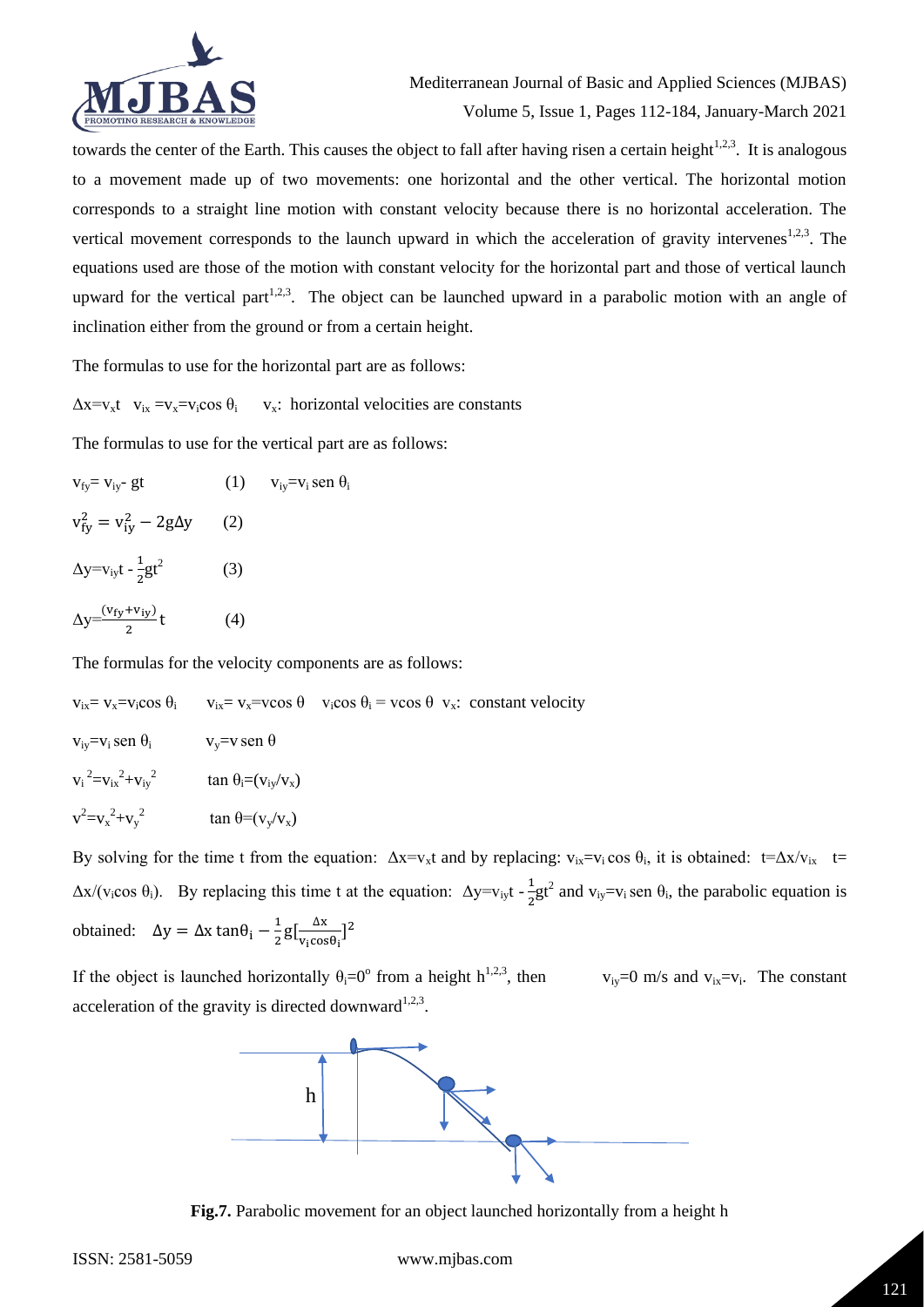

The formulas to use for the horizontal part are as follows:

 $\Delta x = v_x t$  v<sub>x</sub>=v<sub>i</sub> cos $\theta_i = v_i$  cos(0)=v<sub>i</sub>

 $v_{iv} = v_i \text{sen}(0) = 0$ 

The formulas to use for the vertical part are as follows:

| $v_{fv} = gt$                    |     | (1) (downward vectors are positive and $v_{iv}=0$ ) |
|----------------------------------|-----|-----------------------------------------------------|
| $v_{fy}^2 = 2g\Delta y$          | (2) |                                                     |
| $\Delta y = \frac{1}{2}gt^2$     | (3) |                                                     |
| $\Delta y = \frac{(v_{fy})}{2}t$ | (4) |                                                     |

The formulas for the velocity components are as follows:

| $v_x = v_i \cos(0) = v_i$ $v_{ix} = v_x = v_i$ |                                                                          |                        | $v_i = v \cos \theta$ $v_x$ : constant velocity |
|------------------------------------------------|--------------------------------------------------------------------------|------------------------|-------------------------------------------------|
| $v_{iv} = v_i$ sen(0)=0 $v_{iv} = 0$           |                                                                          | $v_y = v$ sen $\theta$ |                                                 |
|                                                | $v_i^2 = v_{ix}^2 + v_{iy}^2$ $v_i = v_{ix} = v_x$ $v^2 = v_i^2 + v_y^2$ |                        |                                                 |
| $\theta_i = 0^\circ$                           | $\tan \theta = (v_y/v_x)$                                                |                        |                                                 |

#### *Newton Laws*

Forces are applied in Football as for example in the contact of the foot with the ball and in the contact between players. Therefore, it is important to analyse the Newton laws because they have effects at the motion of the ball. Thus, the forces are the causes of the ball motions. Besides, the motion of the ball is important to score goals which is one of the most important objective in Football<sup>6</sup>.

The forces have magnitude and direction and thus, they are vectors<sup>1,2,3</sup>. It is important for example the magnitude and direction of the force applied to the ball by the foot in a Goal kick or Goalkeeper kick, Penalty, Corner kick, and Direct or Indirect free kick<sup>6</sup>. The forces that act in a Football ball when it is in the air are: the weight or gravitational force and the friction force due the air resistance. The gravitational field and the gravitational force act on the ball at all time of the free fall of the ball and due this reason, there is the free fall of the Football Ball with the acceleration of the gravity.

Therefore, it is very important to understand the Newton Forces Laws:

*Newton's First Law (Law of Inertia):* Every body or object tends to remain in a state of rest or motion with constant velocity unless a force acting on it and changes its state of motion with constant velocity or at rest. The object must be analyzed from an inertial frame of reference<sup>1,2,3</sup>.

Regarding Football, the ball tends to remain at rest or with constant velocity after the respective kick to the ball unless a force acts (other force done with the foot of other player to the ball for example) on it and changes its state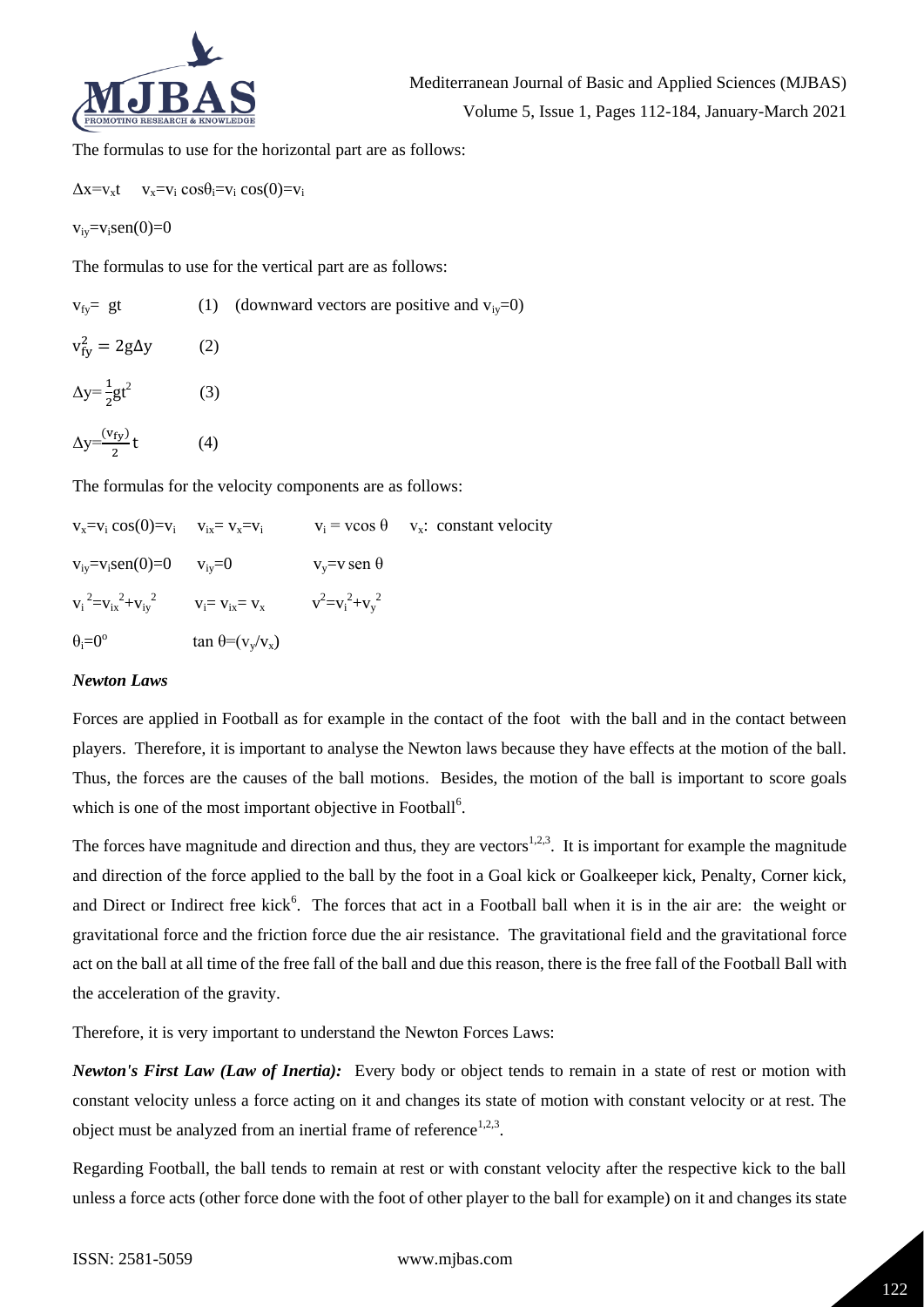

of motion with constant velocity or at rest. Of course, the ball doesn´t remain with constant velocity after the respective kick to the ball by the player due the friction force of the ball with the grass or with the wind at the air 6,7,8 .

*Newton's Second Law:* Every force that is applied to an object gives it an acceleration of equal direction of the applied force<sup>1,2,3</sup>. This is established by means of the following equation:  $F = ma$ . An example of Newton's second law is the weight or gravitational force:  $W = Fg = mg$ , where g is the acceleration due to gravity. The weight is the gravitational force that is directed toward the center of the Earth while the gravity is an acceleration that is also directed toward the center of the Earth<sup>1,2,3</sup>.

For other hand, the mass of the object or the ball transfers to it a resistance to being accelerated  $a=F/m$ : the higher the mass, the higher the gravitational force, the higher the resistance to being accelerated and lower acceleration, the lower the mass, the lower the gravitational force, the less resistance to being accelerated and higher acceleration<sup>1,2,3</sup>. Due this compensation between the gravitational force and the resistance to being accelerated, all objects fall with the same acceleration and reach the ground at the same time neglecting air resistance.

Regarding Football, a force applied to the ball produces an acceleration to the ball a=F/m: the higher the force: the higher the ball acceleration, the lower the force: the lower the ball acceleration and for other hand, the higher the ball mass: the higher the resistance to being accelerated and lower acceleration, the lower the ball mass: the lower the resistance to being accelerated and higher acceleration. There are different sides and weights of balls for Football, Futsal or Indoor football, or Beach football. Therefore, there are different resistances of the balls to being accelerated depending on their weight and size<sup>6</sup>. This Newton law is important to consider in a Goal kick or Goalkeeper kick, Penalty, Corner kick and Direct or Indirect free kick where the magnitude and the direction of the foot force has direct effect in the motion of the ball<sup>6,7,8</sup>.

*Newton's Third Law:* A reaction force of equal magnitude but in the opposite direction is opposed to every action force<sup>1,2,3</sup>. An example of Newton's third law is when an object rests on the floor, the object exerts on the floor a force equal to the weight, while the floor exerts on the object a reaction force called normal<sup>1,2,3</sup>. Thus, we have  $N =$ -W.



**Fig.8.** The weight or gravitational force and the normal force

Regarding Football, when the ball rests on the grass, the following pair of forces action reaction act: the ball exerts on the grass a force equal to the weight W or gravitational force  $F_g$  (downward direction) while the grass exerts on the ball a reaction force which is called the normal force  $N=-W$  (upward direction). Besides, when the foot of the player kicks the ball, there is the next pair of forces action reaction: the force exerted by the foot on the ball (which produces a small imperceptible temporary deformation of the ball) and the reaction force of the ball on the foot of equal magnitude but opposed to the foot force in the opposite direction. When the ball is in the air, the following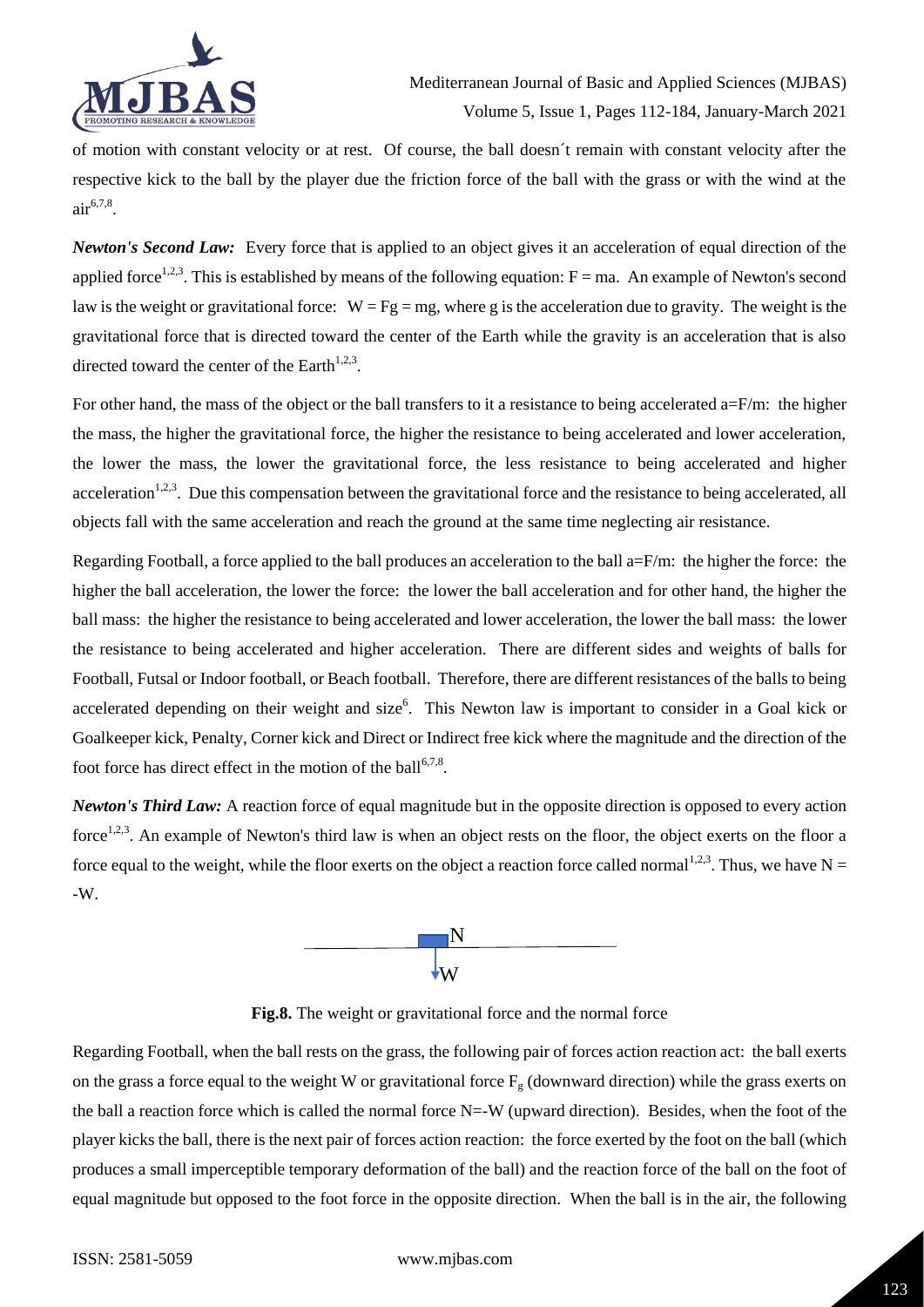

pairs of forces action reaction act: the gravitational force or weight of the ball and the reaction force of the air (air resistance) on the ball. In addition, there is another pair of action-reaction forces when the player runs which is the backward force of the foot on the grass and the forward friction force that the grass does on the foot<sup>6,7,8</sup>.

## *Work and Energy*

It is necessary to do the work of kicking the ball to produce the motion of the ball<sup>6,7,8</sup>. Then, the work done by the foot when kicking the ball is converted in kinetic and potential energy of the ball which is in accordance with the principle of energy conservation: "Energy is neither created nor destroyed, it is only transformed"<sup>1,2,3</sup>.

Then, the work done is converted into kinetic energy, potential energy or elastic energy as it was mentioned before. The work which is scalar quantity has units of energy because it is necessary energy to do the work. If this work is positive, the energy is transferred to the system. On the other hand, if this work is negative, the energy is transferred from the system<sup>1,2,3</sup>. The unit of the work or the energy is Joule (J) in the MKS system or Lb-ft in the English System $^{1,2,3}$ .

If the force has an angle  $\theta$  with the direction of the displacement, the work is given by the distance times the component of the force in the direction of displacement: T=F d cosθ , T=F·d (the · represents the dot product between two vectors)<sup>1,2,3</sup>. If  $\theta = 0^{\circ}$ , the the work is: T=Fd.



**Fig.9.** The work done by a constant force which has an angle θ with

#### the direction of the displacement d

If the work is done by a variable force, then the work is obtained as follows:  $T = \int_{x_i}^{x_f} F dx$ . Thus, the work represents the area under the curve of F versus x. In the case of a constant force, the work is the area of the rectangle T=Fd:



**Fig.10.** The constant force F versus the displacement d

A variable force is for example the elastic force in a spring. It is considered the Hooke's law that establishes a relationship between the elastic force and the displacement:  $F = kx$ , where k is the elastic constant of the spring<sup>1,2,3</sup>. The elastic potential energy or the work done by a spring is: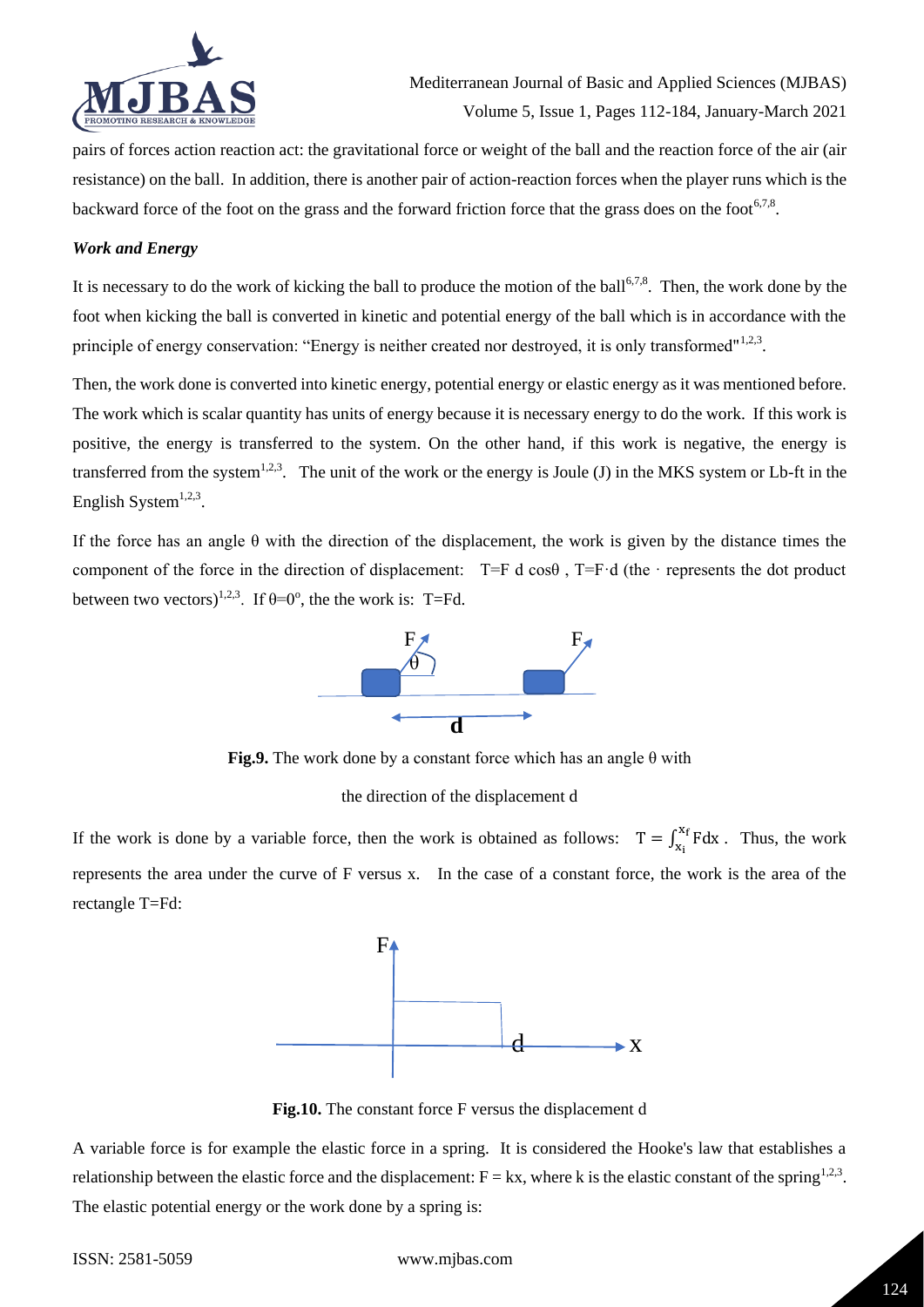

 $T = \int_0^x F dx = \int_0^x kx dx = \frac{1}{3}$ 2 x 0 x  $\int_0^x F dx = \int_0^x kx dx = \frac{1}{2}kx^2$ . This result could also be obtained through the area of the triangle of the graph F versus x.



**Fig.11.** The variable force F=kx versus the displacement x

# *Kinetic Energy*

The work of kicking the ball is transformed into a variation of the kinetic energy which produces the motion of the ball<sup>6,7,8</sup>. Thus, there is kinetic energy when there is movement of the object<sup>1,2,3</sup>. The unit of kinetic energy is the same unit of work, as for example Joule for the MKS System and Lb-ft for the English System. The formula of the kinetic energy is:

$$
T = \int Fdx = \int ma dx = \int_{v_i}^{v_f} m \frac{dv}{dt} dx = \int_{v_i}^{v_f} m v dv = \frac{1}{2} m v_f^2 - \frac{1}{2} m v_i^2
$$
  

$$
\Delta K = \frac{1}{2} m v_f^2 - \frac{1}{2} m v_i^2
$$

If the object part of rest, then the formula to use is:  $\Delta K = \frac{1}{2} m v_f^2$  because v<sub>i</sub>=0 m/s (ball from rest). This formula is valid not only for rectilinear motion with constant acceleration, but for all types of motion.

# *Gravitational Potential Energy*

There is gravitational potential energy when there is a vertical position change or height of the ball respect to the grass which is the reference level. This variation of the gravitational potential energy occurs during the parabolic motion of the Football ball. It is produced in a Direct or Indirect Free kick, Corner kick, Goalkeeper kick, Penalty for example<sup>6</sup>. In a Free kick, it occurs when the ball is kicked and it is necessary to pass the barrier made by the players<sup>6,7,8</sup>. The unit is also the Joule and the symbol is  $E_{\varphi}$ .

Thus, the gravitational potential energy is produced when there is a vertical position change or height of the object with respect to a reference level (position (1) in the graph)<sup>1,2,3</sup>. Besides, heights above the reference level are positive and below the reference level are negative<sup>1,2,3</sup>.

If we want to change the vertical position of an object or the ball to a height h, work must be done to overcome the weight W or gravitational force  $F_g$ . Thus, an external force  $F = W$  (weight) needs to be applied and it is obtained: T  $=$  Wh, T = E<sub>g</sub>=mgh where m is the mass of the object or the ball. This equation is valid for objects near the Earth's surface, where the gravity is considered approximately constant<sup>1,2,3</sup>.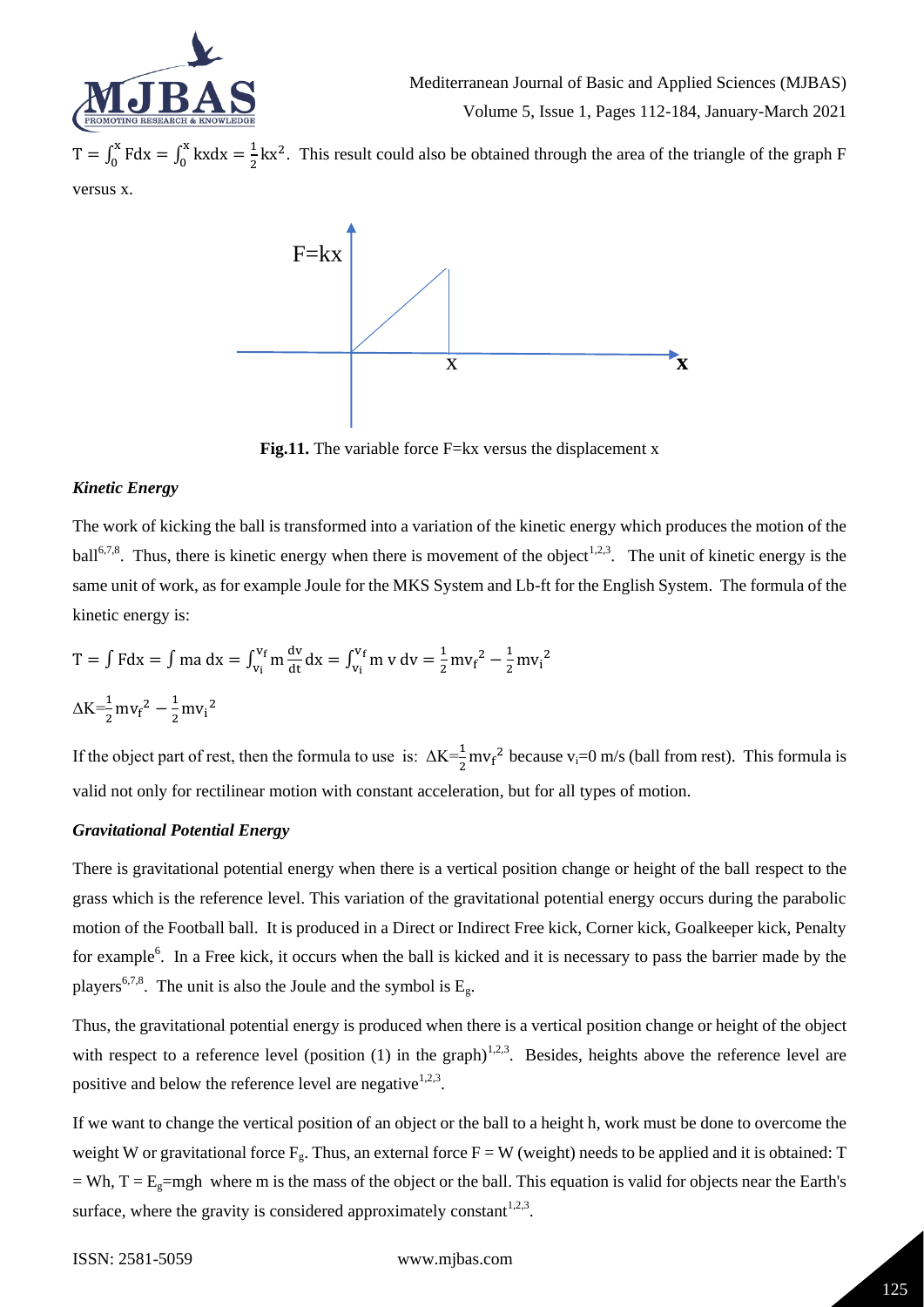

Mediterranean Journal of Basic and Applied Sciences (MJBAS) Volume 5, Issue 1, Pages 112-184, January-March 2021



**Fig.12.** Work T= $E_g$ =mgh to bring the object from position (1) to (2) which is

independent of the paths (a), (b) or (c)

The work to bring the object from position (1) to position (2) is independent of the path (a, b or c). The gravitational potential energy depends only of the vertical positions of the points (1) and (2). This work is equal to the change in gravitational potential energy  $T = E_g = mgh$  where h is the difference between vertical positions of (1) and (2). The work that is done to move the object from position (1) to position (2) is stored in position (2) as gravitational potential energy<sup>1,2,3</sup>. Moreover, the variation of gravitational potential energy is independent of the reference  $level^{1,2,3}$ :

- NR1:  $E_{ga}=0$   $E_{gb}=mgh$   $\Delta E_g=mgh$
- NR2:  $E_{ga} = mgy$   $E_{gb} = mg(h+y)$   $\Delta E_{g} = mgh$



**Fig.13.** Variation of the gravitational potential energy which is

independent of the reference level

For other hand, if a particle with mass m changes a small distance by increasing the height (R increases) near the surface of the Earth with radius  $R_e$  and mass  $M_e$ , it is obtained the following for the gravitational potential energy<sup>1,2,3</sup>: E<sub>g</sub> =  $-G\frac{M_{e}m}{R}$  $rac{e^{iH}}{R}$  E<sub>g</sub>: gravitational potential energy

$$
\Delta E_g = E_{gf} - E_{gi} \qquad \Delta E_g = -GM_e \ m(\frac{1}{R_f} - \frac{1}{R_i})
$$

$$
\Delta E_g = GM_em(\frac{R_f - R_i}{R_fR_i}) \quad R_f - R_i = \Delta y \qquad R_f R_i \approx R_e^2 \quad g = G \frac{M_e}{R_e^2}
$$

 $\Delta E_g$ =mg $\Delta y$  (the gravitational potential energy inside of the Earth) which is equal to the formula obtained before and valid for objects near the surface of the Earth where the gravity accelerations is considered approximately constant.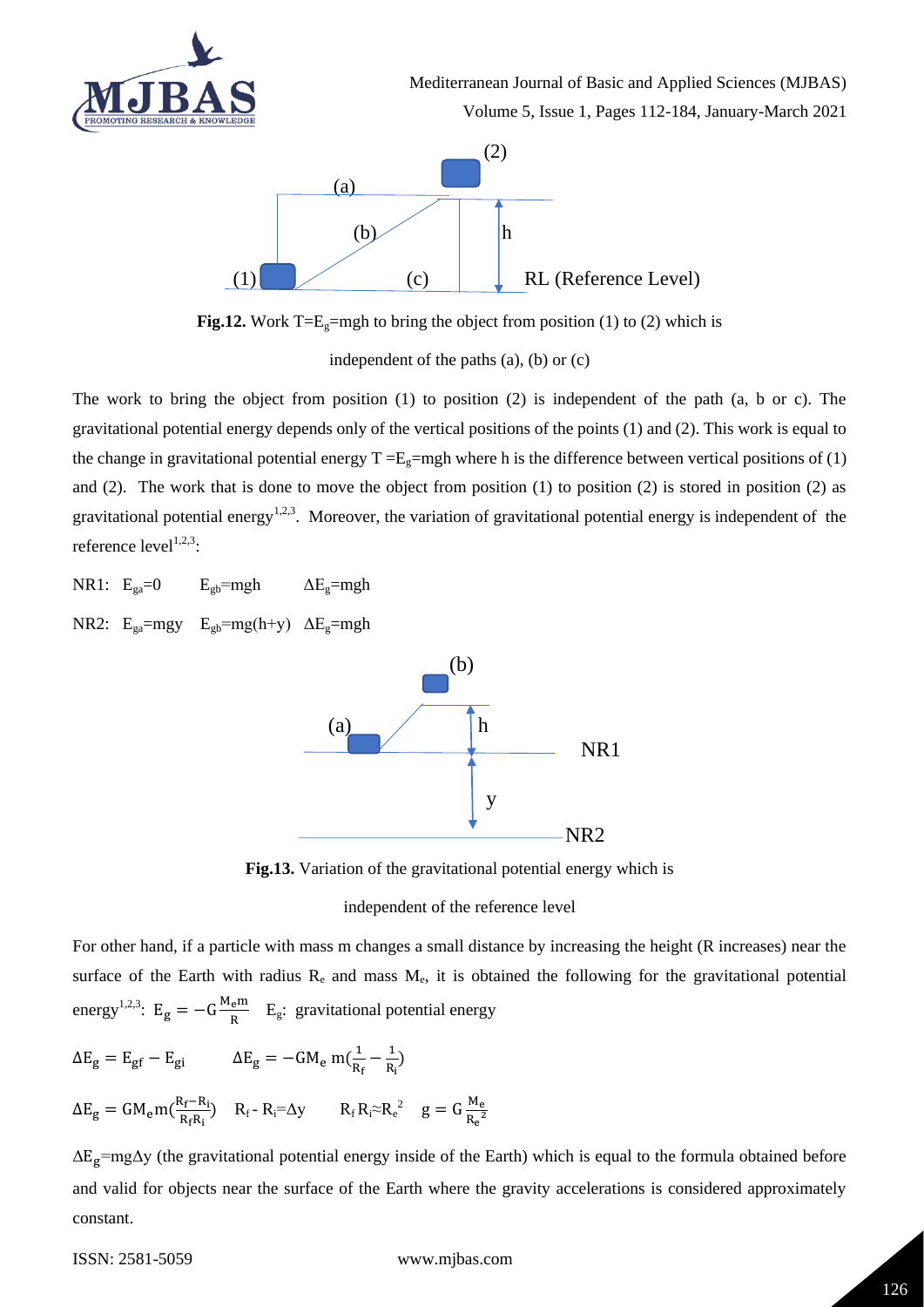

# *Principle of energy conservation*

When the player kicks the ball in a Direct or Indirect free kick for example, the work done by the foot at the kicking of the ball is transformed into a variation of the kinetic energy (which produces a motion of the ball) and/or in a variation of the potential energy (the ball gets a height h respect to the reference level or grass)<sup>6,7,8</sup>.

Thus, if work is done on a system, this work is transformed into an increase in kinetic energy or gravitational potential energy or other kind of energy. For other hand, if the system does the work, this results in a decrease in its kinetic energy or its gravitational potential energy. It is also possible that if no work is done on the system, there may be a transformation from kinetic energy to gravitational energy or from gravitational energy to kinetic energy. Thus, there is a transformation from one type of energy to another. This can be stated in the following way: "Energy is neither created nor destroyed, it is only transformed"<sup>1,2,3</sup>. An example of energy transformation is what occurs in an electrical dam. The principle of energy conservation can be expressed mathematically in the following way:  $\Delta K + \Delta E_g = 0$  or  $T + T_p = \Delta K + \Delta E_g$  if there is a work T done on the system or if there is lost energy  $T_p$ due the friction force  $F_f$ .

Furthermore, the sum of the kinetic (K) and potential energies  $(E_p)$  is equal to the mechanical energy of the system:  $E_{\text{mec}}=K+E_p$ , where K is the kinetic energy,  $E_p$  is the potential energy:  $E_p=E_g+E_e$  (gravitational potential energy more elastic potential energy of a spring)  $K = \frac{1}{2}mv^2$   $E_g = mgh$   $E_e = \frac{1}{2}$  $\frac{1}{2}$  kx<sup>2</sup>.

#### *Friction work and friction forces*

There are friction forces at the contact of the ball with the grass and with the air due the air resistance or winding<sup>6,7,8</sup>. The friction work or work done by the friction force  $F_f$  can be included in the energy conservation formula<sup>1,2,3</sup>: T<sub>p</sub>=F<sub>f</sub>d. If the friction force is due the contact of the ball with the grass, the formula is: F<sub>f</sub>=- $\mu$ N where N is the normal force and  $\mu$  ( $\mu$ >0) is the friction coefficient which can be static  $\mu_s$  (static ball) or kinetic  $\mu_k$  (ball in motion). The minus sign is because the friction force is opposite to the displacement of the object. The work done by the friction force is always negative:  $T_p = \mu Nd$ . Then, the energy conservation is:

 $T+T_p = \Delta K + \Delta E_g$  T=Fd  $T_p = -\mu Nd$ 

Another way to state the energy conservation is as follows:

#### $E_i = E_f$

 $K_i + E_{ei} + T + T_p = K_f + E_{gf}$  where T=F d or T=F d cos $\theta$  and  $T_p = F_f d = -\mu Nd$ 

If the system is isolated, then F=0 and T=0 and the principle of energy conservation is as follows:  $T_p = \Delta K + \Delta E_g$ 

#### *Dissipative and Conservative Forces*

Dissipative or non-conservative forces are those forces that perform work that depend on the path traveled. An example of this force is the friction force. In this case, the work invested by the dissipative force along a closed path is not zero. In an isolated system (external force is equal to zero) with non-conservative forces (as the friction force for example), the total energy is conserved but the mechanical energy is not conserved  $^{1,2,3}$ .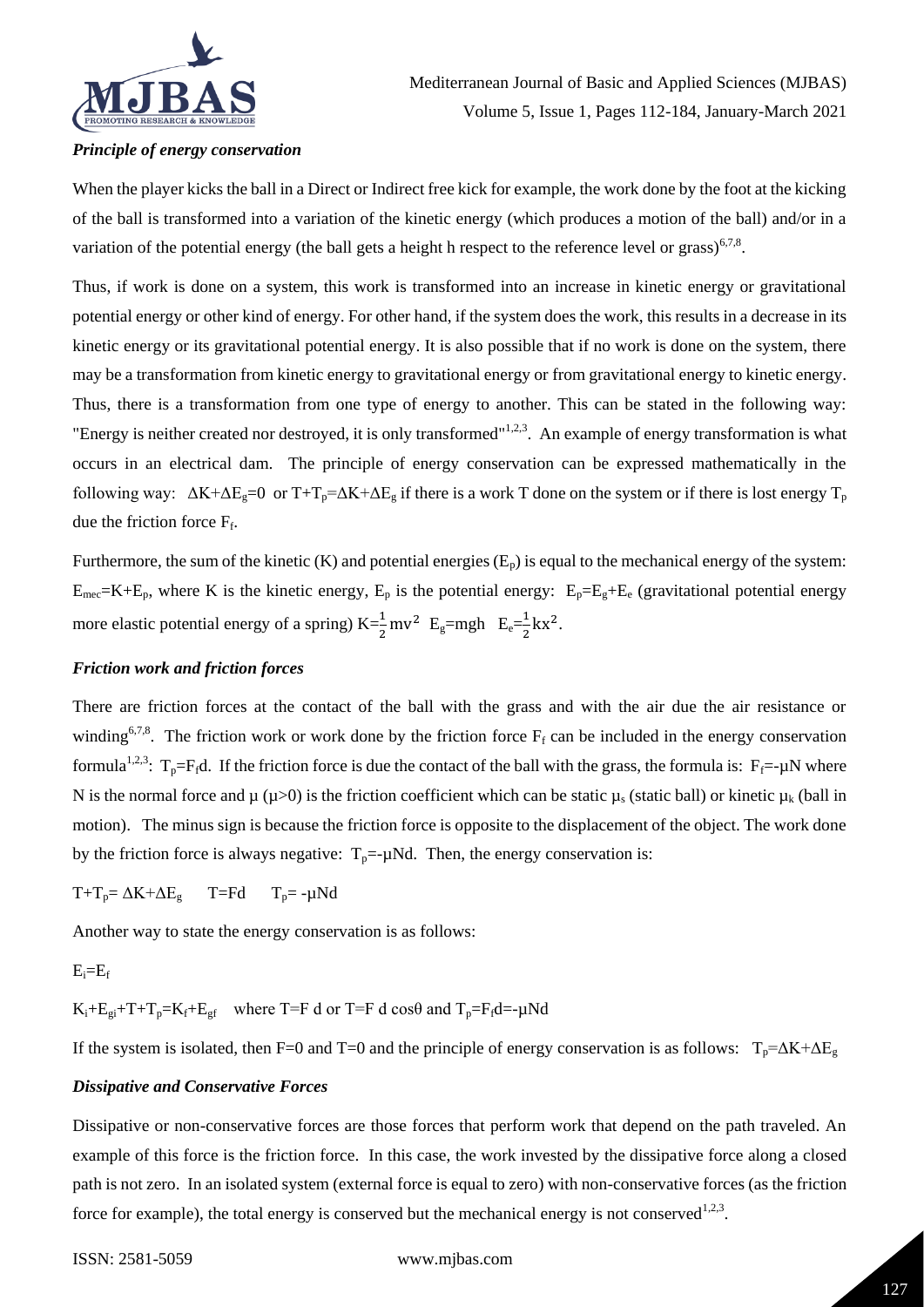

 $E_{\text{mec}}\neq$ constant  $\Delta E_{\text{mec}}\neq 0$   $E_{\text{total}}$ =constant  $\Delta E_{\text{total}}=0$   $T_p = \Delta E_{\text{mec}} = \Delta K + \Delta E_p$ 

In Football, there are dissipative forces as the friction force at the contact of the ball with the grass and in the air due the air resistance. Therefore, the mechanical energy is not conserved in Football but the total energy is conserved as in all system. There is only energy transformation as we have mentioned before: the work done by the foot with the ball is transformed in a variation of the kinetical energy and/or variation of the gravitational potential energy with the interaction with the friction force. Thus, there is lost energy due the friction with the grass or with the air: T+T<sub>p</sub>=  $\Delta$ K+ $\Delta$ E<sub>g</sub>

For other hand, conservative forces are those forces that perform work that is independent of the path traveled and depends only on the start and end points. Examples of these forces are the gravitational force. Furthermore, the work invested by a conservative force along any closed path is zero<sup>1,2,3</sup>. Besides, in an isolated system where the external force is zero and only with conservative forces, the mechanical energy and the total energy are conserved. Thus, the sum of the kinetic and potential energies is a constant<sup>1,2,3</sup>: E<sub>mec</sub>=K+E<sub>p</sub>=constant  $\Delta E_{\text{mec}} = \Delta K + \Delta E_{\text{p}} = 0$  $\Delta E_{p} = \Delta E_{g} + \Delta E_{e}$ 

 $E_{total}$ =constant  $\Delta E_{total}$ =0  $\Delta K + \Delta E_p$ =0

# *Power (Potency)*

Sometimes, it is mentioned in Football for example, that the Direct Free kick or Penalty was potent which depends of the foot force with which the ball was kicked  $6,7,8$ . This potency has direct effect in the velocity of the ball and of course, it is important to do a goal as for example in a Direct Free kick or Penalty<sup>6,7,8</sup>. The power is given by the quotient of the work done divided by the time during which the work was done or the force was acting  $1,2,3$ .  $P = \frac{T}{t}$  $\frac{r}{t} = \frac{Fd}{t}$  $\frac{d\mathbf{r}}{dt}$  = Fv. The power units are Watt = J/s for the MKS system or Lbs-ft/s for the English system<sup>1,2,3</sup>. For other hand, there is the Horse Power unit (HP) which is equivalent to 746 Watts or 550 lbs-ft /s.

#### *Impulse and Momentum*

The impulse done at the ball due the external force F of the foot in a short time  $\Delta t$ , is transformed into a variation in the amount of ball motion or momentum during the contact of the ball. If the ball at the beginning is at rest as in a direct kick for example, then  $v_i=0$  and the impulse is equal to the variation in momentum: I= $\Delta p$ =m $\Delta v$ =m $(v_f$ - $v_i)$ =m $v_f$ =mv

where  $v_i=0$  and  $v_f=v$  is the final velocity of the ball after the kicking of the ball or the initial velocity of the parabolic motion of the ball. The impulse is also given by the next formula: I= $\overline{F}$   $\Delta t$  where  $\overline{F}$ : average constant force and  $\Delta t = t_f - t_i = t_i = 0$  and t is the time duration of the contact of the foot with the ball<sup>6,7,8</sup>. Therefore, it is obtained: I=Δp  $\bar{F}\Delta t$ =m $\Delta v$   $\bar{F}t$ =mv  $v_i$ =0 m/s

$$
v = \frac{\overline{F}t}{m}
$$

Therefore, the velocity of the ball depends of the next physics variables: the external average force  $\bar{F}$  of the foot, the short time t during which the force of the foot kicks the ball and the mass of the ball.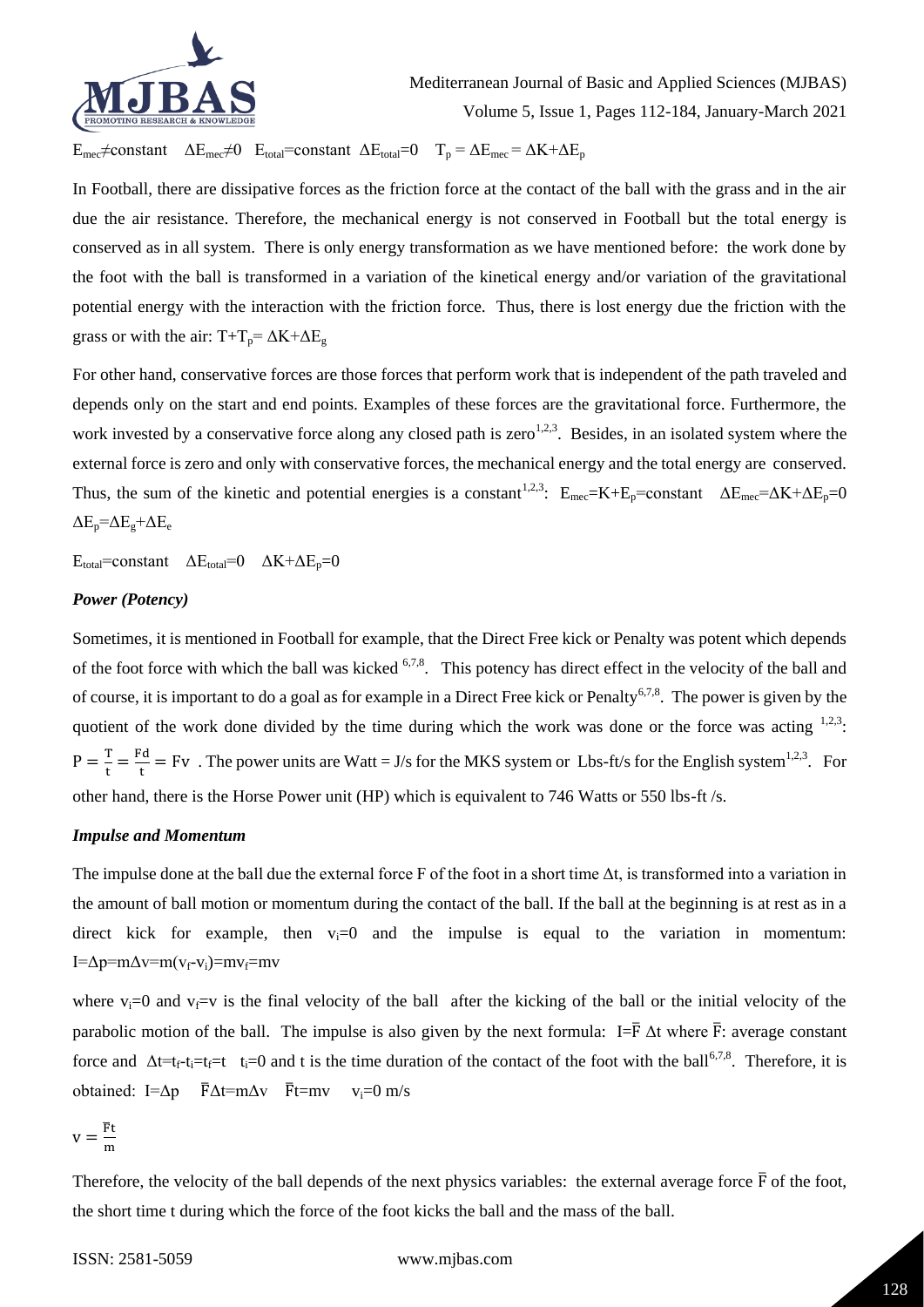

It is possible to apply technology and electronic sensors to measure the impulse and force of the foot by doing the measurement of the time duration Δt of the contact of the foot with the ball and the initial velocity of the parabolic motion. It is necessary to measure the maximum distance x of the ball and the initial angle  $\theta_i$ :  $x=\frac{v_i^2 \text{sen2}\theta_i}{g}$  $\frac{\text{enzo}_1}{\text{g}}$  which are possible to obtain on the spot or by video software program.

Therefore, it is possible to obtain the initial velocity of the parabolic motion which is the final velocity after the kicking to the ball. Then, it is possible to know the average force of the kicking to the ball:  $I=\overline{F}t=mv$ 

 $\bar{F} = \frac{mv}{r}$ where  $\Delta t$  = t. Actually, it is possible to obtain the average velocities reached by the players and the velocity of the ball in Direct kick and Penalty by using the technology<sup>6,7,8</sup>.

The formula for impulse and momentum can be obtained from Newton's second law as follows<sup>1,2,3</sup>:  $F = \frac{dp}{dt}$ second Newton law where p is the momentum p=mv. If the mass is constant which is possible to consider for low velocities, then:  $F = m \frac{dv}{dt}$  Fdt=mdv where dI=Fdt and dp=mdv

In the case of a variable force, the impulse is:  $I = \int F dt$ . Therefore:  $I = \int F dt = \int m dv = m\Delta v =$  $m(v_f - v_i)$  where m is considered a constant.

It is possible to consider an average constant force  $\bar{F}$  (constant) during the short time  $\Delta t$  and  $I = \int F dt = \bar{F}\Delta t$  which is equal to the variation in momentum I=  $\bar{F}\Delta t$ =m $\Delta v$  where I is known as the impulse and  $\bar{F}$  is the average external force, while  $p = m\Delta v$  is known as the momentum.

The equation  $I = \Delta p$  means that the impulse carried out by a force external to the system during a short time  $\Delta t$  is equal to the variation in the amount of movement of the system or momentum<sup>1,2,3</sup>. This is known as the conservation of momentum principle. If there are no external forces, then  $\Delta p=0$ , or  $p_i=p_f$ . For other hand, the impulse represents the area under the curve on an Force versus time graph<sup>1,2,3</sup>.



**Fig.14.** Variable force versus time where the impulse is the area under the curve

For example, if in the previous graph the external force is given by  $F = kt$  where k is a constant, the impulse is: I =  $\int F dt = \int_0^t kt dt = k \frac{t^2}{2}$ 2 t  $\int_{0}^{\pi}$  kt dt = k $\frac{c}{2}$ 

Both impulse and momentum are vector quantities. The impulse units for the different unit systems are: N-s for MKS or Lbf-s for English system. The units of momentum are: kg-m/s for MKS or slug-feet/s for English system<sup>1,2,3</sup>. The units of impulse and momentum coincide if it is replaced N by kg-m /  $s^2$ .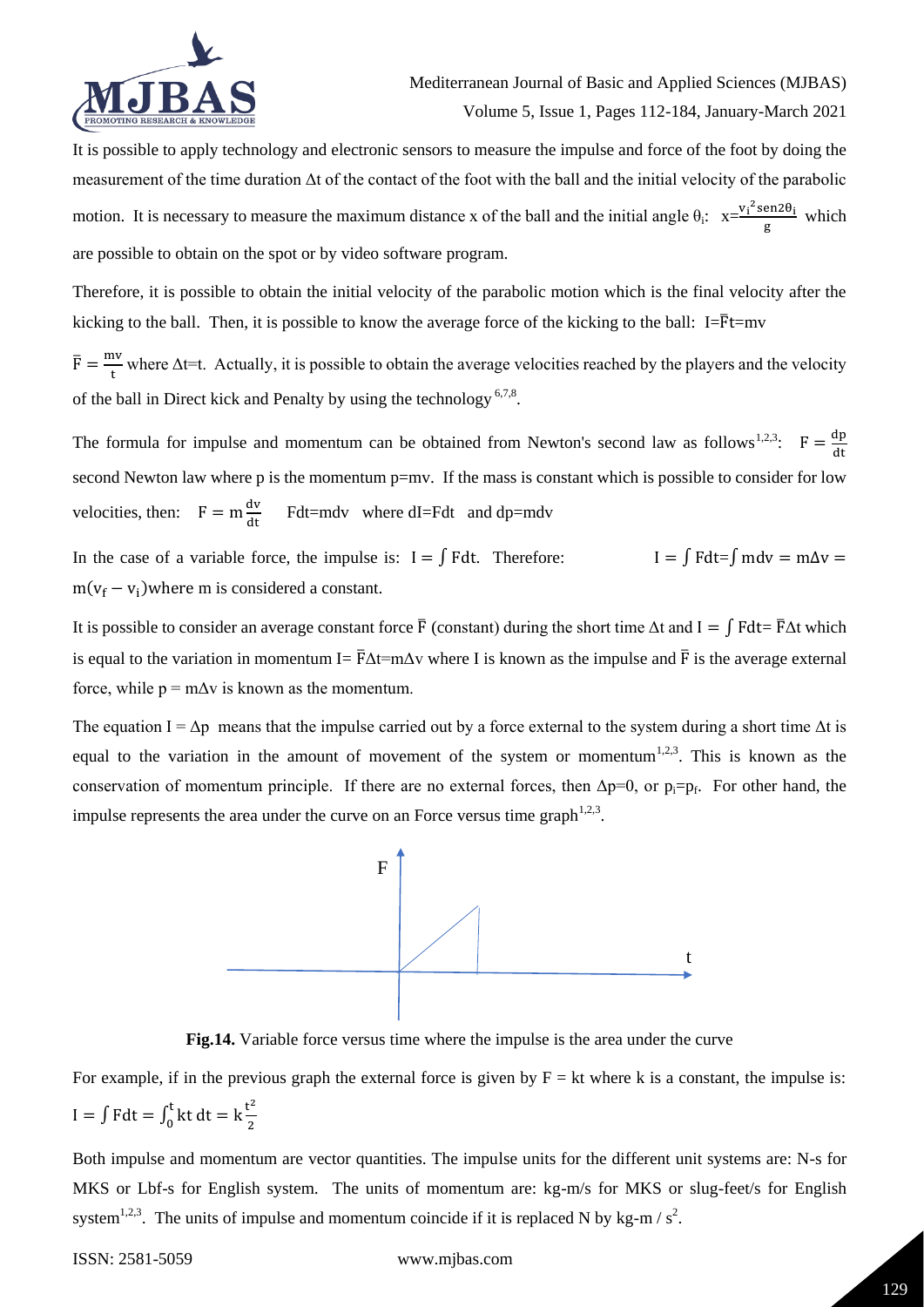

# *Thought Experiment I (Gedanken experiment I)*

A Football ball with a mass of 450 grams is kicked. The force exerted by the foot on the ball varies from zero to a maximum value (where the ball temporarily deforms) and returns to zero when it stops making contact with the ball. The force versus time curve is described in the next figure.



**Fig.15.** Force F versus time t

# I= $\int_{t_i}^{t_f} Fdt = \overline{F} \Delta t = m \Delta v$

If the ball travels a distance of 15 m and it is the maximum distance for any initial angle  $(\theta_i=45^\circ)$ , the final velocity after the foot makes contact with the ball or the initial velocity of the parabolic movement is:

$$
x{=}\frac{{v_i}^2sen2\theta_i}{g}\ \ v_i{=}\sqrt{xg}\ \ x{=}15\ m\ \ v_i{=}12.12\ m/s
$$

The average impulse is:

 $I=\Delta p=m(v_f-v_i)=(0.45)(12.12-0)=5.46$  kg (m/s)

The collision time is:  $\Delta t = \Delta x/v$  where  $\Delta x$  is approximately the ball radius which is approximately the distance traveled by the ball on the grass  $\Delta x = 11.14$  cm (ball radius) and v is the average velocity v=12.12 m/s:  $\Delta t = 9.2 \times 10^{-3}$  s. The average force exerted by the foot on the ball is:

 $\bar{F}$ =mv/ $\Delta t$  where m=0.450 kg, v=12.12 m/s and  $\Delta t$ =9.2\*10<sup>-3</sup> s

# $\bar{F}$  =593.76 N

This force is very large compared with the weight of the ball which is  $W=mg=(0.45)(9.8)=4.41$  N.

#### *Collisions*

In Football, there are examples of collisions as the collision of the Football ball with the grass and between Football players. It is applied the principle of conservation of momentum:  $\Delta p = 0$  ( $p_i = p_f$ ) if the external force is considered to be zero: F=0 or the time duration of the force is very small  $\Delta t \approx 0$ . There are internal forces<sup>1,2,3</sup> during the collision but they don't affect the total movement of the system and thus:  $\Delta p = 0$ .

But in some collisions, very large forces are produced that have a minimum duration, which are called impact forces and they are external forces to the system<sup>1,2,3</sup>. The equation I =∫ Fdt =∆p is applied to solve problems of this type where it is considered an external force F.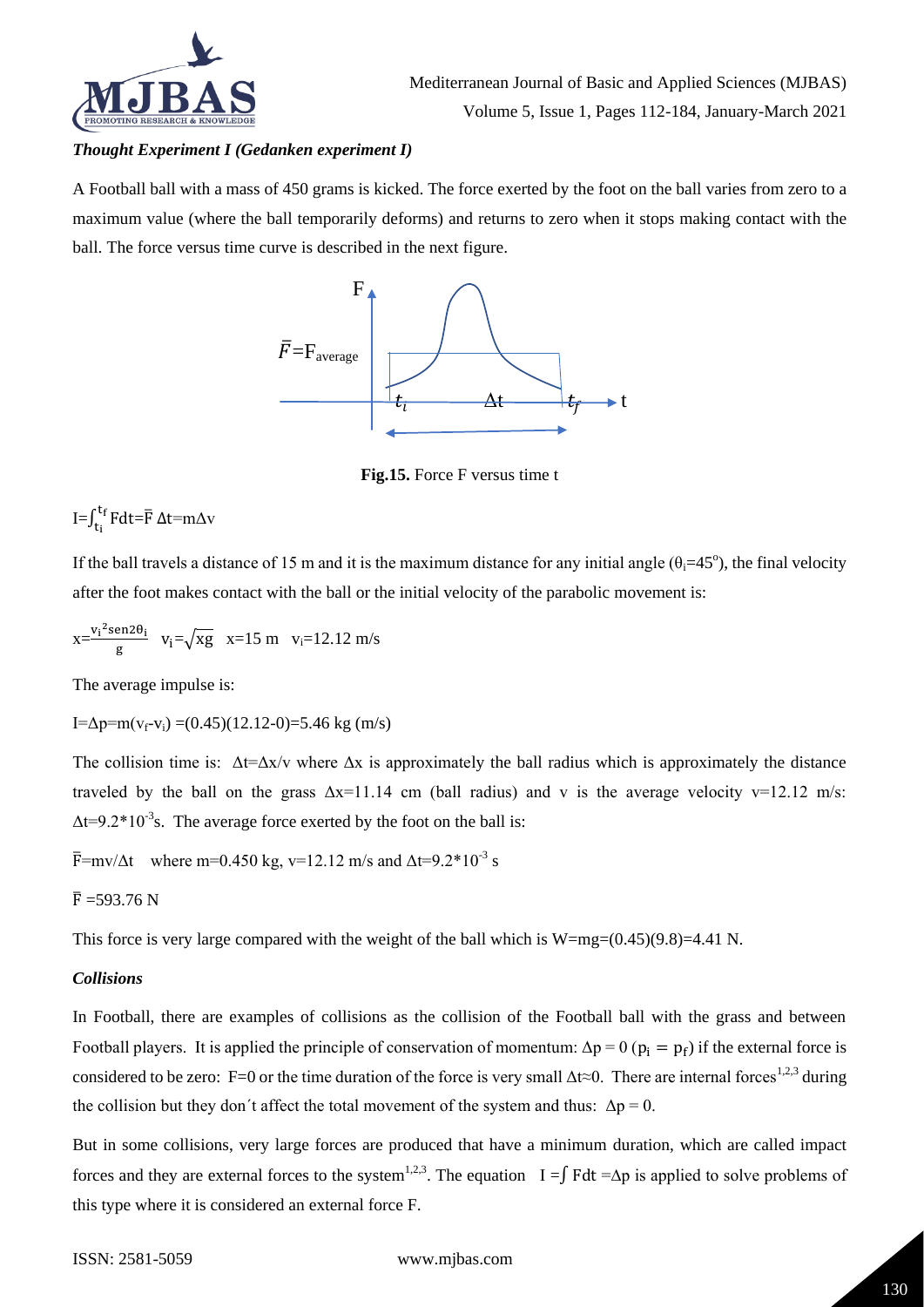

Collisions can be of three types: inelastic, perfectly elastic, and perfectly inelastic. Collisions are perfectly elastic when colliding bodies retain their kinetic energy before and after the collision. This type of collision does not occur in nature, except between subatomic particles. Besides, collisions between billiard balls are considered perfectly elastic too<sup>1,2,3</sup>. For other hand, the collision is perfectly inelastic when the objects after the collision are completely joined. The kinetic energy before and after the collision are not equals  $1,2,3$ .

For a perfectly elastic collision, it is obtained:

 $p_i = p_f$ 

 $K_i = K_f$  (where K is the kinetic energy)

For inelastic collisions, it is obtained:

 $p_i = p_f$ 

 $K_i \neq K_f$ 

For a perfectly inelastic collision where objects after the collision are completely joined, it is obtained:

 $p_i = p_f$ 

$$
K_i \neq K_f
$$

However, it is always possible to apply the energy conservation in all the collision cases:  $T+T_p = \Delta K + \Delta E_p$  where  $\Delta E_p = \Delta E_g + \Delta E_e$ . Besides, many times in collisions the restitution coefficient is mentioned, which is given by the following formula:  $e = -\frac{V_{1f}-V_{2f}}{V_{1f}-V_{2f}}$  $V_{1i}-V_{2i}$ 

 $V_{1f} - V_{2f}$ : is the relative velocity of the first object relative to the second object after the collision.

 $V_{1i} - V_{2i}$ : is the relative velocity of the first object with respect to the second object before the collision.

For perfectly inelastic collisions, the coefficient of restitution is 0, for perfectly elastic collisions, the coefficient of restitution is 1, while for inelastic collisions the coefficient of restitution is between 0 and 1.

Regarding Football, and in the case of a ball bouncing off the grass, the bodies that collide are the ball and the grass. The earth or the grass is not affected by the ball colliding and its velocity before and after are zero  $v_{2i}=0$  and  $v_{2f}=0$ . Thus, there are only the velocities of the ball before and after, and so the coefficient of restitution is:  $e = -\frac{v_{1f}}{r}$  $v_{1i}$ 

 $v_{1f} = \sqrt{2gh_2}$   $v_{1i} = -\sqrt{2gh_1}$ , the negative sign is because the velocity is in the downward direction.

In this form, the coefficient of restitution is:  $e = \int_{b}^{\frac{h}{2}}$  $\frac{12}{h_1}$ 

Thus, it is possible to obtain the coefficient of restitution by doing the respective measurement of the height  $h_1$  and  $h_2$  where  $h_1$  is the initial height of the ball respect to the grass and  $h_2$  is the final height of the ball respect to the grass.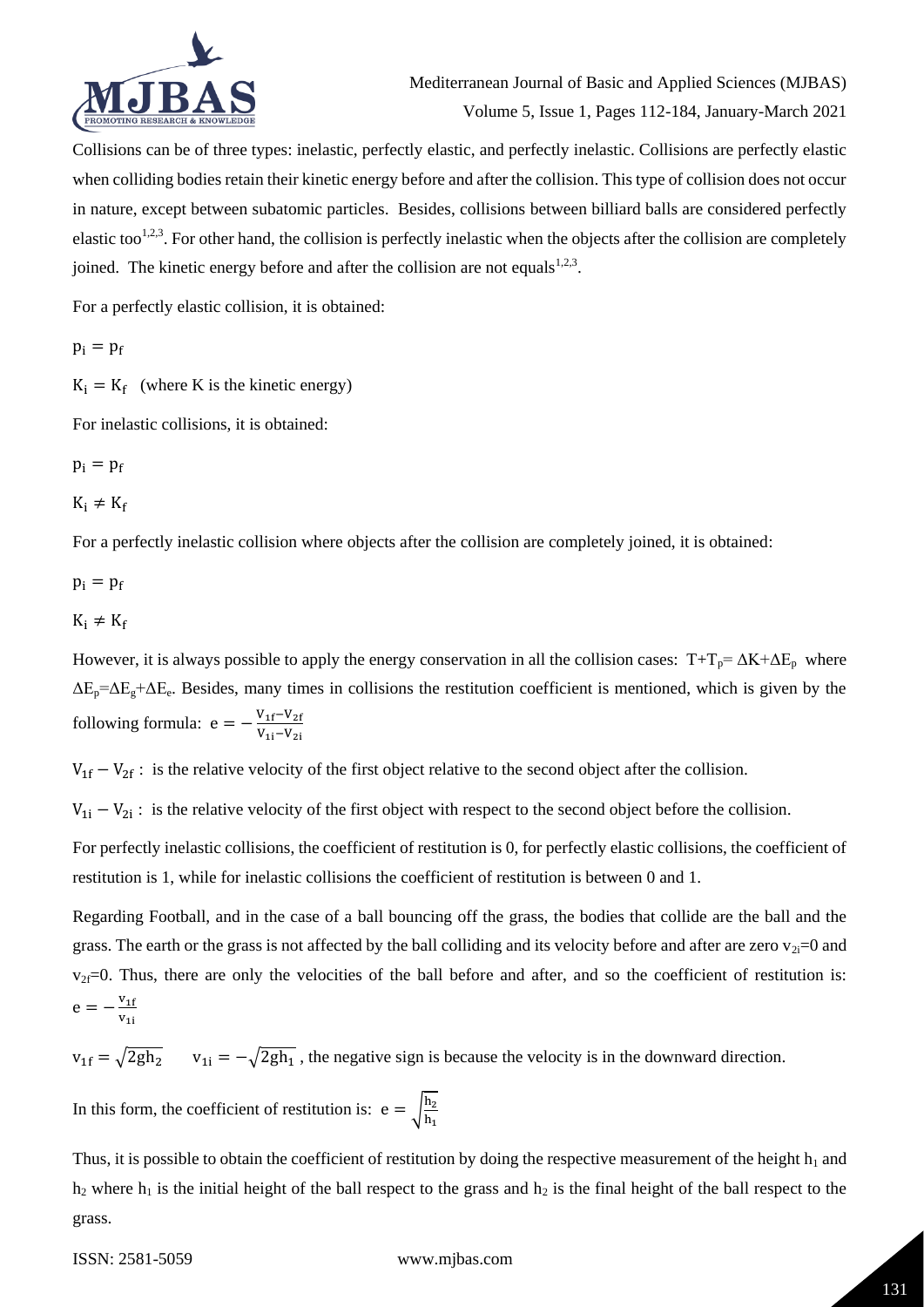

As it was mentioned before, for perfectly inelastic collisions, the coefficient of restitution is 0, for perfectly elastic collisions, the coefficient of restitution is 1 since the kinetic energy is conserved and  $h_1=h_2$  for a ball bouncing off the ground but it is an ideal case, while for inelastic collisions which is the case of the Football ball the coefficient of restitution is between 0 and 1 because the ball does not retain their kinetic energy before and after the collision:  $K_i \neq K_f$  h<sub>1</sub> $\neq h_2$ . Besides, the coefficient of restitution changes if the ball is made of a different material. There are different sides. weights and materials of the ball with different coefficient of restitution for Football, Futsal or Indoor football, or Beach football<sup>6,7,8</sup>. The coefficient of restitution and the weight of Football balls have been changing in the world championships, which directly affects the rebound and effects of the ball. The rebound of the ball affects directly the velocity of the match and thus, the coefficient of restitution and weight of the Football ball are important factors to be considered.

# *Thought Experiment II (Gedanken experiment II)*

The 450 gram Football ball is dropped from a height of 1.7 m above the floor. The ball bounces vertically to a height of 1.3 m after hitting the ground. The momentum before and after the ball hits the ground is:

$$
\Delta y = \frac{1}{2}gt^2 \qquad \qquad \Delta y = h_1 \qquad \qquad t_1 = \sqrt{\frac{2h_1}{g}}
$$

 $v_f^2 = 2gh_1$   $v_i = 0$ 

 $v_f = -\sqrt{2gh_1}$  : the minus sign is because the ball is in the downward motion and vectors are negative in the downward motion. It is possible to obtain the same expression by applying energy conservation:

$$
\frac{1}{2}mv_f^2 = mgh_1 \ v_f^2 = 2gh_1
$$
  

$$
v_f = -\sqrt{2gh_1} \ v_{f} = -5.77 \text{ m/s}
$$

It is the initial velocity for momentum conservation:  $v_i = -5.77$  m/s. Therefore, it is obtained:  $p_i = mv_i$  m=0.450 kg  $p_i = -2.59$  kg-m/s

For the upward motion, it is obtained:

$$
v_f^2=v_i^2-2g\Delta y\quad v_f\!\!=\!\!0\quad \Delta y\!\!=\!\!h_2
$$

 $v_i = \sqrt{2gh_2}$ : the velocity is positive because the ball is in the upward motion and vectors are positive in the upward motion.

 $v_f = v_i - gt$   $v_f = 0$   $v_i = \sqrt{2gh_2}$  $t_2 = \frac{\sqrt{2gh_2}}{g}$  $\frac{gh_2}{g}$   $t_2 = \sqrt{\frac{2h_2}{g}}$ g

It is possible to obtain the same expression by applying energy conservation:

1  $\frac{1}{2}mv_i^2 = mgh_2$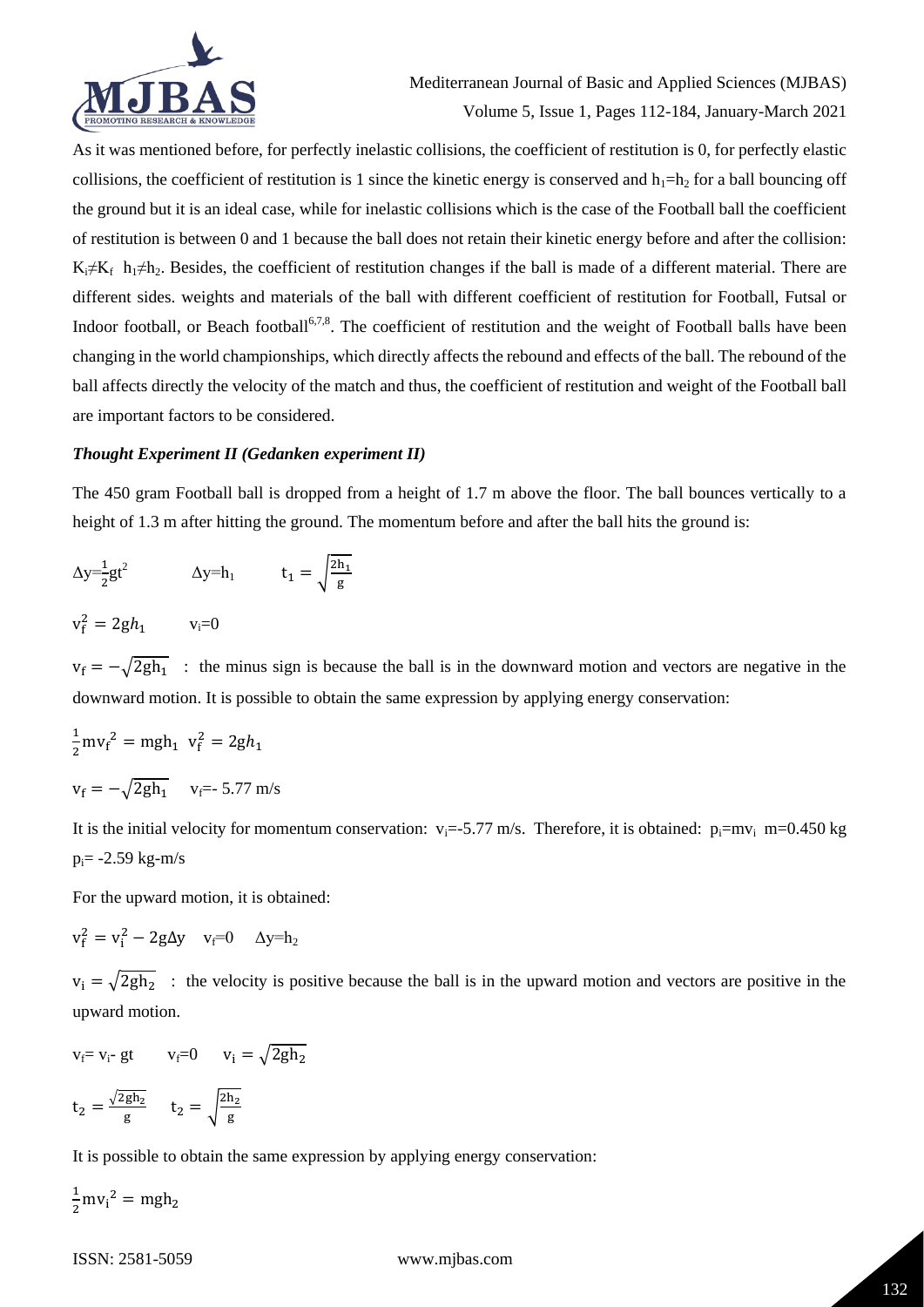

 $v_i^i$  $= 2gh<sub>2</sub>$ 

$$
v_i = \sqrt{2gh_2} \qquad v_i = 5.05 \text{ m/s}
$$

It is the final velocity for momentum conservation:  $v_f = 5.05$  m/s. Therefore, it is obtained:  $p_f = mv_f$  m=0.450 kg  $p_f = 2.27$  kg-m/s

The impulse is: I= $\overline{F}\Delta t = m\Delta v = m(v_f - v_i) = p_f - p_i = 2.27 + 2.59 = 4.86$  kg-m/s

The average force exerted by the ground on the ball is obtained as follows:

 $\Delta t = \Delta y/v$  where  $\Delta y$  is approximately the ball radius which is approximately the distance traveled by the ball on the grass  $\Delta y=11.14$  cm (ball radius) and v is the average velocity. For v=5.77 m/s:  $\Delta t_1$ =0.0193 s. For v=5.05 m/s,  $\Delta t$ <sub>2</sub>=0.022 s

 $\Delta t = \Delta t_1 + \Delta t_2 = 0.0413$  s

 $\bar{F}$ =I/ $\Delta t$  where m=0.450 kg I=4.86 kg-m/s  $\Delta t$ =0.0413 s

 $\bar{F}$  =1117.49 N

This force is very large compared with the weight of the ball which is  $W=mg=(0.45)(9.8)=4.41$  N. The total flight time of the ball is:

 $t_1=t_1+t_2+\Delta t$ 

$$
t_t = \sqrt{\frac{2h_1}{g}} + \sqrt{\frac{2h_2}{g}} + \Delta t
$$

 $t_t = 0.58 + 0.52 + 0.0413 = 1.14$  s

The coefficient of restitution is:  $e = \int_{0}^{\frac{h_2}{h}}$  $\frac{n_2}{h_1}$ 

e=0.87

## **3. Free Fall and Parabolic Movement with air resistance**

# *Free Fall with air resistance:*  $F_f$ =-*kv*

It is considered a friction force of the air with the ball proportional to the instantaneous velocity of the object:  $F_f \propto$  $v$  F<sub>f</sub>=-kv where k is a positive proportional constant. The minus sign is because the friction force is opposite to the velocity or to the movement of the object.



**Fig.16.** Free fall with air resistance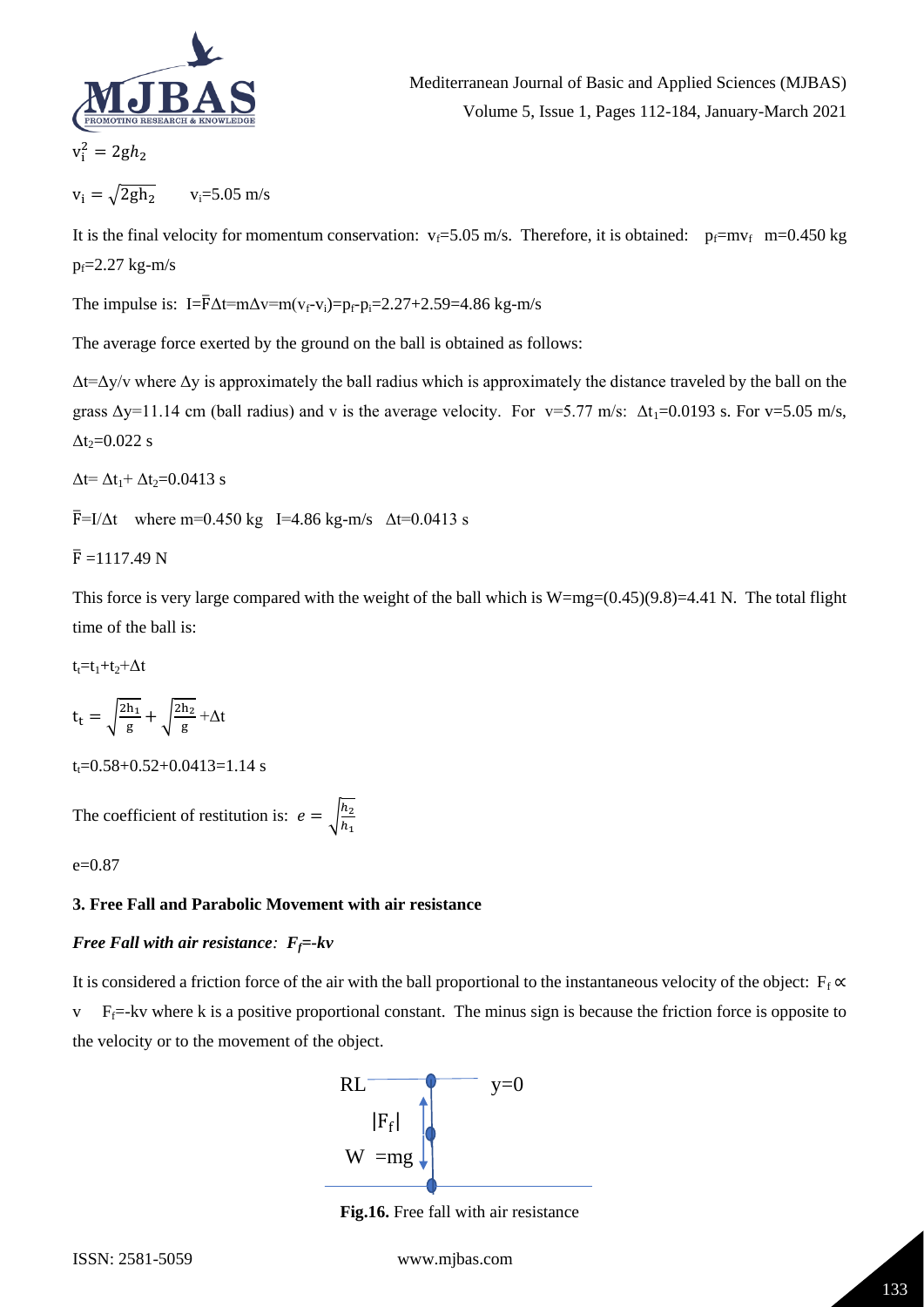

The second Newton law is established as follows:

$$
m \frac{dv}{dt} = mg - kv \text{ (downward vectors are considered positive)}
$$
  
\n
$$
\frac{dv}{\frac{m}{k}g - v} = \frac{k}{m}dt \qquad t = 0 \text{ v}_1 = 0 \text{ or } v(0) = 0
$$
  
\n
$$
-\ln\left(\frac{m}{k}g - v\right) = \frac{k}{m}t + C \qquad C = -\ln\left(\frac{m}{k}g\right)
$$
  
\n
$$
\ln\left(\frac{m}{k}g - v\right) = -\frac{k}{m}t + \ln\left(\frac{m}{k}g\right)
$$
  
\n
$$
v = \frac{mg}{k}(1 - e^{-kt/m})
$$

If the resistance coefficient of the medium is very small, then the exponential function can be approximate in power series up to third order:

$$
v = \frac{mg}{k} \left( 1 - 1 + \frac{k}{m} t - \frac{k^2}{2m^2} t^2 + \frac{k^3}{6m^3} t^3 \right)
$$
 other terms are neglected  

$$
v = gt - \frac{kg}{2m} t^2 + \frac{k^2 g}{6m^2} t^3
$$

It is possible to observe at the formula that for resistance coefficient much smaller, then it is obtained the formula for the velocity for free fall without air resistance:  $v_f$  gt

Besides, when t- $\infty$ , the limit velocity is obtained:

$$
v = \frac{mg}{k}(1 - e^{-kt/m}) \quad \text{when } t \to \infty \qquad v_{limit} = \frac{mg}{k}
$$

The limit velocity does not depend of the initial conditions and only depends of the mass of the object and the resistance coefficient of the medium. It is also the limit velocity that the sky drivers experience. After, they get this limit velocity, they continue the downward movement with this constant velocity and the acceleration is equal to zero.

Therefore, when it is reached the limit velocity, the resistive force or friction force is equal to the weight and the acceleration is approximately equal to zero:  $m \frac{dv}{dt} = mg - kv$  a=  $\frac{dv}{dt}$  $\frac{dv}{dt} = 0$  mg-kv=0  $\mathbf{v}_{\text{limit}} = \frac{\text{mg}}{\text{k}}$ k

$$
\frac{dy}{dt} = \frac{mg}{k} \left( 1 - e^{-kt/m} \right) \quad t = 0 \text{ y=0}
$$
\n
$$
y = \frac{mg}{k} t + \frac{m^2 g}{k^2} e^{-\frac{kt}{m}} + C \quad C = -\frac{m^2 g}{k^2}
$$
\n
$$
y = \frac{mg}{k} t - \frac{m^2 g}{k^2} \left( 1 - e^{-\frac{kt}{m}} \right)
$$

If the resistance coefficient of the medium is very small, then the exponential function can be approximate in power series up to third order:

 $y=\frac{mg}{l}$  $\frac{ng}{k}t-\frac{m^2g}{k^2}$  $\frac{n^2 g}{k^2} (1 - 1 + \frac{k}{m})$  $\frac{k}{m}t-\frac{k^2}{2m}$  $rac{k^2}{2m^2}t^2 + \frac{k^3}{6m}$  $\frac{\kappa^3}{6m^3}t^3$ ) other terms are neglected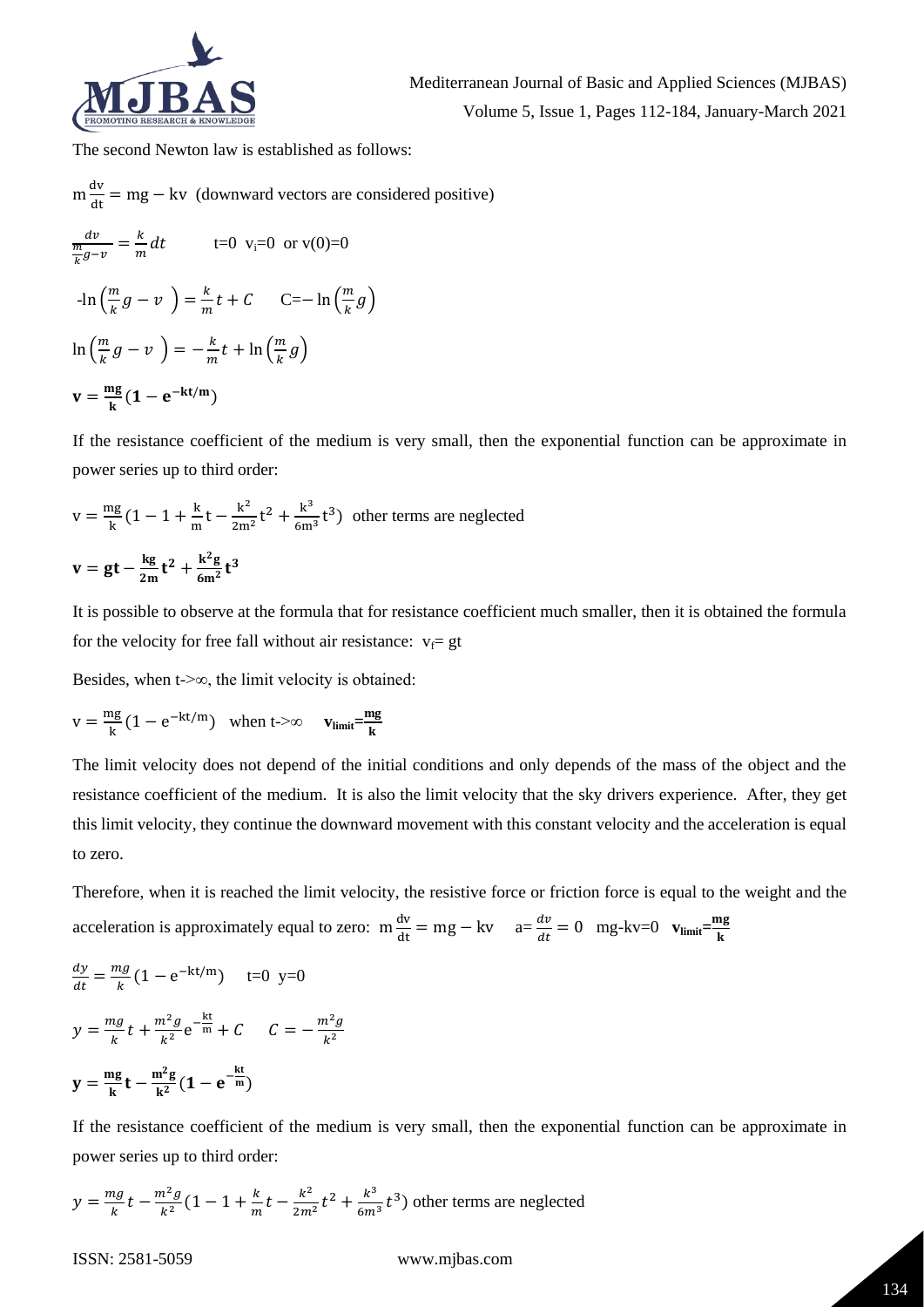

Mediterranean Journal of Basic and Applied Sciences (MJBAS) Volume 5, Issue 1, Pages 112-184, January-March 2021

It is possible to observe at the formula that for resistance coefficient much smaller, then it is obtained the formula for the height y for free fall without air resistance:  $\Delta y = v_i t + \frac{1}{2}$  $\frac{1}{2}gt^2$  v<sub>i</sub>=0  $\Delta y = \frac{1}{2}gt^2$ 

# *Vertical Launch Up with air resistance: Ff=-kv*

If the object is launched vertically upwards, then it is obtained the next equations:



**Fig.17.** Vertical launch up with air resistance

|                                                                                                                                             | $m \frac{dv}{dt} = -mg - kv$ (upward vectors are considered positive) |
|---------------------------------------------------------------------------------------------------------------------------------------------|-----------------------------------------------------------------------|
| $\frac{dv}{\frac{m}{k}g+v}=-\frac{k}{m}dt$                                                                                                  | t=0 $v=v_i$ or $v(0)=v_i$                                             |
| $\ln\left(\frac{m}{k}g + v\right) = -\frac{k}{m}t + C$ $C = \ln\left(\frac{m}{k}g + v_i\right)$                                             |                                                                       |
| $\ln\left(\frac{m}{k}g+v\right) = -\frac{k}{m}t + \ln\left(\frac{m}{k}g+v_i\right)$                                                         |                                                                       |
| $\mathbf{v} = \left(\frac{mg}{k} + \mathbf{v_i}\right) \mathbf{e}^{-\frac{k\mathbf{t}}{m}} - \frac{mg}{k}$ t=0 v=v <sub>i</sub>             |                                                                       |
| $\frac{dy}{dt} = \left(\frac{mg}{k} + v_i\right)e^{-\frac{kt}{m}} - \frac{mg}{k}$ t=0 y=0                                                   |                                                                       |
| $y = -\frac{m}{k} \left(\frac{mg}{k} + v_i\right) e^{-\frac{kt}{m}} - \frac{mg}{k} t + C$ $C = \frac{m}{k} \left(\frac{mg}{k} + v_i\right)$ |                                                                       |
| $y = -\frac{m}{k} \left(\frac{mg}{k} + v_i\right) e^{-\frac{kt}{m}} - \frac{mg}{k} t + \frac{m}{k} \left(\frac{mg}{k} + v_i\right)$         |                                                                       |
| $y = \frac{m}{k} \left( \frac{mg}{k} + v_i \right) \left( 1 - e^{-\frac{kt}{m}} \right) - \frac{mg}{k} t$ t=0 y=0                           |                                                                       |

The time for the maximum height is:

$$
v=0 \t v = \left(\frac{mg}{k} + v_i\right) e^{-\frac{kt}{m}} - \frac{mg}{k}
$$

$$
\frac{\frac{mg}{k}}{\left(\frac{mg}{k} + v_i\right)} = e^{-kt/m} \ln\left(\frac{mg}{mg + kv_i}\right) = -\frac{kt}{m}
$$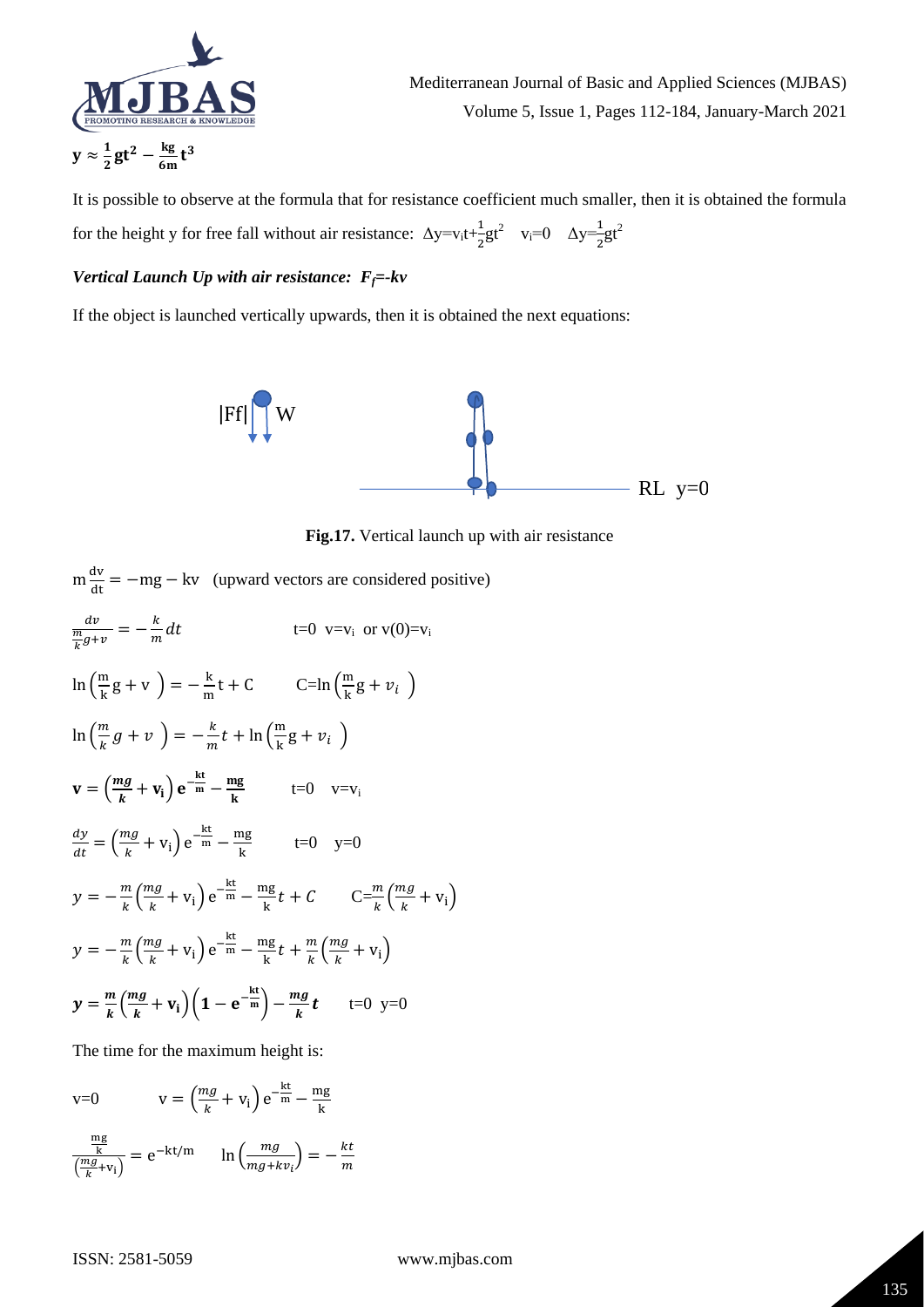

 $t_{\text{max}}=\frac{m}{k}$  $\frac{m}{k}$  ln ( $\frac{mg+kv_i}{mg}$ mg ) **time of the maximum height**

By replacing this time at the formula of y, the maximum height h is obtained:

$$
h = \tfrac{m}{k} \Bigl( \tfrac{mg}{k} + v_i \Bigr) \Bigl( 1 - \tfrac{mg}{mg + k v_i} \Bigr) - g \ \tfrac{m^2}{k^2} ln(\tfrac{mg + k v_i}{mg})
$$

$$
h = \frac{mv_i}{k} - g \frac{m^2}{k^2} \ln(1 + \frac{kv_i}{mg})
$$
 maximum height

If the resistance coefficient of the medium is very small, then the logarithmic function can be approximate in power series up to third order:

$$
h = \frac{mv_i}{k} - g \frac{m^2}{k^2} \left[ \frac{kv_i}{mg} - \frac{1}{2} \left( \frac{kv_i}{mg} \right)^2 + \frac{1}{3} \left( \frac{kv_i}{mg} \right)^3 \right]; \text{ other terms are neglected.}
$$
  

$$
h = \frac{1}{2} \frac{v_i^2}{g} - \frac{1}{3} \frac{kv_i^3}{mg^2}
$$

It is possible to observe at the formula that for resistance coefficient much smaller, then it is obtained the formula for the maximum height y for the vertical launch up without air resistance:

$$
v_f^2 = v_i^2 - 2g\Delta y
$$
  $v_f = 0$   $v_i^2 = 2gy$   $y = \frac{1}{2} \frac{v_i^2}{g}$ 

The time for the maximum height is:  $t_{max} = \frac{m}{k}$  $\frac{m}{k}$ ln(1 +  $\frac{kv_i}{mg}$  $\frac{\hbar v_i}{mg}$ )

If the resistance coefficient of the medium is very small, then the logarithmic function can be approximate in power series up to third order:

$$
t = \frac{m}{k} \left[ \frac{k v_i}{mg} - \frac{1}{2} \left( \frac{k v_i}{mg} \right)^2 + \frac{1}{3} \left( \frac{k v_i}{mg} \right)^3 \right]
$$
  

$$
t = \frac{v_i}{g} - \frac{k}{2m} \left( \frac{v_i}{g} \right)^2 + \frac{1}{3} \left( \frac{k}{m} \right)^2 \left( \frac{v_i}{g} \right)^3
$$

It is possible to observe at the formula that for resistance coefficient much smaller, then it is obtained the formula for the time of the maximum height for the vertical launch up without air resistance:

 $v_f = v_i$ - gt  $v_f = 0$   $v_i = gt$  t=v<sub>i</sub>/g time of the maximum height

# *Free Fall with air resistance:*  $F_f = -kv^2$

It is considered a friction force of the air with the ball proportional to the square of the of the object velocity:  $F_f \propto$  $v^2$  F<sub>f</sub>=-kv<sup>2</sup> where k is a positive proportional constant. The minus sign is because the friction force is opposite to the velocity or to the movement of the object.

$$
m\frac{dv}{dt} = mg - kv^2
$$
 (downward vectors are considered positive)  

$$
\frac{dv}{\frac{m}{k}g - v^2} = \frac{k}{m}dt
$$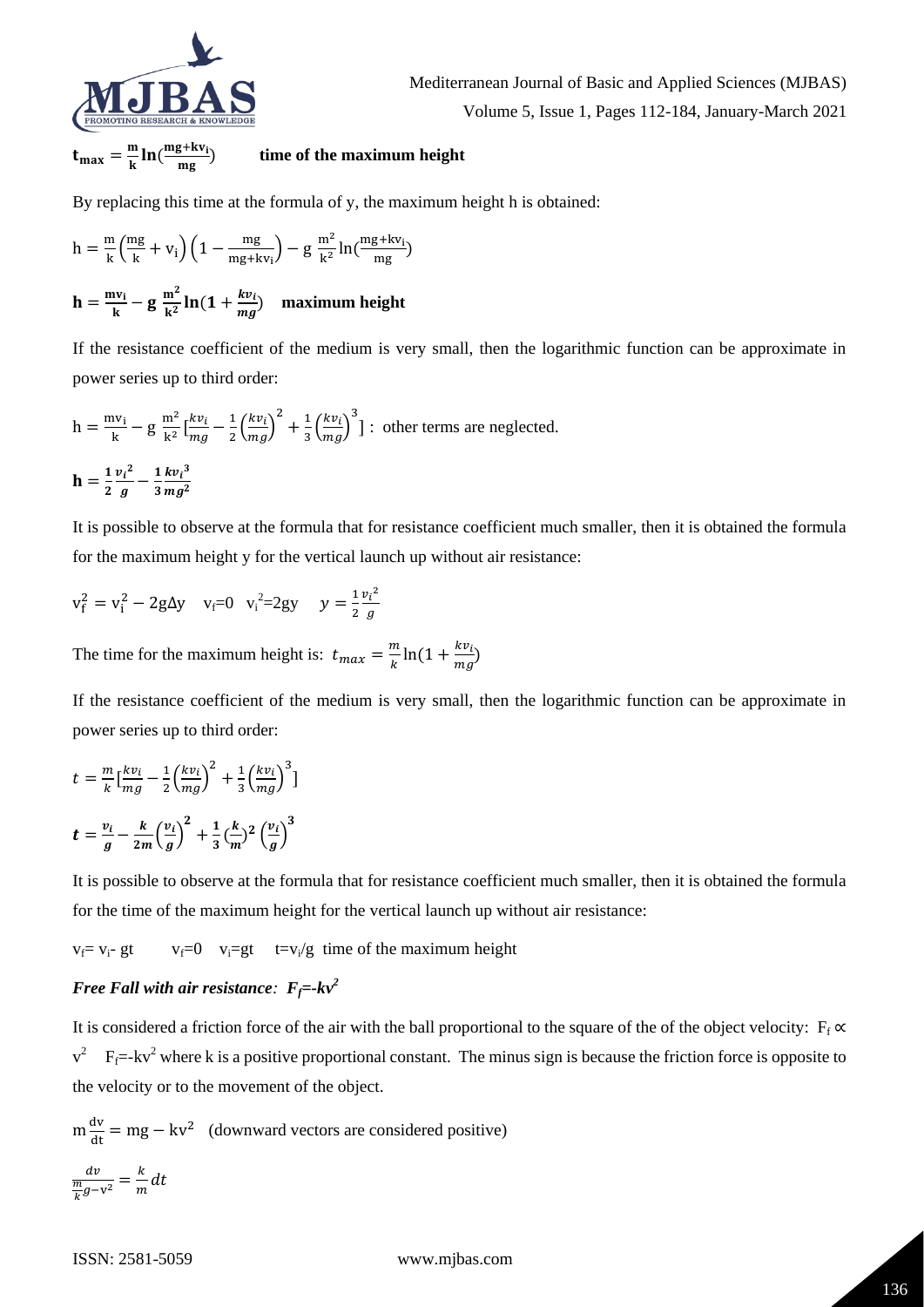

By applying partial fractions, it is obtained:

$$
\frac{\frac{1}{2}\sqrt{\frac{k}{mg}}dv}{\sqrt{\frac{m}{k}g+v}} + \frac{\frac{1}{2}\sqrt{\frac{k}{mg}}dv}{\sqrt{\frac{m}{k}g-v}} = \frac{k}{m}dt
$$
\n
$$
\frac{1}{2}\sqrt{\frac{k}{mg}}\ln\left(\sqrt{\frac{m}{k}g} + v\right) - \frac{1}{2}\sqrt{\frac{k}{mg}}\ln\left(\sqrt{\frac{m}{k}g} - v\right) = \frac{k}{m}t + C \qquad t = 0 \quad v = 0 \quad C = 0
$$
\n
$$
\ln\left(\frac{\sqrt{\frac{m}{k}g}-v}{\sqrt{\frac{m}{k}g}+v}\right) = -2\sqrt{\frac{kg}{m}}t
$$
\n
$$
\sqrt{\frac{m}{k}g} - v = e^{-2\sqrt{\frac{kg}{m}}t}\left(\sqrt{\frac{m}{k}g} + v\right)
$$
\n
$$
\mathbf{v} = \sqrt{\frac{m}{k}g} \frac{(1-e^{-2\sqrt{\frac{kg}{m}}t})}{(1+e^{-2\sqrt{\frac{kg}{m}}t})} \qquad \mathbf{v} = \sqrt{\frac{m}{k}g} \tanh\left(\sqrt{\frac{kg}{m}}t\right)
$$

Besides, when t- $>\infty$ , the limit velocity is obtained:  $v_{\text{limit}} = \sqrt{\frac{m}{h}}$  $\frac{m}{k}g$ 

The limit velocity does not depend of the initial conditions and only depends of the mass of the object and the constant k which depends of the medium. After, they get this limit velocity, they continue the downward movement with this constant velocity and the acceleration is equal to zero.

Therefore, when it is reached the limit velocity, the resistive force or friction force is equal to the weight and the

| acceleration is approximately equal to zero: $m \frac{dv}{dt} = mg - kv^2$ $a = \frac{dv}{dt} = 0$ $mg - kv^2 = 0$ $v_{limit} = \sqrt{\frac{m}{k}} g$ |  |  |  |  |
|-------------------------------------------------------------------------------------------------------------------------------------------------------|--|--|--|--|
|-------------------------------------------------------------------------------------------------------------------------------------------------------|--|--|--|--|

The constant k is:  $k = \frac{1}{2}$  $\frac{1}{2}$ CρA where ρ is the air density ρ=1.29 kg/m<sup>3</sup>, A is the cross-sectional area of the object and C is an empiric quantity known as resistance coefficient which is 0.5 for spherical objects but it can have the value of 2 for irregular objects. The terminal velocities for different objects falling in the air are shown below:

**Table 1.** Terminal velocities for different objects falling in the air by

using the model of friction force  $F_f$ =-kv<sup>2</sup>

| Object                    |                         | Mass $(Kg)$ | Area $(m2)$ | k          | vlimit(m/s) |
|---------------------------|-------------------------|-------------|-------------|------------|-------------|
|                           | skydriver               | 75          | 0.7         | 0,2275     | 56,839856   |
|                           | Baseball ball r=3,66 cm | 0,145       | 0,0042      | 0,001365   | 32,264929   |
| Golf ball                 | $r=2,1$ cm              | 0,046       | 0,0014      | 0,000455   | 31,476487   |
| Hail                      | $r=0.5$ cm              | 0,00048     | 0,000079    | 2,5675E-05 | 13,5356286  |
|                           | Rain drop $r=0,2$ cm    | 0,000034    | 0,000013    | 4,225E-06  | 8,88053519  |
| Football ball $r=11,1$ cm |                         | 0,45        | 0,0387      | 0,0125775  | 18,7250132  |

$$
v = \sqrt{\frac{m}{k}g} \tanh(\sqrt{\frac{kg}{m}} t) \qquad \frac{dy}{dt} = \sqrt{\frac{m}{k}g} \tanh(\sqrt{\frac{kg}{m}} t)
$$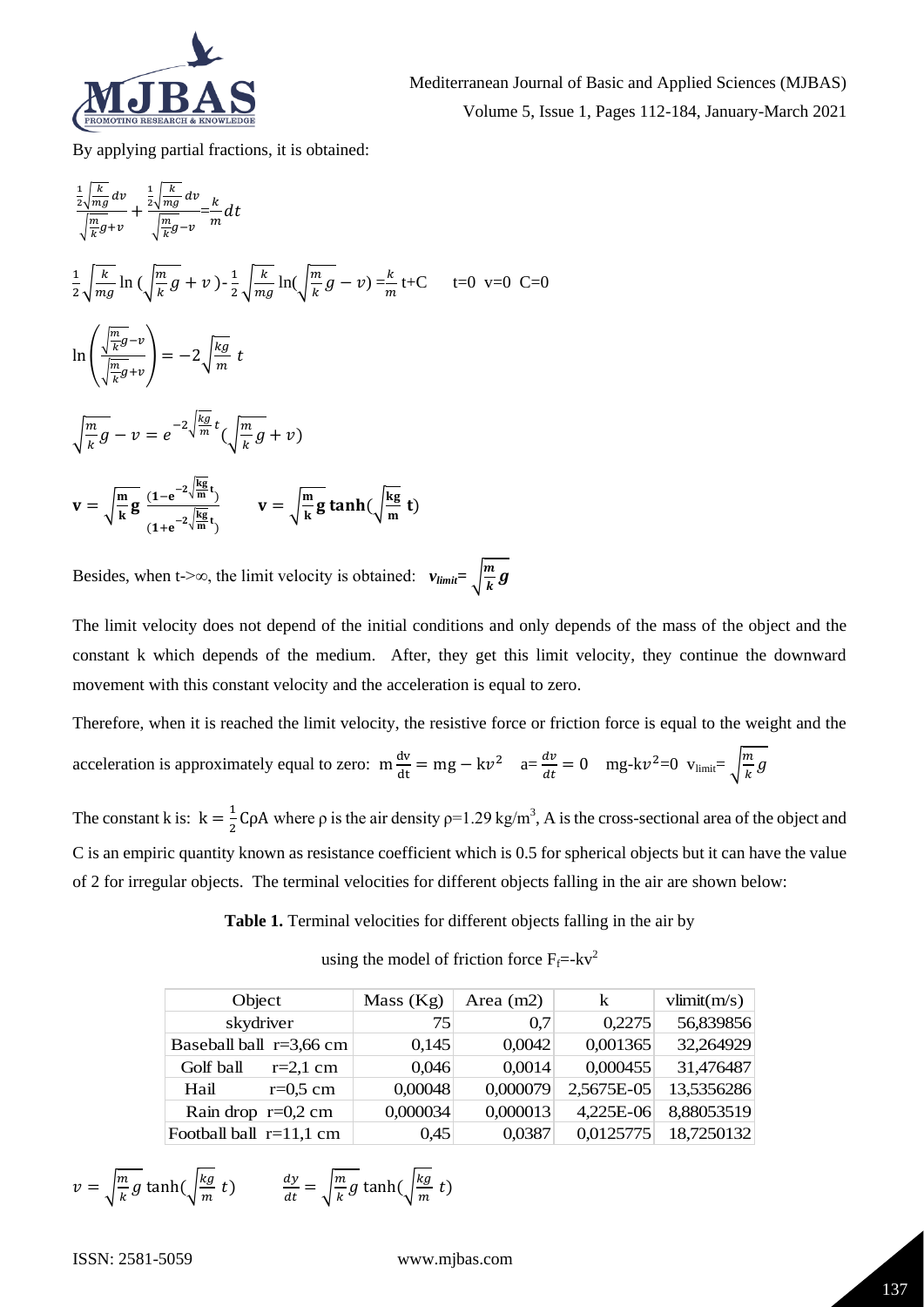

Mediterranean Journal of Basic and Applied Sciences (MJBAS) Volume 5, Issue 1, Pages 112-184, January-March 2021

$$
y = \frac{m}{k} \ln \cosh\left(\sqrt{\frac{kg}{m}} t\right) + C \qquad t = 0 \text{ y=0} \quad C = 0
$$

$$
y = \frac{m}{k} \ln \cosh\left(\sqrt{\frac{kg}{m}} t\right) \qquad \cosh\left(\sqrt{\frac{kg}{m}} t\right) = \frac{e^{\sqrt{\frac{kg}{m}} t} + e^{-\sqrt{\frac{kg}{m}} t}}{2}
$$

# *Vertical Launch Up: Ff=-kv<sup>2</sup>*

If the object is is launched vertically upwards, then it is obtained the next equations:

$$
\mathbf{m} \frac{d\mathbf{v}}{dt} = -m\mathbf{g} - k\mathbf{v}^2
$$
 (upward vectors are considered positive)  
\n
$$
\frac{d\mathbf{v}}{dt} = -\frac{k}{m} dt \qquad \mathbf{v} = \sqrt{\frac{mg}{k}} \tan\theta \qquad \qquad dv = \sqrt{\frac{mg}{k}} \sec^2\theta \, d\theta
$$
\n
$$
\sqrt{\frac{k}{mg}} \arctan\left(\sqrt{\frac{k}{mg}} v\right) = -\frac{k}{m} t + C \qquad t = 0 \quad v = v_i \quad C = \sqrt{\frac{k}{mg}} \arctan\left(\sqrt{\frac{k}{mg}} v_i\right)
$$
\n
$$
\sqrt{\frac{k}{mg}} \arctan\left(\sqrt{\frac{k}{mg}} v\right) = -\frac{k}{m} t + \sqrt{\frac{k}{mg}} \arctan\left(\sqrt{\frac{k}{mg}} v_i\right)
$$
\n
$$
\mathbf{v} = \sqrt{\frac{mg}{k}} \tan\left[\arctan\left(\sqrt{\frac{k}{mg}} v_i\right) - \sqrt{\frac{kg}{m}} t\right] \qquad t = 0 \quad v = v_i
$$
\n
$$
\mathbf{v} = \sqrt{\frac{mg}{k}} \left(\frac{\sqrt{\frac{k}{mg}} v_i - \tan\sqrt{\frac{kg}{m}} t}{1 + \sqrt{\frac{k}{mg}} v_i \tan\sqrt{\frac{kg}{m}} t}\right)
$$
\n
$$
\frac{dy}{dt} = \sqrt{\frac{mg}{k}} \tan\left[\arctan\left(\sqrt{\frac{k}{mg}} v_i\right) - \sqrt{\frac{kg}{m}} t\right]
$$
\n
$$
\theta = \arctan\left(\sqrt{\frac{k}{mg}} v_i\right) - \sqrt{\frac{kg}{m}} t \qquad d\theta = -\sqrt{\frac{kg}{m}} \, dt
$$
\n
$$
\mathbf{y} = -\sqrt{\frac{mg}{k}} \sqrt{\frac{m}{kg}} \ln \sec\left[\arctan\left(\sqrt{\frac{k}{mg}} v_i\right) - \sqrt{\frac{kg}{m}} t\right] + C \quad t = 0 \quad y = 0
$$
\n
$$
C = \sqrt{\frac{mg}{k}} \sqrt{\frac{m}{kg}} \ln \sec\left[\arctan\left(\frac{\sqrt{k}}{mg} v_i\right)\right]
$$
\n
$$
\mathbf{y} = \frac{m}{k} \ln \frac{\sec\left[\arctan\left(\sqrt{\frac{k}{mg}} v_i
$$

The time for the maximum height is: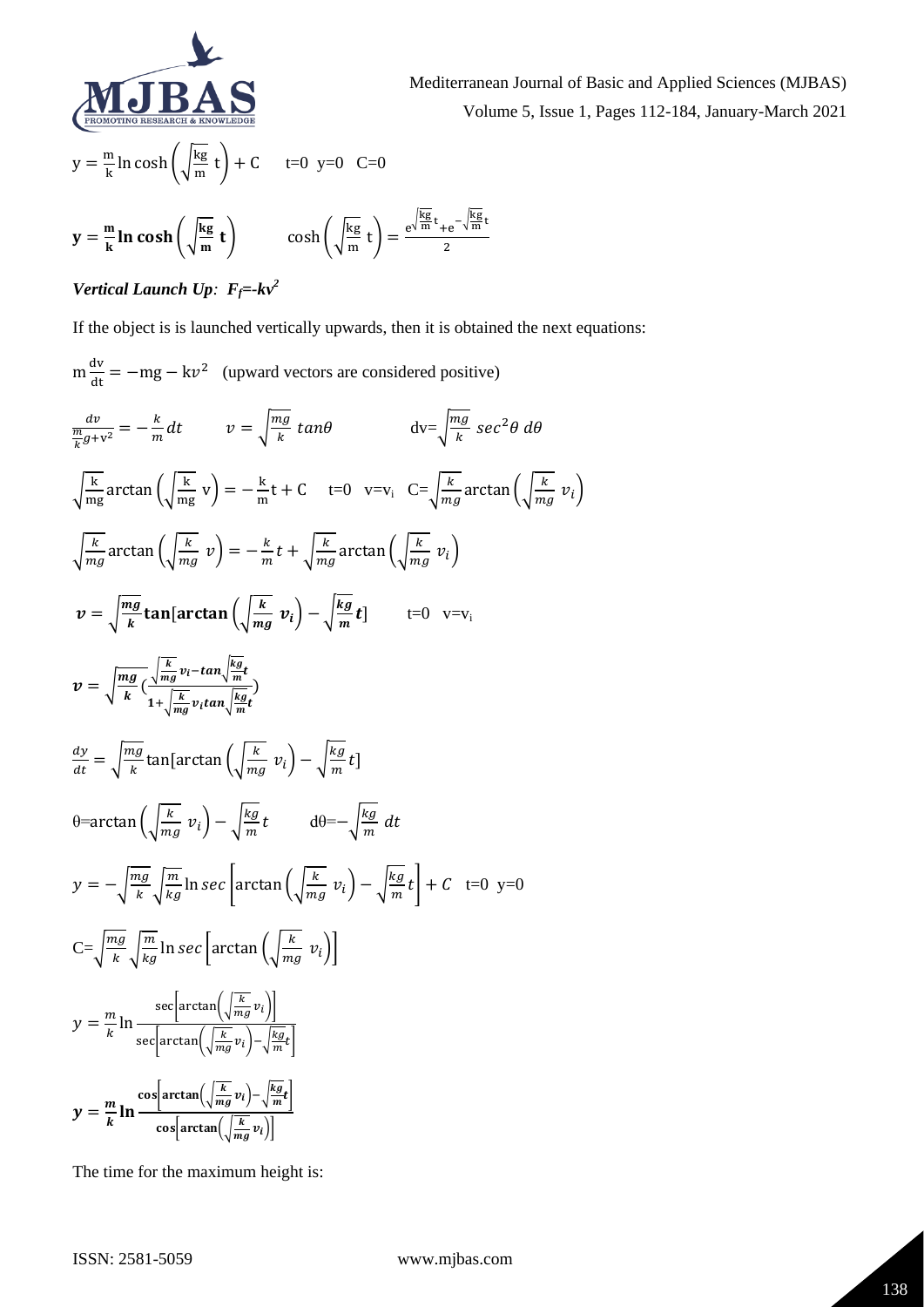

Mediterranean Journal of Basic and Applied Sciences (MJBAS) Volume 5, Issue 1, Pages 112-184, January-March 2021

v=0 
$$
v = \sqrt{\frac{mg}{k}} \tan[\arctan\left(\sqrt{\frac{k}{mg}} v_i\right) - \sqrt{\frac{kg}{m}} t\]
$$
  
\n $\arctan\left(\sqrt{\frac{k}{mg}} v_i\right) - \sqrt{\frac{kg}{m}} t = 0$   
\n $t_{\text{max}} = \sqrt{\frac{m}{kg}} \arctan\left(\sqrt{\frac{k}{mg}} v_i\right)$ 

The maximum height h is:  $h = \frac{m}{l}$  $\frac{m}{k}$ ln( $\frac{1}{\sqrt{k}}$ cos $arctan(\frac{k}{m})$  $\frac{N}{mg}v_i$ )

# *Thought Experiment III (Gedanken experiment III)*

#### *Analysis of Free fall without air resistance*

A Football ball is dropped by the referee ( $v_i=0$  m/s) from a height  $h_i=1.7$  m above the floor. In the first bounce the ball reaches a height  $h_2=1.3$  m, where it is hit with the head or with the foot by a Football player. The velocity of the ball just as it makes contact with the floor at the downward motion is:  $v_f^2 = 2gh_1$ 

 $v_f = -\sqrt{2gh_1}$ . The minus sign is because the ball is in the downward motion and vectors are negative in the downward motion.

$$
v_f = -5.77
$$
 m/s

The velocity of the ball just as it bounces off the floor at the upward motion is:  $v_f^2 = v_i^2 - 2g\Delta y$   $v_f = 0$   $\Delta y = h_2$ 

 $v_i = \sqrt{2gh_2}$ . The velocity is positive because the ball is in the upward motion and vectors are positive in the upward motion.

# $v_i = 5.05$  m/s

Neglecting the time the ball makes contact with the ground, the total time spent from the point where the ball was dropped to the point where it was hit with the head is:  $t_1=t_1+t_2$  where  $t_1$  is the fall time and  $t_2$  is the rise time.

Then, for the downward motion, the fall time is:

$$
\Delta y = \frac{1}{2}gt^2
$$
  
\n
$$
t_1 = \sqrt{\frac{2h_1}{g}} \qquad t_1 = 0.58 \text{ s}
$$

For the upward motion, the rise time is:

$$
v_f = v_i - gt
$$
  $v_f = 0$   $v_i = \sqrt{2gh_2}$   
 $t_2 = \frac{\sqrt{2gh_2}}{g} = \sqrt{\frac{2h_2}{g}}$ 

 $t_2 = 0.52$  s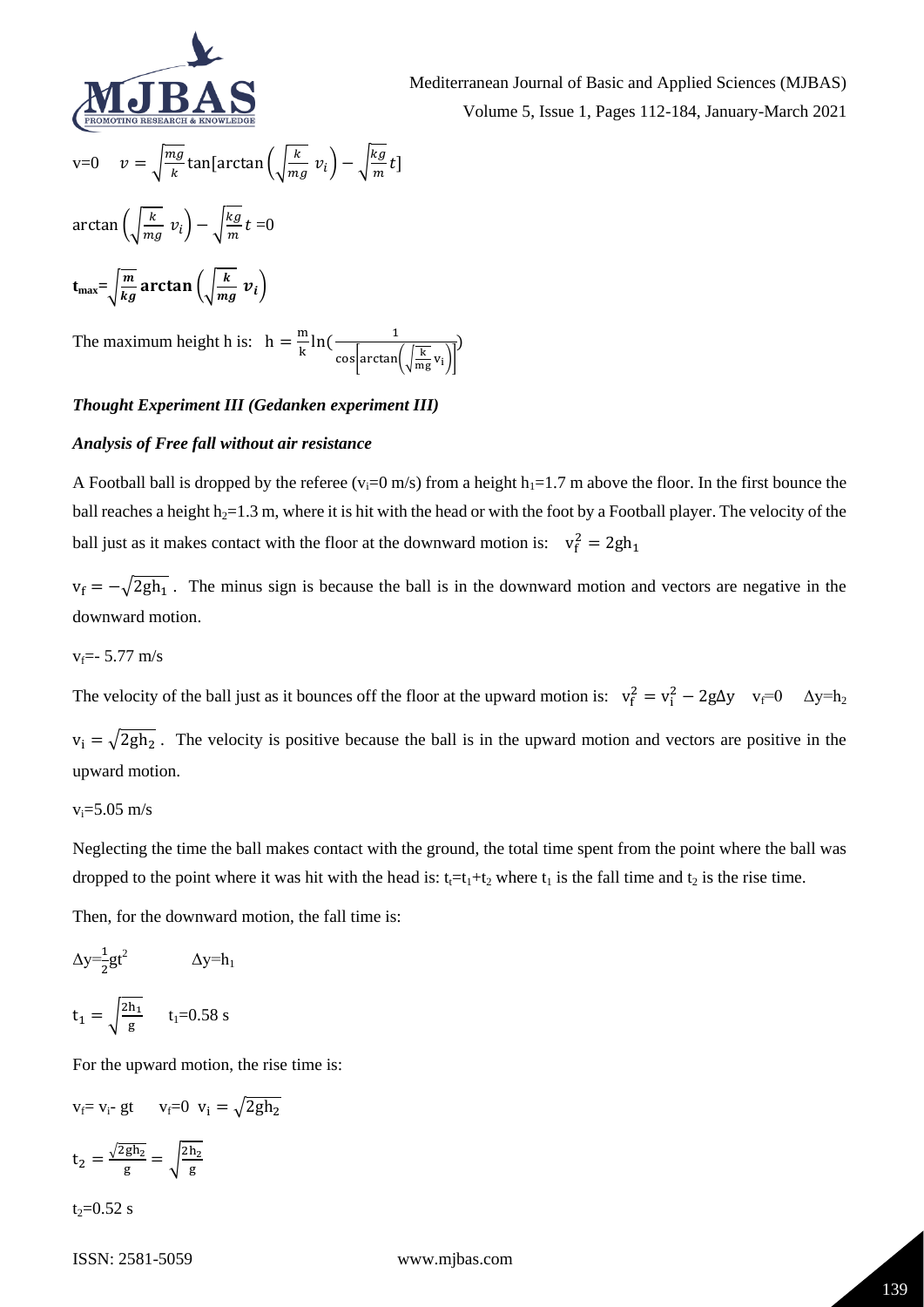

 $t_t = 0.58 + 0.52 = 1.10$  s

# *Analysis of Free fall with the Friction force of the air: Ff=-kv*

#### *Downward movement*

If the air resistance is considered, it is obtained:

$$
\mathbf{v} = \frac{\mathbf{mg}}{\mathbf{k}} \left( \mathbf{1} - \mathbf{e}^{-\mathbf{k} \mathbf{t/m}} \right) \text{ k=0.0126 m=0.450 kg r=11.1 cm}
$$

k is very small and it it possible to approximate the exponential function:

$$
v \approx gt - \frac{kg}{2m}t^2 + \frac{k^2g}{6m^2}t^3
$$

$$
y=\frac{mg}{k}t-\frac{m^2g}{k^2}(1-e^{-\frac{kt}{m}})
$$

k is very small and it it possible to approximate the exponential function:

$$
y \approx \frac{1}{2}gt^2 - \frac{kg}{6m}t^3
$$
 y=4.9t<sup>2</sup>-0.046t<sup>3</sup>

 $y=h_1=1.7$  m  $t_1=0.59$  s  $v=-5.73$  m/s

Therefore, it requires 0.01 s more with air resistance to get the height  $h_1$  and the impact velocity is little less 5.73<5.77 due the air resistance.

#### *Upward movement*

If the air resistance is considered, it is obtained:

$$
\mathbf{v} = \left(\frac{mg}{k} + \mathbf{v_i}\right) \mathbf{e}^{-\frac{k\mathbf{t}}{m}} - \frac{mg}{k} \quad \text{k=0.0126 m=0.450 kg r=11.1 cm}
$$

$$
y = \frac{m}{k} \left( \frac{mg}{k} + v_i \right) \left( 1 - e^{-\frac{kt}{m}} \right) - \frac{mg}{k} t
$$

The time for the maximum height is:

$$
t_{\text{max}} = \frac{m}{k} \ln(\frac{mg + kv_i}{mg})
$$
 time of the maximum height v=0

k is very small and it it possible to approximate the logarithmic function:

$$
t = \frac{v_i}{g} - \frac{k}{2m} \left(\frac{v_i}{g}\right)^2 + \frac{1}{3} \left(\frac{k}{m}\right)^2 \left(\frac{v_i}{g}\right)^3
$$

The maximum height is:

$$
h = \frac{mv_i}{k} - g \frac{m^2}{k^2} \ln(1 + \frac{kv_i}{mg})
$$
 maximum height

k is very small and it possible to approximate the logarithmic function:

$$
\mathbf{h} = \frac{1}{2} \frac{v_i^2}{g} - \frac{1}{3} \frac{k v_i^3}{mg^2} \qquad h = 0.051 v_i^2 - 0.0000972 v_i^3
$$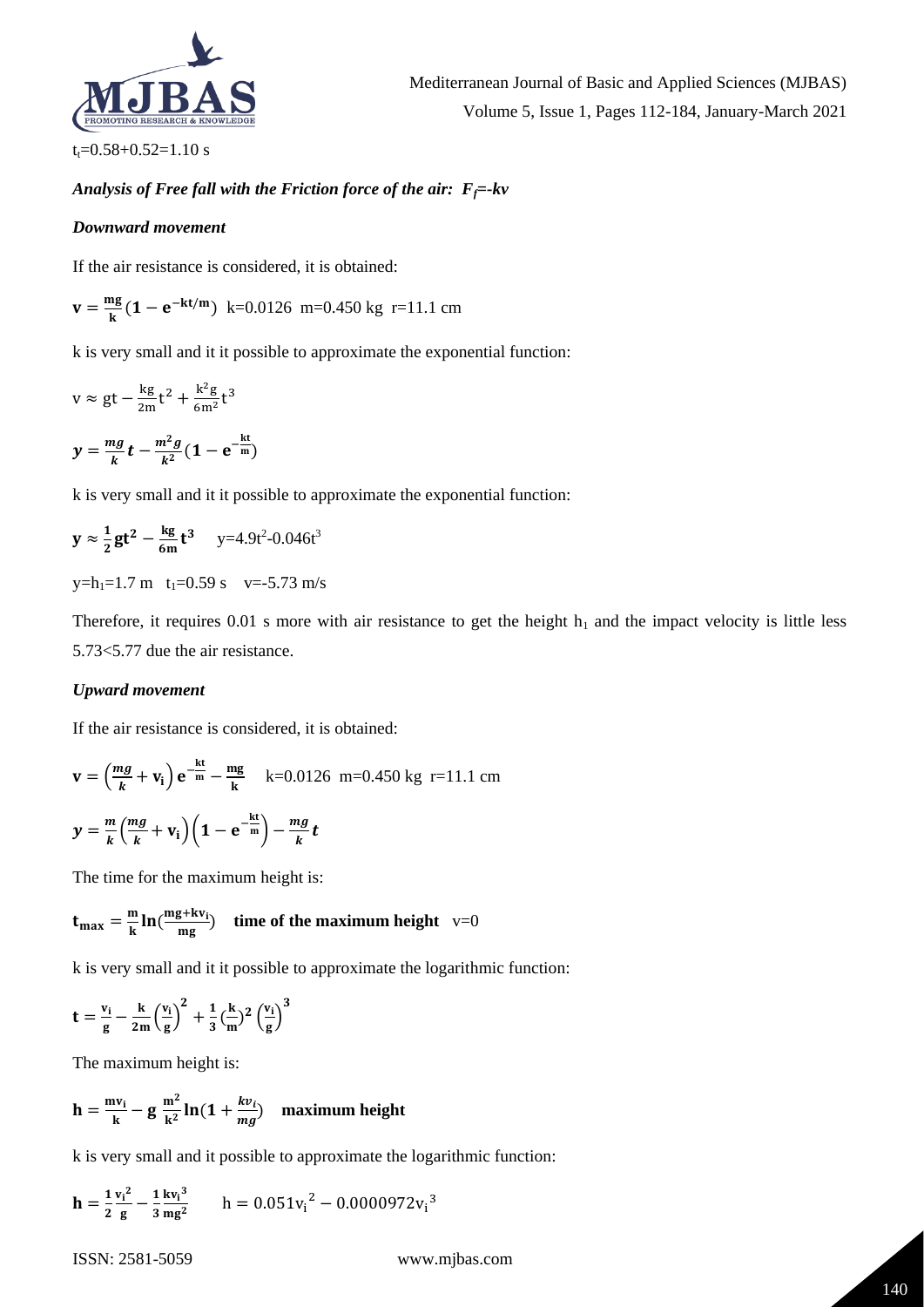

Therefore, it requires a little more velocity  $5.07 > 5.05$  to get the height  $h_2$  due the air resistance.

If the initial velocity is  $v_i=5.05$  m/s, it is obtained a maximum height of h=1.29 m. Thus, the air resistance almost does not affect for small heights.

$$
t = \frac{v_i}{g} - \frac{k}{2m} \left(\frac{v_i}{g}\right)^2 + \frac{1}{3} \left(\frac{k}{m}\right)^2 \left(\frac{v_i}{g}\right)^3 \qquad v_i = 5.07 \text{ m/s}
$$

#### t<sub>2</sub>=0.52-0.0000390+0.0000361 t<sub>2</sub>≈0.52 s

Neglecting the time the ball makes contact with the ground, the total time spent from the point where the ball was dropped to the point where it was hit with the head is:  $t_1=t_1+t_2$  where  $t_1$  is the fall time and  $t_2$  is the rise time.

#### $t_t = 0.59 + 0.52 = 1.11$  s

It is possible to conclude that the air resistance almost does not affect to obtain the results by using this model of friction force  $F_f$ =-kv and it can be neglected for small heights.

# *Analysis of Free fall with the Friction force of the air:*  $F_f$ =- $kv^2$

#### *Downward movement*

If the air resistance is considered, it is obtained:

$$
v = \sqrt{\frac{m}{k}g} \frac{(1 - e^{-2\sqrt{\frac{kg}{m}}t})}{(1 + e^{-2\sqrt{\frac{kg}{m}}t})} \qquad v = \sqrt{\frac{m}{k}g} \tanh(\sqrt{\frac{kg}{m}}t)
$$
  

$$
y = \frac{m}{k}\ln \cosh\left(\sqrt{\frac{kg}{m}}t\right) \quad k=0.0126 \text{ m}=0.450 \text{ kg r}=11.1 \text{ cm}
$$

 $y=h_1=1.7$  m t=0.6 s

Therefore, it requires  $0.02$  s more with air resistance to get the height  $h_1$ .

The impact velocity is 5.65 m/s which is little less 5.65 < 5.77 due the air resistance.

#### *Upward movement*

If the air resistance is considered, it is obtained:

$$
v = \sqrt{\frac{mg}{k}} \tan[\arctan\left(\sqrt{\frac{k}{mg}} v_i\right) - \sqrt{\frac{kg}{m}} t]
$$
  
\n
$$
v = \sqrt{\frac{mg}{k}} \left(\frac{\sqrt{\frac{k}{mg}} v_i - \tan\sqrt{\frac{kg}{m}} t}{1 + \sqrt{\frac{k}{mg}} v_i \tan\sqrt{\frac{kg}{m}} t}\right)
$$
  
\n
$$
y = \frac{m}{k} \ln \frac{\cos[\arctan\left(\sqrt{\frac{k}{mg}} v_i\right) - \sqrt{\frac{kg}{m}} t]}{\cos[\arctan\left(\sqrt{\frac{k}{mg}} v_i\right)]} \quad k = 0.0126 \text{ m} = 0.450 \text{ kg} \text{ r} = 11.1 \text{ cm}
$$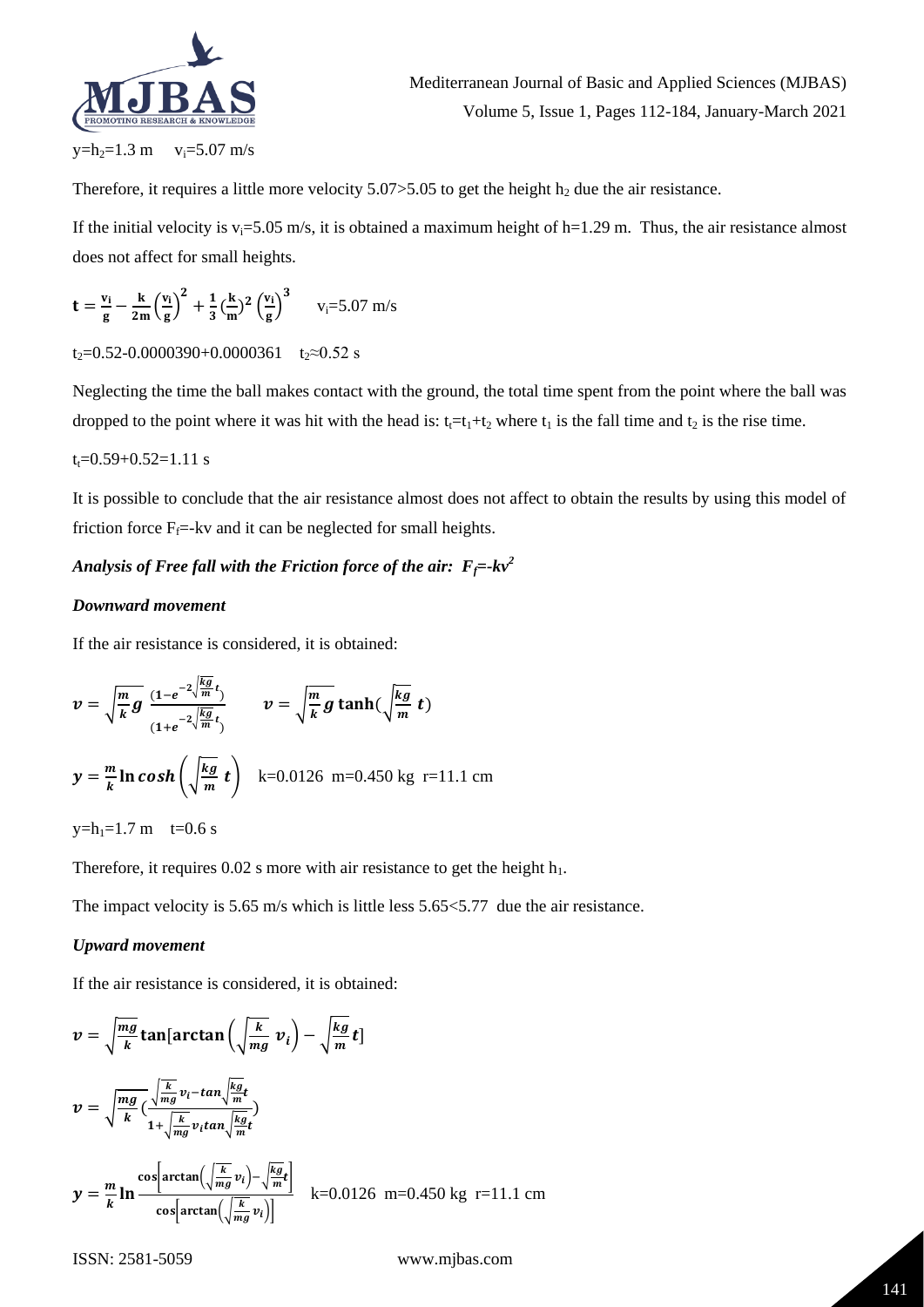

The time for the maximum height is:

$$
t_{\text{max}} = \sqrt{\frac{m}{kg}} \arctan\left(\sqrt{\frac{k}{mg}} v_i\right)
$$
 v=0

The maximum height h is:

$$
h = \frac{m}{k} ln\left(\frac{1}{cos\left[arctan\left(\sqrt{\frac{k}{mg}}v_i\right)\right]}\right)
$$

 $y=h_2=1.3$  m  $v_i=5.19$  m/s

Therefore, it requires a little more velocity  $5.19 > 5.05$  to get the height  $h_2$ .

If the velocity is  $v_i = 5.05$  m/s, it is obtained a maximum height of h=1.24 m.

$$
t_{\text{max}} = \sqrt{\frac{m}{kg}} \arctan\left(\sqrt{\frac{k}{mg}} v_i\right)
$$
 v<sub>i</sub>=5.19 m/s

t≈0.516 s

Neglecting the time the ball makes contact with the ground, the total time spent from the point where the ball was dropped to the point where it was hit with the head is:  $t_1=t_1+t_2$  where  $t_1$  is the fall time and  $t_2$  is the rise time.

#### $t_1 = 0.6 + 0.516 = 1.116$  s

It is possible to conclude that the air resistance almost does not affect very much to obtain the results and it can be neglected for small heights. If the height is higher, the effects of air resistance begin to appear and thus, it cannot be neglected. Nevertheless, the difference of the results of the free fall without air resistance are higher with the model of friction force  $F_f$ =-kv<sup>2</sup> than with the model of  $F_f$ =-kv. For example, the impact velocity for the downward movement after traveling the height  $h_1=1.7$  m is 5.65 m/s < 5.77 m/s and for the upward movement, the initial velocity necessary to get the height of  $h_2=1.3$  m is 5.19 m/s>5.05 m/s due the air resistance.

# *Parabolic movement with air resistance: Ff=-kv*

It is considered a friction force of the air with the ball proportional to the instantaneous velocity of the object:  $F_f \propto$  $\bar{v}$  F<sub>f</sub> $=$ -kv where k is a positive proportional constant. The minus sign is because the friction force is opposite to the velocity or to the movement of the object.



**Fig.18.** Parabolic movement with air resistance

```
m \frac{dv_x}{dt} = -kvcos\theta \cos\theta = v_x/v where F<sub>f</sub>=-kv
```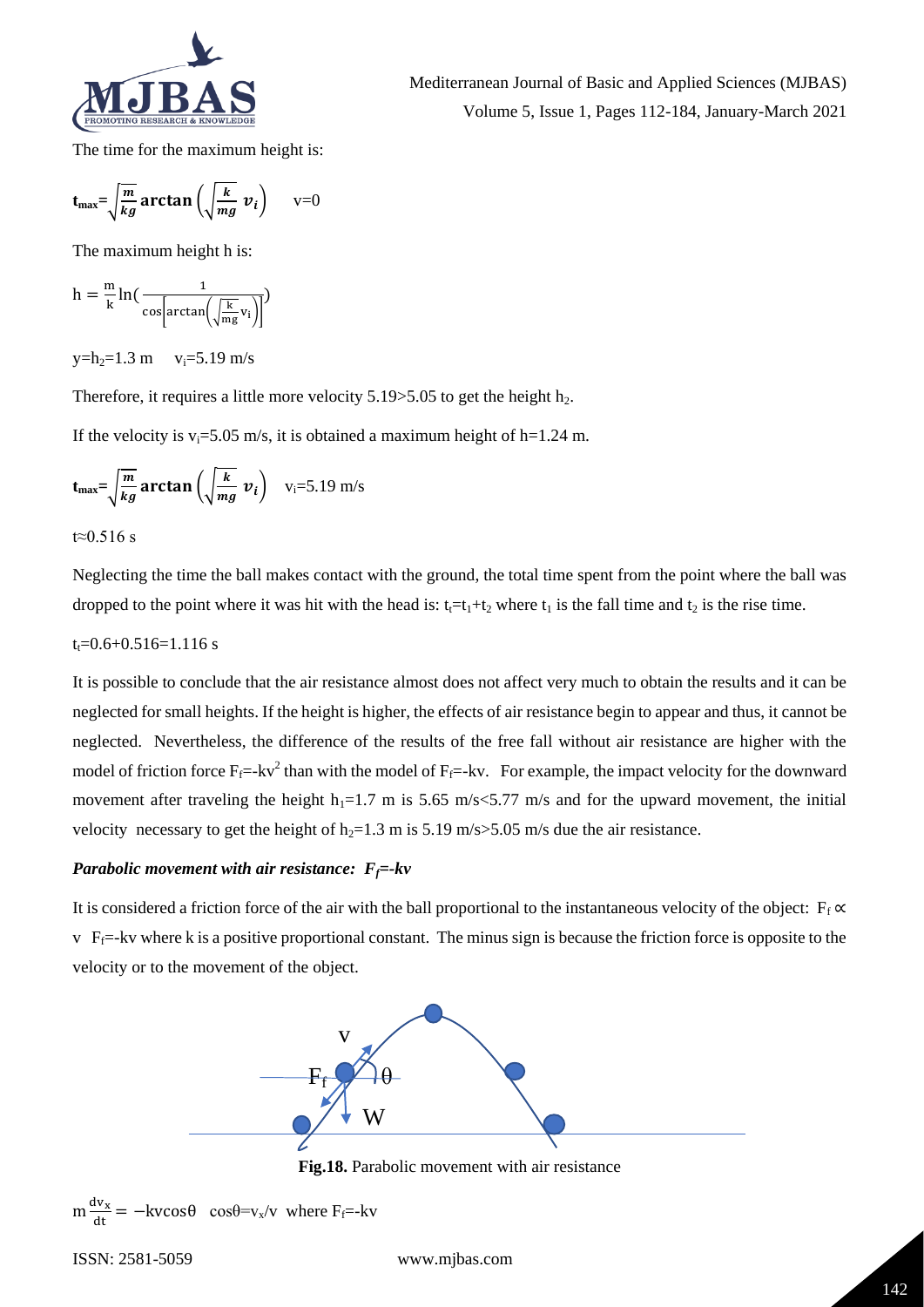

For the horizontal part, it is obtained:

$$
m \frac{dv_x}{dt} = -kv_x \qquad \frac{dv_x}{v_x} = -\frac{k}{m} dt \qquad t=0 \qquad v=v_{ix}
$$
  

$$
\ln v_x = \frac{k}{m} t + C \qquad C=\ln v_{ix}
$$
  

$$
\mathbf{v_x} = \mathbf{v_{ix}} e^{\mathbf{k}t/m}
$$

If the resistance coefficient of the medium is very small, then the exponential function can be approximate in power series up to third order:

$$
v_x = v_{ix}
$$
  $(1 - \frac{k}{m}t + \frac{k^2}{2m^2}t^2 - \frac{k^3}{6m^3}t^3)$  other terms are neglected

It is possible to observe at the formula that for resistance coefficient much smaller, then it is obtained the formula of the horizontal velocity for the parabolic movement without air resistance:  $v_x = v_{ix}$  (constant velocity).

$$
\frac{dx}{dt} = v_{ix}e^{-\frac{kt}{m}}
$$
  
\n
$$
x = -\frac{mv_{ix}}{k}e^{-\frac{kt}{m}} + C \qquad t=0 \qquad x=0 \qquad C=\frac{mv_{ix}}{k}
$$
  
\n
$$
x = \frac{mv_{ix}}{k}(1 - e^{-\frac{kt}{m}})
$$

If the resistance coefficient of the medium is very small, then the exponential function can be approximate in power series up to third order:

$$
x = \frac{mv_{ix}}{k} (1 - 1 + \frac{k}{m}t - \frac{k^2}{2m^2}t^2 + \frac{k^3}{6m^3}t^3)
$$
 other terms are neglected  

$$
x = v_{ix}t - \frac{k}{2m}v_{ix}t^2 + \frac{k^2}{6m^2}v_{ix}t^3
$$

It is possible to observe at the formula that for resistance coefficient much smaller, then it is obtained the formula of the horizontal distance for the parabolic movement without air resistance:  $x = v_{ix}t$ 

For the vertical part, it is obtained:

$$
m\frac{dv_y}{dt} = -mg - kvsen\theta \quad \text{sen}\theta = v_y/v \text{ where } F_f = -kv
$$

 $m \frac{dv_y}{dt} = -mg - kv_y$  (upward vectors are considered positive)

It is the same differential equation of the vertical launch up. The solutions for the velocity  $v_y$  and the vertical position or height y are:

$$
\mathbf{v}_y = \left(\frac{mg}{k} + \mathbf{v}_{iy}\right) e^{-\frac{kt}{m}} - \frac{mg}{k} \qquad \text{t=0} \quad \mathbf{v}_y = \mathbf{v}_{iy}
$$
\n
$$
\mathbf{y} = \frac{m}{k} \left(\frac{mg}{k} + \mathbf{v}_{iy}\right) \left(1 - e^{-\frac{kt}{m}}\right) - \frac{mg}{k}t \qquad \text{t=0} \quad \mathbf{y} = 0
$$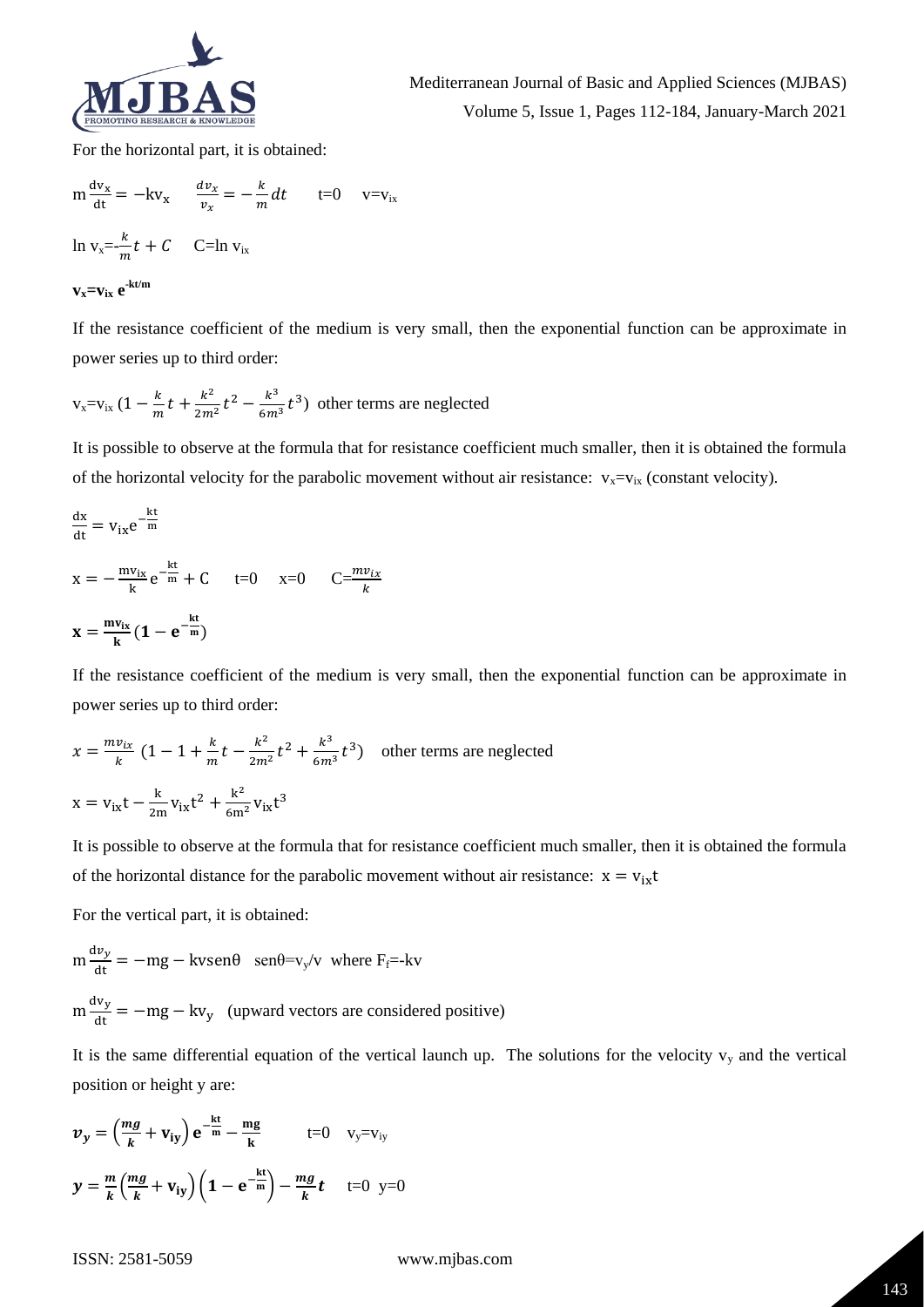

The time for the maximum height is:

$$
t_{max} = \frac{m}{k} \ln(\frac{mg + kv_{iy}}{mg})
$$
 time of the maximum height

If the resistance coefficient of the medium is very small, then the logarithmic function can be approximate in power series up to third order:

$$
t = \frac{v_{iy}}{g} - \frac{k}{2m} \left(\frac{v_{iy}}{g}\right)^2 + \frac{1}{3} \left(\frac{k}{m}\right)^2 \left(\frac{v_{iy}}{g}\right)^3
$$

The maximum height h is:

$$
h = \frac{mv_{iy}}{k} - g \frac{m^2}{k^2} ln(1 + \frac{kv_{iy}}{mg})
$$
 maximum height

If the resistance coefficient of the medium is very small, then the logarithmic function can be approximate in power series up to third order:

$$
h = \frac{1}{2} \frac{{v_{iy}}^2}{g} - \frac{1}{3} \frac{k v_{iy}^3}{mg^2}
$$

# *Parabolic movement with air resistance:*  $F_{fx} = kv^2 F_{fy} = kv^2$

At this model, it is considered friction forces independent for the horizontal and vertical part proportional to the square of the velocity. Thus, it is obtained:  $F_{fx} = -kv_x^2$  and  $F_{fy} = -kv_y^2$ 

1

$$
m \frac{dv_x}{dt} = -kv_x^2 \quad t=0 \quad v=v_{ix}
$$
  

$$
\frac{dv_x}{v_x^2} = -\frac{k}{m} dt \quad -\frac{1}{v_x} = -\frac{k}{m} t + C \quad C = -\frac{1}{v_{ix}}
$$
  

$$
\frac{1}{v_x} = \frac{k}{m} t + \frac{1}{v_{ix}}
$$
  

$$
\mathbf{v_x} = \frac{mv_{ix}}{kv_{ix}t+m} \quad t=0 \quad v=v_{ix}
$$

If the resistance coefficient of the medium is very small, then the formula can be approximate and the term  $kv_{ix}$ t is neglected. It is possible to observe at the formula that for resistance coefficient much smaller, then it is obtained the formula of the horizontal velocity for the parabolic movement without air resistance:  $v_x = v_{ix}$  (constant velocity).

$$
\frac{dx}{dt} = \frac{mv_{ix}}{kv_{ix}t+m} \quad u = kv_{ix}t + m \quad du = kv_{ix}dt \quad dt = du/kv_{ix}
$$

$$
x = \frac{m}{k} \ln(kv_{ix}t + m) + C \quad t = 0 \quad x = 0 \quad C = -\frac{m}{k} \ln(m)
$$

$$
x = \frac{m}{k} \ln(1 + \frac{kv_{ix}t}{m})
$$

If the resistance coefficient of the medium is very small, then the logarithmic function can be approximate in power series up to third order: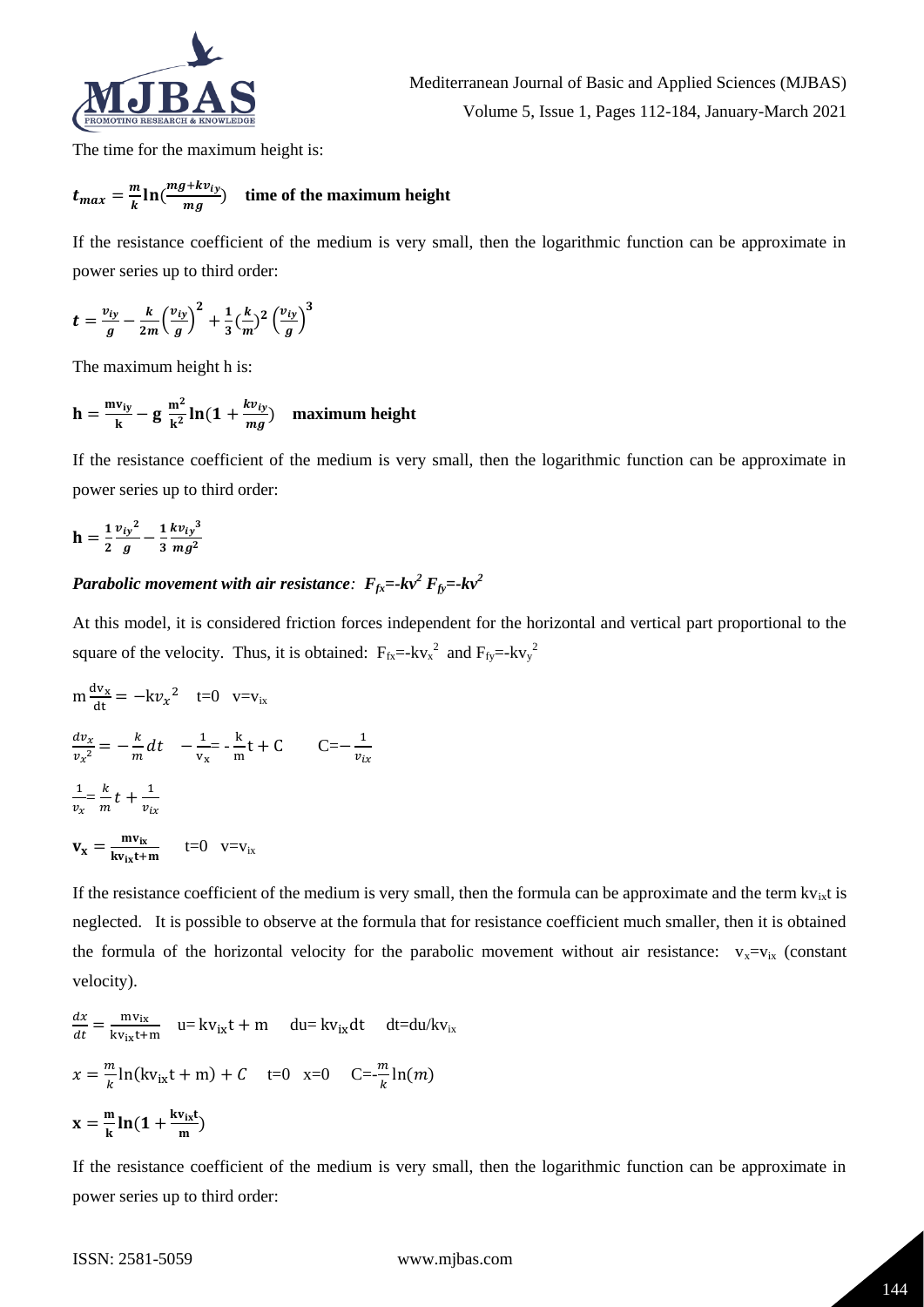

2

Mediterranean Journal of Basic and Applied Sciences (MJBAS) Volume 5, Issue 1, Pages 112-184, January-March 2021

$$
x = \frac{m}{k} \left(\frac{k v_{ix}t}{m} - \frac{1}{2} \left(\frac{k v_{ix}t}{m}\right)^2 + \frac{1}{3} \left(\frac{k v_{ix}t}{m}\right)^3\right)
$$
 other terms are neglected.  

$$
x = v_{ix}t - \frac{1}{2} \frac{k v_{ix}^2}{m} t^2 + \frac{1}{3} \frac{k^2 v_{ix}^3}{m^2} t^3
$$

It is possible to observe at the formula that for resistance coefficient much smaller, then it is obtained the formula for the horizontal distance x for the parabolic movement without air resistance:  $x = v_{ix}t$ 

For the vertical part, it is obtained:

3

$$
m \frac{dv_y}{dt} = -mg - kv_y^2
$$
 (upward vectors are considered positive)

It is the same differential equation of the vertical launch up. The solutions for the velocity  $v<sub>y</sub>$  and the vertical position or height y are:

$$
v_y = \sqrt{\frac{mg}{k}} \tan[\arctan\left(\sqrt{\frac{k}{mg}} v_{iy}\right) - \sqrt{\frac{kg}{m}} t] \quad t=0 \quad v_y = v_{iy}
$$
  

$$
v_y = \sqrt{\frac{mg}{k}} \left(\frac{\sqrt{\frac{k}{mg}} v_{iy} - \tan\sqrt{\frac{kg}{m}} t}{1 + \sqrt{\frac{k}{mg}} v_{iy} \tan\sqrt{\frac{kg}{m}} t}\right)
$$
  

$$
y = \frac{m}{k} \ln \frac{\cos[\arctan\left(\sqrt{\frac{k}{mg}} v_{iy}\right) - \sqrt{\frac{kg}{m}} t]}{\cos[\arctan\left(\sqrt{\frac{k}{mg}} v_{iy}\right)]}
$$

The time for the maximum height is:

$$
t_{\max} = \sqrt{\frac{m}{kg}} \arctan\left(\sqrt{\frac{k}{mg}} v_{iy}\right)
$$

The maximum height h is:

$$
h = \frac{m}{k} \ln \left( \frac{1}{\cos \left[ \arctan \left( \sqrt{\frac{k}{mg}} v_{iy} \right) \right]} \right)
$$

# *Parabolic movement with air resistance:*  $F_f$ =- $kv^2$

It is considered a friction force of the air with the ball proportional to the square of the of the object velocity:  $F_f \propto$  $v^2$  F<sub>f</sub>=-kv<sup>2</sup> where k is a positive proportional constant. The minus sign is because the friction force is opposite to the velocity or to the movement of the object.

For the horizontal part, it is obtained:

$$
m \frac{dv_x}{dt} = -kv^2 \cos\theta \qquad m \frac{dv_x}{dt} = -kv v_x \qquad \cos\theta = v_x/v \qquad F_f = -kv^2
$$
  

$$
m \frac{dv_y}{dt} = -mg - kv^2 \sin\theta \qquad m \frac{dv_y}{dt} = -mg - kv v_y \qquad \text{sen}\theta = v_y/v \qquad F_f = -kv^2
$$

These differential equations can be solved by numerical methods. Nevertheless, it is possible to change the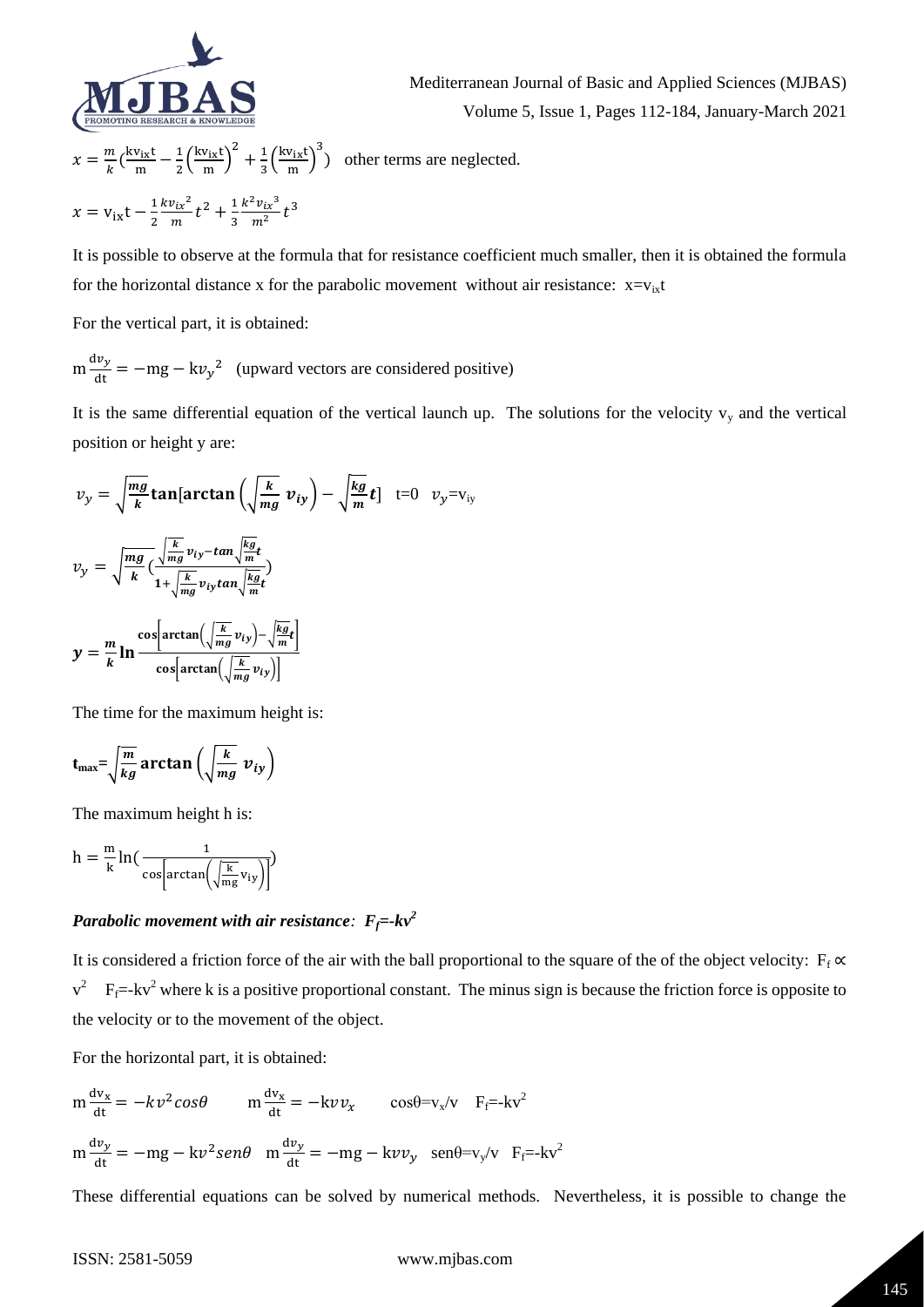

coordinates x,y (axis x,y) by r, $\theta$  (axis radial and tangential):



**Fig.19.** Radial and tangential components for the

parabolic movement

$$
m\frac{dv}{dt} = -kv^2 - mg\sin\theta \qquad t = 0 \ \ v = v_i \ \ \theta = \theta_i
$$

 $m \frac{v^2}{r}$  $\frac{v^2}{r}$  = mgcos $\theta$   $\frac{v}{r}$  $\frac{v}{r} = \frac{\text{g} \cos \theta}{v}$  $\boldsymbol{v}$ 

 $\frac{dv}{dt} = \frac{dv}{ds}$ ds  $\frac{ds}{dt} = v \frac{dv}{ds} = \frac{v}{r}$ r dv  $rac{\mathbf{d}\mathbf{v}}{\mathbf{d}\theta}$  s=r $\theta$ 

 $\frac{\mathrm{d} \mathrm{v}}{\mathrm{d} \mathrm{t}} = -\frac{v}{r}$ r dv  $\frac{dv}{d\theta}$  (the minus sign is due the negative curvature of the parabolic movement and the rate dv/dt has opposite sign to the rate  $dv/d\theta$ )

$$
\frac{v \, dv}{r \, d\theta} = \frac{k}{m} v^2 + \text{gsen}\theta \qquad \frac{v}{r} = \frac{\text{gcos}\theta}{v}
$$
  

$$
\frac{\text{gcos}\theta}{v} \frac{dv}{d\theta} = \frac{k}{m} v^2 + \text{gsen}\theta \qquad \frac{1}{v^3} \frac{dv}{d\theta} = \frac{k}{mg\cos\theta} + \frac{\tan\theta}{v^2}
$$
  

$$
\frac{du}{d\theta} + (2\tan\theta) u = -\frac{2k}{mg\cos\theta} \qquad u = \frac{1}{v^2} \qquad \frac{du}{d\theta} = -\frac{2}{v^3} \frac{dv}{d\theta}
$$

The integrating factor is:  $w = e^{\int 2\tan\theta \, d\theta} = e^{2\ln|\sec\theta|} = \sec^2\theta$ 

$$
\sec^2 \theta \frac{du}{d\theta} + 2(\sec^2 \theta)(\tan \theta)u = -\frac{2k\sec^3 \theta}{mg}
$$
  
\n
$$
\frac{d(\sec^2 \theta)}{d\theta} = -\frac{2k\sec^3 \theta}{mg}
$$
  
\n
$$
\frac{\sec^2 \theta}{v^2} = -\frac{2k}{mg} \left[ \frac{1}{2} \sec \theta \tan \theta + \frac{1}{2} \ln(\sec \theta + \tan \theta) \right] + C
$$
  
\n
$$
C = \frac{\sec^2 \theta_i}{v_i^2} + \frac{k}{mg} [\sec \theta_i \tan \theta_i + \ln(\sec \theta_i + \tan \theta_i)]
$$
  
\n
$$
\frac{1}{v^2} = \frac{Cmg - k[\sec \theta \tan \theta + \ln(\sec \theta + \tan \theta)]}{mgsec^2 \theta}
$$
  
\n
$$
v^2 = \frac{mgsec^2 \theta}{Cmg - k[\sec \theta \tan \theta + \ln(\sec \theta + \tan \theta)]} \qquad t = 0 \quad v = v_i \quad \theta = \theta_i
$$
  
\n
$$
dx = dscos\theta = r \cos\theta d\theta \qquad r = \frac{v^2}{g\cos\theta}
$$

 $dx = -\frac{v^2}{\hbar^2}$  $\frac{\partial}{\partial g}d\theta$  (the minus sign is due that dx increases when d $\theta$  decreases)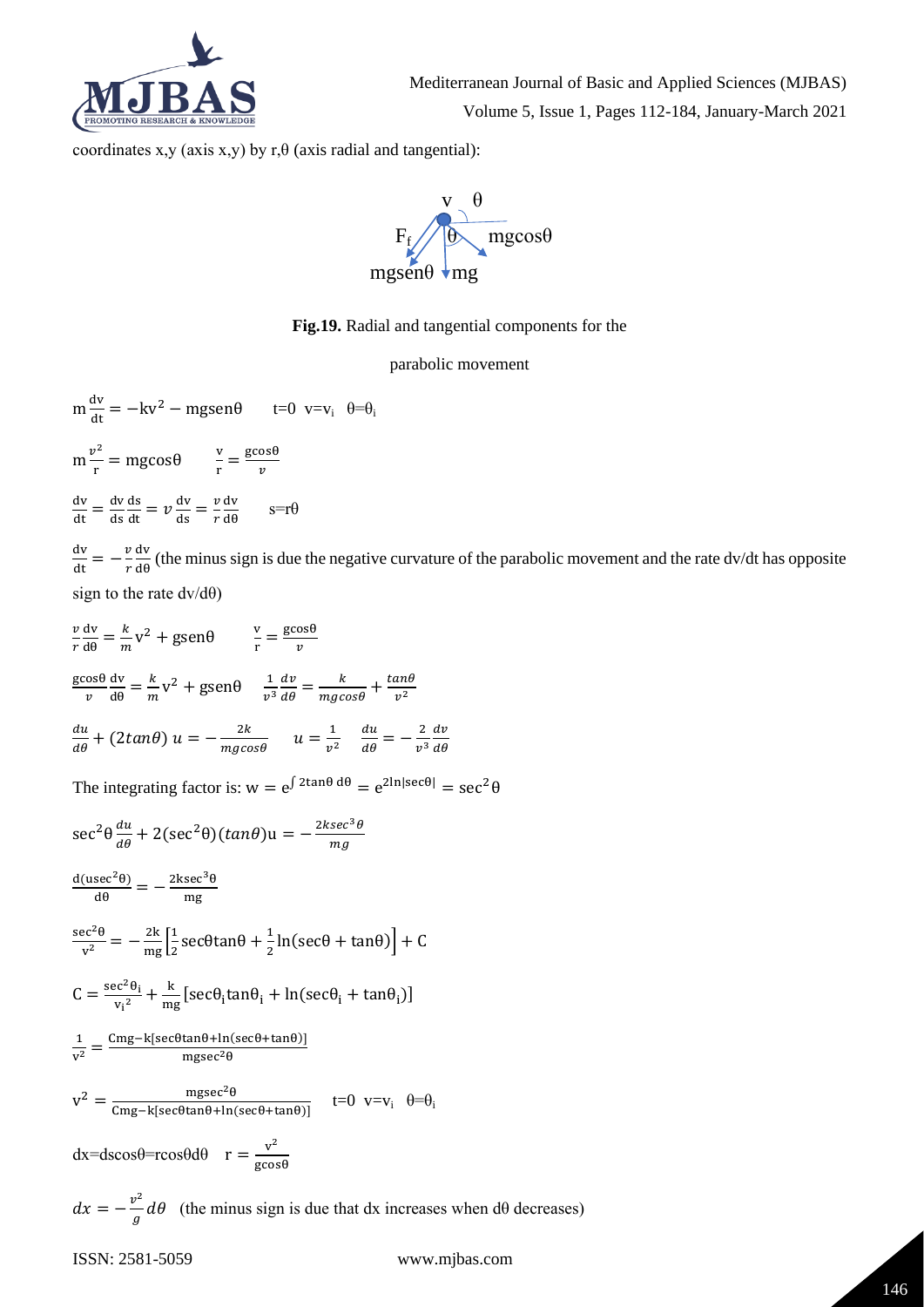

$$
x=-\int \frac{v^2}{g}d\theta
$$

dy=dssenθ=rsenθdθ  $r = \frac{v^2}{\sqrt{2}}$ gcosθ Mediterranean Journal of Basic and Applied Sciences (MJBAS) Volume 5, Issue 1, Pages 112-184, January-March 2021

 $dy = -\frac{v^2 \tan \theta}{r}$  $\frac{f_{\text{at}}}{g}$  d $\theta$  (the minus sign is due that dy increases when d $\theta$  decreases).

$$
y = -\int \frac{v^2 \tan \theta}{g} d\theta
$$

The flight time is obtained as follows:

ds=vdt rd $\theta$ =vdt r =  $\frac{v^2}{\cos \theta}$ gcosθ

 $dt = -\frac{v}{\sqrt{2}}$  $\frac{v}{\text{g}cosθ}$  dθ (the minus sign is due that dt increases when dθ decreases).

$$
t = -\int \frac{v}{\text{g}\cos\theta} \, d\theta
$$

The angle  $\theta_{xm}$  of the maximum horizontal distance (y=0) is:

$$
-\int_{\theta_i}^{\theta_{xm}} \frac{v^2 \tan \theta}{g} d\theta = 0 \quad y=0
$$

The maximum horizontal distance is obtained with this angle  $\theta_{xm}$ :

$$
x = -\int_{\theta_i}^{\theta_{xm}} \frac{v^2}{g} d\theta
$$

The total flight time is obtained with this angle  $\theta_{xm}$ :

$$
t = -\int_{\theta_i}^{\theta_{xm}} \frac{v}{g \cos \theta} d\theta
$$

The angle  $\theta_{\text{ym}}$  maximum height (v<sub>y</sub>=0) is:  $\theta_{\text{ym}}$ =0°.

The velocity  $v=v_x$  is:

$$
v^{2} = \frac{1}{c} \qquad C = \frac{\sec^{2} \theta_{i}}{v_{i}^{2}} + \frac{k}{mg} [\sec \theta_{i} \tan \theta_{i} + \ln(\sec \theta_{i} + \tan \theta_{i})]
$$

The maximum height is:

$$
y = -\int_{\theta_i}^0 \frac{v^2 \tan \theta}{g} d\theta
$$

The horizontal distance at the maximum height is:

$$
x = -\int_{\theta_i}^0 \frac{v^2}{g} d\theta
$$

The time flight at the maximum height is:

$$
t = -\int_{\theta_i}^{0} \frac{v}{\text{g}\cos\theta} \, d\theta
$$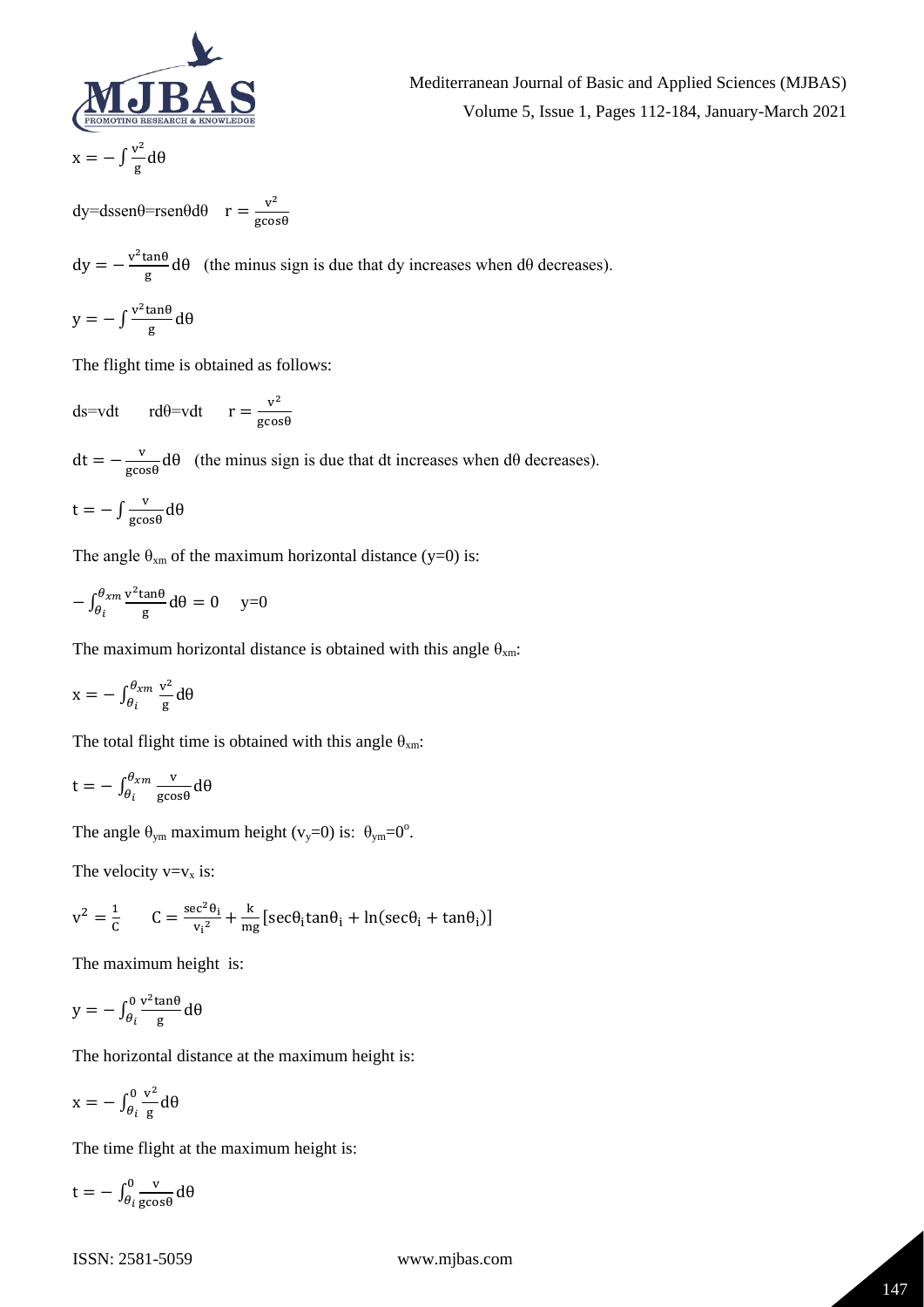

Mediterranean Journal of Basic and Applied Sciences (MJBAS) Volume 5, Issue 1, Pages 112-184, January-March 2021

#### *Thought Experiment IV (Gedanken experiment IV)*

#### *Parabolic movement without air resistance*

In a Direct free kick, defenders can form a barrier with the desired number of players and as directed by the goalkeeper and move forward once the ball is touched<sup>6</sup>. During a free kick, the defending team must stand 10 yards or 9.14 m from the ball before the ball is kicked<sup>6</sup>. The average height of the players in the barrier of the free kick is 1.70 m. For example, a Football ball is kicked at an angle  $\theta_i=60^\circ$  with the horizontal in a Direct free kick. If the ball just passes the barrier made by the players:  $x=9.14m$  y=1.70 m, then, the initial velocity of the ball is:

$$
\Delta y = \Delta x \tan \theta_i - \frac{1}{2} g \left[ \frac{\Delta x}{v_i \cos \theta_i} \right]^2
$$

By replacing the values:  $\theta_i = 60^\circ$  x=9.14 m y=1.70 m, it is possible to obtain the initial velocity v<sub>i</sub> of the Football ball:  $v_i = 10.76$  m/s.

The time it remains in the air is:

 $\Delta y=0$   $\Delta y=v_{iy}t-\frac{1}{2}$  $\frac{1}{2}gt^2$  v<sub>iy</sub>=v<sub>i</sub> sen  $\theta_i$  $t_t = \frac{2v_i \text{sen}\theta_i}{\sigma}$ g

By replacing the values of initial velocity, initial angle and the gravity acceleration, it is obtained:  $t_1=1.9$  s.

The ball reaches the next maximum height h:

$$
v_{fy}=0 \text{ m/s} \qquad v_{fy}^2 = v_{iy}^2 - 2g\Delta y \qquad \Delta y = h = \frac{(v_i \text{sen}\theta_i)^2}{2g}
$$

The maximum height is of y=4.43 m.

The time for the maximum height h is:

$$
v_{fy} = v_{iy} - gt \qquad v_{fy} = 0
$$

 $t = \frac{v_i \text{sen} \theta_i}{\sqrt{v_i^2 + v_i^2}}$  $\frac{\text{ehei}}{\text{g}}$ . Therefore, t<sub>i</sub>=t<sub>r</sub>+t<sub>f</sub>=2t<sub>r</sub> where t<sub>r</sub> is the rise time and t<sub>f</sub> is the fall time. Then, it is obtained: t<sub>r</sub>=t<sub>f</sub>.  $t=t_r=0.95$  s

The distance x when the ball reaches the maximum height is:

 $x=(v_i cos \theta_i)t_r$ 

 $x=5.12$  m where  $y=4.43$  m

Then, the ball passes just above the barrier  $(x=9.14 \text{ m y}=1.7 \text{ m})$  in the downward part of the parabolic movement.

By replacing the total time the ball remains in the air, and the initial velocity and the initial angle, the maximum distance reached by the ball is:

 $x = v_i cos \theta_i$  (  $2 \frac{v_i sen \theta_i}{g}$  $\frac{\text{en}\theta_i}{\text{g}}$ )  $x=\frac{v_i^2 \text{sen} 2\theta_i}{g}$  $\overline{g}$ 

ISSN: 2581-5059 www.mjbas.com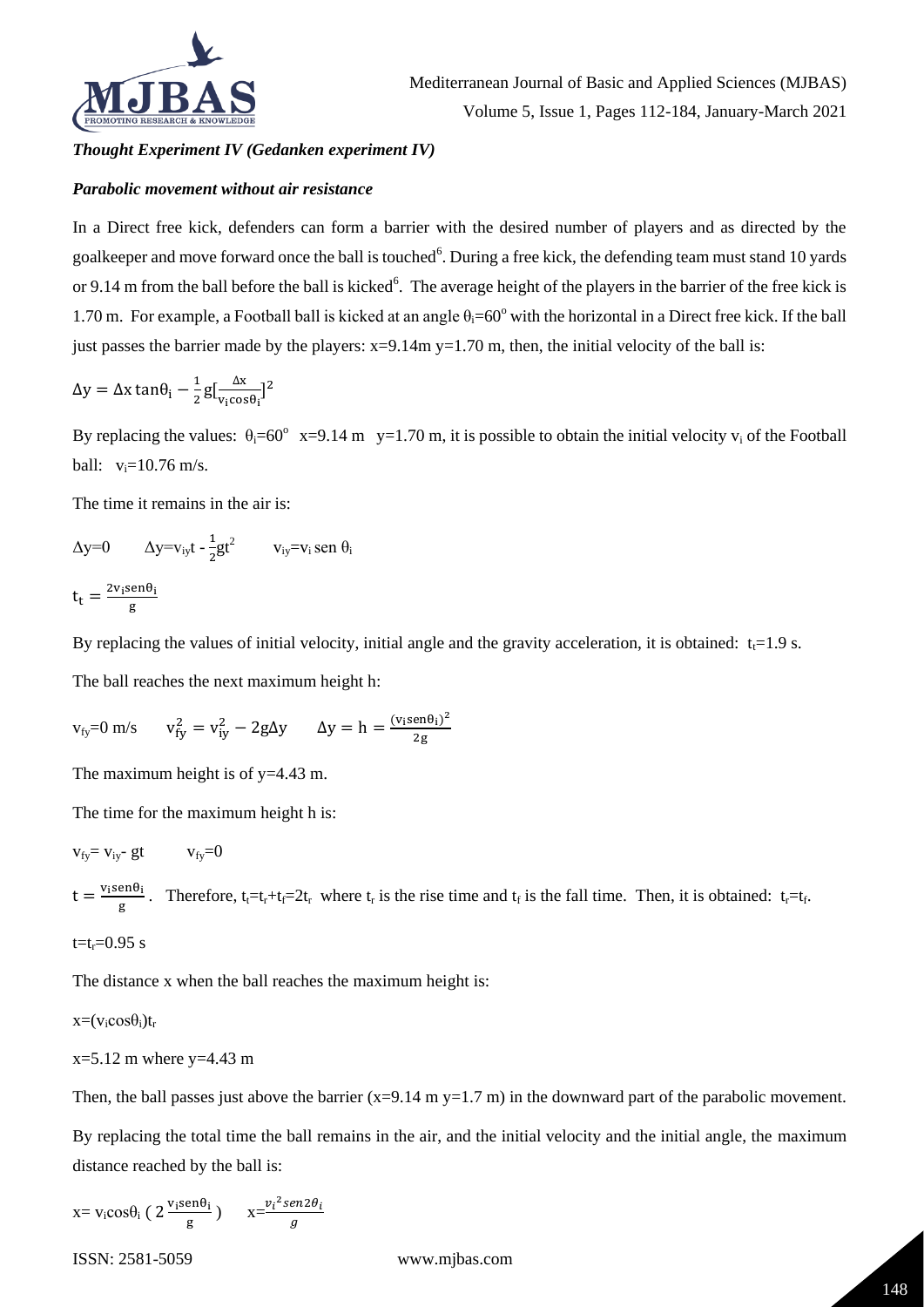

This maximum distance is also the double of the horizontal distance for the maximum height. If the Direct free kick is done just on the borderline of the penalty (16.5 m)  $x=16.5$  m of distance to the goal line<sup>6,7,8</sup>, then the next scenario is obtained: the barrier done by the players is located at the distance  $x=9.14$  m from the point of the Direct free kick, the maximum horizontal distance reached by the ball is 10.23 m from the point of the Direct free kick, then the ball reaches the grass at a the distance 1.09 m after the barrier (10.23-9.14) and at the distance of 6.27 m before the Goal line (16.5-10.23).



**Fig.20.** Thought Experiment IV (Gedanken experiment IV)

Then, the next result is possible: the ball does some rebounds and can finishes in a Goal or the ball can be caught by the Goalkeeper.

The results for the parabolic movement without air resistance are:

# **Parabolic movement without air resistance**

 $v_i=10.76$  m/s  $\theta_i=60^\circ$ 

 $Δy = Δx tan θ<sub>i</sub> - \frac{1}{2}$  $\frac{1}{2}g\left[\frac{\Delta x}{v_1 \cos x}\right]$  $\frac{\Delta x}{v_i \cos\theta_i}$ ]<sup>2</sup> parabolic equation

 $y = 1.7321x - 0.1693x^2$ 



**Fig.21.** Parabolic movement without air resistance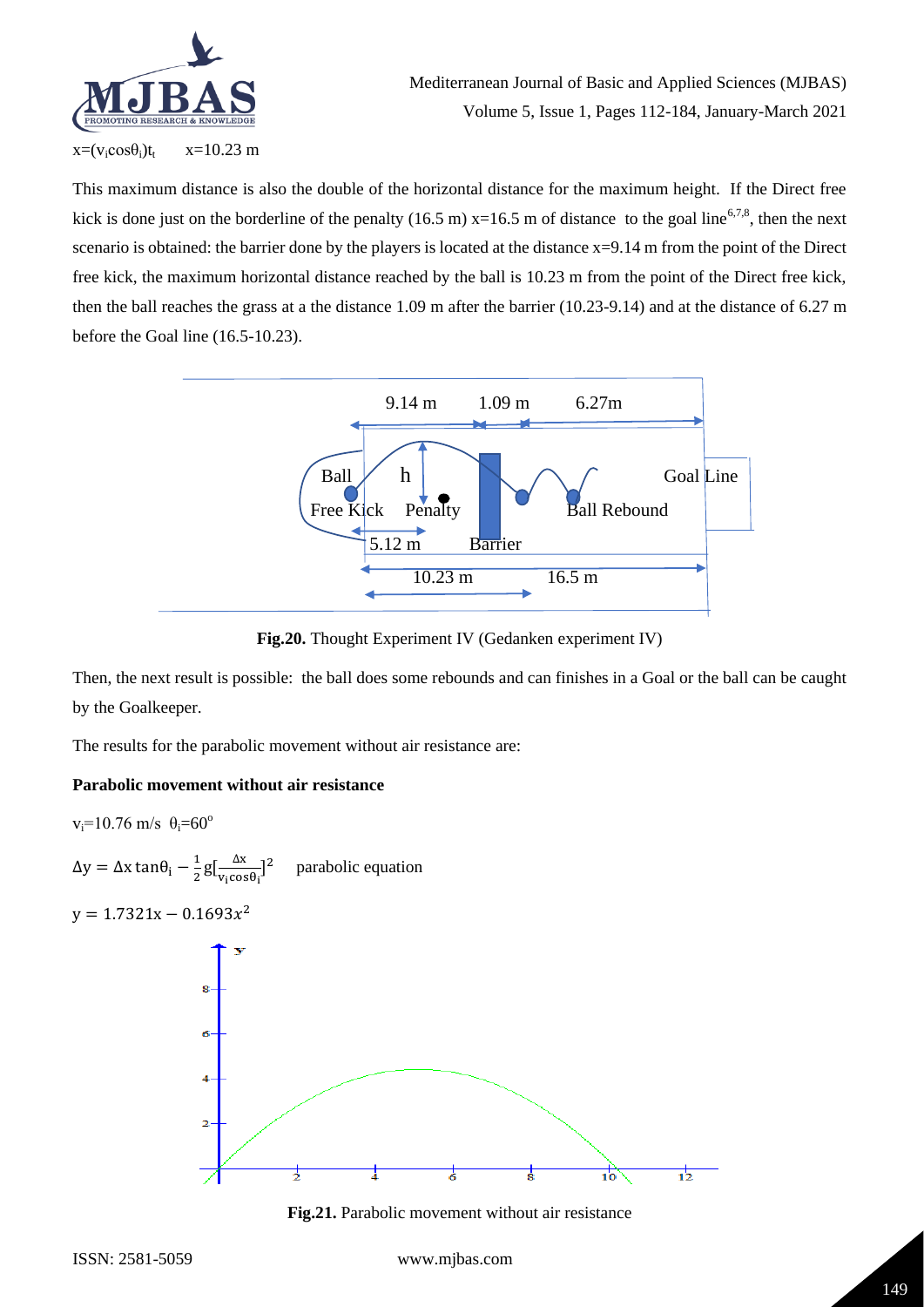

Therefore, the important points of the parabolic graph y versus x axes:

 $x=5.12 \text{ m}$  y<sub>max</sub>=4.43 m t<sub>max</sub>=0.95 s  $x_{\text{max}} = 10.23 \text{ m}$  y=0  $t_t = 1.9 \text{ s}$  $x=9.14 \text{ m}$   $y=1.7 \text{ m}$   $t=1.69 \text{ s}$ 

### *Parabolic movement with friction force*  $F_f$ =-kv

 $v_i = 10.76$  m/s  $\theta_i = 60^\circ$  m=0.450 kg k=0.0126  $v_x = v_{ix} e^{-kt/m}$  t=0  $v_x = v_{ix}$   $v_{ix} = v_i \cos\theta_i$   $v_{iy} = v_i \sin\theta_i$  $x = \frac{mv_{ix}}{h}$  $\frac{v_{ix}}{k}(1 - e^{-\frac{kt}{m}})$  t=0 x=0  $v_y = \left(\frac{mg}{k}\right)$  $\frac{\text{mg}}{\text{k}} + \text{v}_{\text{iy}}$  e<sup>- $\frac{\text{kt}}{\text{m}} - \frac{\text{mg}}{\text{k}}$ </sup>  $\frac{Hg}{k}$  t=0  $v_y = v_{iy}$  $y = \frac{m}{l}$  $\frac{m}{k} \left( \frac{mg}{k} \right)$  $\frac{\text{mg}}{\text{k}} + \text{v}_{\text{iy}}\left(1 - \text{e}^{-\frac{\text{k} \text{t}}{\text{m}}}\right) - \frac{\text{mg}}{\text{k}}$ <u>ng</u><br>k

The time for the maximum height is:  $t_{max} = \frac{m}{k}$  $\frac{m}{k}$ ln $\left(\frac{mg+kv_{iy}}{mg}\right)$  $\frac{1.14 \text{ mJy}}{1.08 \text{ mJy}}$ 

 $t_{\text{max}}$ =0.938 s. The total flight time is:  $t_t$ =1.88 s.

The maximum height h is:  $h = \frac{mv_{iy}}{h}$  $\frac{v_{iy}}{k}$  – g  $\frac{m^2}{k^2}$  $\frac{m^2}{k^2}$ ln(1 +  $\frac{kv_{iy}}{mg}$  $\frac{W(y)}{mg}$ )

h=4.35 m

 $x = 192.1420(1 - e^{-0.028t})$ For  $t_{\text{max}}$ =0.938 s  $x=4.93$  m

 $y = 12832.802(1 - e^{-0.028t}) - 350t$  For  $t_{\text{max}} = 0.938$  s  $y=h=4.35$  m





Therefore, the important points of the parabolic graph y versus x axes:

| $x=4.93$ m               | $y_{\text{max}} = h = 4.35 \text{ m}$ | $t_{\rm max} = 0.93$ s |
|--------------------------|---------------------------------------|------------------------|
| $x_{max} = 9.85$ m $y=0$ |                                       | $t_1 = 1.88$ s         |
| $x=9.14$ m $y=1.22$ m    |                                       | $t=1.741$ s            |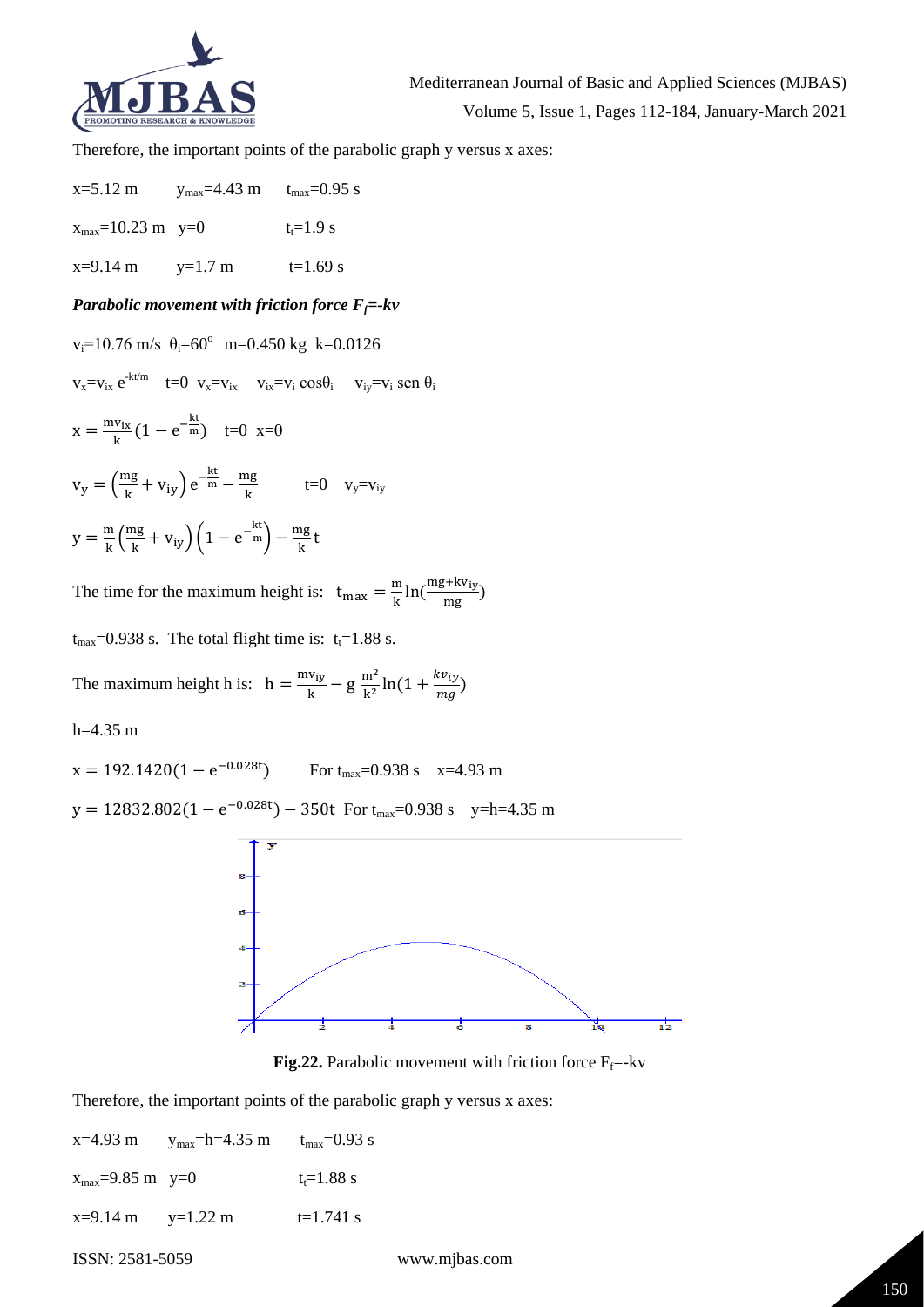

Therefore the ball is stopped by the barrier because the height of the player is the  $y=1.70$  m which is located at a distance x=9.14 m. Besides, if the ball is not stopped by the barrier, the maximum distance reached by the ball is  $x_{\text{max}}$ =9.85 m which is smaller than the maximum distance by the ball without air resistance x=10.23 m ( $\Delta x \approx 0.4$  m). Also, the maximum height reached by the ball is  $y_{max}=4.35$  m which is smaller than the maximum height by the ball without air resistance y=4.43 m ( $\Delta y \approx 0.1$  m). These results demonstrate the effects of air resistance in Football.

# *Parabolic movement with friction force*  $F_{fx}$  =-kv<sup>2</sup>  $F_{fy}$  =-kv<sup>2</sup>

 $v_i = 10.76$  m/s  $\theta_i = 60^\circ$  m=0.450 kg k=0.0126  $v_x = \frac{mv_{ix}}{v_{ix} + 1}$  $\frac{\text{m}v_{1x}}{\text{k}v_{1x} + \text{m}}$  t=0 v=v<sub>ix</sub> v<sub>ix</sub>=v<sub>i</sub> cos $\theta_i$  v<sub>iy</sub>=v<sub>i</sub> sen  $\theta_i$  $x = \frac{m}{l}$  $\frac{m}{k}$ ln(1 +  $\frac{kv_{ix}t}{m}$  $\frac{v_{ix}c}{m}$  t=0 x=0  $v_y = \sqrt{\frac{mg}{k}}$  $\frac{\text{ng}}{\text{k}}$ tan[arctan $\left(\sqrt{\frac{\text{k}}{\text{m}_\text{i}}} \right)$  $\frac{k}{mg}v_{iy}$  –  $\sqrt{\frac{kg}{m}}$  $\frac{mg}{m}t$  t=0  $v_y=v_{iy}$  $v_y = \sqrt{\frac{mg}{k}}$  $\frac{dy}{k}$  (  $\frac{k}{m}$  $\frac{k}{mg}v_{iy}$ –tan $\sqrt{\frac{kg}{m}}$  $\frac{m}{m}t$  $1+\frac{k}{x}$  $\frac{k}{mg}v_{iy}$ tan $\sqrt{\frac{kg}{m}}$  $\frac{dy}{m}t$ )  $y=\frac{m}{l}$  $\frac{m}{k}$ ln cos $arctan(\sqrt{\frac{k}{m}})$  $\frac{k}{mg}v_{iy}\bigg)-\sqrt{\frac{kg}{m}}$  $\frac{\kappa y}{m}t$ cos $arctan(\sqrt{\frac{k}{m}})$  $\frac{\kappa}{mg}v_{iy}$  $t=0$   $y=0$ 

The time for the maximum height is:  $t_{max} = \sqrt{\frac{m}{k}}$  $\frac{m}{kg}$  arctan  $\left(\sqrt{\frac{k}{m}}\right)$  $\frac{\kappa}{mg} v_{iy}$ 

 $t_{max}=0.882$  s. The total flight time is:  $t_t=1.764$  s.

The maximum height h is:  $h = \frac{m}{l}$  $\frac{m}{k}$ ln( $\frac{1}{\sqrt{2\pi}}$ cos $arctan(\frac{k}{m})$  $\frac{R}{mg}v_{iy}$ )

h=3.957 m

 $x = 35,714\ln(1 + 0.151t)$  For  $t_{max} = 0.882$  s  $x = 4.465$  m



**Fig.23.** Parabolic movement with friction force  $F_{fx}$ =-kv<sup>2</sup> $F_{fy}$ =-kv<sup>2</sup>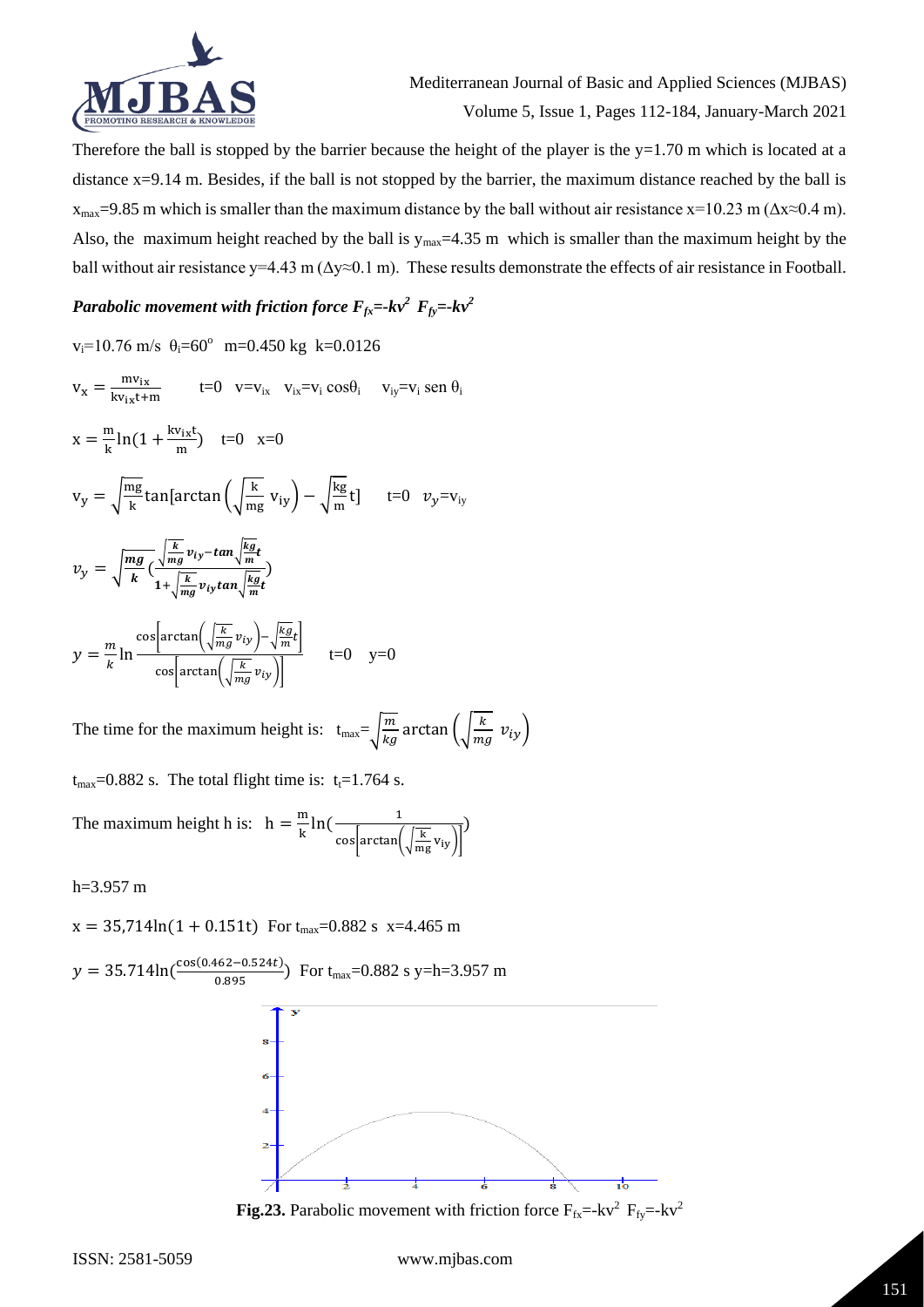

Therefore, the important points of the parabolic graph y versus x axes:

 $x=4.465$  m  $y_{max}=h=3.96$  m  $t_{max}=0.882$  s  $x_{\text{max}} = 8.43 \text{ m}$   $y=0$   $t_t = 1.764 \text{ s}$ 

Therefore the ball bounces off the grass before the barrier which is located at a distance of  $x=9.14$  m. Besides, the maximum distance reached by the ball is  $x_{max}=8.43$  m which is smaller than the maximum distance by the ball without air resistance x=10.23 m ( $\Delta x \approx 2$  m). Also, the maximum height reached by the ball is  $y_{max} = 3.96$  m which is smaller than the maximum height by the ball without air resistance  $y=4.43$  m ( $\Delta y \approx 0.4$  m). These results demonstrate the effects of the air resistance in Football.

Besides, the difference of the results of the parabolic movement without air resistance are higher with the model of friction force  $F_{fx}$ =-kv<sup>2</sup>  $F_{fy}$ =-kv<sup>2</sup> ( $\Delta x \approx 2$  m  $\Delta y \approx 0.4$  m) than with the model of  $F_f$ =-kv ( $\Delta x \approx 0.4$  m  $\Delta y \approx 0.1$  m).

The comparison of the model with friction  $F_{fx}$ =-kv<sup>2</sup>  $F_{fy}$ =-kv<sup>2</sup> (gray) and the model with friction  $F_f$ =-kv (blue) with the model of parabolic movement without air resistance (green) is shown in the next graph:



**Fig.24.** Parabolic movement without air resistance (green), with air resistance and friction force  $F_f$ =-kv (blue) and with air resistance and friction force  $F_{fx}$  =-kv<sup>2</sup>  $F_{fy}$  =-kv<sup>2</sup> (gray)

It is possible to appreciate the difference in maximum height and maximum horizontal distance for the friction models with the parabolic movement without air resistance (green). The difference is higher for the model with friction force  $F_{fx}$ =-kv<sup>2</sup>  $F_{fy}$ =-kv<sup>2</sup> (gray).

# *Parabolic movement with friction force:*  $F_f$ =- $kv^2$

 $v_i = 10.76$  m/s  $\theta_i = 60^\circ = 1.0472$  Rad m=0.450 kg k=0.0126

$$
v^{2} = \frac{mgsec^{2}\theta}{Cmg - k[sec\theta tan\theta + ln(sec\theta + tan\theta)]} \qquad t=0 \quad v=v_{i} \quad \theta = \theta_{i}
$$

$$
C = \frac{sec^{2}\theta_{i}}{v_{i}^{2}} + \frac{k}{mg}[sec\theta_{i} tan\theta_{i} + ln(sec\theta_{i} + tan\theta_{i})]
$$

$$
C=0.04821
$$

 $v^2 = \frac{4.41 \sec^2 \theta}{\sec^2 \theta}$  $\frac{4.415 \text{E}(-6)}{0.2126 - 0.0126 \text{[sec\theta tan\theta + ln(se\theta + tan\theta)]}}$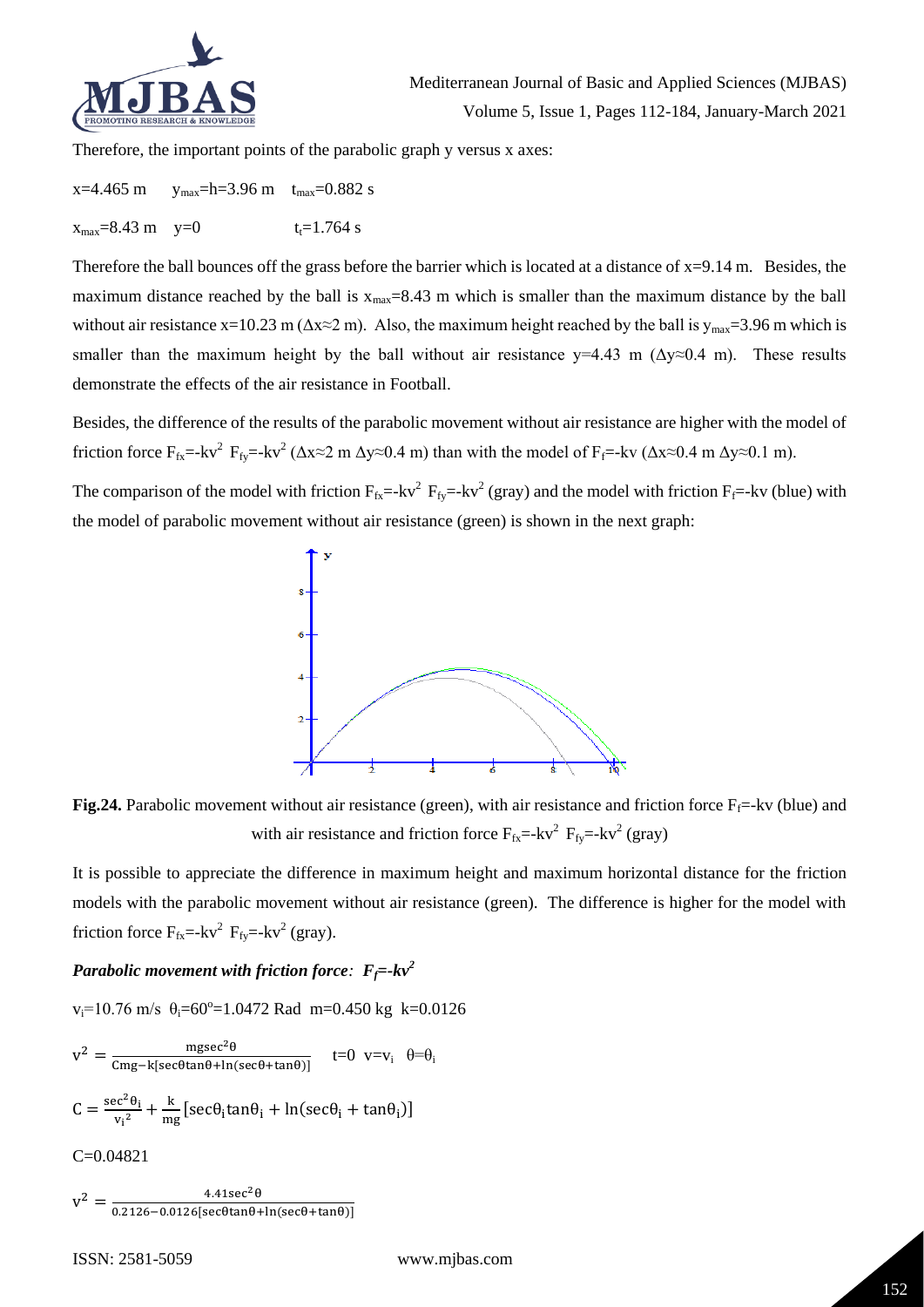



**Fig.25.** Graph of the velocity v versus the angle  $\theta$ 

 $-\int_{\theta}^{\theta_{xm}} \frac{v^2 \tan \theta}{a}$  $\frac{\theta_{xm}}{\theta_i} \frac{\mathsf{v}^2 \tan \theta}{\mathsf{g}} \mathsf{d} \theta = 0$  $\frac{\partial v_{xm}}{\partial t} \frac{v_{\text{t}}}{g} d\theta = 0$  y=0: angle  $\theta_{xm}$  of the maximum horizontal distance  $\theta_i$ =1.0472 Rad  $\theta_{xm}$ = 1.1268 Rad v<sub>f</sub>=9.031 m/s (impact velocity)  $x = -\int_{a}^{\theta_{xm}} \frac{v^2}{a}$  $\frac{\theta_{xm}}{\theta_i} \frac{\mathbf{v}^2}{\mathbf{g}} d\theta$  $\frac{\partial^2 x^m}{\partial t} \frac{v}{g} d\theta$ : maximum horizontal distance x=8.08 m  $t = -\int_{a}^{\theta_{xm}} \frac{v}{\cos \theta_{xx}}$  $\frac{\theta_{xm}}{\theta_i} \frac{\text{v}}{\text{gcos}\theta} d\theta$  $\frac{\partial u_{xm}}{\partial t} = \frac{v_{x}}{g \cos \theta} d\theta$  : total flight time  $t = 1.77$  s  $\theta_{\text{ym}} = 0^{\circ}$  : angle  $\theta_{\text{ym}}$  maximum height (v<sub>y</sub>=0)  $v^2 = \frac{1}{c}$  $\frac{1}{C}$  : velocity v=v<sub>x</sub> at the maximum height  $v^2 = 20.74$   $v = v_x = 4.55$  m/s  $\theta_{ym} = 0^\circ$  $y = -\int_{a}^{0} \frac{v^2 \tan \theta}{a}$  $\frac{\partial v^2 \tan \theta}{\partial t}$ dθ  $\frac{\partial}{\partial t} \frac{\partial}{\partial t} \frac{\partial}{\partial t} d\theta$ : maximum height  $y_{\text{max}} = 3.85$  m  $x = - \int_{\theta}^{0} \frac{v^2}{g}$  $\frac{\partial v^2}{\partial i} d\theta$  $\frac{\partial}{\partial t} \frac{\partial}{\partial g} d\theta$ : horizontal distance at the maximum height  $x=4.22$  m  $y_{max}=3.85$  m  $t = -\int_{\theta}^{0} \frac{v}{\cos \theta}$  $\frac{\partial v}{\partial i \text{ gcos} \theta} d\theta$  $\frac{v}{\theta_i} \frac{v}{\text{g} \cos \theta} d\theta$ : time flight at the maximum height  $t_{vm} = 0.86$  s Therefore the ball bounces off the grass before the barrier which is located at a distance of  $x=9.14$  m. Besides, the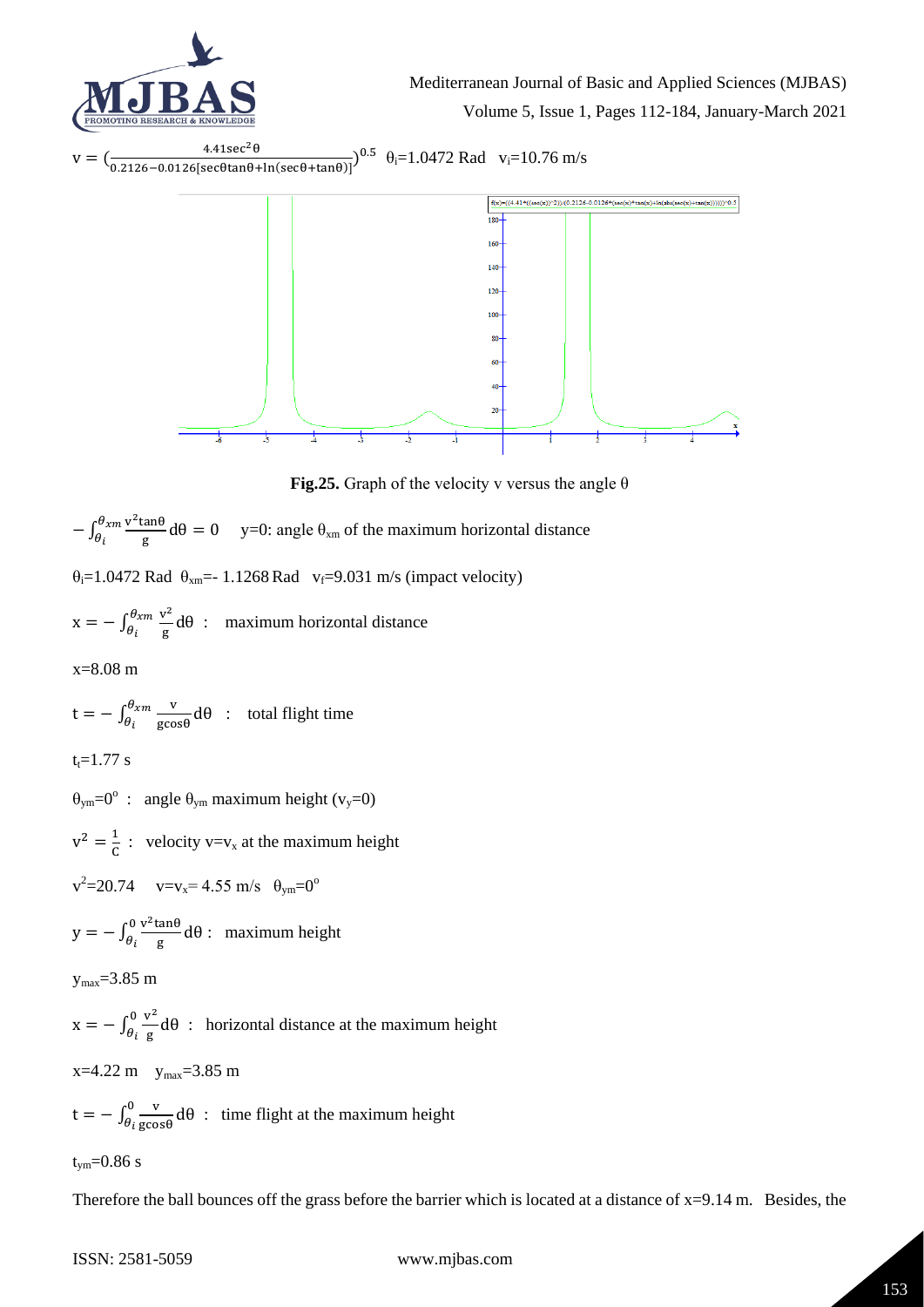

maximum distance reached by the ball is  $x_{max}=8.08$  m which is smaller than the maximum distance by the ball without air resistance x=10.23 m ( $\Delta x \approx 2.2$  m). Also, the maximum height reached by the ball is  $y_{max} = 3.85$  m which is smaller than the maximum height by the ball without air resistance  $y=4.43$  m ( $\Delta y \approx 0.5$  m). These results demonstrate the effects of the air resistance in Football.

It is possible to conclude that the air resistance affects to obtain the results and it cannot be neglected for high air resistance. If the flight time of the ball increases, the effects of air resistance begin to appear and thus, it cannot be neglected. Besides, the difference of the results of the parabolic movement without air resistance are higher with the model of friction force  $F_f$ =-kv<sup>2</sup> ( $\Delta x \approx 2.2$  m  $\Delta y \approx 0.5$  m) than with the other models.

# *Thought Experiment V (Gedanken experiment V)*

If a ball is kicking with an initial angle  $\theta_i$  and the barrier done by the players is at the horizontal distance x=d=9.14 m with a height y=h=1.70 m and the ball passes the barrier just at the maximum height of the parabolic motion  $(v_f = 0)$  x=d=9.14 m  $y_{max}$ =h=1.70 m, then it is obtained:

 $v_{f} = v_{i} - gt$   $v_{f} = 0$  $v_i$ sen $\theta_i = gt$  (\*)  $d=(v_i \cos \theta_i) t$  (\*\*)  $\Delta x = d$ 

Dividing (\*) for (\*\*), it is obtained:

$$
\frac{v_i \operatorname{sen}\theta_i}{d} = \frac{g}{v_i \cos\theta_i}
$$
  
\n
$$
dg = v_i^2 \operatorname{sen}\theta_i \cos\theta_i \quad (***)
$$
  
\n
$$
v_{fy}^2 = v_{iy}^2 - 2g\Delta y \quad v_{fy} = 0 \quad \Delta y = h
$$
  
\n
$$
2gh = v_i^2 \operatorname{sen}^2 \theta_i \quad (****)
$$

Dividing (\*\*\*\*) for (\*\*\*), the initial angle is:

$$
\tan\theta_i = \frac{2h}{d} \qquad \qquad \tan\theta_i = 0.37 \qquad \theta_i = 20.4^{\circ}
$$

 $Δy = Δx tan θ<sub>i</sub> - \frac{1}{2}$  $\frac{1}{2}g\left[\frac{\Delta x}{v_1 \cos x}\right]$  $\frac{\Delta x}{v_i \cos \theta_i}$ <sup>2</sup> (parabolic equation)

$$
h = d\frac{2h}{d} - \frac{1}{2}gt^2 \qquad t = \Delta x / (v_i \cos \theta_i)
$$

 $t = \frac{2h}{\pi}$  $\frac{d\mathbf{n}}{g}$  : time of the maximum height

Thus, the rise time is:  $t = \frac{2h}{\sigma}$  $\frac{\text{cm}}{\text{g}}$  t= t<sub>r</sub>=0.58 s

The total time is the double of the rise time:  $t_f=2t_f=2(\frac{2h}{a})$  $\frac{2\pi}{g}$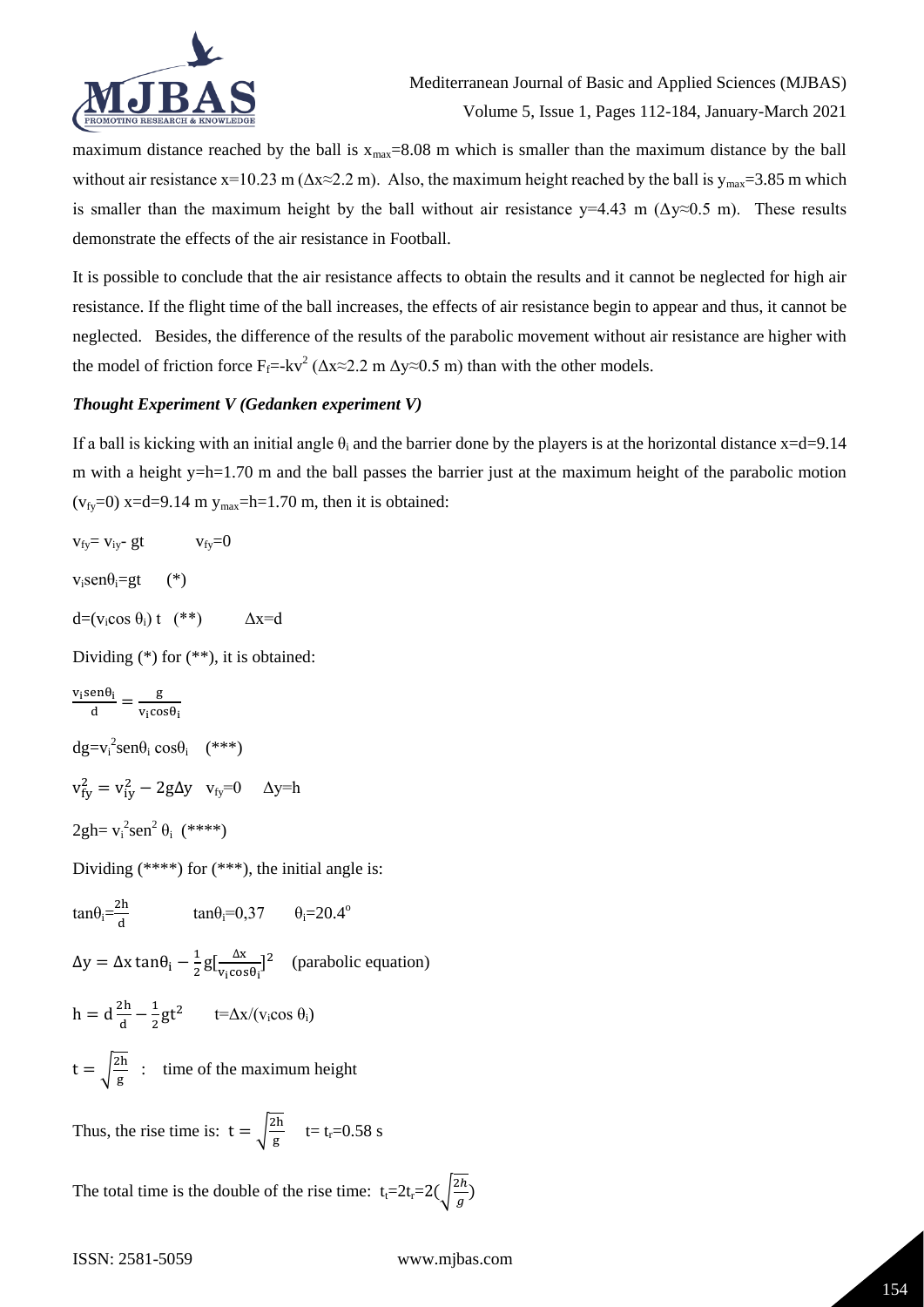

Mediterranean Journal of Basic and Applied Sciences (MJBAS) Volume 5, Issue 1, Pages 112-184, January-March 2021

 $t_t = 1.17$  s

The vertical initial velocity is:

 $v_{fy} = v_{iy}$ - gt

$$
v_{fy}=0 \t v_{iy}=gt_r \t t_r = \sqrt{\frac{2h}{g}} \t v_{iy} = \sqrt{2gh}
$$
  

$$
v_{fy}^2 = v_{iy}^2 - 2g\Delta y \t \Delta y = h \t v_{fy}=0 \t v_{iy} = \sqrt{2gh}
$$
  

$$
v_{iy}=5.77 \text{ m/s}
$$

The horizontal initial velocity is:

$$
v_{ix} = \frac{d}{t} \qquad t = t_r \qquad v_{ix} = \sqrt{\frac{d^2 g}{2h}}
$$

$$
v_{ix} = \frac{d}{t} \qquad v_{ix} = 15.52 \text{ m/s}
$$

The initial velocity is:

$$
{v_i}^2 {=} {v_{ix}}^2 {+} {v_{iy}}^2 \quad v_i {=} \sqrt{\frac{d^2g}{2h} + 2gh}
$$

 $v_i = 16.6$  m/s

The maximum distance reached by the ball is:

 $x = v_{ix} t_t$  or  $x=2(9.14)$ 

 $x=18.3$  m



**Fig.26.** Thought Experiment V (Gedanken experiment V)

If the Direct free kick is performed just on the borderline of the penalty at the distance  $x=16.5$  m from the Goal line, the barrier done by the players is located at the distance x=9.14 m from the point of the Direct free kick, then the ball reaches the grass at a the distance 9.14 m after the barrier which passes the goal line. Thus, the ball does not rebound before the goal line. Then, the next result is possible: the direct free kick can finishes in a Goal or the ball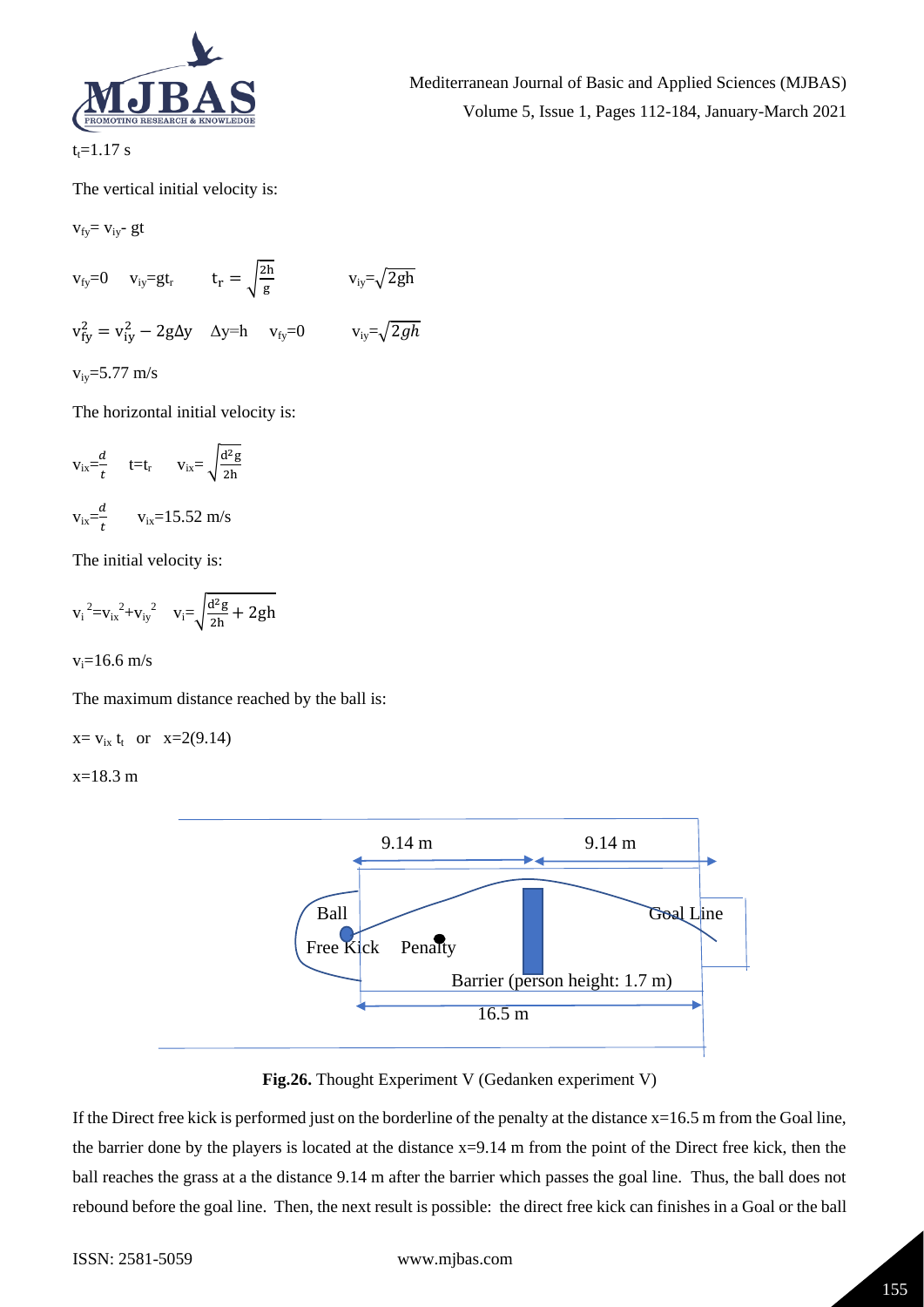

can be caught by the Goalkeeper.

The results for the parabolic movement without air resistance are:

#### *Parabolic movement without air resistance*

 $v_i=16.6$  m/s  $\theta_i=20.4^\circ$ 

 $Δy = Δx tan θ<sub>i</sub> - \frac{1}{2}$  $rac{1}{2}g\left[\frac{\Delta x}{v_1 \cos x}\right]$  $\frac{\Delta x}{v_i \cos \theta_i}$ <sup>2</sup> parabolic equation

 $y = 0.371x - 0.020x^2$ 



**Fig.27.** Parabolic movement without air resistance

Therefore, the important points of the parabolic graph y versus x axes:

 $x=9.14 \text{ m}$   $y_{max}=1.7 \text{ m}$   $t=0.58 \text{ s}$  $x_{\text{max}} = 18.3 \text{ m}$   $y=0$   $t=1.17 \text{ s}$ 

# *Parabolic movement with friction force*  $F_f$ =-kv

$$
v_i=16.6 \text{ m/s } \theta_i=20.4^{\circ} \text{ m}=0.450 \text{ kg } k=0.0126
$$
  
\n
$$
v_x=v_{ix}e^{-kt/m} \text{ } t=0 \text{ } v_x=v_{ix} \text{ } v_{ix}=v_i \cos\theta_i \text{ } v_{iy}=v_i \sin\theta_i
$$
  
\n
$$
x = \frac{mv_{ix}}{k}(1-e^{-\frac{kt}{m}}) \text{ } t=0 \text{ } x=0
$$
  
\n
$$
v_y = \left(\frac{mg}{k} + v_{iy}\right)e^{-\frac{kt}{m}} - \frac{mg}{k} \text{ } t=0 \text{ } v_y=v_{iy}
$$
  
\n
$$
y = \frac{m}{k}\left(\frac{mg}{k} + v_{iy}\right)\left(1-e^{-\frac{kt}{m}}\right) - \frac{mg}{k}t
$$
  
\nThe time for the maximum height is:  $t_{max} = \frac{m}{k}\ln\left(\frac{mg+kv_{iy}}{mg}\right)$   
\n $t_{max}=0.586 \text{ s}$ . The total flight time is:  $t_i=1.174 \text{ s}$ .

The maximum height h is:  $h = \frac{mv_{iy}}{h}$  $\frac{v_{iy}}{k}$  – g  $\frac{m^2}{k^2}$  $\frac{m^2}{k^2}$ ln(1 +  $\frac{kv_{iy}}{mg}$  $\frac{W(y)}{mg}$ )

 $h=1.69$  m

 $x = 555.674(1 - e^{-0.028t})$  For t<sub>max</sub>=0.586 s x=9.02 m

 $ma$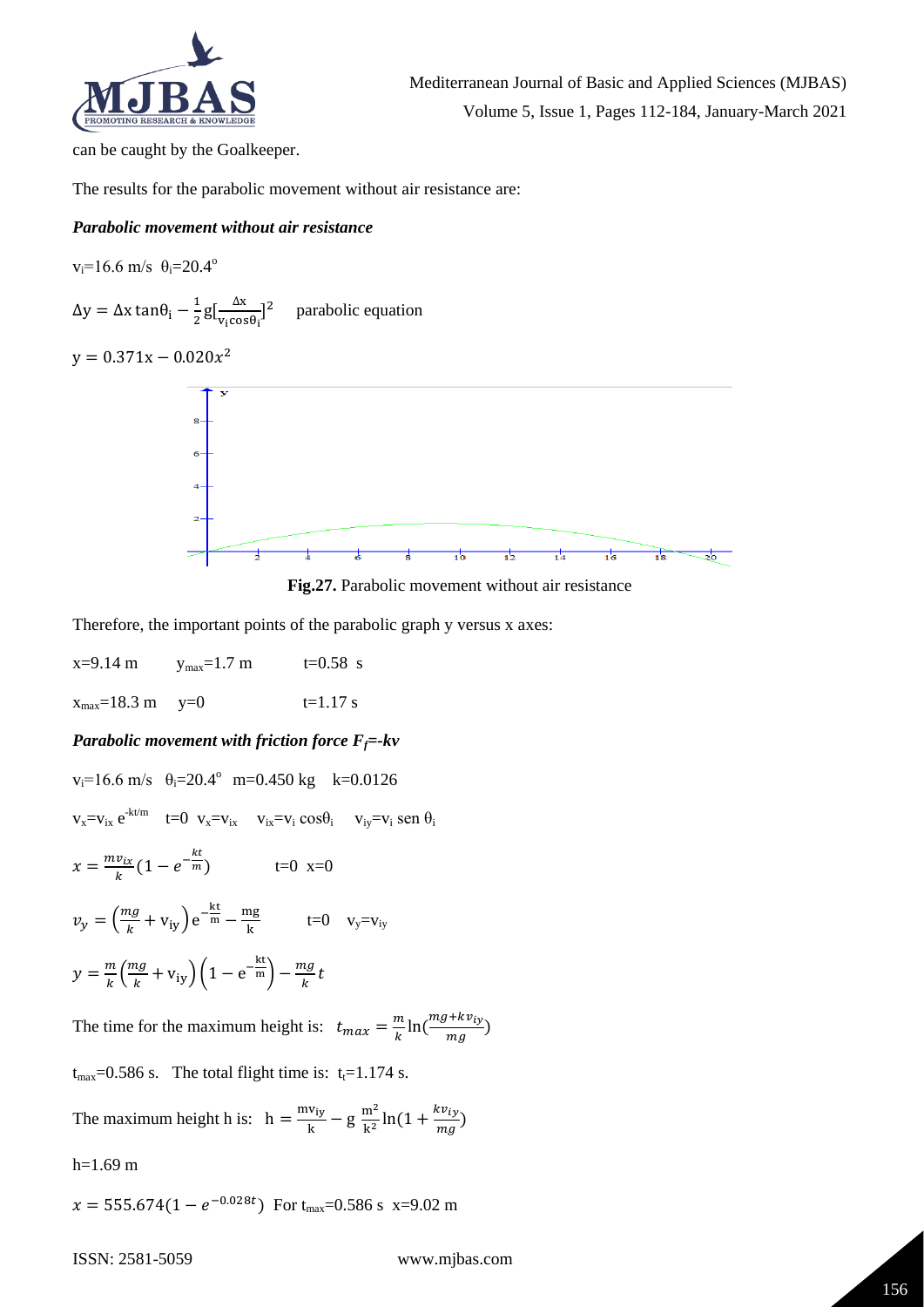

 $y = 12706.654(1 - e^{-0.028t}) - 350t$  For t<sub>max</sub>=0.586 s y=h=1.69 m



**Fig.28.** Parabolic movement with friction force  $F_f$ =-kv

Therefore, the important points of the parabolic graph y versus x ares:

 $x=9.02 \text{ m}$  y<sub>max</sub>=h=1.69 m t<sub>max</sub>=0.586 s  $x_{\text{max}} = 17.91 \text{ m}$   $y=0$   $t_t = 1.174 \text{ s}$  $x=9.14 \text{ m}$   $y=1.68 \text{ m}$   $t=0.592 \text{ s}$ 

Therefore the ball is stopped by the barrier because the height of the player is the  $y=1.70$  m which is located at a distance x=9.14 m. Besides, if the ball is not stopped by the barrier, the maximum distance reached by the ball is  $x_{\text{max}}$ =17.91 m which is smaller than the maximum distance by the ball without air resistance x=18.3 m ( $\Delta x \approx 0.4$  m). Also, the maximum height reached by the ball is  $y_{\text{max}}=1.69$  m which is a little less than the maximum height by the ball without air resistance y=1.7 m ( $\Delta y \approx 0.01$ ). These demonstrate the effects of air resistance in Football.

# *Parabolic movement with friction force*  $F_{fx}$ =- $kv^2$   $F_{fy}$ =- $kv^2$

$$
v_i = 16.6 \text{ m/s} \quad \theta_i = 20.4 \text{° m=0.450 kg k=0.0126}
$$
\n
$$
v_x = \frac{mv_{ix}}{kv_{ix}t+m} \qquad t=0 \quad v=v_{ix} \quad v_{ix}=v_i \cos\theta_i \quad v_{iy}=v_i \sin\theta_i
$$
\n
$$
x = \frac{m}{k} \ln(1 + \frac{kv_{ix}t}{m}) \quad t=0 \quad x=0
$$
\n
$$
v_y = \sqrt{\frac{mg}{k}} \tan[\arctan\left(\sqrt{\frac{k}{mg}} v_{iy}\right) - \sqrt{\frac{kg}{m}} t] \quad t=0 \quad v_y=v_{iy}
$$
\n
$$
v_y = \sqrt{\frac{mg}{k}} \left(\frac{\sqrt{\frac{k}{mg}} v_{iy} - \tan\sqrt{\frac{kg}{m}} t}{1 + \sqrt{\frac{k}{mg}} v_{iy} \tan\sqrt{\frac{kg}{m}} t}\right)
$$
\n
$$
y = \frac{m}{k} \ln \frac{\cos[\arctan\left(\sqrt{\frac{k}{mg}} v_{iy}\right) - \sqrt{\frac{kg}{m}} t]}{\cos[\arctan\left(\sqrt{\frac{k}{mg}} v_{iy}\right)]} \qquad t=0 \quad y=0
$$

The time for the maximum height is:  $t_{max} = \sqrt{\frac{m}{k}}$ 

 $\frac{m}{kg}$  arctan  $\left(\sqrt{\frac{k}{m}}\right)$  $\frac{\kappa}{mg} v_{iy}$ 

 $t_{\text{max}}$ =0.573 s. The total flight time is:  $t_f$ =1.14 s.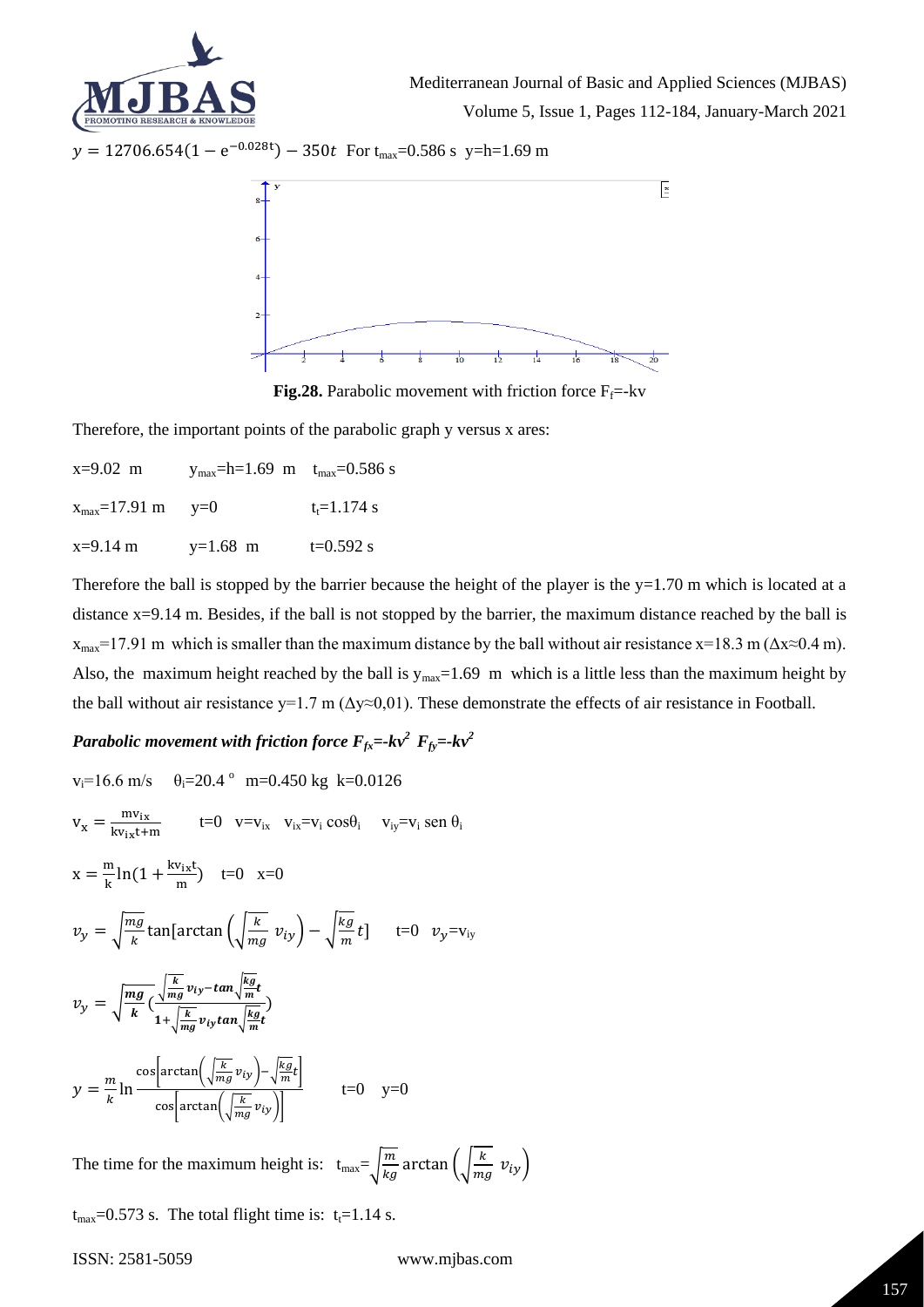

Mediterranean Journal of Basic and Applied Sciences (MJBAS) Volume 5, Issue 1, Pages 112-184, January-March 2021

The maximum height h is:  $h = \frac{m}{l}$  $\frac{m}{k}$ ln( $\frac{1}{\sqrt{2\pi}}$ cos $arctan(\frac{k}{m})$  $\frac{R}{mg}v_{iy}$ )

 $h=1.63$  m

 $x = 35,714\ln(1 + 0.436t)$  For t<sub>max</sub>=0.573 s x=7.96 m



**Fig.29.** Parabolic movement with friction force  $F_{fx} = -kv^2 F_{fy} = -kv^2$ 

Therefore, the important points of the parabolic graph y versus x axes:

| $x=7.96$ m                             | $y_{\text{max}}$ =h=1.63 m $t_{\text{max}}$ =0.573 s |              |
|----------------------------------------|------------------------------------------------------|--------------|
| $x_{\text{max}} = 14.46 \text{ m}$ y=0 |                                                      | $t = 1.14$ s |
| $x=9.14$ m                             | $y=1.59$ m                                           | $t=0.669$ s  |

Therefore the ball is stopped by the barrier because the height of the player is  $y=1.70$  m which is located at a distance x=9.14 m. Besides, if the ball is not stopped by the barrier, the maximum distance reached by the ball is  $x_{\text{max}}$ =14.46 m which is smaller than the maximum distance by the ball without air resistance x=18.3 m ( $\Delta x \approx 3.8$  m). Also, the maximum height reached by the ball is  $y_{max}=1.63$  m which is smaller than the maximum height by the ball without air resistance y=1.7 m ( $\Delta y \approx 0.07$  m). These results demonstrate the effects of the air resistance in Football. Besides, the difference of the results of the parabolic movement without air resistance are higher with the model of friction force  $F_{fx}$ =-kv<sup>2</sup>  $F_{fy}$ =-kv<sup>2</sup> ( $\Delta x \approx 3.8$  m  $\Delta y \approx 0.07$  m) than with the model of  $F_f$ =-kv ( $\Delta x \approx 0.4$  m  $\Delta y \approx 0.01$  m). The comparison of the model with friction  $F_{fx}$  =-kv<sup>2</sup>  $F_{fy}$  =-kv<sup>2</sup> (gray) and the model with friction  $F_f$ =-kv (blue) with the model of parabolic movement without air resistance (green) is shown in the next graph:



**Fig.30.** Parabolic movement without air resistance (green), with air resistance and friction force  $F_f$ =-kv (blue) and with air resistance and friction force  $F_{fx}$  =-kv<sup>2</sup>  $F_{fy}$  =-kv<sup>2</sup> (gray)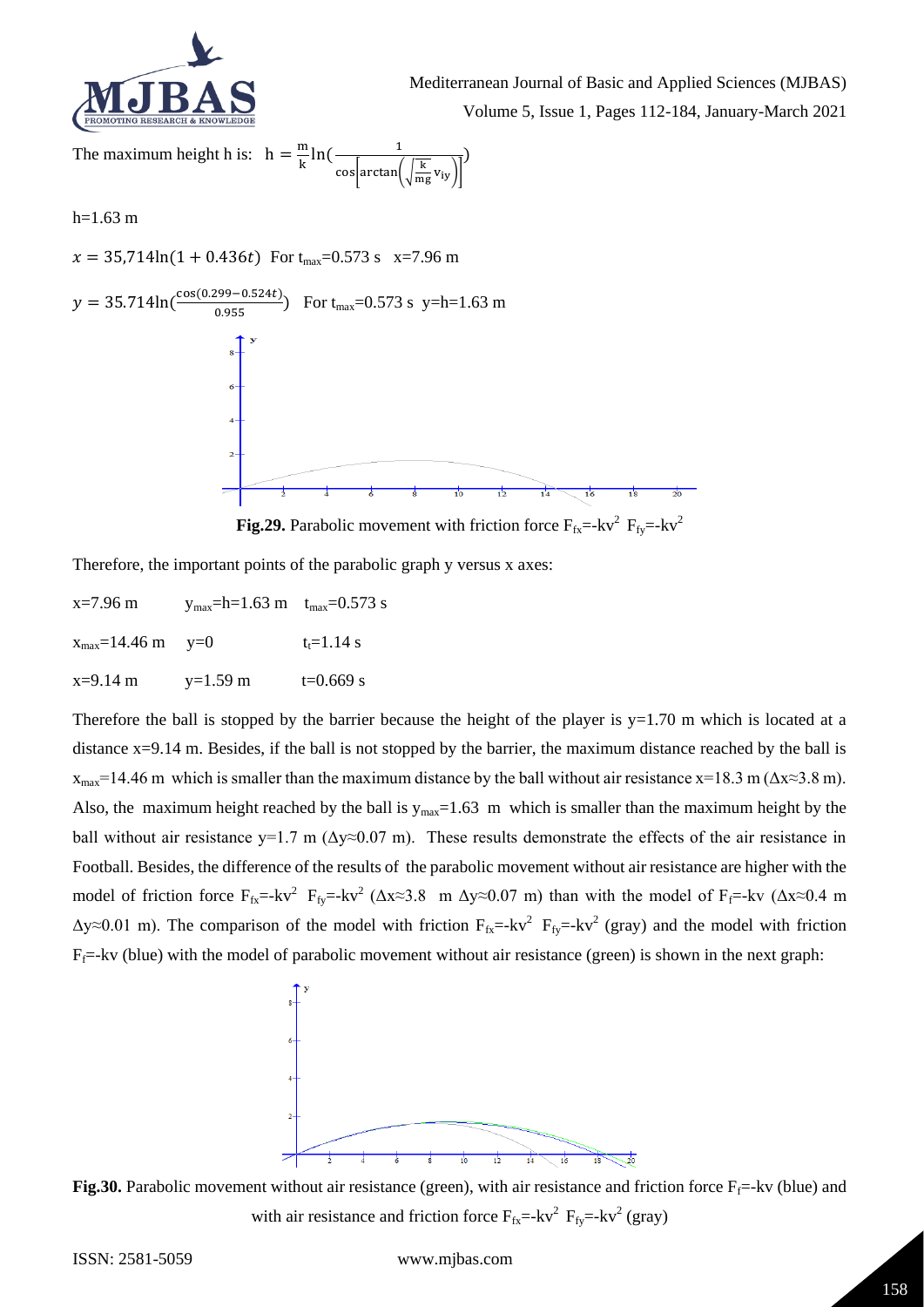

It is possible to appreciate the difference in maximum height and maximum horizontal distance for the friction models with the parabolic movement without air resistance (green). The difference is higher for the model with friction force  $F_{fx}$ =-kv<sup>2</sup>  $F_{fy}$ =-kv<sup>2</sup> (gray).

# *Parabolic movement with friction force:*  $F_f$ =- $kv^2$

$$
v_i = 16.6 \text{ m/s} \qquad \theta_i = 20.4^{\circ} = 0.356 \text{ Rad} \quad m = 0.450 \text{ kg} \quad k = 0.0126
$$

$$
v^2 = \frac{m g s e c^2 \theta}{C m g - k [s e c \theta \tan \theta + \ln (s e c \theta + \tan \theta)]} \quad \text{t=0} \quad v = v_i \quad \theta = \theta_i
$$

$$
C = \frac{\sec^2 \theta_i}{v_i^2} + \frac{k}{mg} \left[ \sec \theta_i \tan \theta_i + \ln(\sec \theta_i + \tan \theta_i) \right]
$$

C=0.006304



**Fig.31.** Graph of the velocity v versus the angle  $\theta$ 

 $-\int_{\theta}^{\theta_{xm}} \frac{v^2 \tan \theta}{a}$  $\frac{\theta_{xm}}{\theta_i} \frac{\mathsf{v}^2 \tan \theta}{\mathsf{g}} \mathsf{d} \theta = 0$  $\theta_i$   $\frac{v_{xm}v_{\text{t}}}{g}$  d $\theta = 0$  y=0: angle  $\theta_{xm}$  of the maximum horizontal distance

 $\theta_i$ =0.356 Rad  $\theta_{xm}$ =-0.45 Rad  $v_f$ =11.59 m/s (impact velocity)

$$
x = -\int_{\theta_i}^{\theta_{xm}} \frac{v^2}{g} d\theta
$$
: maximum horizontal distance

x=13.83 m

$$
t = -\int_{\theta_i}^{\theta_{\mathcal{X}m}} \frac{v}{\text{g}\cos\theta} \, d\theta \quad : \quad \text{total flight time}
$$

 $t_t = 1.09$  s

 $\theta_{\text{ym}} = 0^{\circ}$  : angle  $\theta_{\text{ym}}$  maximum height (v<sub>y</sub>=0)

 $v^2 = \frac{1}{c}$  $\frac{1}{C}$  : velocity v=v<sub>x</sub> at the maximum height

 $v^2 = 158.63$   $v = v_x = 12.59$  m/s  $\theta_{ym} = 0^\circ$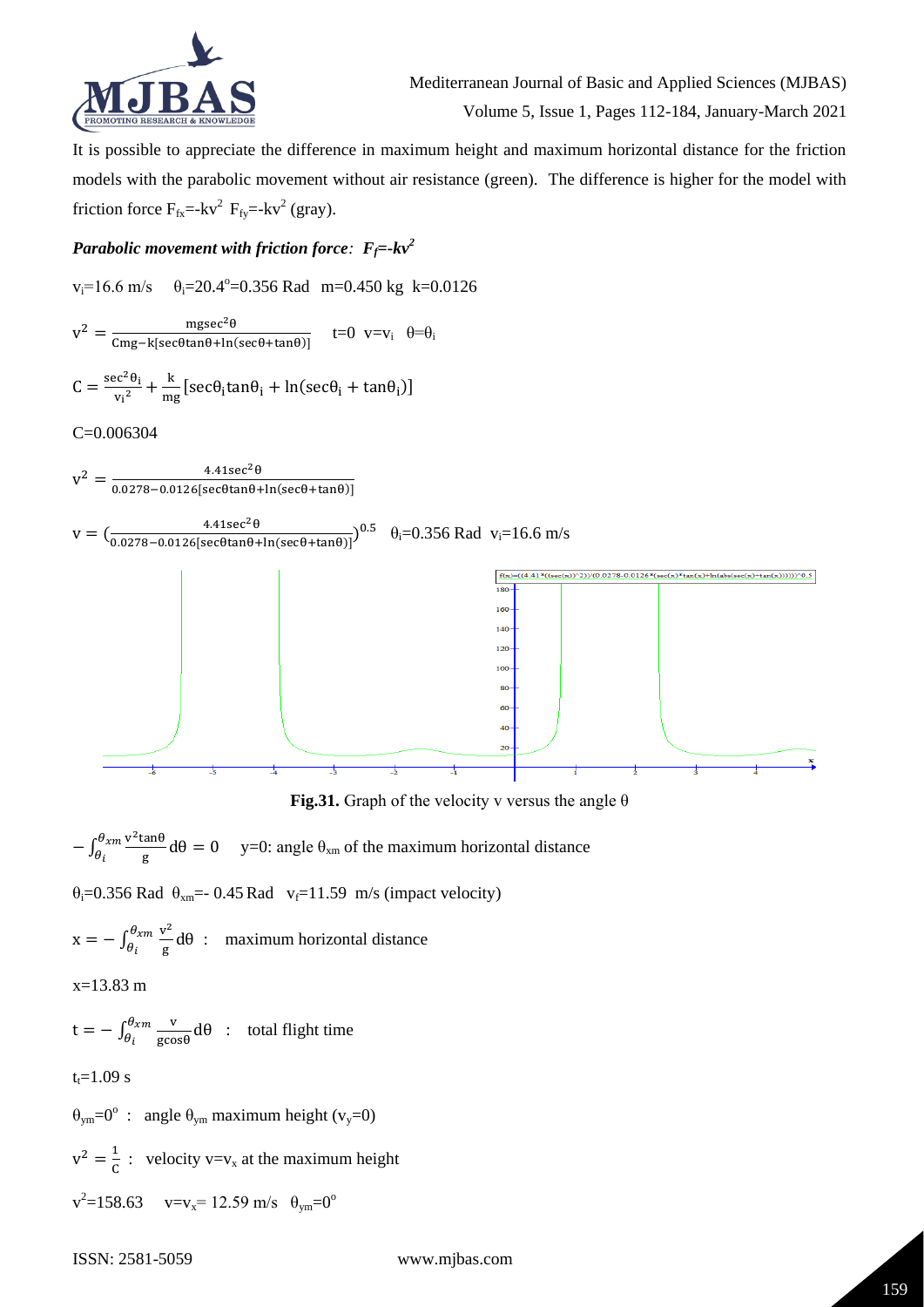

$$
y = -\int_{\theta_i}^0 \frac{v^2 \tan \theta}{g} d\theta
$$
: maximum height

 $y_{max} = 1.46$  m

 $x = - \int_{\theta}^{0} \frac{v^2}{g}$  $\frac{\partial v^2}{\partial i} d\theta$  $\frac{\partial}{\partial t} \frac{\partial}{\partial g} d\theta$ : horizontal distance at the maximum height

 $x=7.36$  m  $y_{max}=1.46$  m

 $t = -\int_{0}^{0} \frac{v}{\cos \theta}$  $\frac{\partial v}{\partial t}$  gcosθ</sub> dθ  $\frac{\partial}{\partial t} \frac{\partial}{\partial \cos \theta} d\theta$ : time flight at the maximum height

$$
t_{ym} = 0.53 \text{ s}
$$

Therefore the ball bounces off the grass before the barrier which is located at a distance of  $x=9.14$  m. Besides, the maximum distance reached by the ball is  $x_{max}=13.83$  m which is smaller than the maximum distance by the ball without air resistance x=18.3 m ( $\Delta x \approx 4.4$  m). Also, the maximum height reached by the ball is  $y_{\text{max}}=1.46$  m which is smaller than the maximum height by the ball without air resistance  $y=1.7$  m ( $\Delta y \approx 0.2$  m). These results demonstrate the effects of the air resistance in Football.

It is possible to conclude that the air resistance affects to obtain the results and it cannot be neglected for high air resistance. If the flight time of the ball increases, the effects of air resistance begin to appear and thus, it cannot be neglected. Besides, the difference of the results of the parabolic movement without air resistance are higher with the model of friction force  $F_f$ =-kv<sup>2</sup> ( $\Delta x \approx 4.4$  m  $\Delta y \approx 0.2$  m) than with the other models.

The effect of the air resistance increases as the horizontal distance is higher or for a higher flight time. The air resistance force applied for a longer time causes a more significant braking. The air resistance has a determining effect on the maximum horizontal distance and the maximum height reached by the object.

In conclusion, if there is less air resistance which occurs when there is less atmospheric pressure or for place with a high altitude above sea level, then there is less air friction of the ball with the air and the ball gets a larger maximum horizontal distance and a higher maximum height than the horizontal distance and height at sea level. This analysis is for the air resistance which depends of the atmospheric conditions of the place where the match is played. Other factor to consider is the wind in a Football match. If there is a strong wind against a team in the Football match, then, it is complicate to performance air pass and to advance to the field of the other team.

Therefore, it is possible **to apply Physics in Football** as the thought experiments (Gedanken experiment) have been done. Of course, Football players do not apply Physics directly, but it can be said, that this is something intrinsic and intuitive in the Football player<sup>6,7,8</sup> and Physics can corroborate or verify the skills that the player has done with the Football ball.

# **4. Effects of the gravitation in astronauts and on the Football ball and the players due the altitude of the city above sea level where the match takes place: "The ball doesn´t bend"**

The gravity acceleration is not the same in different places or cities on the Earth since the gravity depends on the position of the place or city respect to the center of the Earth. Cities further away from the center of the Earth or at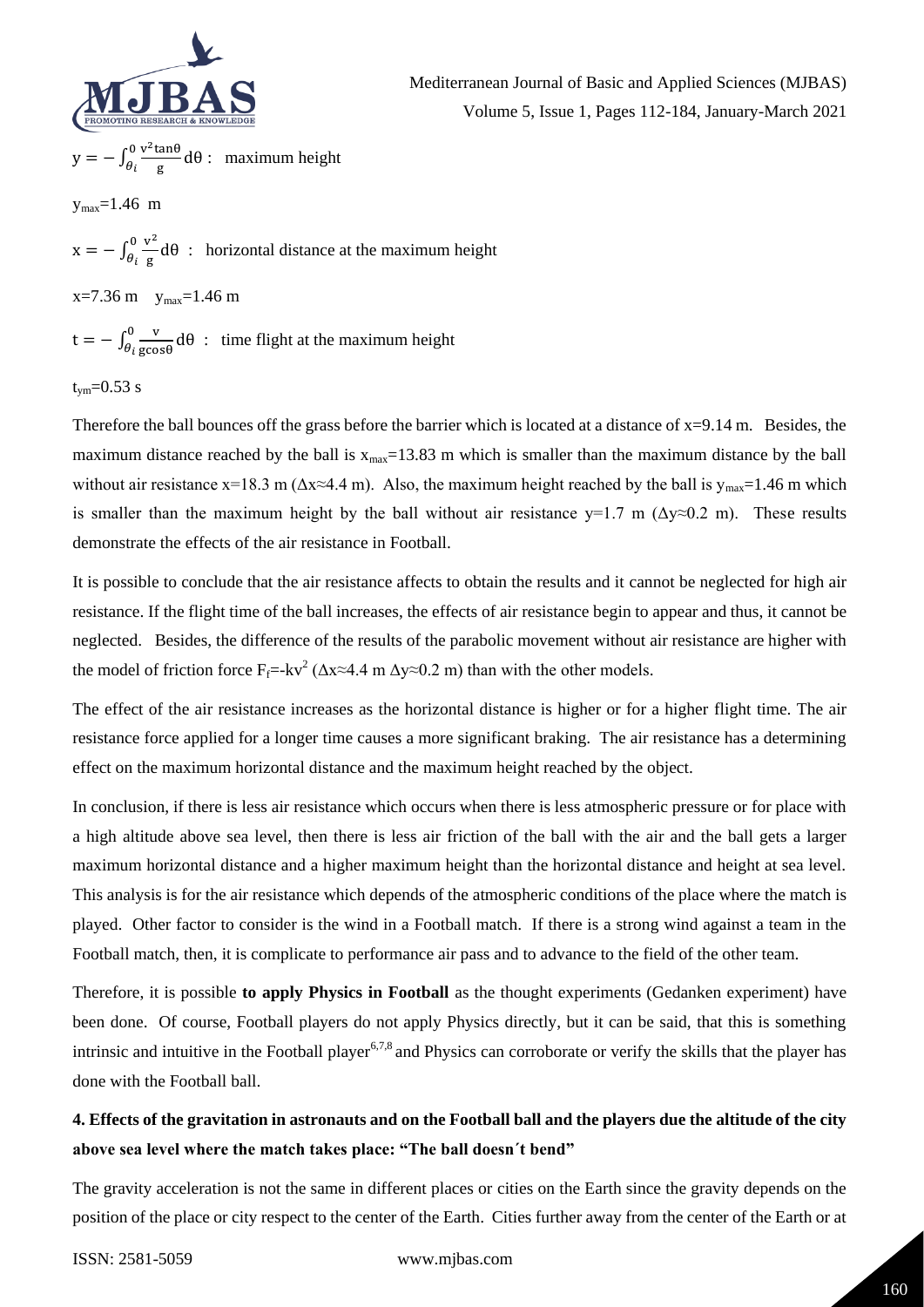

higher altitudes have less gravity and thus the ball has less gravitational force or weight which is a vector directed towards the center of the Earth<sup>2,3,6</sup>. In practice, the height of the city is measured relative to the sea level. The gravitational force at distance r of the Earth Center or at a distance h of the Earth Surface or at the altitude h above sea level r=R<sub>e</sub>+h is<sup>2,3,6</sup>: F<sub>g</sub>=W=mg´=G $\frac{M_e m}{r^2}$  $\frac{I_e m}{r^2} = G \frac{M_e m}{(R_e + h)}$  $(R_e+h)^2$ 

$$
g' = G \frac{M_e}{r^2} = G \frac{M_e}{(R_e + h)^2}
$$
  $g' = G \frac{M_e}{(R_e + h)^2}$ 

h=0  $r=R_e$   $g'=g=G\frac{M_e}{R_e^2}$  $\frac{M_e}{R_e^2}$  g'=g=9.82 m/s<sup>2</sup>: gravity near the Earth surface

h->∞ or r->∞ g´=0 F<sub>g</sub>=W=mg´->0

G=6.67\*10<sup>-11</sup> N m<sup>2</sup>/kg<sup>2</sup>, M<sub>e</sub>=5.98\*10<sup>24</sup> kg, R<sub>e</sub>=6.37\*10<sup>6</sup> m where G is the gravitational constant, M<sub>e</sub> is the Earth mass and R<sub>e</sub> is the Earth radius. The value of the gravity changes depending of the altitude h of the place or city above sea level<sup>2,3</sup>The value of the gravity near the Earth Surface (h=0) is g=9.82 m/s<sup>2</sup>. The value of the gravity in an altitude of h=3650 m (La Paz, Bolivia) is:  $9.81 \text{ m/s}^2$  where La Paz is the highest city in the world. If the altitude is h=500 km, the gravity acceleration is:  $g = 8.45$  m/s<sup>2</sup>. Therefore, when h increases, g' decreases and the weight because the weight is proportional to the gravity  $F_g' = W' = mg'$ . Then, there is a lower gravitational pull, weight or gravitational force when the altitude increases.



**Fig.32.** A particle on the Earth Surface with the gravitational attraction to the center of the Earth due the gravitational force

Besides, the gravity changes depending of the depth of the particle m inside of the Earth Planet<sup>2,3</sup>. If it could be possible to enter to the depth inside of the Earth Planet, the gravity decreases until the gravity is zero at the center of the Earth<sup>2,3</sup>. It is evident that there is no more gravitational force at the center of the Earth and there is no more gravitational attraction due the particle is already at the center of the Earth. Then, the value of the gravity is zero:  $g=0$  m/s<sup>2</sup> at the center of the Earth<sup>2,3,6</sup>.

The next formula is obtained for  $h \ll R_e$ :

$$
g = G \frac{M_e}{(R_e + h)^2} \qquad g = G \frac{M_e}{R_e^2 (1 + \frac{h}{R_e})^2}
$$

If h<<R<sub>e</sub> and by applying binomial expansion, then the formula of the gravity is:  $g' = G \frac{M_e}{R_e^2} (1 - 2 \frac{h}{R_e})$  $\frac{H}{R_e}$ ) where the other terms are neglected.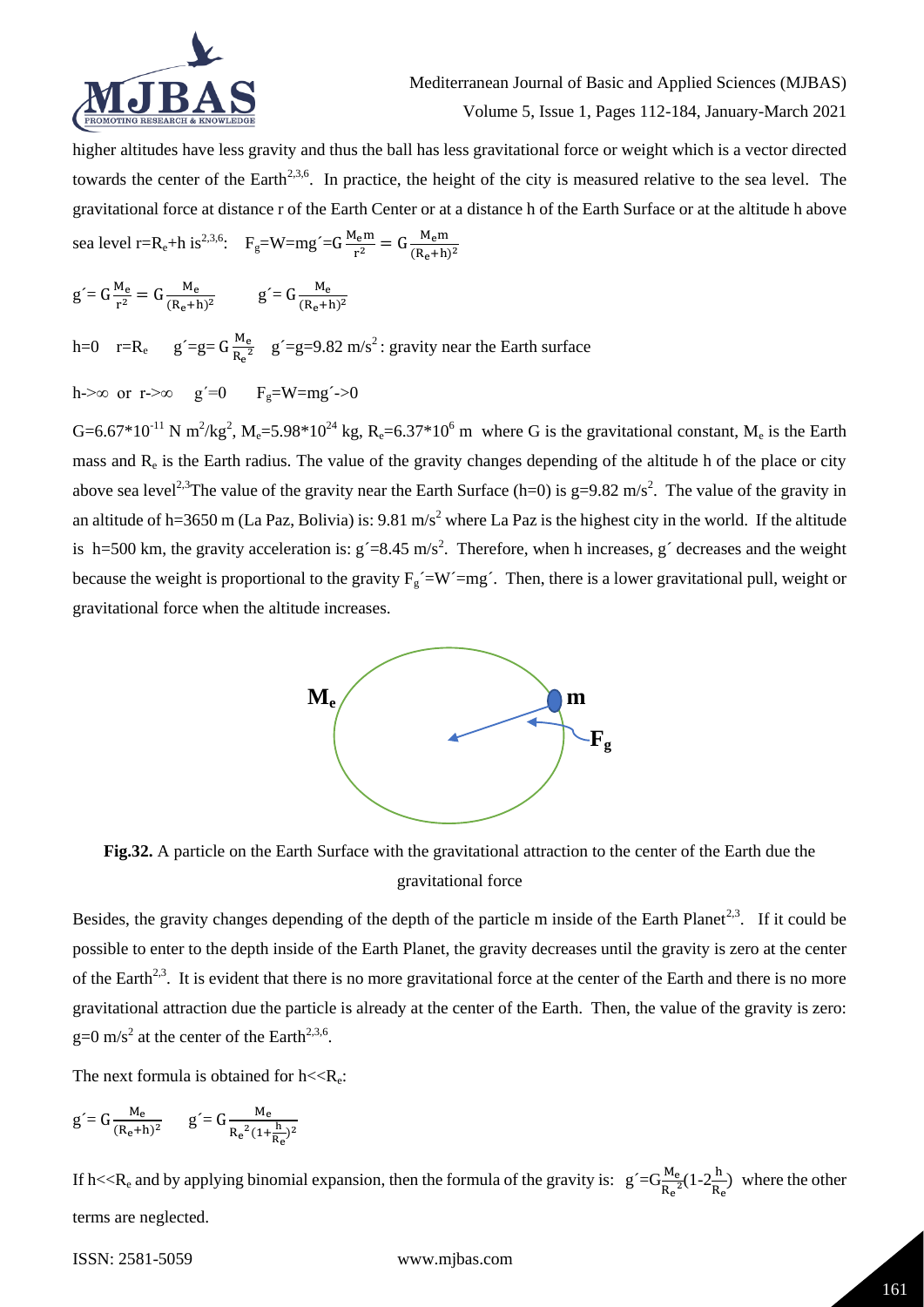

Mediterranean Journal of Basic and Applied Sciences (MJBAS) Volume 5, Issue 1, Pages 112-184, January-March 2021

$$
g\acute{} = g(1\text{-}2\frac{h}{R_e})\;for\;h\text{<<}R_e\;\;and\;g\text{=}G\frac{M_e}{(R_e)^2}
$$

The graph of the gravity g' versus the altitude h is as follows:



**Fig.33.** The gravity g´ versus the altitude h above sea level

Regarding Football, the trajectory of the ball in an air pass, Goalkeeper kick and direct free kick is parabolic. Furthermore, the ball will go farther, more forward with less rotation and with more velocity at a city with an altitude above sea level than at sea level. It is due the lower gravitational pull to attract the ball to the ground in the city with high altitude above sea level<sup>6,7,8</sup>. Moreover, in a direct free kick, the ball does not take the desired spin and the ball moves more sideways or lateral and with less rotation: **"the ball does not bend".** This can be a problem for goalkeepers when trying to catch the ball and at the same time an advantage for the home team that is already used to these effects of gravitational variations<sup>6,7,8</sup>.

For other hand, the decrease of the gravity respect to the altitude above sea level is advantageous for moving, lifting and throwing objects. The combined effect of the decrease in the force of gravity and the decrease in the density of the air in a place or city with high altitude, allows to improve the performance in the height, length and pole jumps by several centimeters and the discus and javelin throws by several decimeters but as long as the respective acclimatization has been done and the hypoxia does not affect the organism.

# *Effect of the Gravity in Football players and astronauts*

The gravity acceleration g and the gravitational force or weight decrease when the altitude increases<sup>2,3,6</sup> as it was mentioned before. For example, when h=3650 m (La Paz, Bolivia), the gravity acceleration is:  $g' = 9.81$  m/s<sup>2</sup>.

 $F_g=W=mg$  at the sea level and  $F_g=W'=mg'$  at the altitude h above sea level

 $\frac{\Delta W}{W'} = \frac{m(g-g')}{mg}$  $\frac{(g-g')}{mg} = \frac{0.01}{9.82}$  $\frac{0.01}{9.82} = 0.0010$ 

Therefore, the weight of the ball, person or object is reduced a percent of 0.1 % at an altitude of 3650 m above sea level.

Other example is when h=500 km, the gravity acceleration is:  $g' = 8.45$  m/s<sup>2</sup>.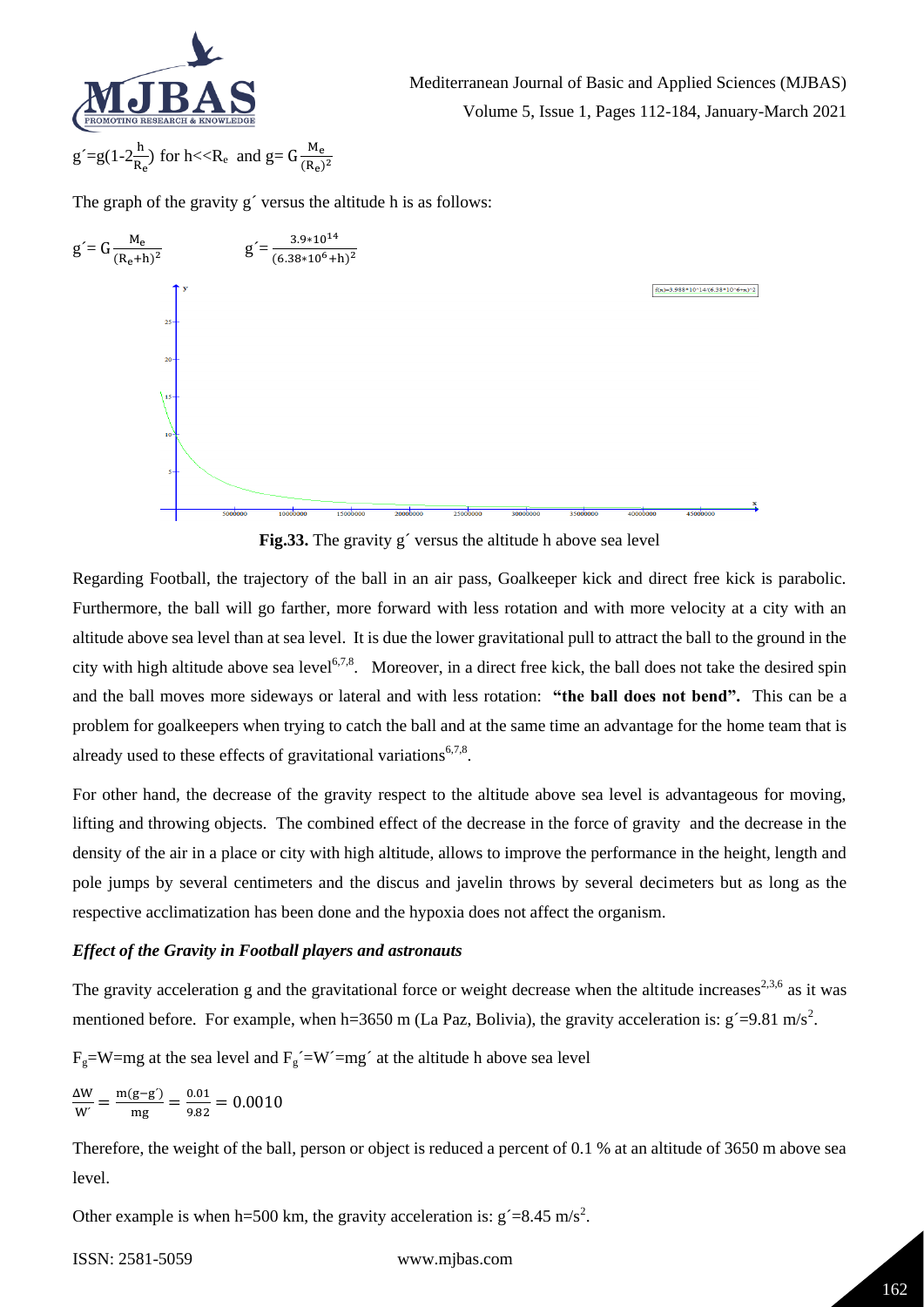

Therefore, the weight of the ball, person or object is reduced a percent of 14 % at an altitude of 500 km above sea level.

On our planet Earth, the gravity provides the force that makes our muscles and bones develop the resistance necessary to function properly on the planet<sup>2,3</sup>. Thus, the muscles and bones must be strong enough to allow walking, running, lifting objects for example, where nutrition, food and exercising the muscles help in the ability for the muscles and bones to function properly under the action of the gravity<sup>2,3</sup>. If gravity decreases too much, then the muscles and bones atrophy because the body doesn't feel they are needed. Thus, the muscles lose a little mass if gravity decreases enough. For example, if gravity is zero, muscle mass could decrease by as much as 5% each week and bones could lose bone at the rate of 1% per month. The total bone loss could go up to 40-60%  $^{2,3}$ .

In addition, if gravity decreases, the circulatory system is also affected. In the Earth, gravity causes blood to stagnate at our feet. When the human being is standing, the blood pressure in our feet which is about 20 cm Hg, is much higher than in the head which is about 6-8 cm Hg. This difference of the blood pressure is due the gradient or difference in gravity between both parts of the body<sup>2,3</sup>.

If gravity is zero, there is no difference in gravity or gradient and blood pressure balances throughout the body around 10 cm Hg. Thus, fluid flows from the legs to the head, the face looks flushed, and the legs become thin due to zero gravity for example. The result of this is that the abnormally high blood pressure in the head (10 cm Hg) makes the brain believes that there is too much blood in the body and thus, a decrease in the respective blood production is ordered<sup>2,3</sup>. This is possible to lose about 22% of the blood due the uniform blood pressure in zero gravity. For other hand, when blood pressure is balanced, the heart does not work as much and the heart muscles could atrophy<sup>2,3</sup>.

This is what astronauts experience in space. Astronauts spend weeks and months in spacecraft and space stations orbiting the Earth. Although the gravitational force of the Earth acts on the spacecraft, astronauts experience long periods of zero gravity due the centripetal motion: the spacecraft and the astronaut experience the same gravitational force of the Earth and thus the astronaut inside the spacecraft would experience a weight of zero. It is similar to the situation of the person who falls into an elevator under the action of the Earth's gravity<sup>2,3</sup>: if there is a scale under the person in free fall with the elevator, the scale does not feel the weight and pressure of the person and this will mark a weight of W=0 N.

Besides, when a spacecraft takes off, astronauts experience an acceleration of various gravities (3g) higher than the Earth´s gravity<sup>2,3</sup>. When the person is subjected to various gravities vertically, the blood can pool in the lower extremities and this can cause the blood vessels to distend or the capillaries to burst. In these conditions, the heart has trouble pumping blood throughout the body. With a force of about 4g, the pool of blood in the lower body deprives the head of enough oxygen. Lack of blood circulation to the eyes can cause temporary blindness, and if oxygen is lacking in the brain, the person feels disoriented and eventually loses consciousness. An ordinary person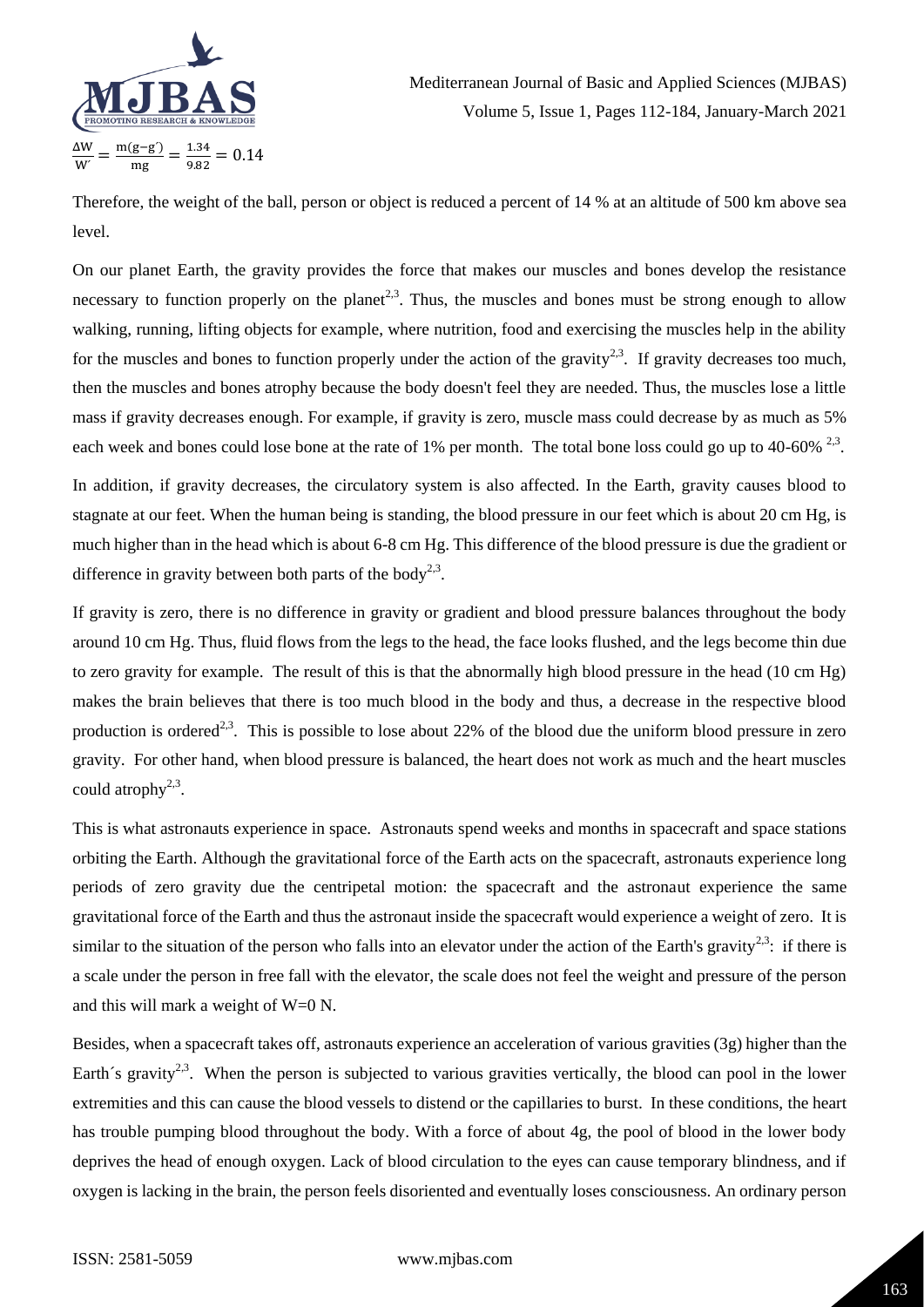

can only withstand various gravities for a short period. However, astronauts wear g suits designed to prevent blood stagnation. This is also experienced on a roller coaster when climbing after a steep descent<sup>2,3</sup>.

Because of all this, astronauts undergo rigorous physical conditioning programs before traveling into space. When they return to planet Earth, the astronauts' bodies (muscles, bones and circulatory system) have to adjust and adapt again to the environment of Earth's gravity. Body recovery takes a different time depending on the respective atrophied system. For example, blood volume is restored within a few days if astronauts drink a lot of fluids. Muscles regenerate for about a month, depending on the astronaut's duration in space in zero gravity. Bone recovery usually takes longer than muscle recovery. For example, if an astronaut spends between three and six months in space, it could take two to three years to recover the lost bone. In addition, nutrition, food and exercise are essential for the recovery process<sup>2,3</sup>. Moreover, there are various devices that simulate approximately zero gravity (artificial gravity) so that astronauts can exercise and experiment the conditions in space. For example, there is the application of negative pressure to the lower part of the body to restore a gradient or difference in pressure in the body similar to that of space. In addition, there are devices with centrifuges to create an environment of gravity similar to that of space<sup>2,3</sup>.

Space probes and unmanned spacecraft have visited Mars to one day send astronauts there. This implies a trip of around six months in zero gravity and later a stay on Mars where gravity is around 38% of Earth's gravity<sup>2,3</sup>.

The value of gravity on Mars is  $3.71 \text{ m/s}^2$ :

 $g = (3.71/9.8) * 100 = 38\%$ .

Then, the Martian gravity is 38% of the terrestrial gravity approximately.

Therefore, the weight of the ball, person or object is decreased because the weight is proportional to the gravity  $F_g$  $=$ W $'=$ mg $'$ .

 $F_g=W=mg$  in the Earth  $F_g=W'=mg'$  in Mars

$$
\frac{\Delta W}{W} = \frac{m(g - g')}{mg} = 0.62
$$

The weight of the ball, person or object in Mars is reduced a percent of 62% respect to the weight of the person in the Earth. Obviously, this would have effects in the astronaut's body as it was mentioned before and hence the need to train astronauts in extreme conditions and in reduced gravity<sup>2,3</sup>.

# **5. Effects of the atmospheric pressure on the Football ball and players due the altitude of the city above sea level where the match takes place: "The ball doesn´t bend"**

The atmospheric pressure also affects the movement of a Football ball<sup>6,7,8</sup>. Therefore, it is important to consider the atmospheric pressures around the ball. The change in the atmospheric pressure have effect in the friction of the ball with the air which has effect in the spin of the ball. Therefore, the effects of the friction of the ball with the air (air resistance to the ball) and the ball spin depends of the value of the atmospheric pressure which depends of the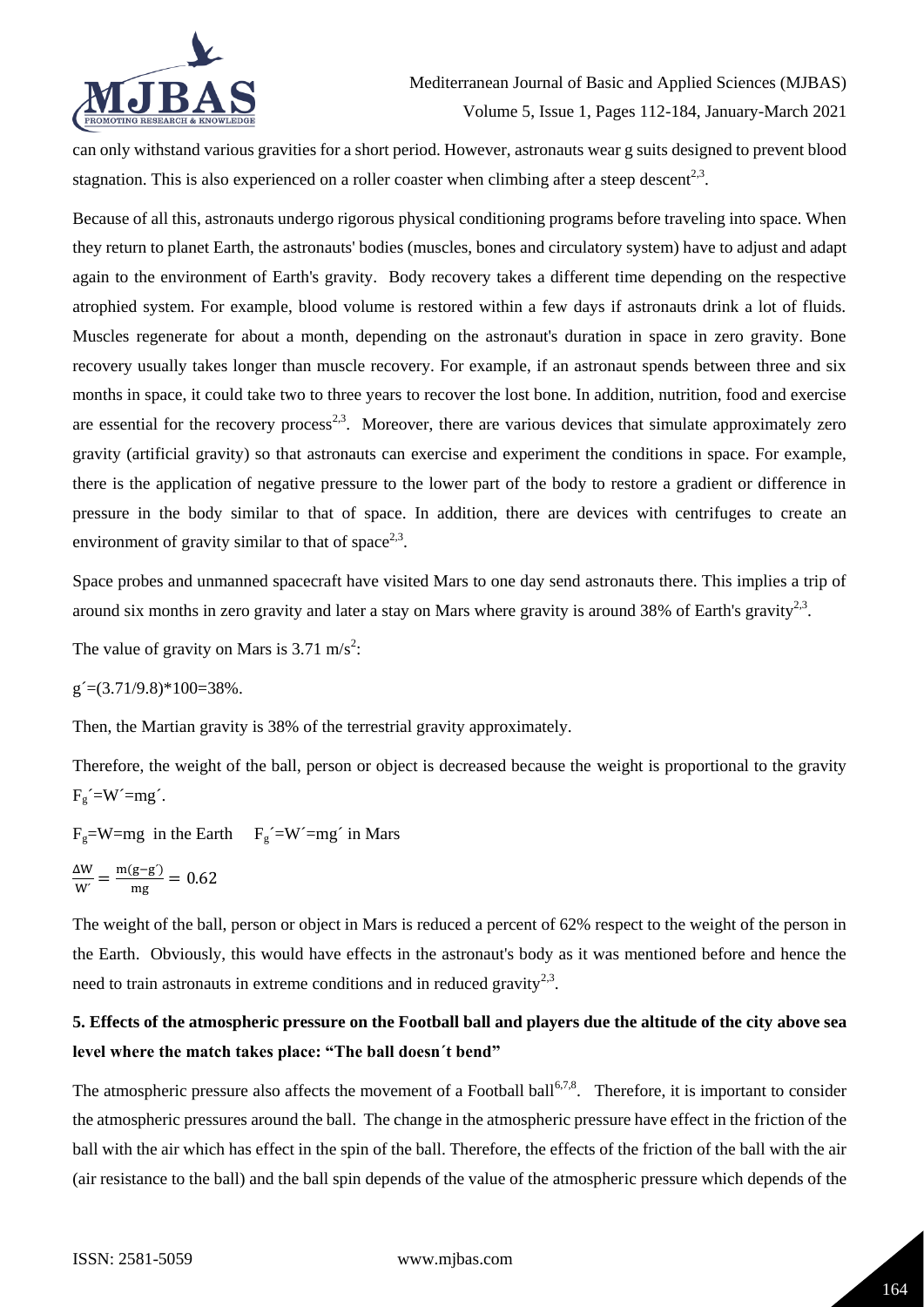

altitude of the city above sea level. For example, these effects occur in "high altitude" cities, such as La Paz, Bolivia. Due to these effects on the ball, it is said for example that "the ball does not bend"<sup>6,7,8</sup>.

From the view point of Physics, the atmospheric pressure is not the same for a city at sea level that in a city at a high altitude above sea level<sup>2,3</sup>. The air mass at sea level can be located in a more compact volume or zone with less volume  $V_0 < V$  where  $V_0$  is the air volume at sea level and V is the air volume in a city with high attitude above sea level<sup>2,3</sup>. The formula of density is:  $\rho = \frac{m}{v}$  $\frac{m}{V}$ ,  $V_o < V$ ,  $\rho < \rho_o$  where  $\rho_o$  is the air density at sea level and  $\rho$  is the air density in a city with high altitude above sea level . In conclusion, the air is less dense in a place or city with high altitude above sea level than in a place at sea level $^{2,3}$ .

Besides, the air mass at sea level can be located in a more compact cross section area with less area  $A_0 < A$  where  $A_0$ is the air cross section area at sea level and A is the air cross section area in a city with high attitude above sea level. The formula of pressure is  $P = \frac{F}{A}$  $\frac{F}{A}$ , A<sub>o</sub>  $\lt A$ , P $\lt P$ <sub>o</sub> where P<sub>o</sub> is the atmospheric pressure at sea level and P is the atmospheric pressure in a city with high altitude above sea level<sup>2,3</sup>. Therefore, the air pressure is lower in cities that are higher above sea level $2,3$ .

It is possible to obtain a relation between the density and the pressure:

 $\rho = \frac{m}{v}$  $\frac{m}{v} = \frac{mg}{Ahg} = \frac{F_g}{hg} = kP$  where  $F_g$  is the gravitational force or weight W of the air,  $P = \frac{F_g}{A}$  $\frac{12}{\text{A}}$  the atmospheric pressure and  $\frac{1}{hg}$  is a constant, g: gravity and h: height of the mass air which is in a air volume V.

Then,  $\rho = kP$  where k is a proportionality constant.

Therefore, the density  $\rho$  is proportional to the atmospheric pressure P:  $\rho \propto P \rho = kP$ . Then, the lower the air density:  $\rho < \rho_0$ , the lower the atmospheric pressure: P<P<sub>0</sub>. Thus, when the altitude increases respect to the sea level, then the air density decreases (the air is less dense) and also the atmospheric pressure decreases because they are reciprocally proportional $^{2,3}$ .

For example, at sea level  $(y=0 \text{ m})$  the air pressure is about 101.3 kPa (1 atm or 76 cm Hg) and at an altitude of 8848 m (y=8848 m) which is the altitude of the Mount Everest, it decreases to 34 kPa. The formula that relates the atmospheric pressure and the altitude is obtained as follows. It is considered a cubic volume of air of height h:



**Fig.34.** Cubic volume of air of height h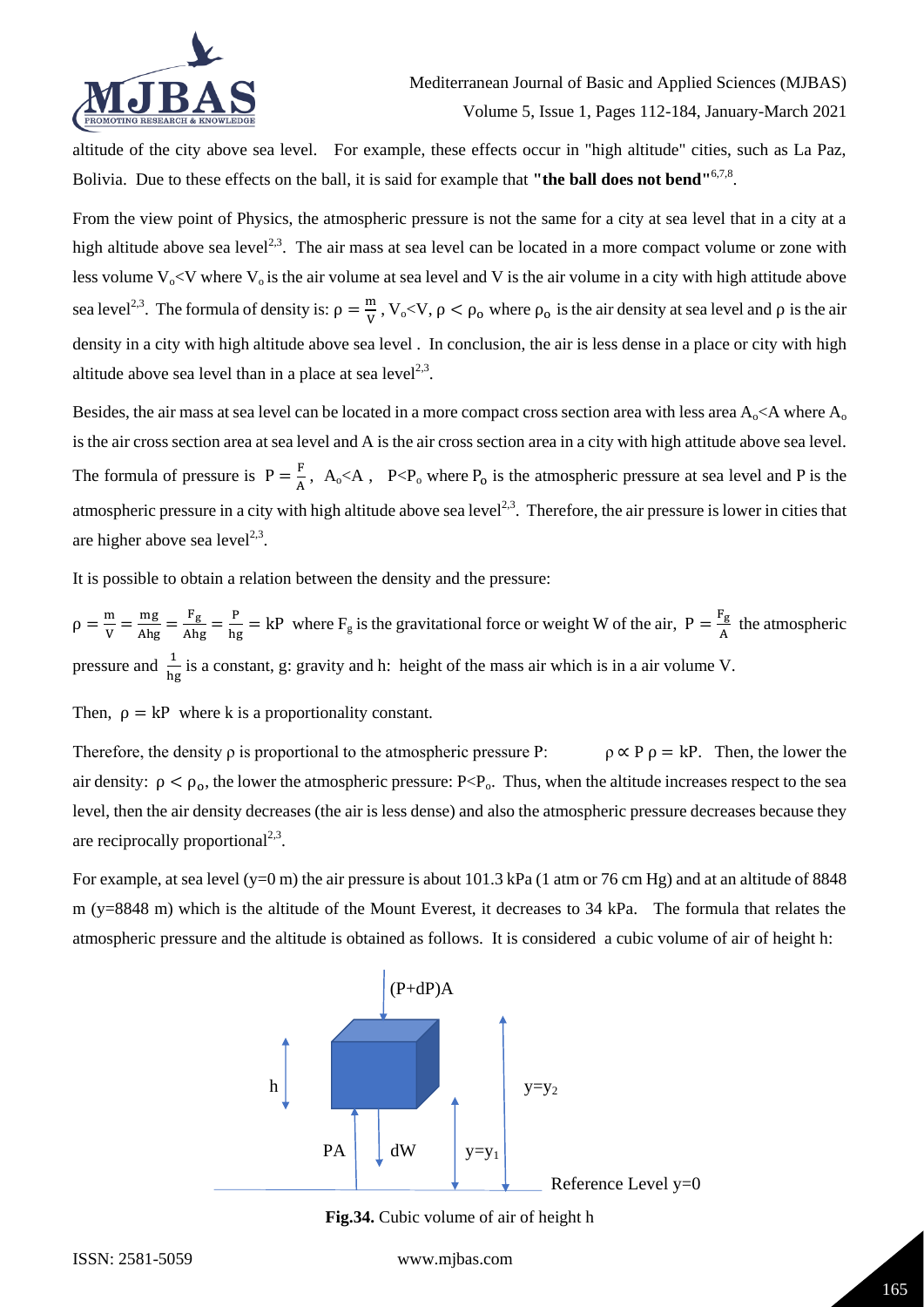

A: cross-sectional area of the air cube, PA: force on the bottom surface of the cube, (P+dP)A: force on the top surface of the cube, dW: weight of the air cube:  $dW = gdm = g\rho dV = g\rho A dy$ , dy: differential height of the air cube

PA-(P+dP)A-ρgAdy=0 P-P-dP-ρgdy=0  $dP = -\rho g dy$   $\rho = kP$   $dP = -kPg dy$  $\int_{\mathbf{p}}^{\mathbf{p}} \frac{d\mathbf{p}}{d\mathbf{p}}$ P P  $\frac{P}{P_0} \frac{dP}{P} = \int_0^y -kgdy$   $\ln(\frac{P}{P_0}) = -kgy$  $P = P_0 e^{-kgy}$  y=0  $P = P_0$   $\rho = \rho_0$   $\rho = kP$  k =  $\frac{\rho_0}{R}$ Po

 $P = P_0 e^{-\frac{\rho_0 gy}{P_0}}$  which is the formula of the relation between the atmospheric pressure P versus the altitude y where  $P_0$  is the atmospheric pressure at sea level,  $\rho_0$  is the density at sea level and g is the gravity.

When y=0  $P=P_0$   $\rho = \rho_0$ , and when y increases respect to the sea level, then the atmospheric pressure and the air density ( $\rho$ =kP) decrease. Besides, it is obtained: y- $\gg$  P- $\gg$ 0

The value of the constant k:  $P = P_0 e^{-kgy}$  is possible to obtain with reference values for the altitude and the atmospheric pressure.

y=0 sea level P=101.3 kPa  $P=P_0=101.3$  kPa (1 atm or 76 cm Hg)

y=8848 m (Mount Everest altitude) P=34 kPa

P = P<sub>o</sub>e<sup>-kgy</sup> 
$$
\ln(\frac{P}{P_o})
$$
=-kgy  
\nk =  $-\frac{\ln(\frac{34}{101.3})}{(9.8)(8848)}$   
\nk=1.259\*10<sup>-5</sup> kg gk=0.000123387  
\nP = (101.3)e<sup>-0.000123387y</sup>(kPa)

The graph of the atmospheric pressure versus the altitude is as follows:



**Fig.35.** Graph of the atmospheric pressure versus the altitude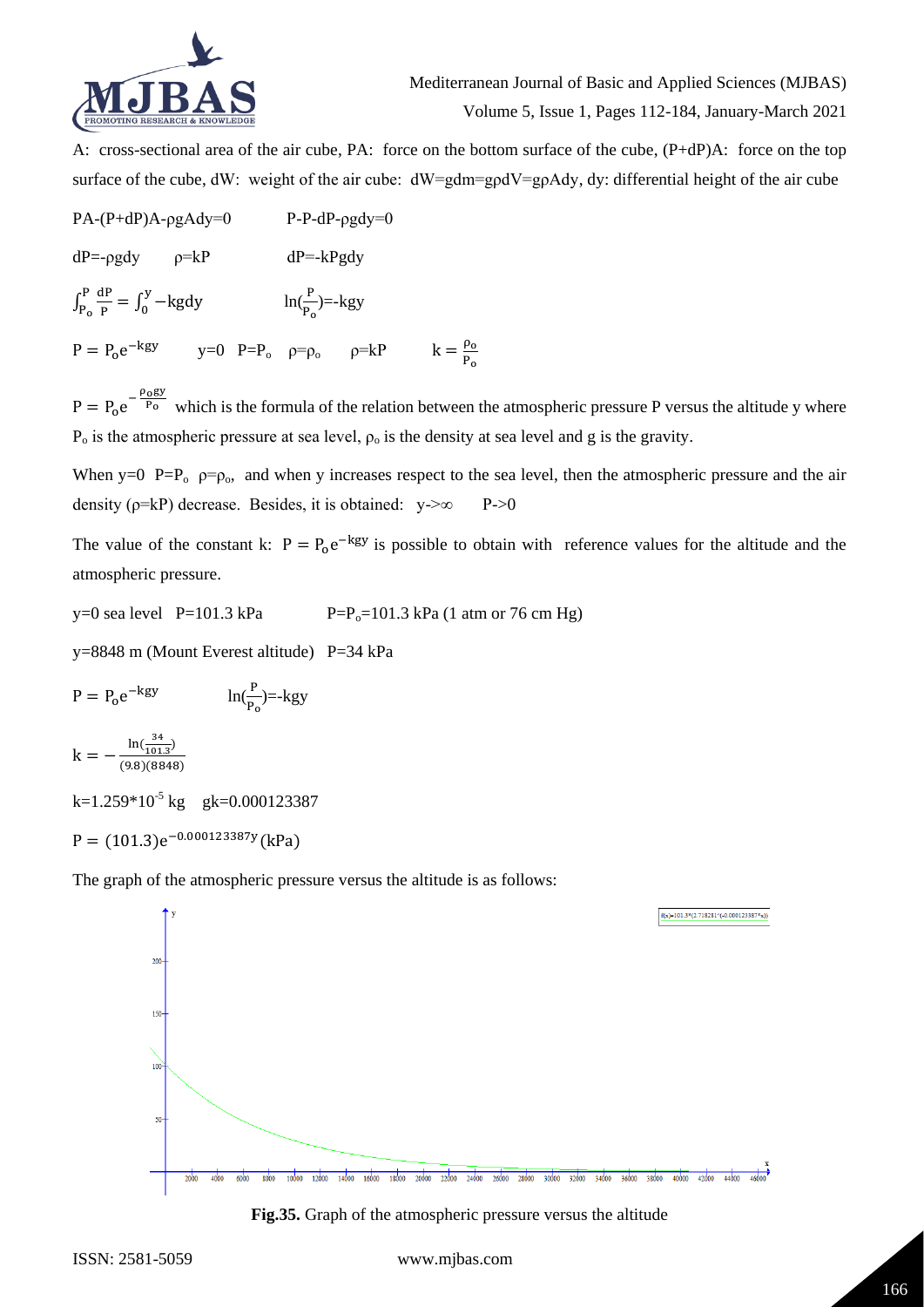

The formula of the relation between the density versus the altitude y above sea level is:  $\rho = kP$   $k = \frac{\rho_0}{R}$  $\frac{\rho_0}{P_0}$   $\rho = \frac{\rho_0}{P_0}$  $\frac{P_0}{P_0}P$ 

$$
P = P_0 e^{-\frac{\rho_0 gy}{P_0}}
$$
  

$$
\rho = \rho_0 e^{-\frac{\rho_0 gy}{P_0}} \qquad \rho = \rho_0 e^{-\text{kgy}}
$$

Where,  $\rho_0$  is the density at sea level,  $P_0$  is the atmospheric pressure at sea level and g is the gravity.

The value of the constant k is the same constant k obtained for the atmospheric pressure. It is also possible to obtain with reference values for the altitude and the density.

y=0 sea level  $\rho = \rho_0 = 1.29 \text{ kg/m}^3$ 

 $\rho = \rho_0 e^{-\text{kgy}}$   $\ln(\frac{\rho}{\rho})$ 

y=8848 m (Mount Everest altitude)  $p=0.426$  kg/m<sup>3</sup>



**Fig.36.** Graph of the density versus the altitude

Some values of the atmospheric pressure and density are:

 $P = (101.3)e^{-0.000123387y}$ (kPa)  $\rho = (1.29)e^{-0.000123387}$  $\rho = (1.29)e^{-0.000125y}$ y=0 (sea level):  $P=101.3 \text{ kPa}$   $p=1.29 \text{ kg/m}^3$ y=3650 m (La Paz, Bolivia):  $P=64.57$  kPa  $\rho=0.817$  kg/m<sup>3</sup> y=4000 m:  $P=61.84 \text{ kPa}$   $p=0.782 \text{ kg/m}^3$ y=8848 m (Mount Everest altitude): P=34 kPa  $\rho$ =0.426 kg/m<sup>3</sup>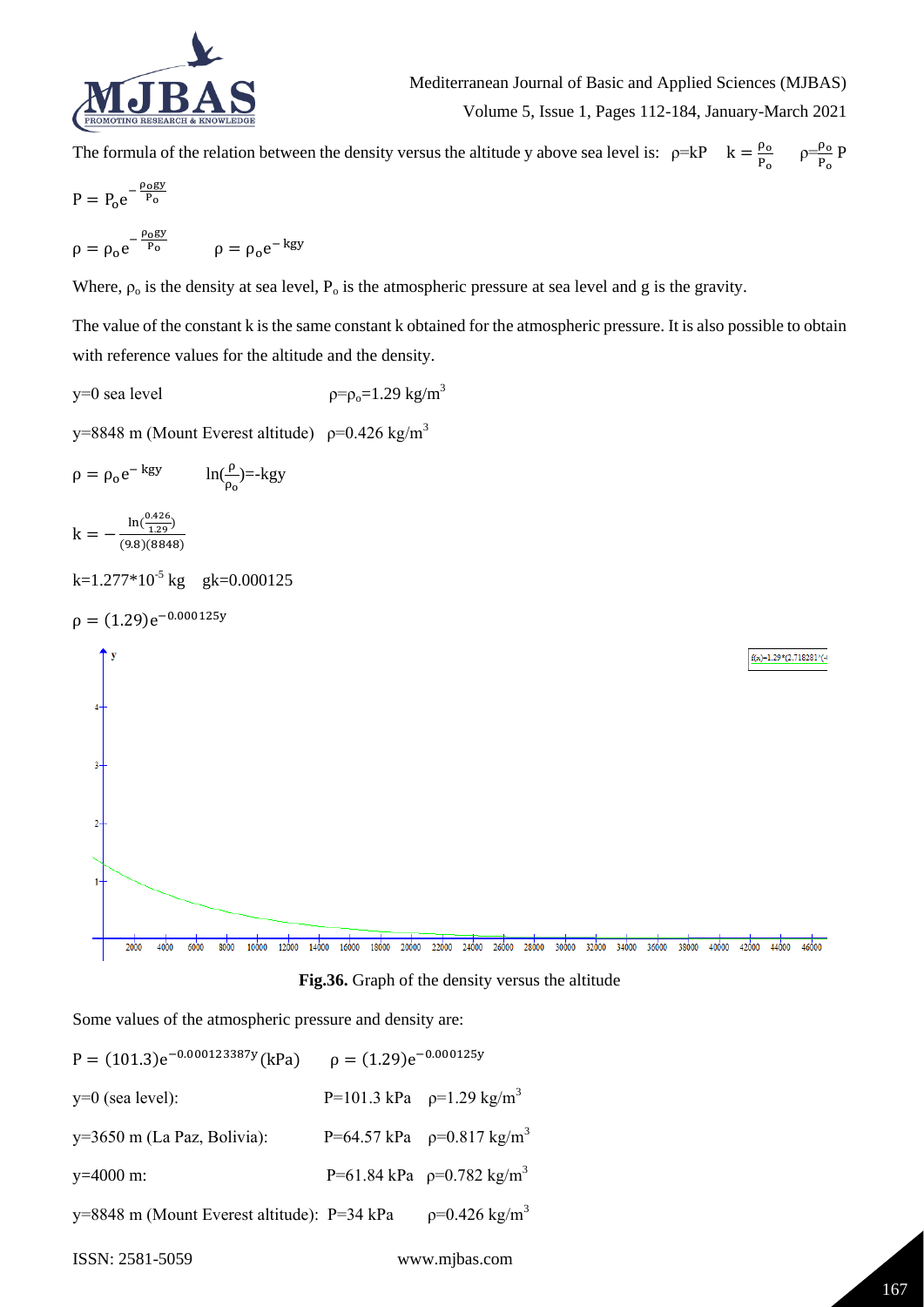

The values corroborate that when y increases respect to the sea level, then the atmospheric pressure and the density decrease. The atmospheric pressure decreases proportionally to height at a rate of 1 mmHg or 0,1 kPa for every 10 meters of ascent approximately, but the chemical composition of the air remains the same as at sea level. The atmospheric pressure is the pressure exerted on our heads by the column of air that we have on the planet. The atmospheric pressure decreases with the altitude and, consequently, the pressure of all gases (nitrogen, oxygen, etc.). In the first 100 kilometers of atmosphere, the oxygen concentration (in percentage relative to the other gases: 21% oxygen, along with 78% nitrogen and 1% other gases) does not decreases and remains stable but, the number of oxygen molecules in the air that is breathed decreases with the altitude. Thus, the oxygen concentration in the air is also 21 % in the mount Everest which has 8.8 Km of altitude. After 100 km, the oxygen concentration starts to vary with the altitude.

Therefore, the atmospheric pressure decreases as we gain height: the higher the height, the lower the atmospheric pressure, the lower the number of air particles (less weight of the air column) and lower number of oxygen molecules in the air that is breathed but the oxygen concentration in the air remains stable up to 100 km approximately.

For example, if it is filled a box with air in the beach at sea level where the atmospheric pressure is 101.3 kPa≈100 kPa, it will contain 21% oxygen, with a maximum atmospheric pressure (101,3 kPa) and 100% of air molecules (oxygen included). If it is filled the same box with air at the top of Everest (8848 m) where the atmospheric pressure is 34 kPa, it will still have the same concentration of 21% oxygen compared to other gases in a relative or partial way. However, the amount of air molecules and oxygen molecules will be reduced to 34% approximately at the top of the Everest with respect to the 100% of air molecules at sea level due to the lower atmospheric pressure. The reason is that by decreasing the atmospheric pressure in the altitude, the air molecules separate and escape from the box, having a smaller quantity of molecules for the same volume.

In resume, there is the same 21% concentration of oxygen in the air relative to the other gases at sea level and the mount Everest but, the number of oxygen molecules decreases in 34 % in the mount Everest. The result of reducing the number of oxygen molecules by 34% in the mount Everest (P=34 kPa) produces a partial pressure of oxygen (pO<sub>2</sub>) in the lungs of:  $21\%$ \*34 kPa/100=7,1 kPa or 5,36 cm Hg. At sea level, the partial pressure of oxygen in the lungs is: 21%\*101,3 kPa/100=21,3 kPa or 15,96 cm. Hg.

Regarding Football, there is less atmospheric pressure and the air is less dense when the match is played in a city with high altitude. Thus, there is less air resistance on the ball, the friction of the air on the ball is lower and the ball does not spin as much: "the ball does not bend"<sup>6,7,8</sup>.

Other situation that occur is for example in an Goalkeeper kick, Free kick or air pass: the ball in a city with high altitude above sea level would go further than in the plain or at sea level, because the ball does not spin as much due the less friction of the air with the ball which is due the lower air resistance, lower air density and lower atmospheric pressure<sup>6,7,8</sup>. In a Direct free kick, the ball does not take the desired spin (rotation) and the ball moves more sideways or lateral or with less rotation: **"the ball does not bend".** Due it, the ball acquires more velocity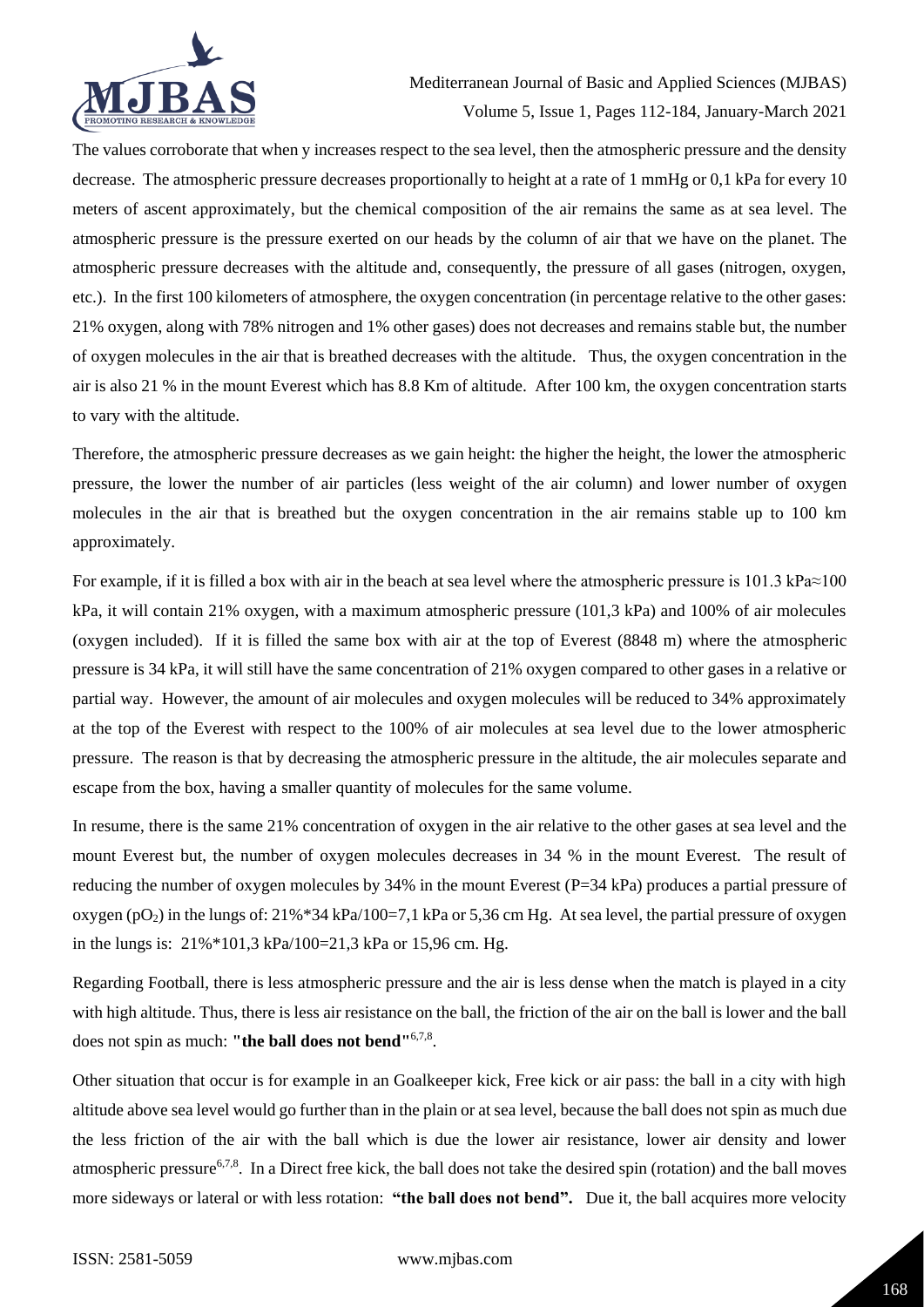

because it moves more forward with less rotation. This can be a problem for goalkeepers when trying to catch the ball and at the same time an advantage for the home team that is already used to these effects<sup>6,7,8</sup>.

### *Effect of the Atmospheric pressure in Football players*

Because air is compressible, the density and atmospheric pressure are higher on the earth's surface or at sea level and decrease with altitude as it was mentioned before. The external pressure of the atmosphere is very important for the normal functioning of the organism. Thus, the pressurized suits astronauts wear in space or on the moon are needed to supply oxygen and create an external pressure similar to that found on the Earth's surface<sup>2,3</sup>. The variations in the atmospheric pressure can cause pressure changes in the ears as altitude changes, which can lead to possible earache. For example, the ears are covered and uncovered when ascending or descending in mountains or when traveling by plane when the plane increases or decreases in altitude<sup>2,3</sup>.

When climbing a mountain, the air pressure outside the ear may be lower than in the middle ear. The pressure difference pushes the eardrum out. If this pressure is not relieved, it is possible to feel a severe earache<sup>2,3</sup>. Therefore, the pressure is relieved by pushing air through the Eustachian tube into the throat which is when the ears are felt to pop. Therefore, the pressure can be relieved by yawning or swallowing<sup>2,3</sup>. In the opposite case, when descending a mountain, the external pressure increases and the lower pressure in the middle ear must equalize it to avoid earache<sup>2,3</sup>.

Regarding Football, the lower atmospheric pressure in cities that are higher above sea level also affects players such as decrease in the physical performance, extreme tiredness, dizziness, headache, nausea, earache, changes of the blood pressure, possible tachycardia, possible pulmonary edema in the most severe cases, and no normal breathing or hypoxia which is a decrease in the oxygen content of air that is breathed<sup>2,3</sup>.

Furthermore, the human body is made up largely of fluids, which exert an outward pressure<sup>2,3</sup>. Because the external atmospheric pressure decreases when the height of the city or place increases, the blood pressure of the organism (which depends of this external atmospheric pressure) can change with the atmospheric conditions and height of the city or place. Therefore, in Football, it is important to measure the blood pressure of the players when they plays a match in a high altitude city or place<sup>6,7,8</sup>.

For other hand, the decrease of the air density respect to the altitude above sea level facilitates respiratory mechanics because it reduces the work of the respiratory muscles to overcome the resistance of the airways. It also favors the movement, lifting and launching of objects but as long as the respective acclimatization has been done and the hypoxia does not affect the organism.

In the hypoxia, the chemical composition of the air that is breathed remains the same as at sea level (21% of oxygen in the air) and thus, the percentage of oxygen in the inspired air does not decrease, but the partial pressure of the gases that comprise the air decreases and this results in a reduction in the number of oxygen molecules in the air that is breathed, the oxygen saturation in the blood decreases, affecting the gas exchange between the environment and the lungs, between the lungs and the blood, and between the blood and the cells, providing a smaller supply of oxygen molecules to the tissues, and in particular skeletal muscle. Then, the decrease in pressure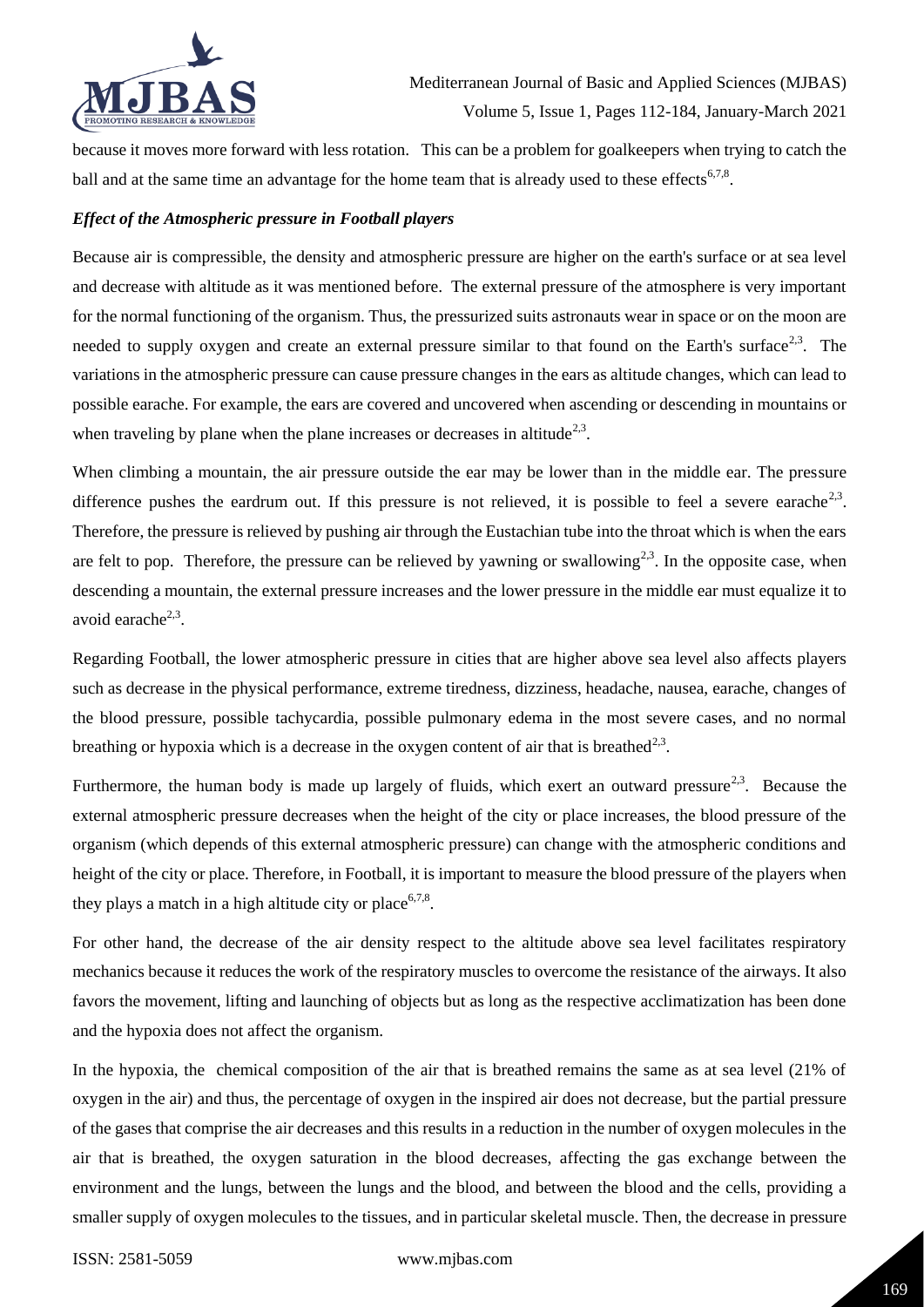

produces that there is less oxygen in the air that is breathed. This effect is known as "percent effective oxygen". At sea level, the partial pressure of oxygen in the lungs is 21,3 kPa or 15,96 cm. Hg. At the Everest Mountain where the atmospheric pressure is P=34 kPa, the partial pressure of oxygen in the lungs is 7,1 kPa or 5,36 cm Hg. At the top of Everest, it is breathed the same concentration of air as at sea level, but the amount of oxygen molecules is lower due the reduction in atmospheric pressure. Consequently, although the same volume of air penetrates the lungs as at sea level, when the partial pressure of the air is reduced, the oxygen saturation in the blood decreases, so the supply of oxygen to the tissues is compromised affecting the gas exchange between the environment and the lungs. Then, the Football players begin to feel the dreaded symptoms of altitude sickness. Fortunately, the human body has an oxygen-transporting protein, hemoglobin (Hb), that despite such large differences in oxygen pressure in the lungs, Hb saturation barely decreases by 10%. For saturation of Hb to be 100%, it is required to breathe pure oxygen or air in a hyperbaric chamber at approximately 2 atmospheres of pressure.

Besides, the atmospheric and physics conditions of the high altitude affects performance in exercises lasting more than 4 or 5 minutes. In the first hours of staying in the altitude, the body starts up mechanisms that seek to compensate for the adverse effects of hypoxia, which are known as the accommodation process. The organic and functional changes observed during the stay of a few weeks are called acclimatization. Both conditions are reversible when descending from altitude and settling back in the lowlands. Thus, there are players who get very tired faster within the 90 minutes of a Football game. There are teams that do not like to play in cities at high altitude and have even made the request not to play under these conditions, although this has not been accepted<sup>6,7,8</sup>. Then, some teams do a process of accommodation or acclimatization before the match.

Therefore, since performance is reduced for an athlete at height, training at height has been massively disseminated in order to improve the performance capacity of athletes.

#### **6. Effects of the velocity, air viscosity (Bernoulli Effect) and turbulence (Magnus Effect) on the Football ball**

The Bernoulli effect occurs when the roofs of buildings are detached by strong winds, hurricanes or tornadoes due to the reduction of atmospheric pressure in the upper part due. The internal air pressure can be significantly higher than the external air pressure which can produce a large net force which causes that the roof of the building is detached. This is similar when there is a sheet of paper on a table and blow over the top of the surface and the paper is lifted. The reason is that air moving rapidly over the upper surface causes a decrease in pressure above the paper and thus, a net upward force is produced<sup>2,3</sup>. It is possible to explain by applying the Bernoulli's equation<sup>2,3</sup>. The Bernoulli´s equation is as follows:

$$
P_1 + \frac{1}{2}\rho {v_1}^2 + \rho g y_1 = P_2 + \frac{1}{2}\rho {v_2}^2 + \rho g y_2 \text{ where } P_2 + \frac{1}{2}\rho v^2 + \rho g y = constant
$$

If the fluid is at rest,  $(v_1=v_2=0)$ , the Bernoulli equation is the pressure-depth equation:  $P_1=P_2+p g (v_2-v_1)$  where  $P_2$ can be the atmospheric pressure  $P_2 = P_a$   $P_1 = P$  and  $y_2 - y_1 = h$   $P_2 = P_a + \rho gh$ .

If the flow is horizontal ( $y_1=y_2$ ), then  $P+\frac{1}{2}\rho v^2$  is constant, and so, if velocity increases, then the pressure decreases and, if the velocity decreases, then the pressure increases<sup>2,3</sup>. In the Football ball, the low-velocity side of the ball is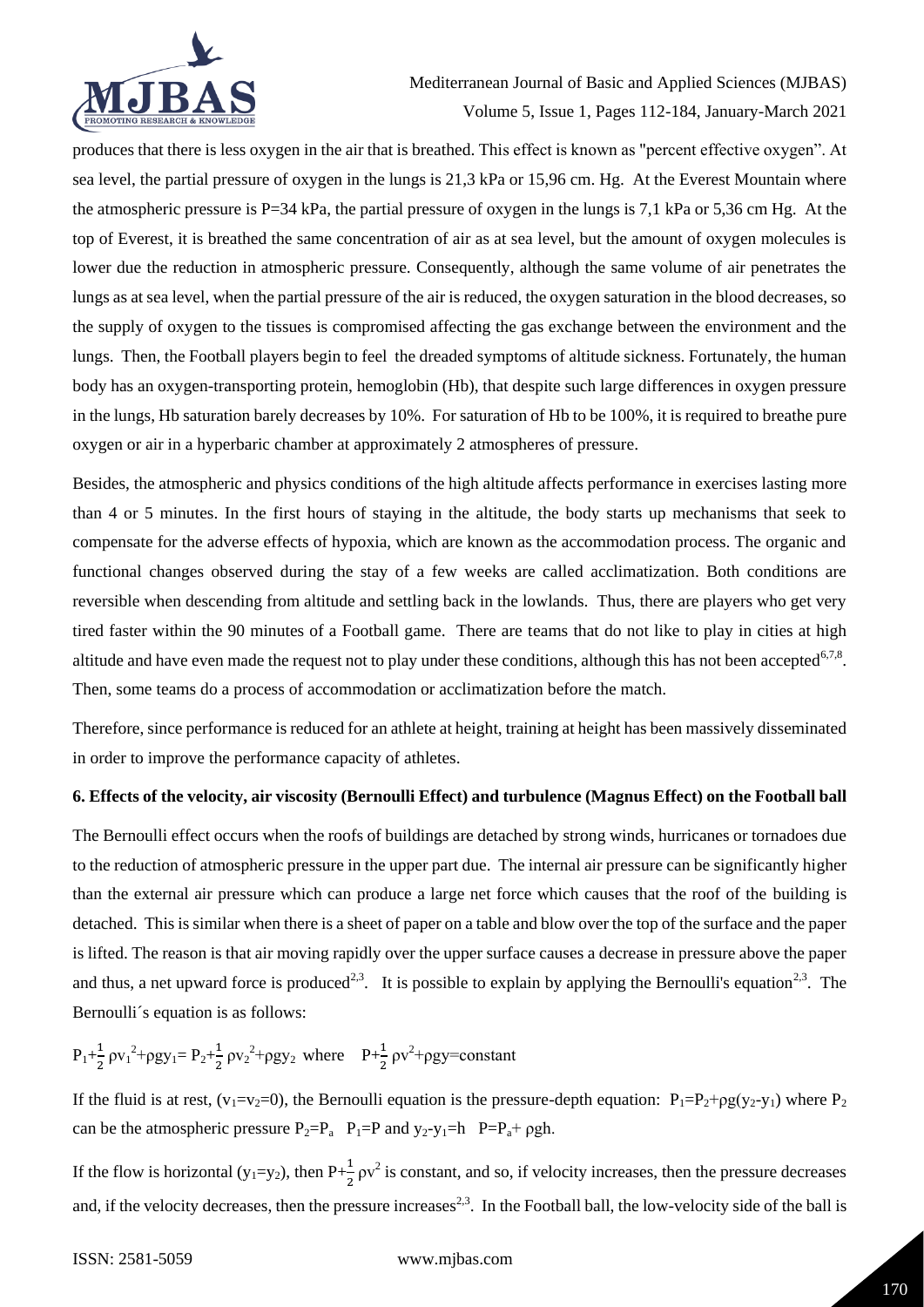

under higher pressure than the high-velocity side. This causes a net force to act on the ball towards the low pressure side and deflect the ball and thus, its trajectory is curved<sup>2,3</sup>.

Besides, if there are no fluid losses within the Venturi tube, the mass of fluid entering a tube in a given time must equal the mass leaving the tube at the same time due to the conservation of mass. The resulting equation is known as the continuity or flow rate equation for an incompressible fluid (constant density):  $\Delta m_1 = \Delta m_2$  (mass conservation)

 $\rho_1 \Delta V_1 = \rho_2 \Delta V_2$   $\rho_1 A_1 \Delta x_1 = \rho_2 A_2 \Delta x_2$ 

 $\rho_1A_1 v_1 \Delta t = \rho_2 A_2 v_2 \Delta t$   $\rho_1A_1 v_1 = \rho_2 A_2 v_2$  or  $\rho A v$  is constant

For incompressible fluid, the density is constant:  $\rho_1 = \rho_2 = \rho_1$ 

 $A_1 v_1 = A_2 v_2$  or Av is constant

Therefore, in a region with a smaller cross-sectional area, the flow velocity is higher and by Bernoulli's equation, the pressure in that region is lower than in other regions. In the opposite case, if the region has larger cross-sectional area, the flow velocity is lower and by Bernoulli´s equation, the pressure is higher than in other  $regions^{2,3}$ .



**Fig.37.** Venturi Tube with a liquid flow showing high and low pressure regions

# and high and low velocity regions

Regarding Football, it occurs in some Direct free kicks performed by professional Football players<sup>9</sup> (as for example Roberto Carlos of the Brasil´s selection) when they kick the free kick with a lot of effect, which affects the movement of the ball. In a free kick, the Football player can curve the ball while the ball heading for the goal by giving it the appropriate effect which affects the ball spin. Therefore, this depends of the velocity and the spin of the ball when the player kicks<sup>6,7,8</sup>. This can be explained by means of the Bernoulli equation and the viscosity properties of  $air<sup>2,3</sup>$ .

If the ball is not spinning, the motion of the air current through the ball is roughly a streamline. If the ball is moving from left to right, then from the point of view of the ball, the air is moving from right to left. Behind the ball, it is formed a symmetrical region of turbulence. The flow lines represent the air flow relative to the ball<sup>2,3</sup>. Therefore,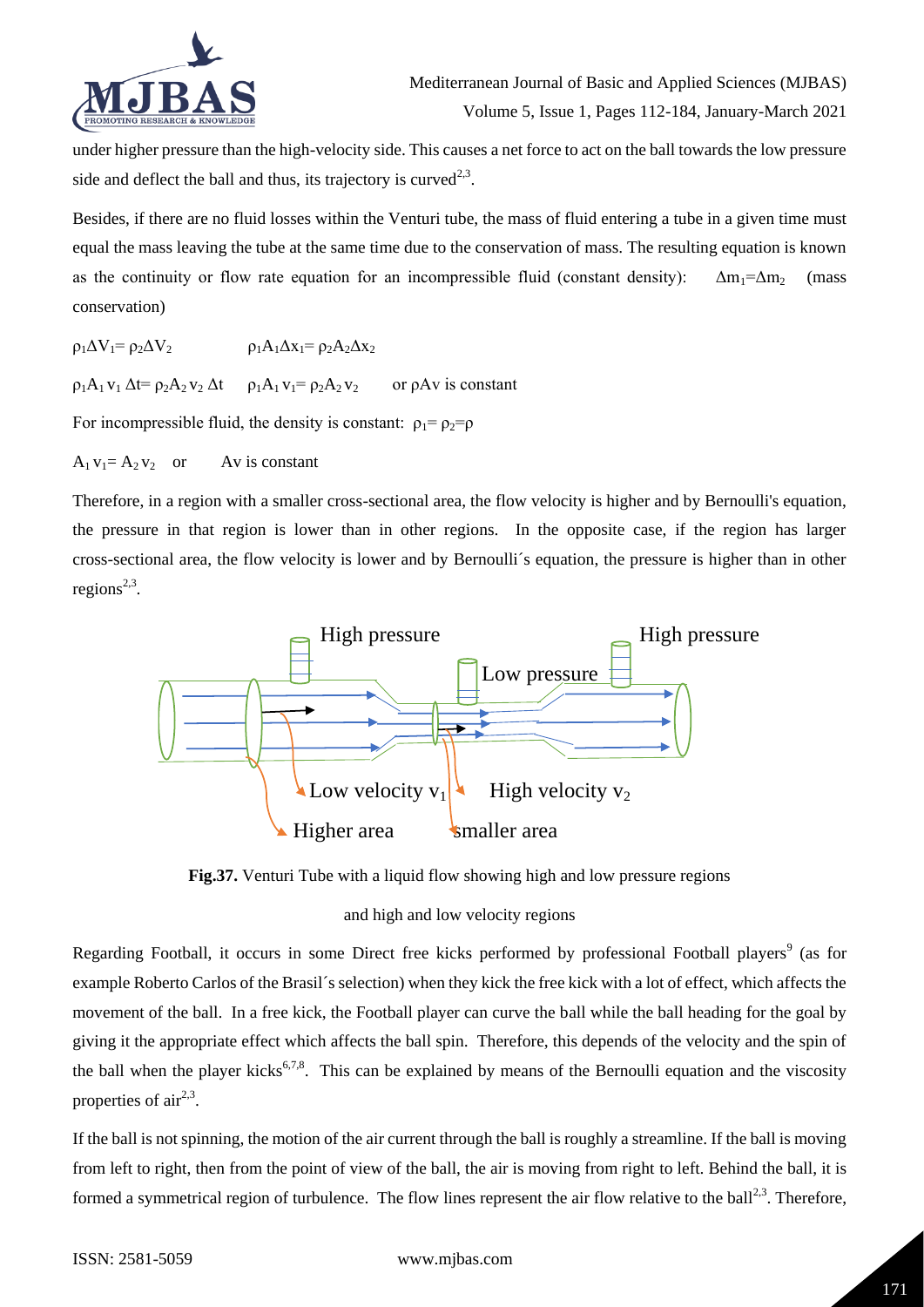

if air were an ideal fluid, then there is a zero viscosity and there is the same air fluid on both sides and the spin of a thrown ball would not alter the direction or trajectory of motion of the ball<sup>2,3</sup>.  $\alpha$  and not after the direction or trajectory or motion of the ball $\alpha$ .



**Fig.38.** Trajectory of the ball in an ideal air fluid with the air flow through the ball

For other hand, when the ball spins in the counterclockwise direction in a viscous air, the layers of air near the surface of the ball are pulled in the direction of the spin due viscosity. The combined effect of the steady flow with the air entrained by the spinning movement produces the flow lines shown in the figure below and an asymmetric turbulence pattern<sup>2,3</sup>.



**Fig.39.** Trajectory of the ball in a viscous air with the air flow through the ball

Because air is viscous, friction between the air and the ball causes the ball to drag a thin boundary layer of air with it as it spins. This makes the velocity of the ball relative to the air much higher on one side than the other because on one side (top of the ball), the velocity of the ball and air have the same direction while on the other side (bottom) they have opposite directions<sup>2,3</sup>. Thus, the velocity of the air at the top of the ball is higher than the velocity at the bottom. Besides, in a viscous air, the faster flow of air on one side of the ball creates a pressure difference. Then, applying Bernoulli's equation, the pressure at the bottom of the ball is higher than that at the top and thus, the pressure difference on the ball produces a lateral deflection force F toward the region of low pressure which is called lift force $2,3$ .

Generally, the curve follows the direction the front of the ball turns. When it is required to kick a ball that curves to one side, the axis of rotation must be vertical (perpendicular to the article page or in the direction of the gravity). If the axis of rotation is vertical and if the ball spins counterclockwise, the ball makes a curve to the left. If the ball rotates clockwise, the ball makes a curve to the right. For other hand, if it is required to kick a ball down, the axis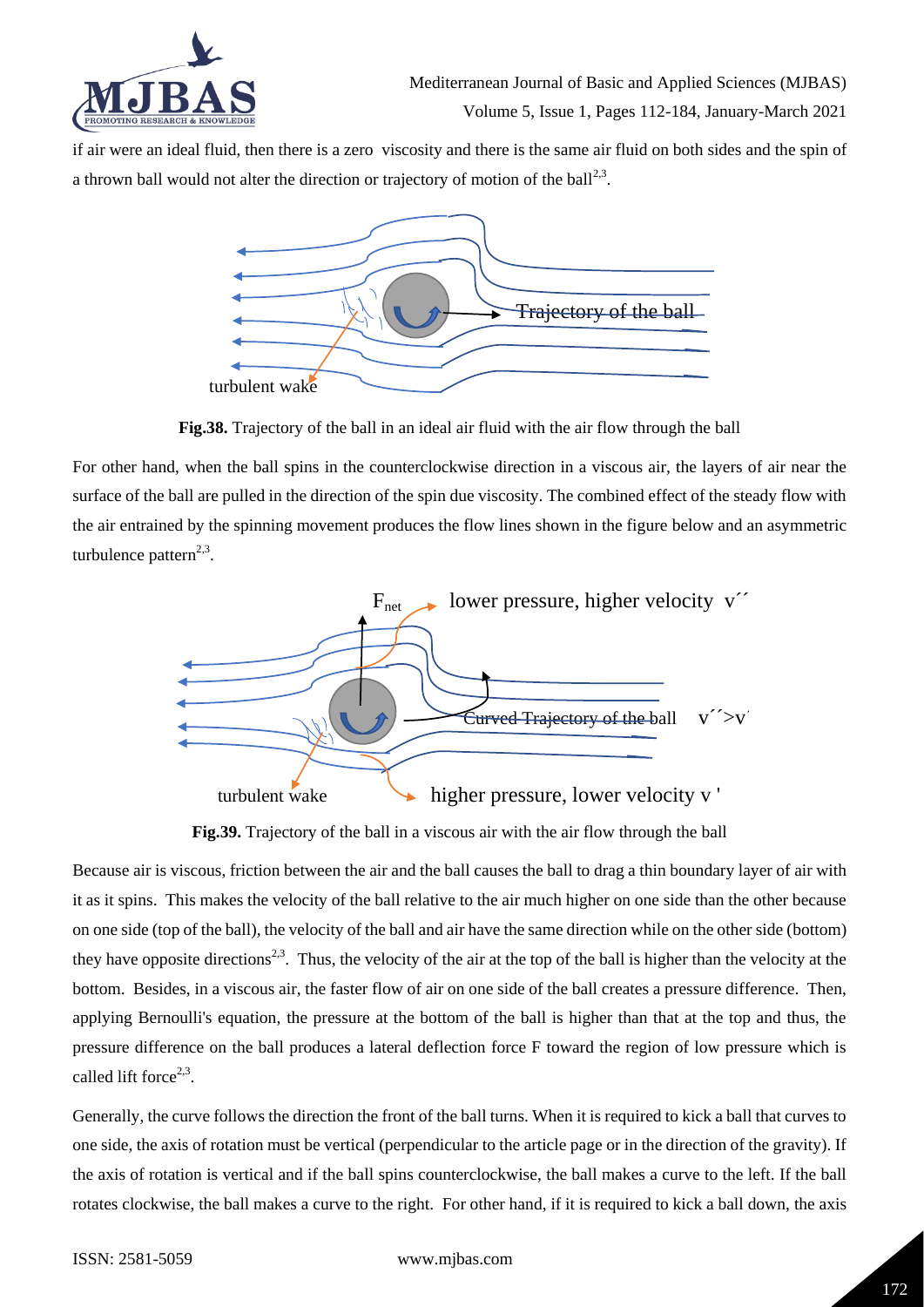

of rotation must be horizontal. Thus, if the axis of rotation is in the horizontal plane, the deflecting force could be upwards or downwards, which can be achieved that the ball does not fall as much or that it falls more quickly due to the influence of gravity. Then, the axis of rotation can be oriented in any direction (horizontal or vertical) to produce various effects by the combination of the deflecting force and gravity<sup>2,3</sup>.

Sometimes the Football ball is kicked at high velocity, causing another spin to kick in. The rotation of the ball causes the boundary layer of air to separate at different points on each side of the ball. This separation produces a turbulent wake that deviates in the direction of the spin of the ball. The result is a pressure difference that causes the ball to drift in the opposite direction. This is known as the Magnus effect after Gustavo Magnus who discovered the effect. Therefore, the turbulent wake of a fast-moving ball causes the ball to curve. Applying Newton's third law, the turbulent wake is deflected in one direction and the reaction force deflects the ball in the opposite direction<sup>2,3</sup>.



**Fig.40.** Ball deflection due the Magnus effect with the turbulent wake which causes the ball to curve because of the Newton´s third law

There are other balls as tennis, golf and baseball balls that also have this curve effect of their trajectory<sup>2,3</sup>. Golf balls are dimpled to create turbulence. Localized turbulence can reduce air resistance due to the Magnus effect and make balls have a longer range. Swimmers also use it to minimize turbulence and water resistance<sup>2,3</sup>.

A practical application of the Bernoulli Effect is the shape of the aircraft wings. The shape of aircraft wings is designed such that the upper surface has a smaller radius and area of curvature than the lower surface. Then, the region with the smaller area or upper surface has the flow air faster than the region with the larger area or lower surface. By applying the Bernoulli's principle, the region with higher velocity (upper surface) of air flow has also the lower pressure<sup>2,3</sup>. As result, the pressure difference produces a deflection force F toward the region of low pressure which is called lift force. The net upward force F depends on different factors such as the velocity of the airplane, the area of the wing, its curvature, and the angle between the wing and the horizontal. As the angle increases, turbulence occurs at the top of the wing reducing the lift predicted by Bernoulli's principle<sup>2,3</sup>. In practice, the wings are tilted upward causing the air mass under the wing to deflect downward. The impact of air against the surface of the underside of the wing contributes an additional upward force. Thus, the air molecules must acquire a downward momentum component and the wing acquires an equal upward momentum<sup>2,3</sup>.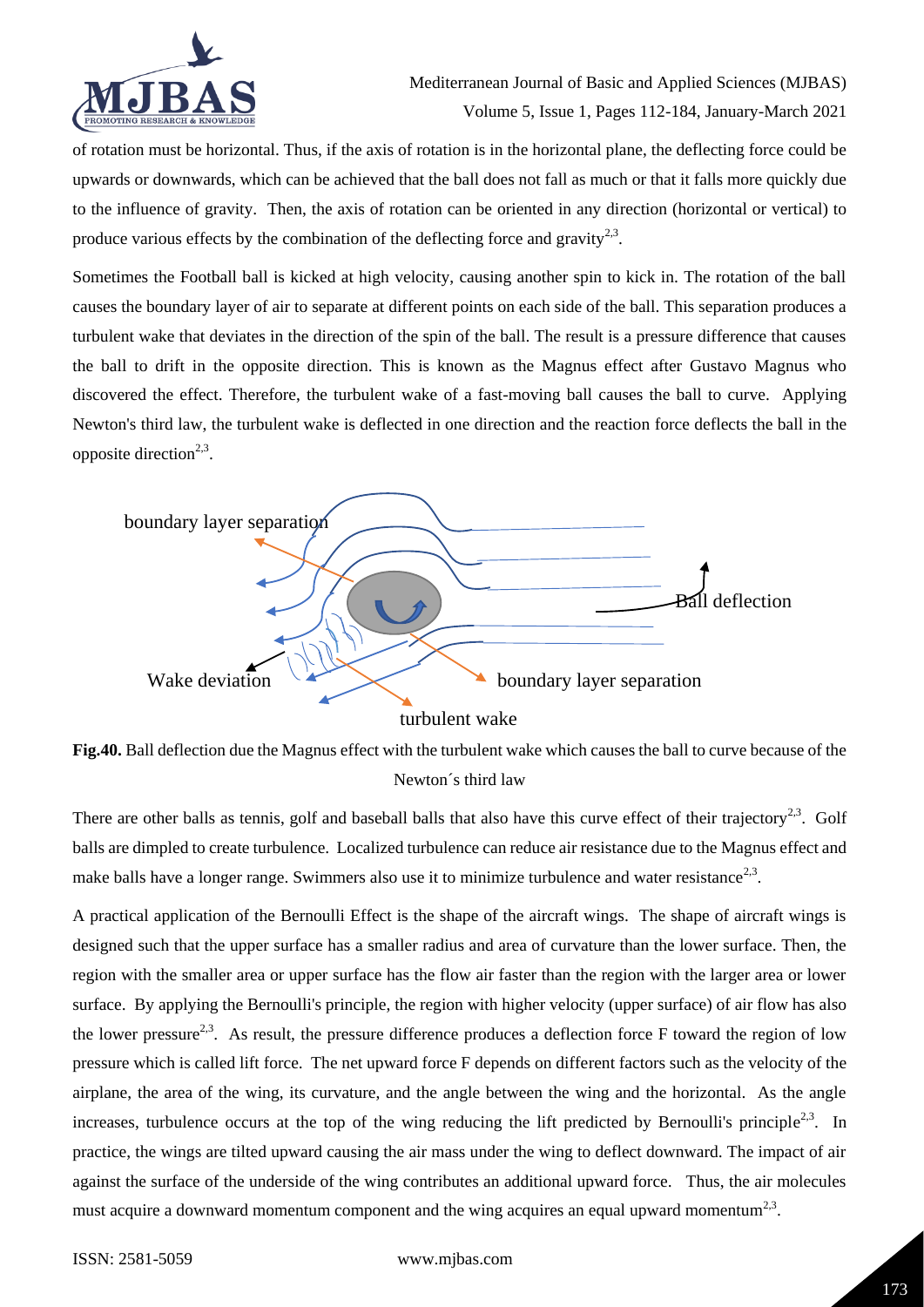





# **7. Devices to measure the Atmospheric Pressure and the blood pressure**

### *Measurement of the Atmospheric Pressure with mercury (Hg) tube*

The formula that relates the pressure respect with the depth h in a fluid is as follows. It is considered a cubic volume of fluid of height h within of a container with the same fluid:





A: cross-sectional area of the fluid cube

PA: force on the bottom surface of the cube

(P+dP)A: force on the top surface of the cube

dW: weight of the fluid cube: dW=gdm=gρdV=gρAdy

dy: differential height of the fluid cube

 $PA-(P+dP)A-pgAdy=0$  P-P-dP- $\rho gdy=0$ 

 $dP = -\rho g dy$   $\rho$  is constant within of the fluid

 $P_2-P_1=-\rho g(y_2-y_1)$   $P_1=P_2+\rho g(y_2-y_1)$ 

 $P_1 = P$   $P_2 = P_a$   $y_2 - y_1 = h$ 

 $P=P_a+ \rho gh$  P: pressure of the fluid at the depth h.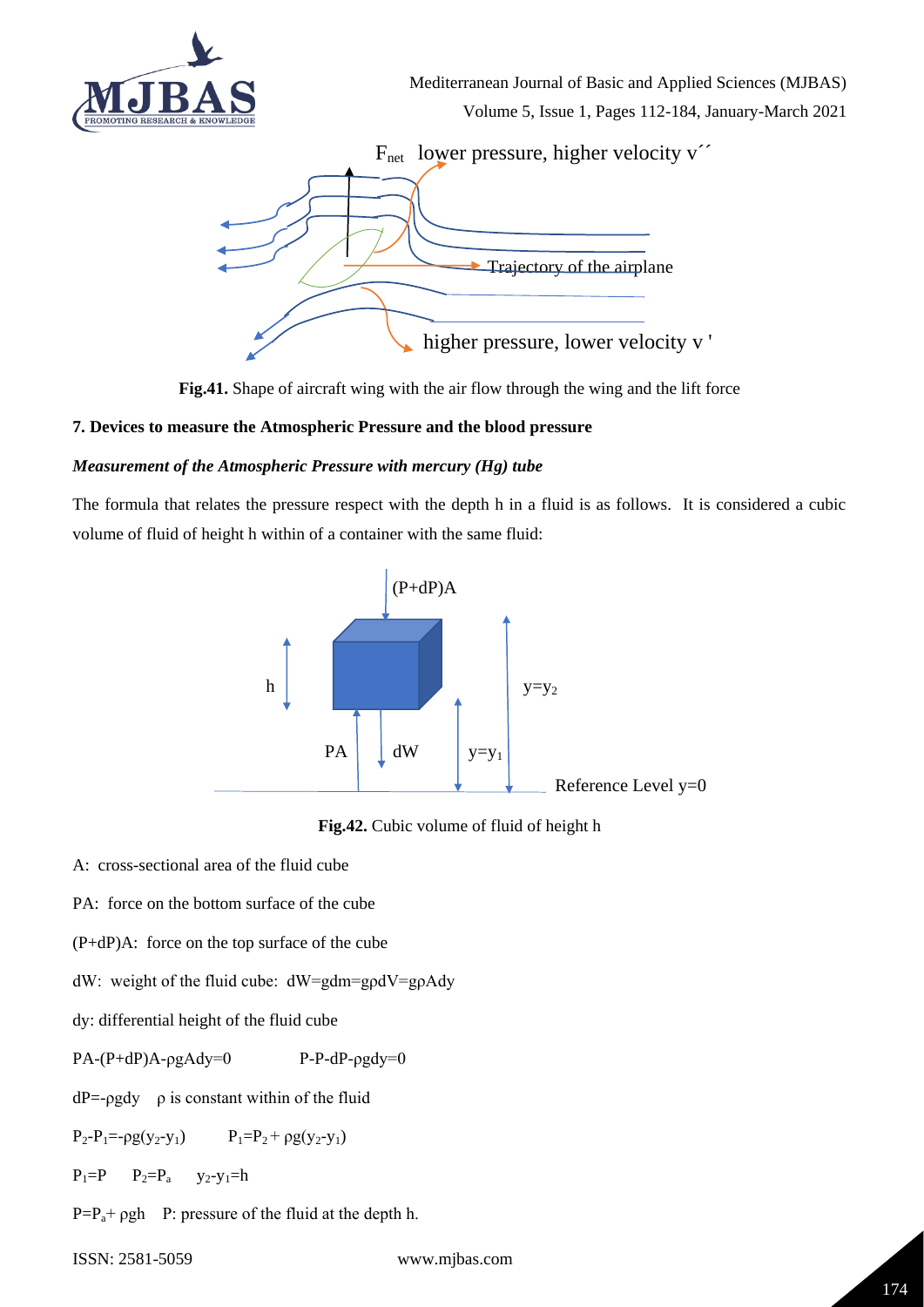

Thus, the pressure P is increased when the depth h is increased within of the fluid<sup>2,3</sup>.

A device used to measure an unknown pressure (P) is the manometer or pressure gauge<sup>2,3</sup>. An extreme of the tube in form of U contains a liquid which is open to the atmosphere and the other extreme is connected to a system of  $\mu$ unknown pressure P. s open to the atmosphere and the other extreme is connected to a system of



**Fig.43.** Manometer or Pressure gauge

The pressure at the point B is:

 $P_B = P_a + \rho gh$  where  $\rho$  is the density of the fluid.

 $P = P_a + \rho gh$  where  $P_A = P_B = P$ 

The pressure P is known as the absolute pressure and  $P-P_a=pgh$  is the gauge pressure. If  $P>P_a$  then h>0 and if  $P$ then  $h<0$ . If  $P=P_a$ , then  $h=0$ .

A device to measure the atmospheric pressure is the barometer invented by Torricelli<sup>2,3</sup>. A large tube is closed in one of the extremes and filled with mercury (Hg) and then, it is flipped over a mercury container. The closed extreme of the tube is at the vacuum and the value is  $P=0$ .



**Fig.44.** Torricelli Manometer (barometer) of Hg

 $P_a = \rho gh$  *ρ*: mercury density h: height of the mercury tube.

The value of 1 atmospheric pressure<sup>2,3</sup> is equal to 76 cm of H<sub>g</sub> at 0° C and at sea level where the gravity is g=9.8  $m/s<sup>2</sup>$ . The density of the mercury with those conditions is  $p=13600 \text{ kg/m}^3$ . By replacing these values at the formula, it is obtained the atmospheric pressure in Pascal  $(Pa)^{2,3}$ :  $P_a=1.013*10^5$  N/m<sup>2</sup> where 1N/m<sup>2</sup>=1 Pa.

If the measurement with this device is done in other place or city with different altitude above sea level, then the height of the mercury tube h is different and thus, the atmospheric pressure  $P_a = \rho gh$  is also different<sup>2,3</sup>. In fact, the height of the mercury tube in a city with an altitude above sea level is lower than 76 cm of  $Hg^{2,3}$ . Therefore, the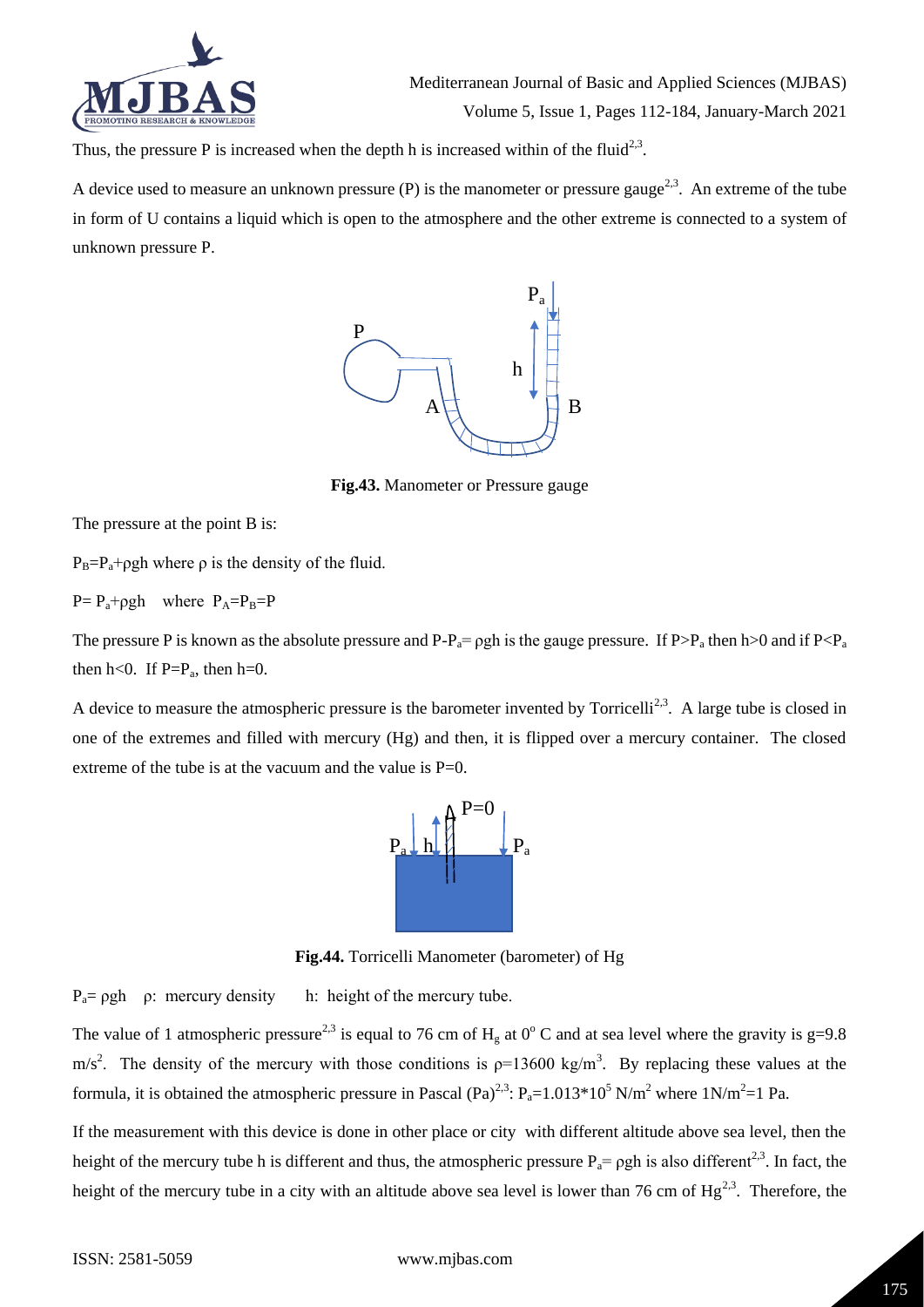

atmospheric pressure  $P_a$  in a place or city with an altitude above sea level is lower than the atmospheric pressure at sea level:  $P_{a}$ <1.013\*10<sup>5</sup> N/m<sup>2</sup> or  $P_{a}$ <76 cm Hg.

In resume, the atmospheric pressure decreases according the altitude of the place or city increases. Besides, if there are storms or extreme weather conditions, the height of the mercury tube decreases (compared with the 76 cm of Hg at sea level) and thus, it is other form of variation of the atmospheric pressure due climatic conditions<sup>2,3</sup>. For example, if the height of the mercury tube at the Torricelli manometer is h=73 cm of Hg due storms, then the atmospheric pressure is  $P=0.973*10^5$  N/m<sup>2</sup> compared with the 1.013\*10<sup>5</sup> at sea level.

#### *Measurement of the Blood pressure*

The pump is a machine that transfers mechanical energy to a fluid to increase its pressure and make the fluid flow. The heart is a muscular pump that propels blood through the body's network of arteries, capillaries, and veins. The inner chambers of the heart enlarge and fill with freshly oxygenated blood from the lungs with each pumping  $cycle^{2,3}.$ 

When the chambers called the ventricles contract, blood is pushed out through the arteries. The main arteries branch out, forming narrower arteries until they reach the capillaries. In capillaries, nutrients and oxygen carried by the blood are exchanged with the surrounding tissues and waste is collected. Then, the blood flows into the veins to complete the circuit and return to the heart<sup>2,3</sup>.

Arterial blood pressure rises and falls in response to the cardiac cycle. Thus, when the ventricles contract, pushing blood into the arterial system, the pressure in the arteries rises abruptly. The maximum pressure that is reached during ventricular contraction is called the systolic pressure. When the ventricles relax, the arterial pressure drops to its lowest value before the next contraction. This lower pressure is called diastolic<sup>2,3</sup>. Artery walls are quite elastic and expand and contract with each pumping cycle. The alternation between expansions and contractions can be detected as a pulse in the arteries near the surface of the body. Thus, the radial artery near the surface of the wrist is commonly used to measure the pulse of people. This pulse is equal to the rate of contraction of the ventricles which reflects the heart rate<sup>2,3</sup>.

Measuring a person's blood pressure involves measuring the pressure of the blood on the walls of the arteries, which is done with a device called a sphygmomanometer which measures the arterial pressure in mm Hg or Torr (Torricelli) 1 atm=760 Torr. The sphygmomanometer consists of an inflatable rubber cuff or cover applied on the arm to temporarily cut off blood Flow. The sphygmomanometer is connected to a column of mercury next to a graduated scale, enabling the determination of systolic and diastolic blood pressure by increasing and gradually releasing the pressure in the cuff. Thus, the inflatable cover pressure is slowly reduced while the pressure is heard with a stethoscope. Then, there is a time when blood just begins to flow through the constricted artery. The flow is turbulent and produces a specific sound with each beat of the heart. When this sound is heard, the pressure is read on the gauge (systolic) which has a value close to 120 mm Hg. When the turbulent heartbeats disappear because the blood is already flowing smoothly, the diastolic reading is read on the pressure gauge, which has a value close to 80 mm Hg. Blood pressure is reported by giving systolic and diastolic pressures as follows: 120/80. Normal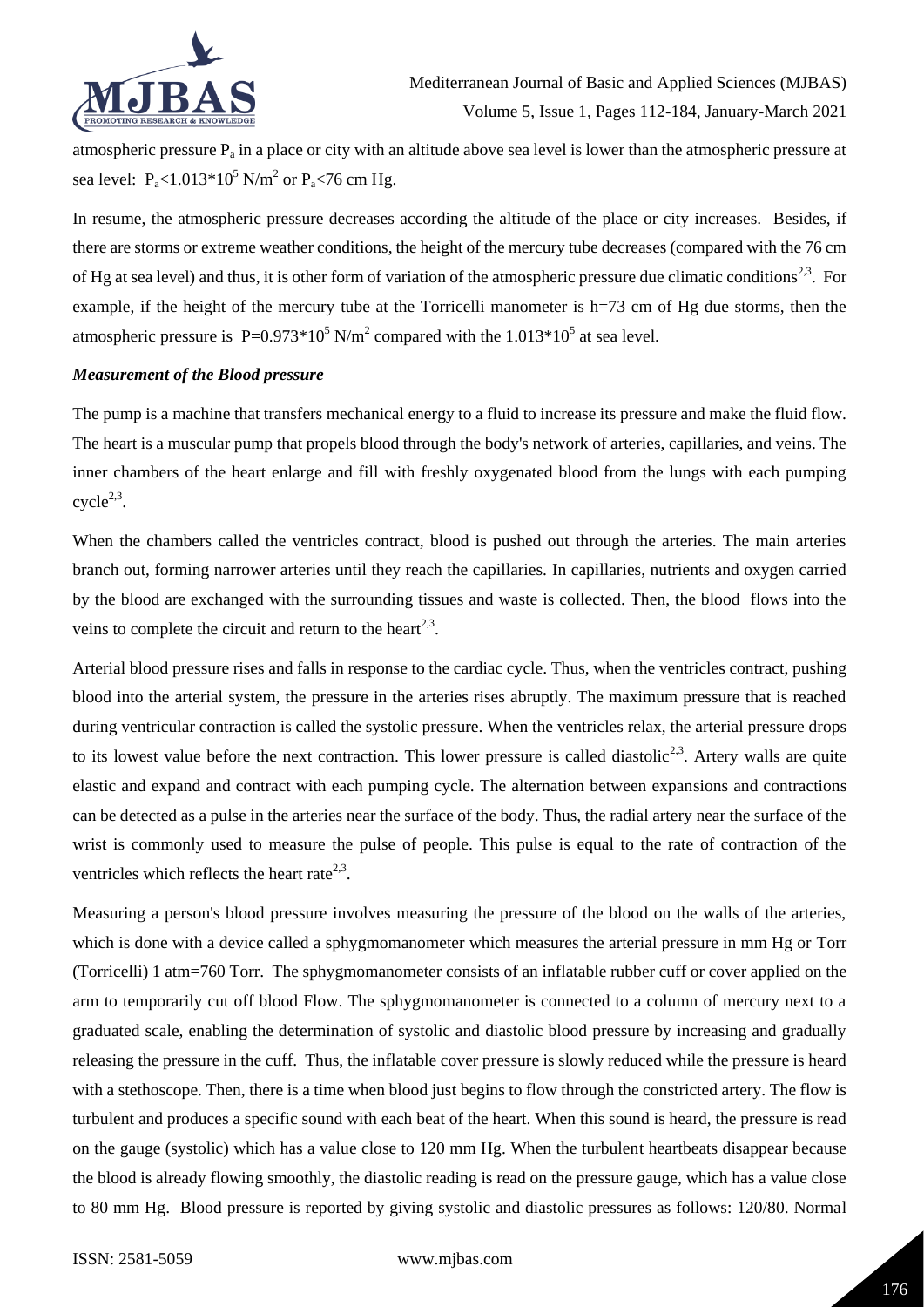

systolic blood pressure varies between 100 and 140 and diastolic between 70 and 90. The arterial pressure is gauge or manometric because it measures the gauge pressure of a fluid which is the arterial blood and measures the pressure of the blood on the walls of the arteries<sup>2,3</sup>.

The blood flows from heart to the aorta and then, it goes around the circulatory system, passing through arteries (small arteries), capillaries and venules (small veins), to return to the heart through the veins. As it moves away from the heart, the diameter of the blood vessels decreases as they branch. Then, the velocity of blood flow is slower in capillaries because the area of the capillaries is much higher than that of the arteries or veins as established by the continuity equation<sup>2,3</sup>. As result, the pressure in capillaries is higher than in the arteries or veins due the Bernoulli´s equation. This causes a net force to act in the capillaries towards the low pressure region of arteries and veins which allow the flow of blood in the circulatory system<sup>2,3</sup>. Thus, the pressure in the arteries or veins decrease as their diameter decrease. In small arteries, such as those in the arm, the blood pressure is of the order of 10-20 mm Hg, and there is no systolic-diastolic variation<sup>2,3</sup>.

The high blood pressure is a common health problem. The elastic walls of the arteries expand under the hydraulic force of the blood pumped from the heart. However, elasticity could decrease with age. A high level of cholesterol in the blood can cause fatty deposits called platelets to form on the walls of the blood vessels. It can narrow and roughen the arterial pathways, hindering the flow of blood and reducing the radius and effective area of the artery or blood vessel and thus, increasing the velocity or rate of the blood flow in the artery plugged because of the continuity equation<sup>2,3</sup>. It can produces a form of arteriosclerosis, or hardening of the arteries.

#### *Thought Experiment VI (Gedanken experiment VI)*

#### *Intravenous infusion (IV) with help of gravity*

A patient receives a gravitational flow IV in a hospital. The gauge pressure of the fluid at the base of the IV should be higher than the pressure in the vein because fluids flows from the higher pressure region to the lower pressure region. If the blood gauge pressure in the vein is 25.0 mm Hg (the liquid is incomprehensible), then the IV must be located at the next height:

P<sub>v</sub>: pressure in the vein  $\rho$ : liquid density (blood) = 1.05 \* 10<sup>3</sup> kg/m<sup>3</sup>

P: gauge pressure of the fluid at the base of the IV

 $P_v=(25 \text{ mm Hg}) = 2.5 \text{ cm Hg}*(1.013*10^5 \text{ Pa}/76 \text{ cm Hg}) = 3.33*10^3 \text{ Pa}$ 

P= $\rho gh > P_v$  h>(3.33\*10<sup>3</sup> Pa)/(1.05\*10<sup>3</sup>\*9.8)=0.32 m=32 cm

IV serum must be at least 32 cm above the infusion site.

# **8. Weather conditions: rain, snow, wind, hail, high or low temperature, humidity, water vapor and irradiation at high altitude and use of the technology**

The atmospheric conditions in the Earth are suitable for human life and also for playing Football. However, sometimes extreme weather conditions affect the normal development of a Football game. Thus, weather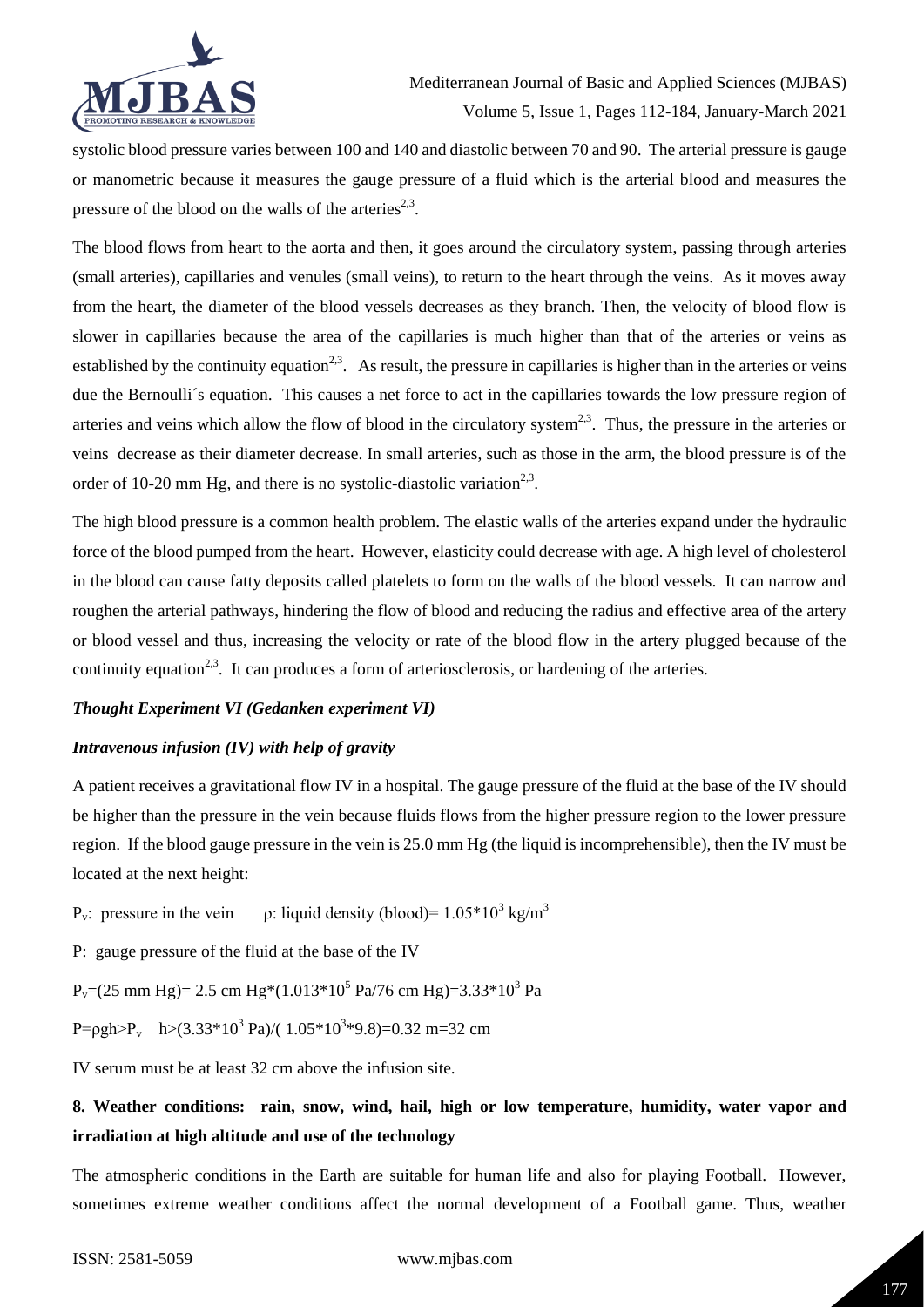

conditions are very important for the development of a good Football game. For example, it is very difficult to play Football when there is too much rain, snow, wind, high temperature or humidity. When it rains or snows a lot, the ball does not move easily on the grass and therefore, it is difficult to pass with the ball at grass level or to kick the ball with rebounds. Respect to the wind, it is difficult to perform a large air pass when there is a lot of wind. It is also complicate to play Football when there is high temperature or humidity and the game can be suspended to avoid a sunstroke of the players. Thus, it is forbidden to play at midday in some Football tournaments due a possible sunstroke of the players <sup>6,7,8</sup>.

For other hand, the temperature decreases when the height of the place increases with respect to sea level. The temperature drops at a rate of 1ºC every 150 m. It is necessary to consider the thermal sensation, which depends on both the ambient temperature and the wind speed. The thermal sensation is the equivalent of the temperature that the body appreciates as a product of these two factors. For example, when the ambient temperature is 5ºC and the wind speed is 20 km / h, the thermal sensation that our body registers is as if we were at a temperature of 1<sup>o</sup>C.

In addition, the decrease in water vapor in the atmosphere when the altitude increases is more intense than the decrease in the partial pressure of oxygen. At 2000 m the water vapor decreases by 50%, and at 4000 m, the decrease is 75%. This is one of the most important causes of dehydration at high altitudes, which together with the speed of the wind, and the changes that occur in the endocrine system (antidiuretic hormone, aldosterone, renin) are factors that contribute to both dehydration and cooling. Besides, when the altitude is increased, it is also increased both infrared and ultraviolet radiation, the latter being the one that causes sunburns and inflammation of the cornea. Solar irradiation increases between 2% and 4% every 100 meters of ascent, up to 2000 meters above sea level. Then 1% for every additional 100 meters of ascent. The presence of snow further accentuates the effect of radiation by reflection of sunlight, and radiation can be increased by up to 90%.

Therefore, many times matches are suspended due the extreme weather conditions. This is the decision of the referee and the organizing committee suspend or not the match or to wait a few hours until the weather condition changes.

For other hand, all resources in favor of the Football team should be maximized in a Football game. This consists of not only the strategies or tactical schemes, but also using all the advantages, characteristics and resources of the team at the appropriate time: " Use the best cards of the playing card at the beginning because later the card does not come out ". For example, the physical and sporting characteristics of some players are the best for a given Football game and besides, substitutions should be the most appropriate for the match<sup>6,7,8</sup>.

Even the weather conditions and location can be used to make the result favorable. For example, it is possible to choose which half of the field to start the match (kickoff) or to start at the beginning with the ball. Sometimes teams choose to take their favorite hald field at the beginning according to the weather conditions: respect to the wind or the sun for example, and give the other team the kick-off. This is a smart strategy, especially if the sun will rise higher in the sky and be in the eyes of the goalkeepers or use the wind in favor at the first half or the second<sup>6,7,8</sup>. Besides, there are teams that plays better if the level of the match is fast and then, the grass is watered to have a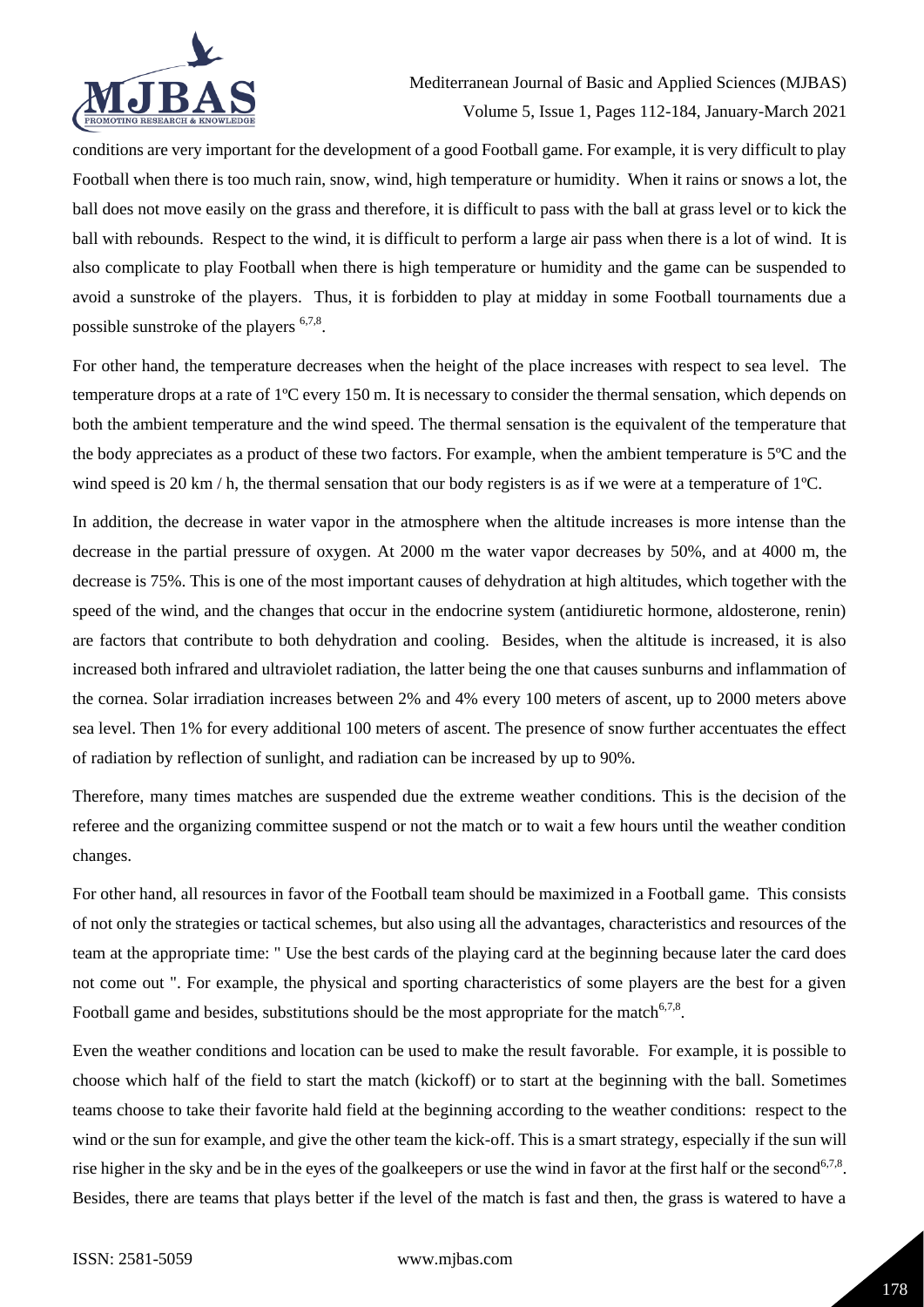

quick game<sup>6,7,8</sup>. In addition, there are teams that play very well in cities with high altitude or for example with warm climates.

Although, sometimes there are extreme weather conditions in some countries that complicate the practice of Football, it has been possible to build stadiums that are suitable for these climates and to wear respective clothing that facilitates the practice of Football<sup>6,7,8</sup>. For example, there are new stadiums with the possibility of moving roofs and so, the game can be played in any weather condition with or without a roof. Thus, the roof covers the Football field when required. Also, there is the technology to heat the grass by means of heating devices under the grass which is required when there is a lot of snow<sup>6,7,8</sup>. Therefore, technology can help a lot for the normal development of a Football game.

Moreover, nowadays technology helps a lot for the efficient performance of players and to use all the best physical conditions on the Football field. In this way, it is maximized the important details that can contribute to winning the Football game. It contributes a lot the technical body such as the Coach, Technical assistant, Physical trainer, Doctor, Managers, Scientists, who know very well all the best that the team has and the physical conditions that can be used in a certain Football game. Thus, **Teamwork** is the key to this beautiful sport: **The Football**<sup>6,7,8</sup>.

For example, technologies have been incorporated to know characteristics of the players: control of distance run by the player on the field, velocity, potency. In addition, Medical Technologies have been incorporated: medical control of their performance such as sweating, calories, blood pressure<sup>6,7,8</sup>. This can be obtained by means of sensors on the player and on the Football field and stadium through sensors, cameras and software. Besides, the Football technology has also been incorporated in the trainings that are very helpful to the coach and physical trainer to obtain an efficiency of the player and of the strategies applied in the Football field.

#### **9. Conclusions**

The Cavendish Experiment demonstrates the real gravitational interaction between objects with mass<sup>4</sup>. Two masses that are subjected to a gravitational field interact through a distance action interaction and indeed, it is emitted gravitational energy between them. The gravitational interaction and the gravitational energy emission which influences the Perihelion Precession of Mercury, the light frequency with the less frequency measured (gravitational redshift) and light deflection when the light passes near the Sun<sup>4</sup> are demonstrated at my article with the discovered formulas: "The Fundament of the Mass and Effects of the Gravitation on a Particle and Light"<sup>4</sup>. The results are in agreement with the experiment result and with the Relativity Theory with high accuracy<sup>4</sup>. For other hand, the emission of the electromagnetic radiation (photons) produces a decrease in the mass of the accelerated electron which is given by the formula of the "Variant Mass for an accelerated charged particle"<sup>5</sup>.

It is applied Physics in Football as for example: Free fall, Parabolic motion, Newton Law, Work and Energy, Energy conservation, and Impulse and Momentum<sup>1,2,3</sup>. Afterward, it is researched the effects of the air resistance in the maximum horizontal distance and height reached by the ball. The air resistance has a determining effect on the maximum horizontal distance and the maximum height reached by the object. It is concluded that there is more maximum horizontal distance and height of the ball when there is less air resistance, less air friction of the ball with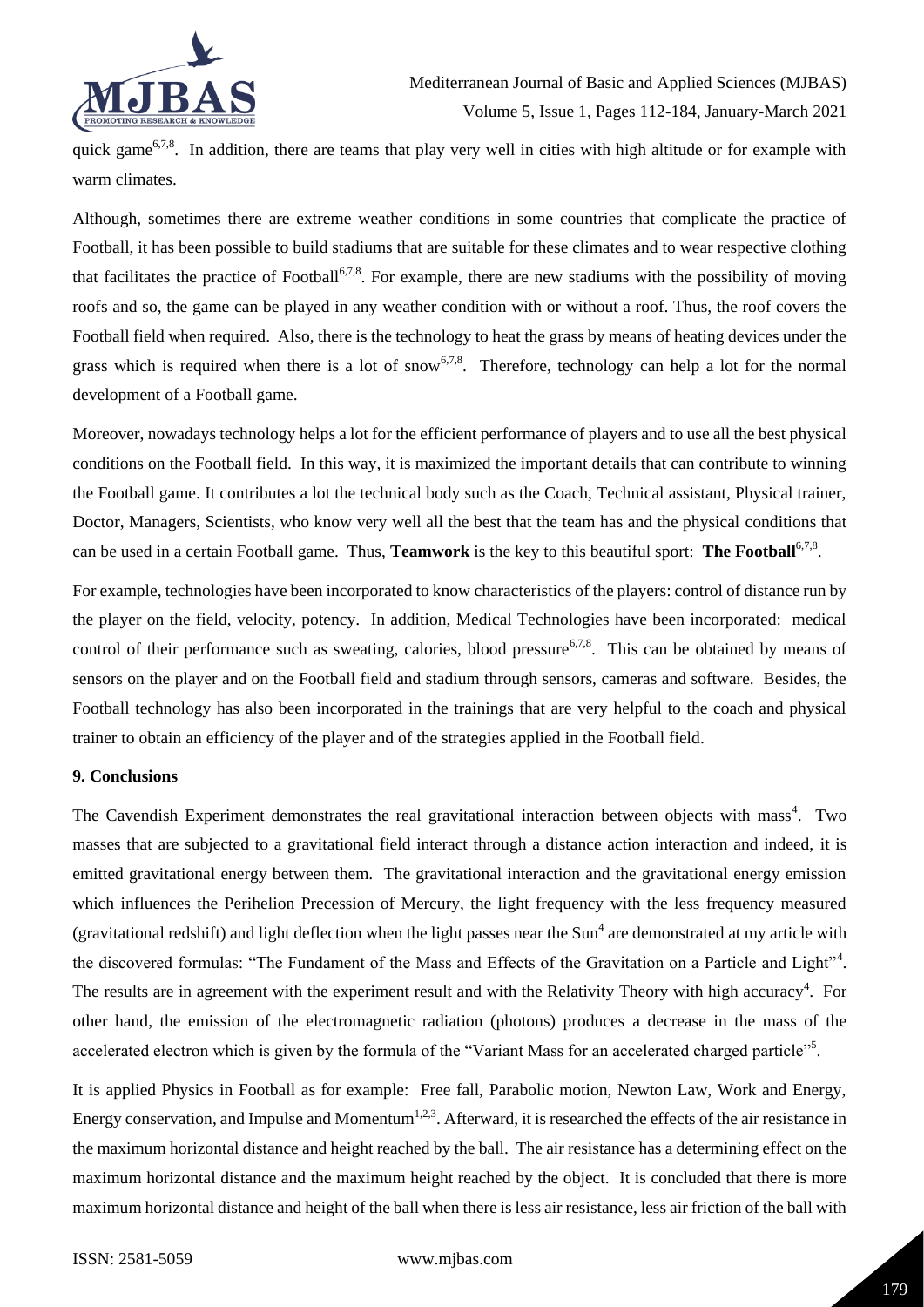

the air, less air density or less atmospheric pressure which occur at places with high altitude above sea level. The difference of the results of the parabolic movement without air resistance are higher with the model of air friction force  $F_f$ =-kv<sup>2</sup> than with the other models  $F_f$ =-kv and  $F_{fx}$ =-kv<sub>x</sub><sup>2</sup> and  $F_{fy}$ =-kv<sub>y</sub><sup>2</sup>. The air resistance force applied for a longer time causes a more significant braking.

For other hand, it is very important for the Football practice the gravitational field of the Earth, the specific value of the gravity and the atmospheric conditions of the Earth. Thus, it is researched the effects of the variable physics as the atmospheric pressure and gravity and climatic conditions (heavy rain, wind, snow, hail, high temperature or humidity) that influence in a Football match and the respective applied technology that help for a normal development of a Football game<sup>6</sup>.

There is less atmospheric pressure and the air is less dense when the altitude of the city increases. The formula that relates the atmospheric pressure and the altitude is obtained at this research:  $P = (101.3)e^{-0.000123387y}$  (kPa). It is possible to observe at the formula that when y increases respect to the sea level, then the atmospheric pressure decreases.

The gravity acceleration, the gravitational field and the gravitational force (weight) or pull toward the center of the Earth decrease when the altitude of place or city increases<sup>2,3,6</sup>. The formula that relates the gravity and the altitude is obtained at this research:  $g' = \frac{3.9*10^{14}}{(6.38*10^6+h)^2}$ . It is possible to observe at the formula that when y increases respect to the sea level, then the gravity decreases and the weight also decreases because  $F_g=W=mg'$ .

The atmospheric pressure and gravity have the next effect on the ball when the match is played in a city with high altitude above sea level: lower weight of the ball, less friction of the ball with the air, less air resistance on the ball, the ball moves further than in the plain or at sea level, the ball acquires more velocity and moves more forward, sideways or lateral, the ball does not take the desired and the ball moves with less rotation or the ball does not spin as much: "the ball does not bend"<sup>6,7,8</sup>. It is due the lower gravitational pull to attract the ball to the ground and the lower friction of the air with the ball which is due the lower air resistance, lower air density and lower atmospheric pressure in the city with high altitude above sea level  $6,7,8$ . This occurs for example in a Direct free kick and in cities with high altitude such as La Paz, Bolivia<sup>6,7,8</sup>. This can be a problem for the visiting team and for goalkeepers when trying to catch the ball and at the same time an advantage for the home team that is already used to these effects<sup>6,7,8</sup>.

Furthermore, it is researched the effects of the ball velocity, air viscosity (Bernoulli Effect) and turbulence (Magnus Effect) on the Football ball. In a free kick, the Football player can curve the ball with a lot of effect while the ball heading for the goal by giving it the appropriate velocity and spin when the ball is kicked<sup>6,7,8</sup>. It can be explained by means of the Bernoulli equation and the viscosity properties of  $\ar{a}^{2,3}$ . The friction between the air and the ball causes the ball to drag a thin boundary layer of air with it as it spins and as result, the velocity of the ball relative to the air is much higher on one side than the other. The low-velocity side of the ball is under higher pressure than the high-velocity side by applying Bernoulli Principle. Then, the pressure differences in the ball causes a net force to act on the ball towards the low pressure side and deflect it and thus, its trajectory is curved<sup>2,3</sup>.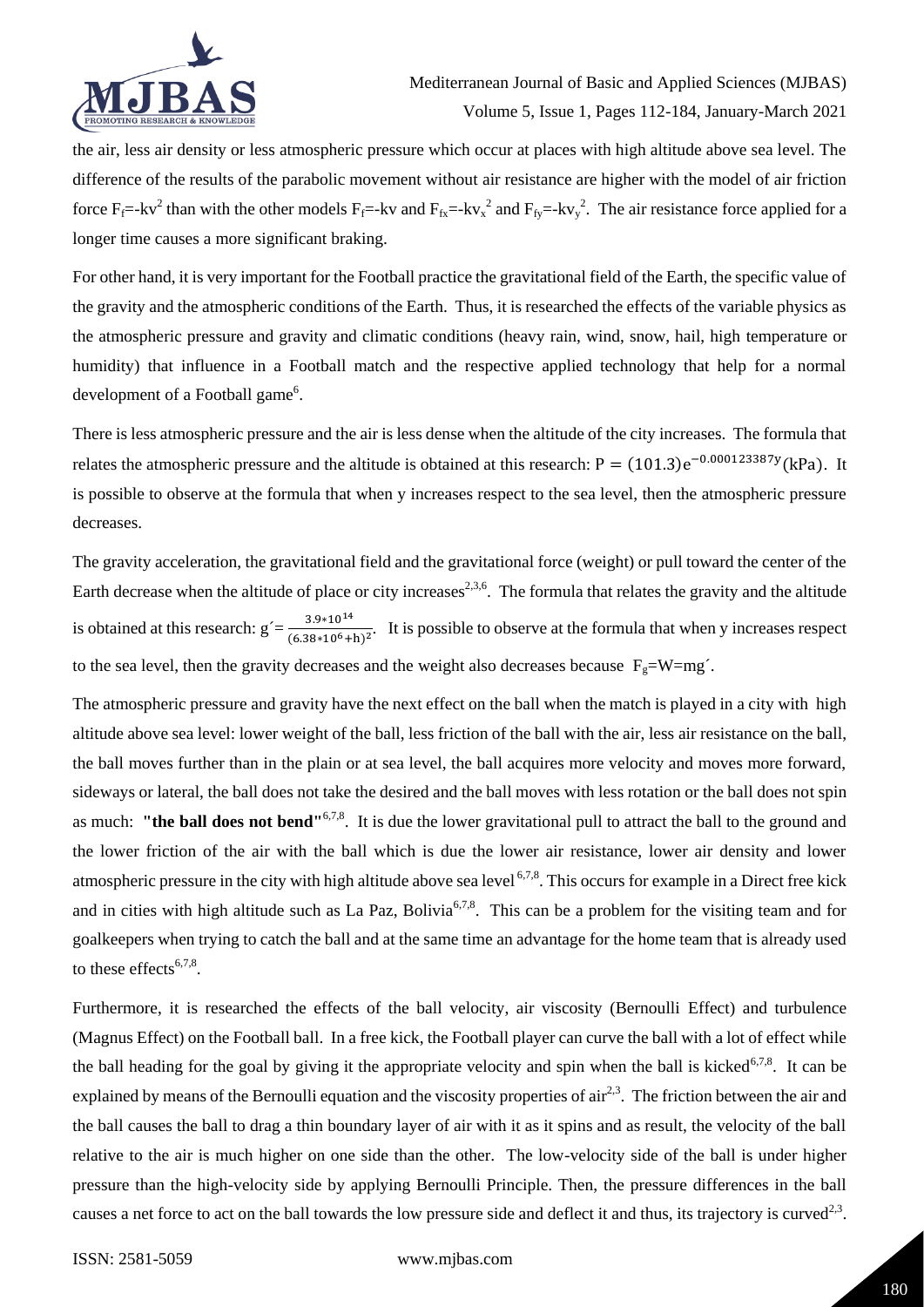

Mediterranean Journal of Basic and Applied Sciences (MJBAS) Volume 5, Issue 1, Pages 112-184, January-March 2021

Sometimes the Football ball is kicked at high velocity, causing another spin to kick in: the Magnus effect. The separation of the air layers due the ball rotation produces a turbulent wake that deviates in the direction of the spin of the ball. The turbulent wake of a fast-moving ball causes the ball to curve. Applying Newton's third law, the turbulent wake is deflected in one direction and the reaction force deflects the ball in the opposite direction<sup>2,3</sup>. The axis of rotation can be oriented in any direction to produce various effects by the combination of the deflecting force and gravity<sup>2,3</sup>. In addition, it is researched the effects of the gravity variation in the Football players when they plays a match in a high altitude city or place<sup>6,7,8</sup>. On our planet Earth, the gravity provides the force that makes our muscles and bones develop the resistance necessary to function properly on the planet<sup>2,3</sup>. Thus, the muscles and bones must be strong enough to allow walking, running, lifting objects for example, where nutrition, food and exercising the muscles help in the ability for the muscles and bones to function properly under the action of the gravity<sup>2,3</sup>. Thus, the gravity value is very important for the normal functioning of the muscles, bones and the normal functioning of the circulatory system and the heart. If the gravity decreases very much, the next effects appear: the weight of the human being is reduced a percent, the muscles and bones atrophy because the body doesn't feel they are needed, the muscles lose a little mass and the legs become thin, the circulatory system is affected and the blood production is decreased which is due that there is less difference in gravity or gradient between the feet and the head. If the gravity is zero, the blood pressure balances throughout the body around 10 cm Hg, the fluid flows from the legs to the head, the face looks flushed, the legs become thin, the heart does not work as much and the heart muscles could atrophy<sup>2,3</sup>. Besides, it is researched the effects of the variations of the atmospheric pressure in the Football players when they plays a match in a high altitude city or place<sup>6,7,8</sup>. The external pressure of the atmosphere is very important for the normal functioning of the organism. Thus, the variations in the atmospheric pressure as altitude changes can affect Football players such as: decrease in the physical performance, extreme tiredness, dizziness, headache, nausea, earache, changes of the blood pressure, possible tachycardia, possible pulmonary edema in the most severe cases, and no normal breathing or hypoxia which is a decrease in the oxygen content of air that is breathed<sup>2,3</sup>.

The concentration of oxygen will only begin to decrease when the altitude is above 100 kilometers. Thus, it is not reduced the concentration of oxygen in the air in the altitude up to 100 km (the ratio of oxygen to other gases remains constant at 21%), but the number of air molecules is reduced, including oxygen which produces hypoxia or no normal breathing. Then, as result of the decrease of the oxygen molecules that is breathed which is due the decrease in the atmospheric pressure in high altitude, it is produced hypoxia: the oxygen saturation in the blood decreases, affecting the gas exchange between the environment and the lungs, between the lungs and the blood, and between the blood and the cells, providing a smaller supply of oxygen molecules to the tissues, and in particular skeletal muscle. For example, at the top of Everest, it is breathed the same concentration of air as at sea level, but the amount of oxygen molecules is lower due the reduction in atmospheric pressure. Consequently, although the same volume of air penetrates the lungs as at sea level, when the partial pressure of the air is reduced, the oxygen saturation in the blood decreases, so the supply of oxygen to the tissues is compromised affecting the gas exchange between the environment and the lungs. Fortunately, the human body has an oxygen-transporting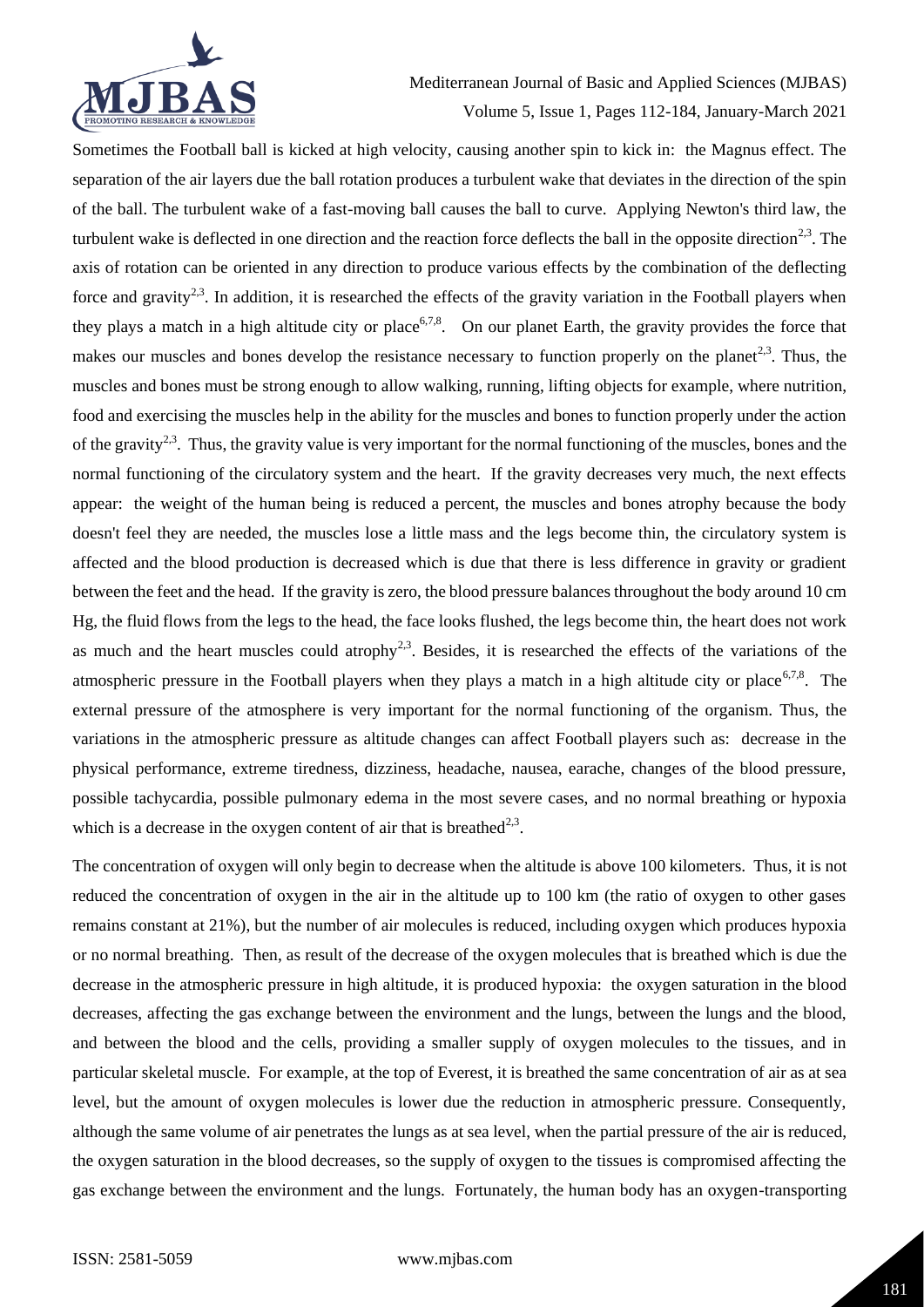

Mediterranean Journal of Basic and Applied Sciences (MJBAS) Volume 5, Issue 1, Pages 112-184, January-March 2021

protein, hemoglobin (Hb), that despite such large differences in oxygen pressure in the lungs, Hb saturation barely decreases by 10%. Then, the Football players begin to feel the dreaded symptoms of altitude sickness. In fact, there are players who get very tired faster within the 90 minutes of a Football game. There are teams that do not like to play in cities at high altitude and have even made the request not to play under these conditions, although this has not been accepted<sup>6,7,8</sup>. The atmospheric and physics conditions of the high altitude affect performance in exercises lasting more than 4 or 5 minutes. In the first hours of staying in the altitude, the body starts up mechanisms that seek to compensate for the adverse effects of hypoxia, which are known as the accommodation process. The organic and functional changes observed during the stay of a few weeks are called acclimatization. Thus, there are players who get very tired faster within the 90 minutes of a Football game. There are teams that do not like to play in cities at high altitude and have even made the request not to play under these conditions, although this has not been accepted<sup>6,7,8</sup>. Then, some teams do a process of accommodation or acclimatization before the match. Moreover, the human body is made up largely of fluids, which exert an outward pressure<sup>2,3</sup>. Because the external atmospheric pressure decreases when the height of the city or place increases, the blood pressure of the organism (which depends of this external atmospheric pressure) can change with the atmospheric conditions and height of the city or place.

Therefore, in Football, it is important to measure the atmospheric pressure of the city and the blood pressure of the players when they plays a match in a high altitude city or place<sup>6,7,8</sup>. The formula that relates the pressure P and the deep h within of a fluid is:  $P=P_a+ \rho gh$  where  $P_a$  is the atmospheric pressure and  $\rho$  is the density of the fluid. It is possible to observe at the formula that when the deep h decreases, then the pressure decreases. A device used to measure an unknown pressure (P) is the manometer or pressure gauge<sup>2,3</sup>. The device to measure the atmospheric pressure is the barometer which was invented by Torricelli<sup>2,3</sup>. The formula used to measure the atmospheric pressure at this device is:  $P_a = \rho gh$ . Thus, if the measurement with this device is done in other place or city with a high altitude above sea level, then the height of the mercury tube h is lower than at sea level<sup>2,3</sup>. As result, the atmospheric pressure decreases when the altitude of the place or city increases:  $P_a < 1.013 * 10^5$  N/m<sup>2</sup> or  $P_a < 76$ cm Hg. For other hand, it is also explained at this article the measurement of the Blood pressure. Measuring a person's blood pressure involves measuring the pressure of the blood on the walls of the arteries, which is done with a device called a sphygmomanometer which measures the arterial pressure in mm Hg or Torr (Torricelli) 1 atm=760 Torr. Blood pressure is reported by giving systolic and diastolic pressures as follows: 120/80. Normal systolic blood pressure varies between 100 and 140 and diastolic between 70 and  $90^{2,3}$ .

Even the weather conditions and match location can be used to make the result favorable in a Football match. For example, there are teams that play very well in cities with high altitude or for example with warm climates. Besides, there are teams that plays better if the level of the match is fast and then, the grass is watered to have a quick game<sup>6,7,8</sup>. Weather conditions are very important for the development of a good Football game. Many times matches are suspended due the extreme climatic conditions as heavy rain, wind, snow, hail or severe weather conditions high temperature or humidity. Thus, it is very difficult top play Football when where is too much rain or wind, high temperature or humidity, where the game can be suspended to avoid a sunstroke of the players or to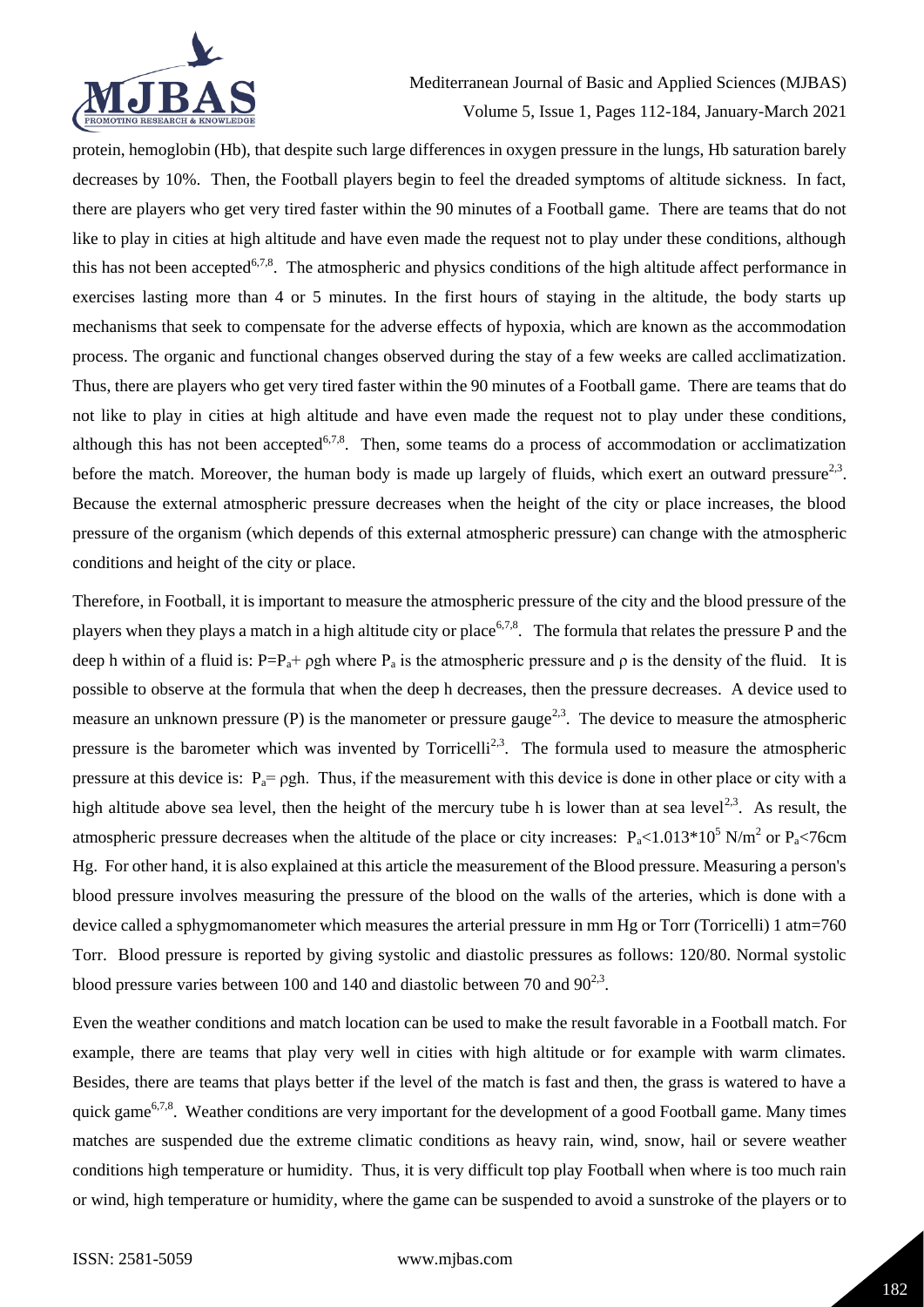

wait a few hours until the weather condition changes. Nevertheless, it has been possible to apply the technology to build new stadiums that are suitable for these climates and to wear the respective clothing that facilitates the practice of Football<sup>6,7,8</sup>. For example, there are new stadiums with the possibility of moving roofs (Wembley Stadium) and so the game can be played in any weather condition (raining, snowing, winding or sunning) with or without a roof. Besides, when there is a lot of snow, there is the technology to heat the grass by means of heating devices under the grass<sup>6,7,8</sup>.

In Football, not only the strategies or tactical schemes are very important, but also using all the advantages, characteristics and resources of the team at the appropriate time. Actually, the technology helps a lot for the normal development of a Football game and for the efficient performance of players and to use all the best physical conditions on the Football field. For example, technologies have been incorporated to know characteristics of the players: control of distance run by the player on the field, velocity, power. In addition, Medical Technologies have been incorporated: control of their performance: sweating, calories, blood pressure<sup>6,7,8</sup>. Besides, the Football technology has also been incorporated in the trainings that are very helpful to the coach and physical trainer to obtain an efficiency of the player and of the strategies applied in the Football field. Therefore, it is possible to have a control of the performance and efficiency of the player's game on the Football field. In future, new technologies can also be incorporated to monitor player and match performance.

#### **Declarations**

#### *Source of Funding*

*This research did not receive any specific grant from funding agencies in the public, commercial, or not-for-profit sectors.*

#### *Competing Interests Statement*

*The authors declare no competing financial, professional and personal interests.*

*Consent to participate*

*Not Applicable*

*Consent for publication*

*We declare that we consented for the publication of this research work.* 

*Availability of data and material*

*Authors are willing to share data and material according to the relevant needs.*

# **References**

[1] Giovanni Alcocer, Basic Physics, 04/2020; Lambert Academic Publishing, ISBN: 978-620-2-52690-6.

[2] Serway, Física, Mc Graw Hill, México, 1993.